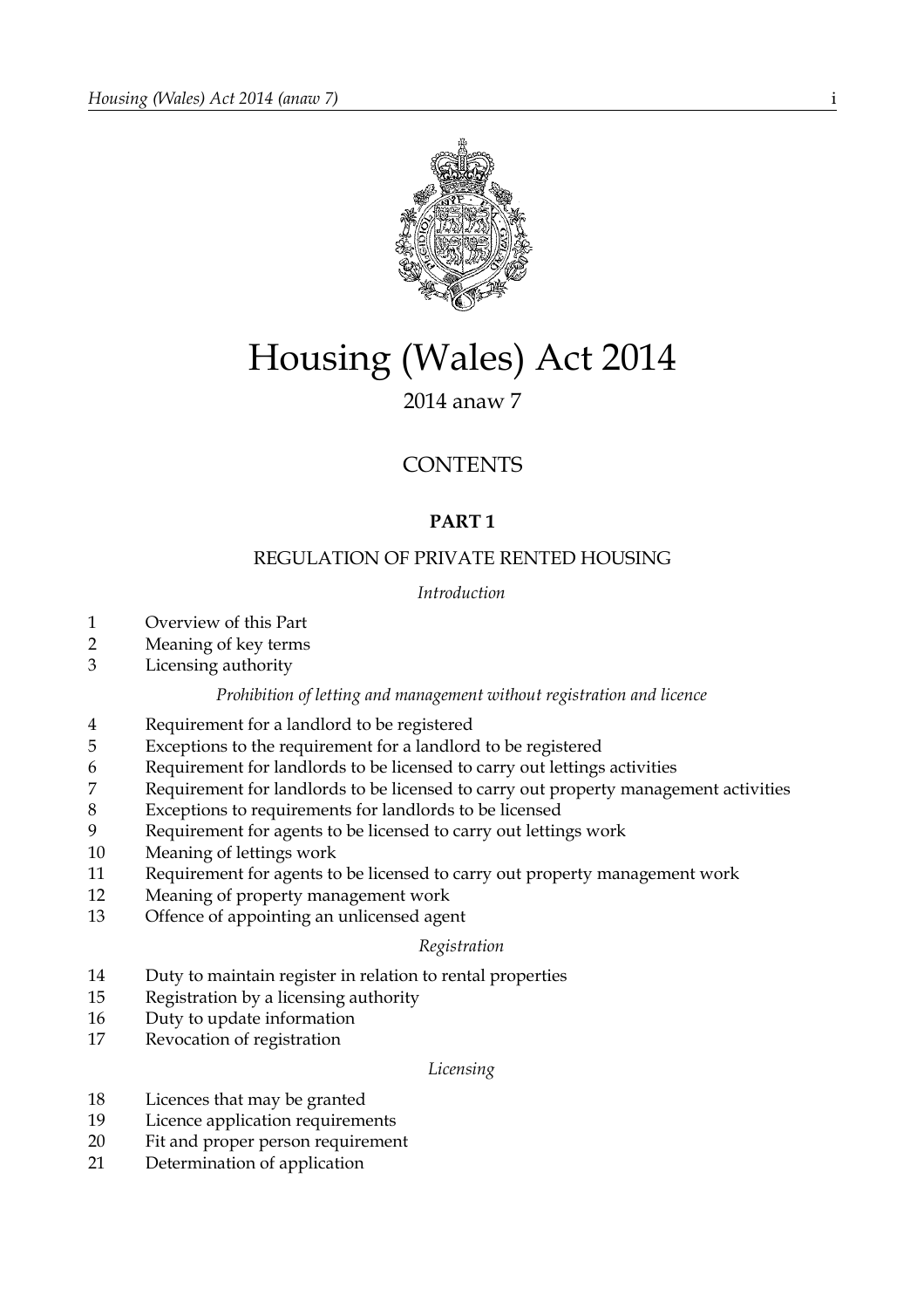- Licence conditions
- Duty to update information
- Amendment of licence
- Revocation of licence
- Expiry and renewal of licence
- Licensing appeals

## *Enforcement*

- Prosecution by a licensing authority or a local housing authority
- Fixed penalty notices
- Rent stopping orders
- Revocation of rent stopping orders
- Rent repayment orders
- Rent repayment orders: further provision
- Power for Welsh Ministers to make regulations in relation to sections 32 and 33
- Offences by bodies corporate

## *Information*

- Requests for information from authorities and use of information by authorities
- Power to require documents to be produced or information given
- Enforcement of powers to obtain information
- False or misleading information

#### *Powers of the Welsh Ministers*

- Code of practice
- Guidance
- Directions

## *Supplementary*

- Activity in contravention of this Part: effect on tenancy agreements
- Restriction on terminating tenancies
- Landlords who are trustees
- Regulations about fees
- Information about applications
- Giving notification etc. under this Part

## *General*

Interpretation of this Part and index of defined terms

## **PART 2**

## **HOMELESSNESS**

## **CHAPTER 1**

## HOMELESSNESS REVIEWS AND STRATEGIES

- Duty to carry out a homelessness review and formulate a homelessness strategy
- Homelessness reviews
- Homelessness strategies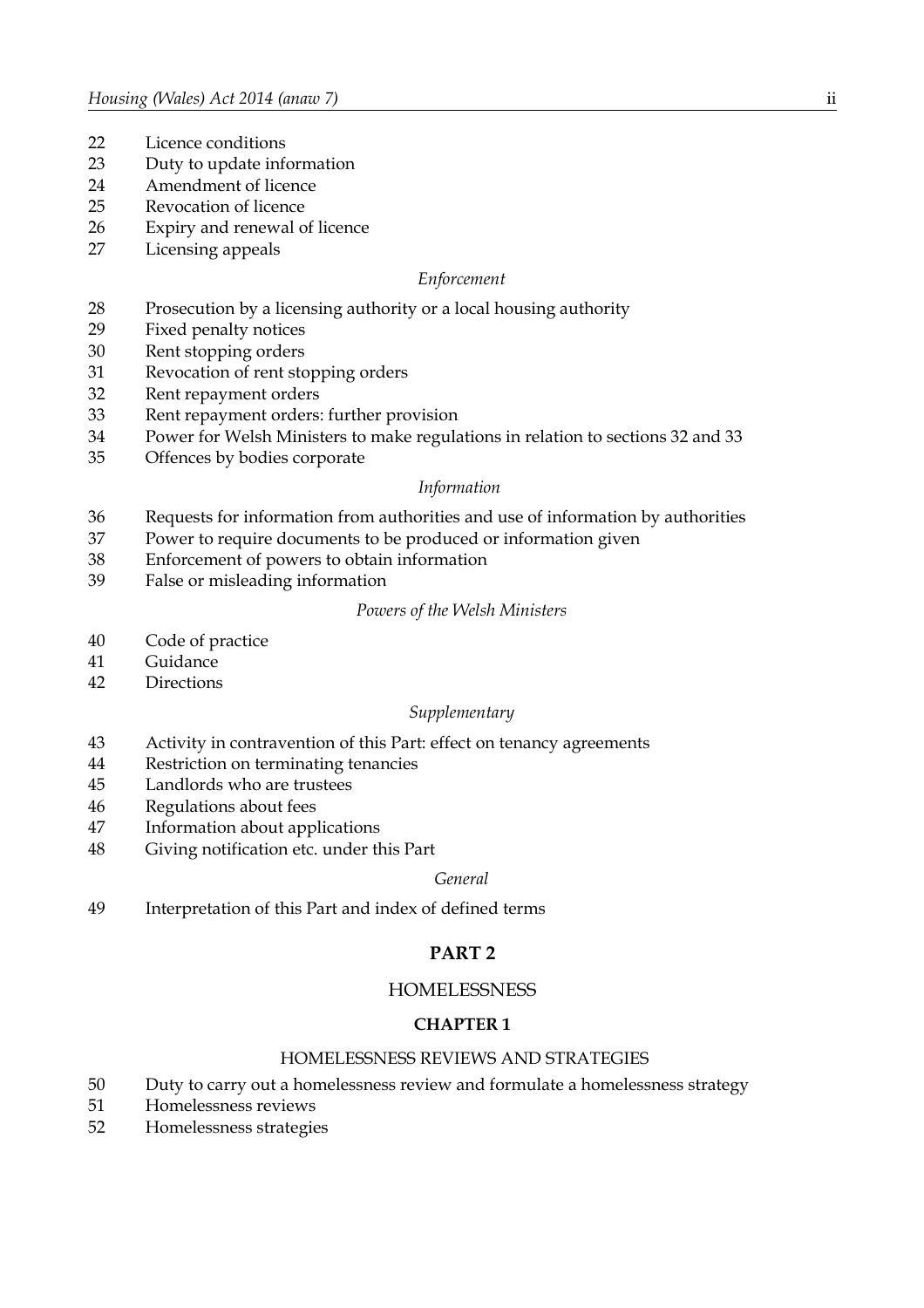## **CHAPTER 2**

## HELP FOR PEOPLE WHO ARE HOMELESS OR THREATENED WITH HOMELESSNESS

*Introduction*

| 53                                                                                           | Overview of this Chapter                                                                                                                                                                                                                                                                                                                                                                                                                                                                                                                                                                                                                                                                                                                                                                                                                                                            |
|----------------------------------------------------------------------------------------------|-------------------------------------------------------------------------------------------------------------------------------------------------------------------------------------------------------------------------------------------------------------------------------------------------------------------------------------------------------------------------------------------------------------------------------------------------------------------------------------------------------------------------------------------------------------------------------------------------------------------------------------------------------------------------------------------------------------------------------------------------------------------------------------------------------------------------------------------------------------------------------------|
|                                                                                              | Key terms                                                                                                                                                                                                                                                                                                                                                                                                                                                                                                                                                                                                                                                                                                                                                                                                                                                                           |
| 54<br>55<br>56<br>57<br>58<br>59                                                             | Application of key terms<br>Meaning of homeless and threatened homelessness<br>Meaning of accommodation available for occupation<br>Whether it is reasonable to continue to occupy accommodation<br>Meaning of abuse and domestic abuse<br>Suitability of accommodation                                                                                                                                                                                                                                                                                                                                                                                                                                                                                                                                                                                                             |
|                                                                                              | Information, advice and assistance in accessing help                                                                                                                                                                                                                                                                                                                                                                                                                                                                                                                                                                                                                                                                                                                                                                                                                                |
| 60                                                                                           | Duty to provide information, advice and assistance in accessing help                                                                                                                                                                                                                                                                                                                                                                                                                                                                                                                                                                                                                                                                                                                                                                                                                |
|                                                                                              | Eligibility                                                                                                                                                                                                                                                                                                                                                                                                                                                                                                                                                                                                                                                                                                                                                                                                                                                                         |
| 61                                                                                           | Eligibility for help under this Chapter                                                                                                                                                                                                                                                                                                                                                                                                                                                                                                                                                                                                                                                                                                                                                                                                                                             |
|                                                                                              | Applications for help and assessment                                                                                                                                                                                                                                                                                                                                                                                                                                                                                                                                                                                                                                                                                                                                                                                                                                                |
| 62                                                                                           | Duty to assess                                                                                                                                                                                                                                                                                                                                                                                                                                                                                                                                                                                                                                                                                                                                                                                                                                                                      |
| 63                                                                                           | Notice of the outcome of assessment                                                                                                                                                                                                                                                                                                                                                                                                                                                                                                                                                                                                                                                                                                                                                                                                                                                 |
|                                                                                              | Duties to help applicants                                                                                                                                                                                                                                                                                                                                                                                                                                                                                                                                                                                                                                                                                                                                                                                                                                                           |
| 64<br>65<br>66<br>67<br>68<br>69<br>70<br>71<br>72<br>73<br>74<br>75<br>76<br>77<br>78<br>79 | How to secure or help to secure the availability of accommodation<br>Meaning of help to secure<br>Duty to help to prevent an applicant from becoming homeless<br>Circumstances in which the duty in section 66 ends<br>Interim duty to secure accommodation for homeless applicants in priority need<br>Circumstances in which the duty in section 68 ends<br>Priority need for accommodation<br>Meaning of vulnerable in section 70<br>Power to amend or repeal provisions about priority need for accommodation<br>Duty to help to secure accommodation for homeless applicants<br>Circumstances in which the duty in section 73 ends<br>Duty to secure accommodation for applicants in priority need when the duty in section 73<br>ends<br>Circumstances in which the duty in section 75 ends<br>Meaning of intentionally homeless<br>Deciding to have regard to intentionality |
|                                                                                              | Further circumstances in which the duties to help applicants end                                                                                                                                                                                                                                                                                                                                                                                                                                                                                                                                                                                                                                                                                                                                                                                                                    |
|                                                                                              | Referral to another local housing authority                                                                                                                                                                                                                                                                                                                                                                                                                                                                                                                                                                                                                                                                                                                                                                                                                                         |
| 80<br>81<br>82<br>83                                                                         | Referral of case to another local housing authority<br>Local connection<br>Duties to applicant whose case is considered for referral or referred<br>Cases referred from a local housing authority in England                                                                                                                                                                                                                                                                                                                                                                                                                                                                                                                                                                                                                                                                        |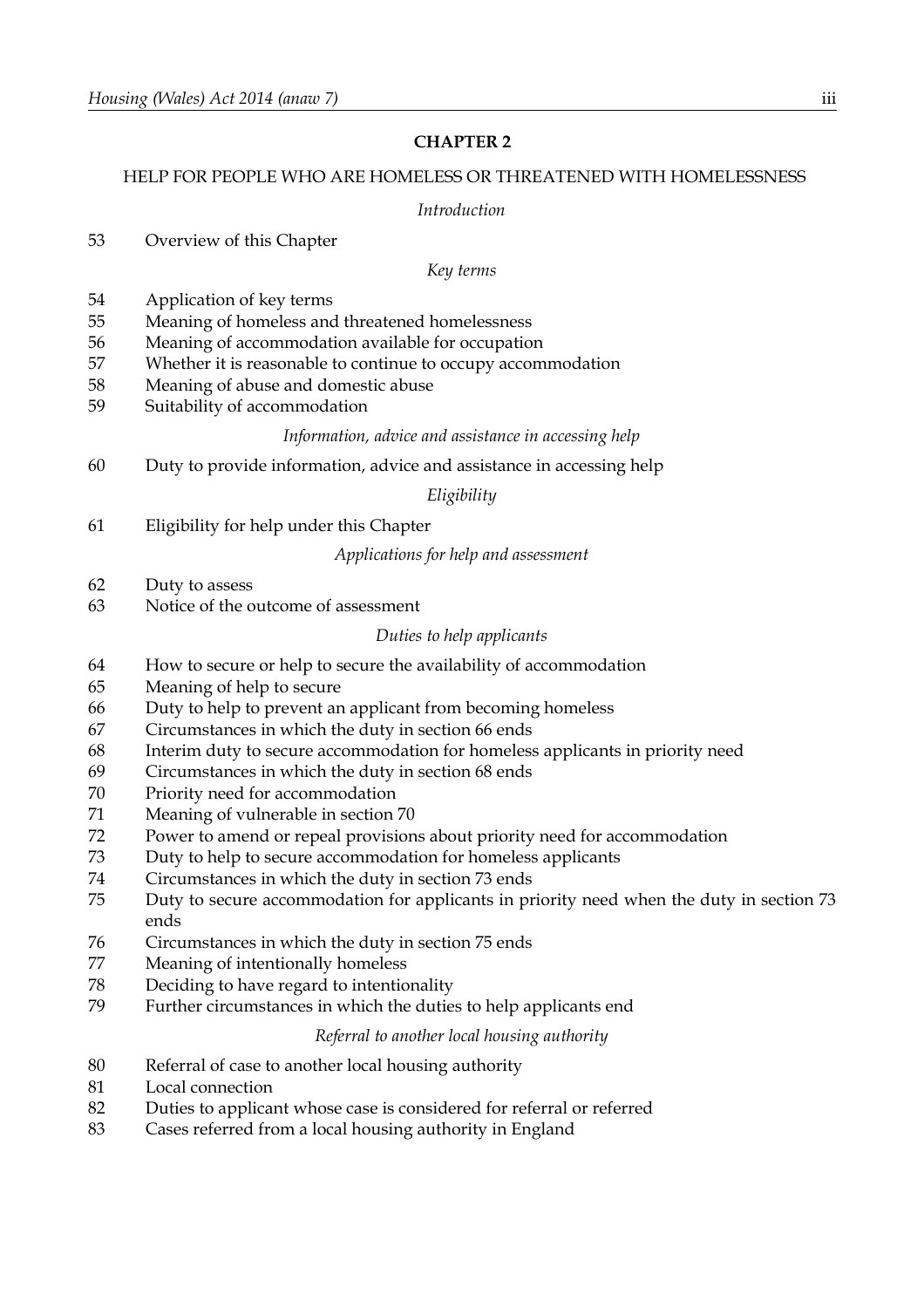*Notice*

Notice that duties have ended

*Right to review and appeal*

- Right to request review
- Procedure on review
- Effect of a decision on review or appeal that reasonable steps were not taken
- 88 Right of appeal to county court on point of law
- Appeals against refusal to accommodate pending appeal

## *Supplementary provisions*

- Charges
- Out-of-area placement
- Interim accommodation: arrangements with private landlord
- Protection of property
- Protection of property: supplementary provisions
- Co-operation
- Co-operation in certain cases involving children

## *General*

- False statements, withholding information and failure to disclose change of circumstances
- Guidance
- Interpretation of this Chapter and index of defined terms
- Consequential amendments

## **PART 3**

## GYPSIES AND TRAVELLERS

## *Meeting accommodation needs*

- Assessment of accommodation needs
- Report following assessment
- Duty to meet assessed needs
- Failure to comply with duty under section 103
- Provision of information upon request
- Guidance
- Duties in relation to housing strategies

## *General*

- Interpretation
- Power to amend definition of Gypsies and Travellers
- Consequential amendments

## **PART 4**

## STANDARDS FOR SOCIAL HOUSING

*Standards for housing provided by local housing authorities*

Standards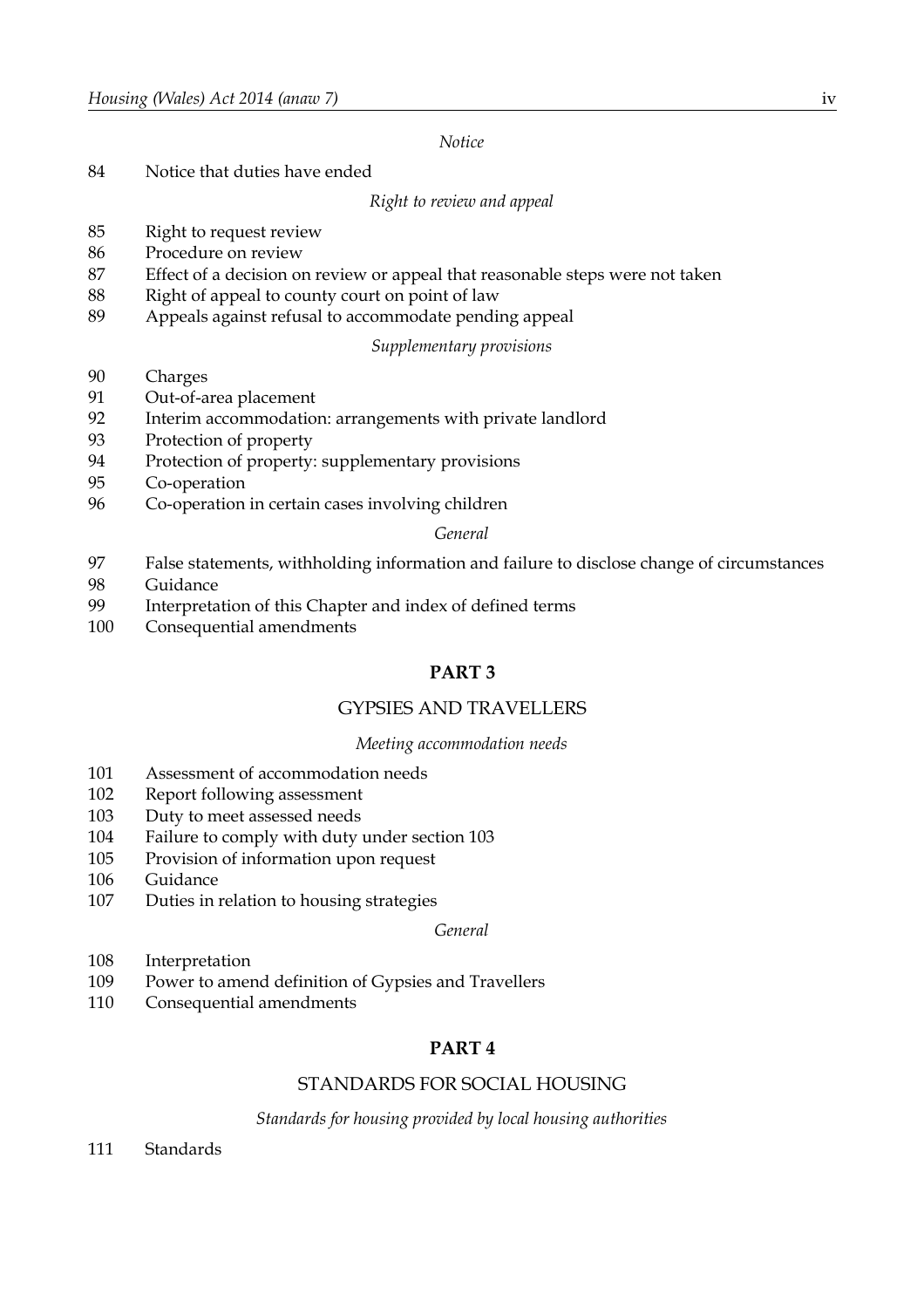- Guidance
- Consultation on standards and guidance
- Information on compliance with standards
- Powers of entry
- Exercise of intervention powers
- Grounds for intervention
- Warning notice
- Power of Welsh Ministers to intervene
- Power to require local housing authority to obtain advisory services
- Power to require performance of functions by other persons on behalf of authority
- Power to require performance of functions by Welsh Ministers or nominee
- Power to direct exercise of other local housing authority functions
- General power to give directions and take steps
- Directions
- Duty to co-operate
- Powers of entry and inspection

#### *Service charges for social housing*

- Exemption from offences relating to service charges for social housing
- Application of duties relating to service charges to local authority tenancies

*General*

Consequential amendments

## **PART 5**

## HOUSING FINANCE

## *Housing Revenue Account subsidy*

Abolition of Housing Revenue Account subsidy

## *Payments in relation to Housing Revenue Accounts*

- Settlement payments
- Further payments
- Additional provision about payments

## *General provision*

- Provision of information upon request
- Determinations under this Part

## **PART 6**

## ALLOWING FULLY MUTUAL HOUSING ASSOCIATIONS TO GRANT ASSURED **TENANCIES**

- Amendment of Schedule 1 to the Housing Act 1988
- Amendment of Schedule 2 to the Housing Act 1988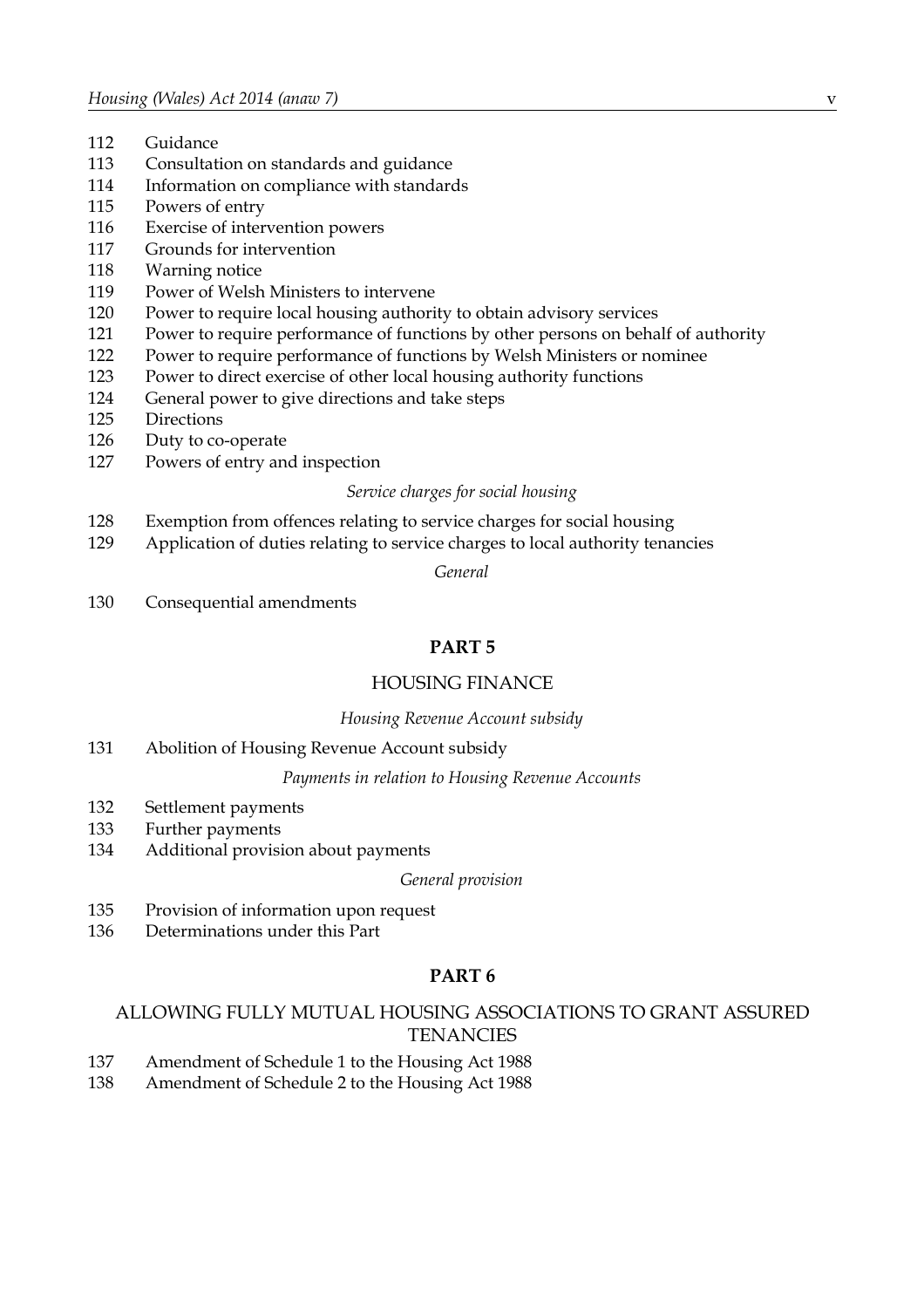## **PART 7**

## COUNCIL TAX FOR CERTAIN TYPES OF DWELLING

139 Amount of tax payable for certain types of dwelling

## **PART 8**

## AMENDMENT OF THE LEASEHOLD REFORM, HOUSING AND URBAN DEVELOPMENT ACT 1993

140 Amendment of the Leasehold Reform, Housing and Urban Development Act 1993

## **PART 9**

## MISCELLANEOUS AND GENERAL

#### *Miscellaneous*

141 Minor amendments to the Mobile Homes (Wales) Act 2013

## *General*

- 142 Orders and regulations
- 143 Meaning of local housing authority
- 144 Power to make consequential and transitional provision etc
- 145 Commencement
- 146 Short title
	- Schedule 1 Register of Private Rented Housing
		- Part 1 Content of Register
		- Part 2 Access to Register
	- Schedule 2 Eligibility for help under Chapter 2 of Part 2
	- Schedule 3 Minor and consequential amendments
		- Part 1 Homelessness
		- Part 2 Gypsies and Travellers
		- Part 3 Standards for social housing
		- Part 4 Council tax for certain types of dwelling
		- Part 5 Amendments to the Mobile Homes (Wales) Act 2013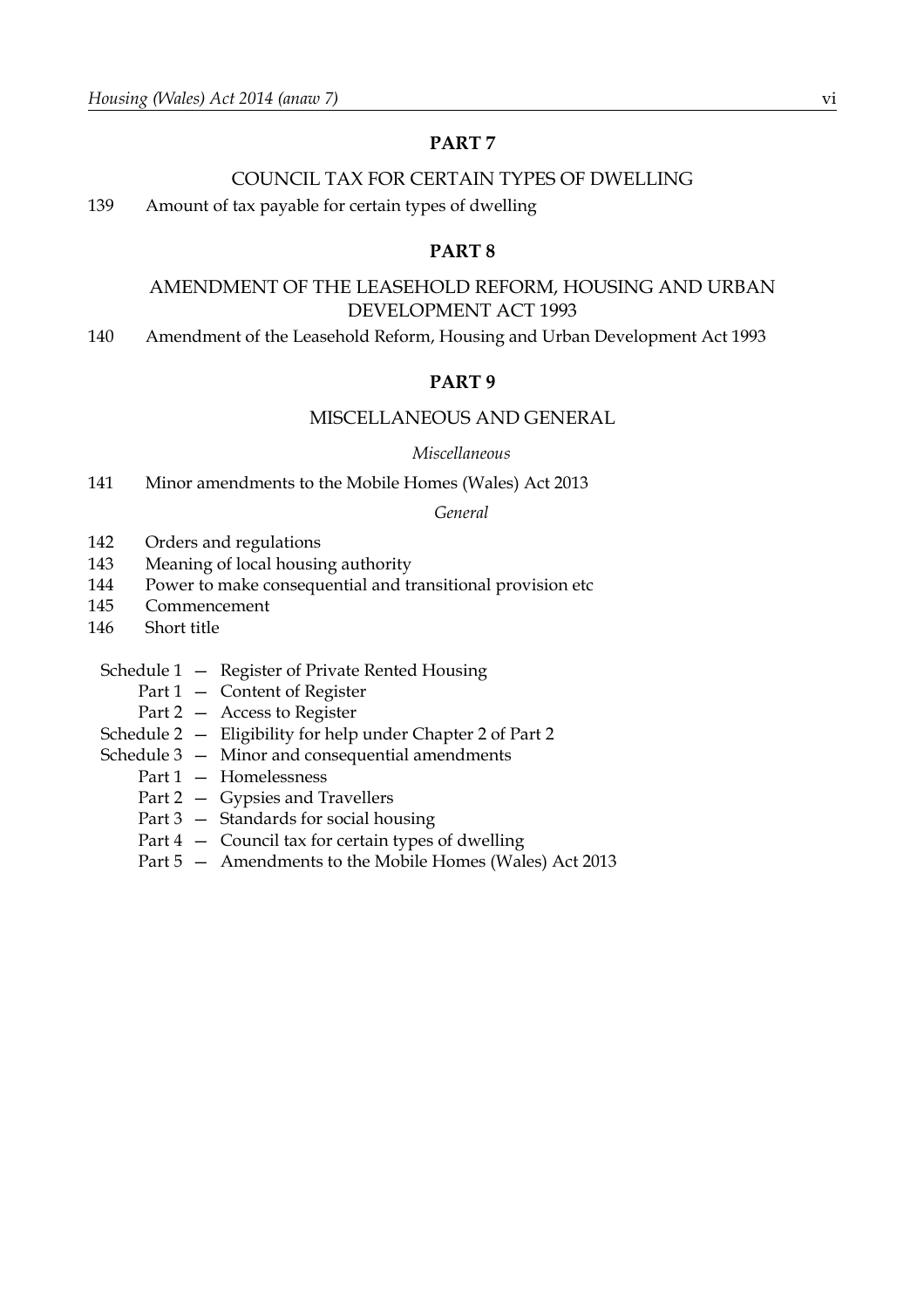

# Housing (Wales) Act 2014

An Act of the National Assembly for Wales to provide for the regulation of private rented housing; to reform the law relating to homelessness; to provide for assessment of the accommodation needs of Gypsies and Travellers and to require local authorities to meet those needs; to make provision about the standards of housing provided by local authorities; to abolish housing revenue account subsidy; to allow fully mutual housing associations to grant assured tenancies; to make provision about council tax payable for empty dwellings; and for other housing purposes.

[17 September 2014]

**Having been passed by the National Assembly for Wales and having received the assent of Her Majesty, it is enacted as follows:**

## **PART 1**

## REGULATION OF PRIVATE RENTED HOUSING

*Introduction*

## **1 Overview of this Part**

- (1) This Part regulates—
	- (a) the letting of dwellings under certain kinds of tenancy (which are defined as "domestic tenancies" in section [2\)](#page-8-0), and
	- (b) the management of dwellings subject to such tenancies,

by means of a system of registration and licensing.

- <span id="page-6-0"></span>(2) It requires landlords to be  $-$ 
	- (a) registered for each dwelling subject to, or marketed or offered for let under, a domestic tenancy in respect of which they are the landlord (section [4\)](#page-9-2), subject to exceptions (section [5\)](#page-9-1);
	- (b) licensed to carry out certain kinds of lettings activities for dwellings marketed or offered for let under domestic tenancies (section [6\)](#page-9-0), subject to exceptions (section [8\)](#page-11-0);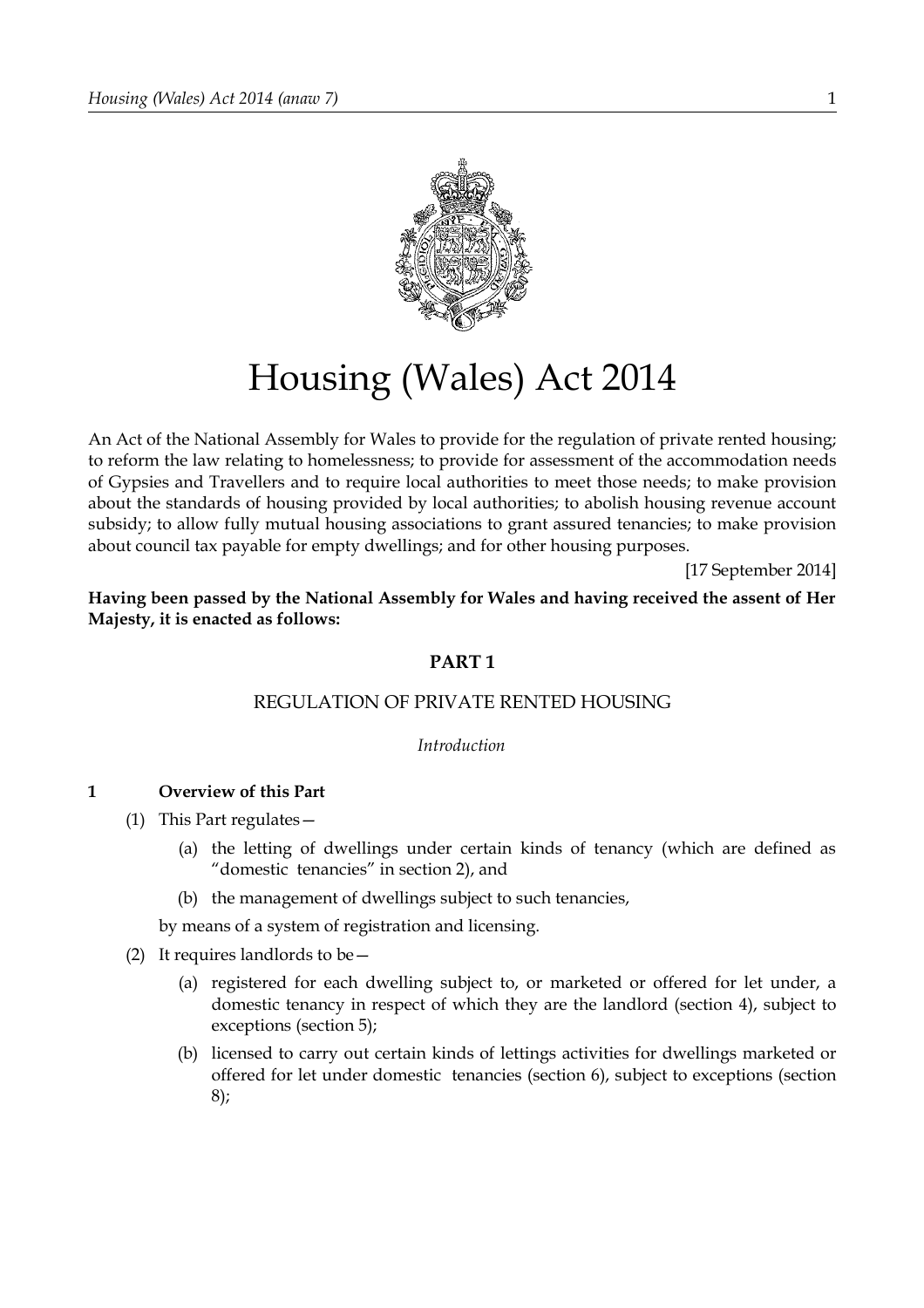- (c) licensed to carry out certain kinds of property management activities for dwellings subject to a domestic tenancy (section [7\)](#page-10-0), subject to exceptions (section [8\)](#page-11-0).
- <span id="page-7-0"></span>(3) It requires persons acting on behalf of a landlord to be licensed to carry out—
	- (a) lettings work in respect of a dwelling marketed or offered for let under a domestic tenancy (section [9\)](#page-12-1);
	- (b) property management work in respect of a dwelling subject to a domestic tenancy (section [11\)](#page-13-0).
- (4) "Lettings work" and "property management work" are defined for the purposes of the Part in sections [10](#page-12-0) and [12;](#page-14-0) the definitions exclude certain persons and activities from the licensing requirements imposed on persons acting on behalf of landlords.
- (5) The system of registration and licensing is to be administered and enforced by a person designated by the Welsh Ministers as the licensing authority for the whole of Wales or by different persons designated as licensing authorities for different areas within Wales (section [3\)](#page-8-1); provision is also made for local housing authorities to exercise certain enforcement powers.
- (6) Sections [14](#page-15-0) to 17 and Schedule [1](#page-97-0) provide for a register to be established and maintained by the licensing authority and for registration generally.
- (7) Sections [18](#page-17-0) to [27](#page-23-0) provide for licences generally; and
	- (a) a licensing authority may only grant two kinds of licence (one for landlords and the other for persons acting on behalf of landlords) and licences have effect in respect of the area for which a licensing authority is responsible (section [18\)](#page-17-0);
	- (b) in order to be licensed a person must meet certain criteria, including being a fit and proper person (section [20\)](#page-18-0) and requirements relating to training (see section 19).
- (8) The requirements imposed by this Part are enforced by  $-$ 
	- (a) offences for contravention of registration and licensing requirements (see sections referred to in subsections  $(2)$  and  $(3)$  and sections  $16(3)$ ,  $23(3)$ ,  $38(1)$  and  $(4)$  and 39(1) and (2));
	- (b) fixed penalty notices (section [29\)](#page-24-0);
	- (c) rent stopping orders (sections 30 and [31\)](#page-27-0);
	- (d) rent repayment orders (sections [32](#page-28-0) and [33\)](#page-30-0).
- (9) Sections [36](#page-33-0) to [39](#page-35-0) make provision about information required or given for the purposes of this Part.
- (10) Section [40](#page-36-0) provides for the Welsh Ministers to issue a code of practice and provision is made for guidance (section [41\)](#page-37-1) and directions (section [42\)](#page-37-0).
- (11) Sections [43](#page-38-0) to 48 make supplementary provision.
- (12) Section [49](#page-40-0) makes further provision about interpretation and indexes the defined terms used in this Part.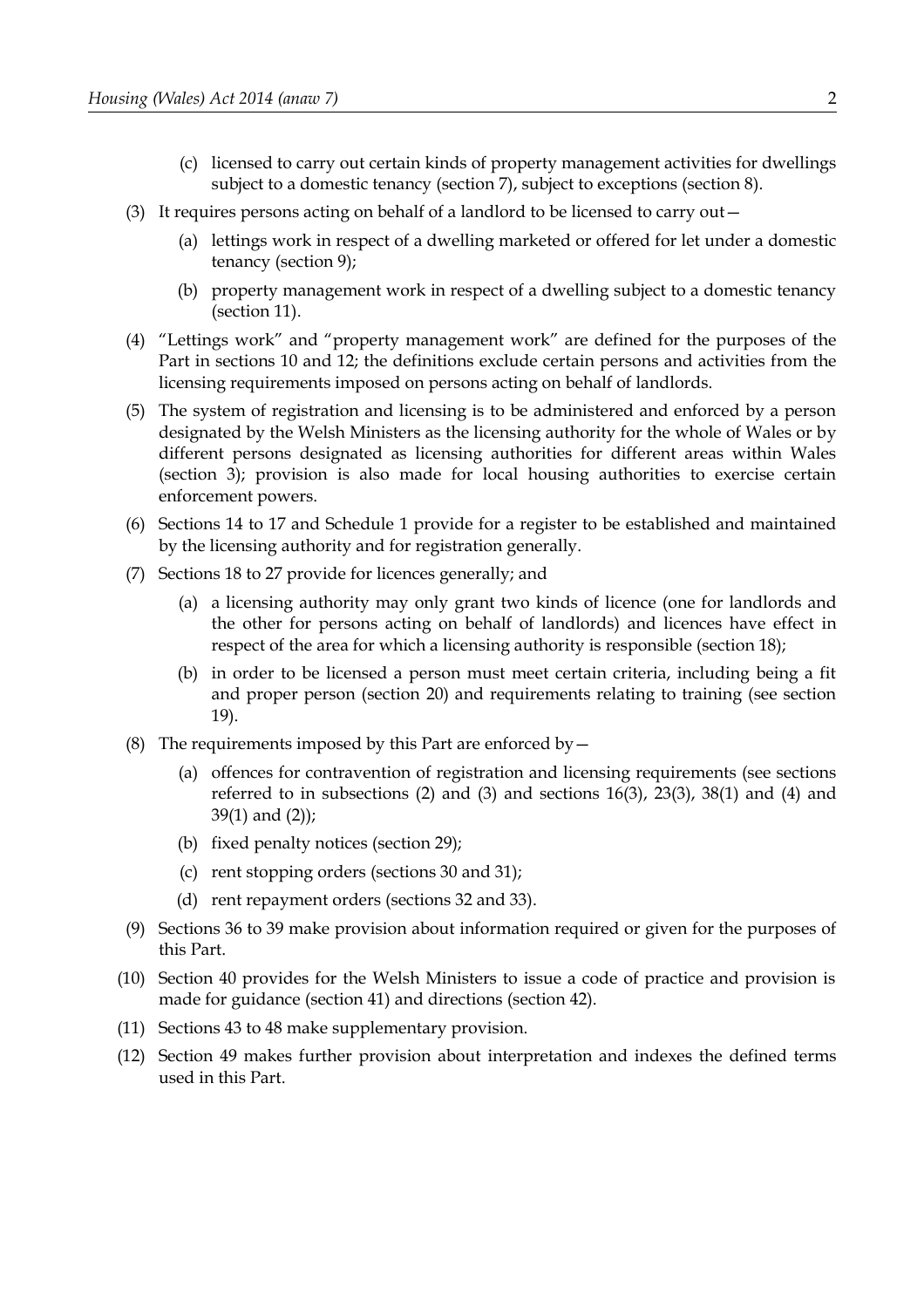#### <span id="page-8-0"></span>**2 Meaning of key terms**

#### (1) In this Part—

"domestic tenancy" ("*tenantiaeth ddomestig*") means—

- (a) a tenancy which is an assured tenancy for the purposes of the Housing Act 1988 (which includes an assured shorthold tenancy), except where the tenancy—
	- (i) is a long lease for the purposes of Chapter 1 of Part 1 of the Leasehold Reform, Housing and Urban Development Act 1993 ("the 1993 Act"), or
	- (ii) in the case of a shared ownership lease (within the meaning given by section 7(7) of the 1993 Act), would be such a lease if the tenant's share (within the meaning given by that section) were 100 per cent;
- (b) a regulated tenancy for the purposes of the Rent Act 1977, or
- (c) a tenancy under which a dwelling is let as a separate dwelling and which is of a description specified for the purposes of this Part in an order made by the Welsh Ministers;

"dwelling" *("annedd")* means a building or part of a building occupied or intended to be occupied as a separate dwelling, together with any yard, garden, outhouses and appurtenances belonging to it or usually enjoyed with it, where the whole of the dwelling is in Wales;

"landlord" ("*landlord*") means—

- (a) in relation to a dwelling subject to a domestic tenancy, the immediate landlord or, in relation to a statutory tenant, the person who, apart from the statutory tenancy, would be entitled to possession of the dwelling subject to the tenancy, and
- (b) in relation to a dwelling that is not subject to a domestic tenancy, the person who would be the immediate landlord if the dwelling were let under a domestic tenancy;

"rental property" *("eiddo ar rent")* means a dwelling subject to, or marketed or offered for let under, a domestic tenancy.

(2) In this section, "statutory tenant" and "statutory tenancy" mean a statutory tenant or statutory tenancy within the meaning of the Rent Act 1977.

## <span id="page-8-1"></span>**3 Licensing authority**

- (1) For the purposes of this Part, the Welsh Ministers must by order—
	- (a) designate one person as the licensing authority for the whole of Wales, or
	- (b) designate different persons as licensing authorities for different areas of Wales specified in the order, provided that each area has no more than one licensing authority and that all of the areas taken together comprise the whole of Wales.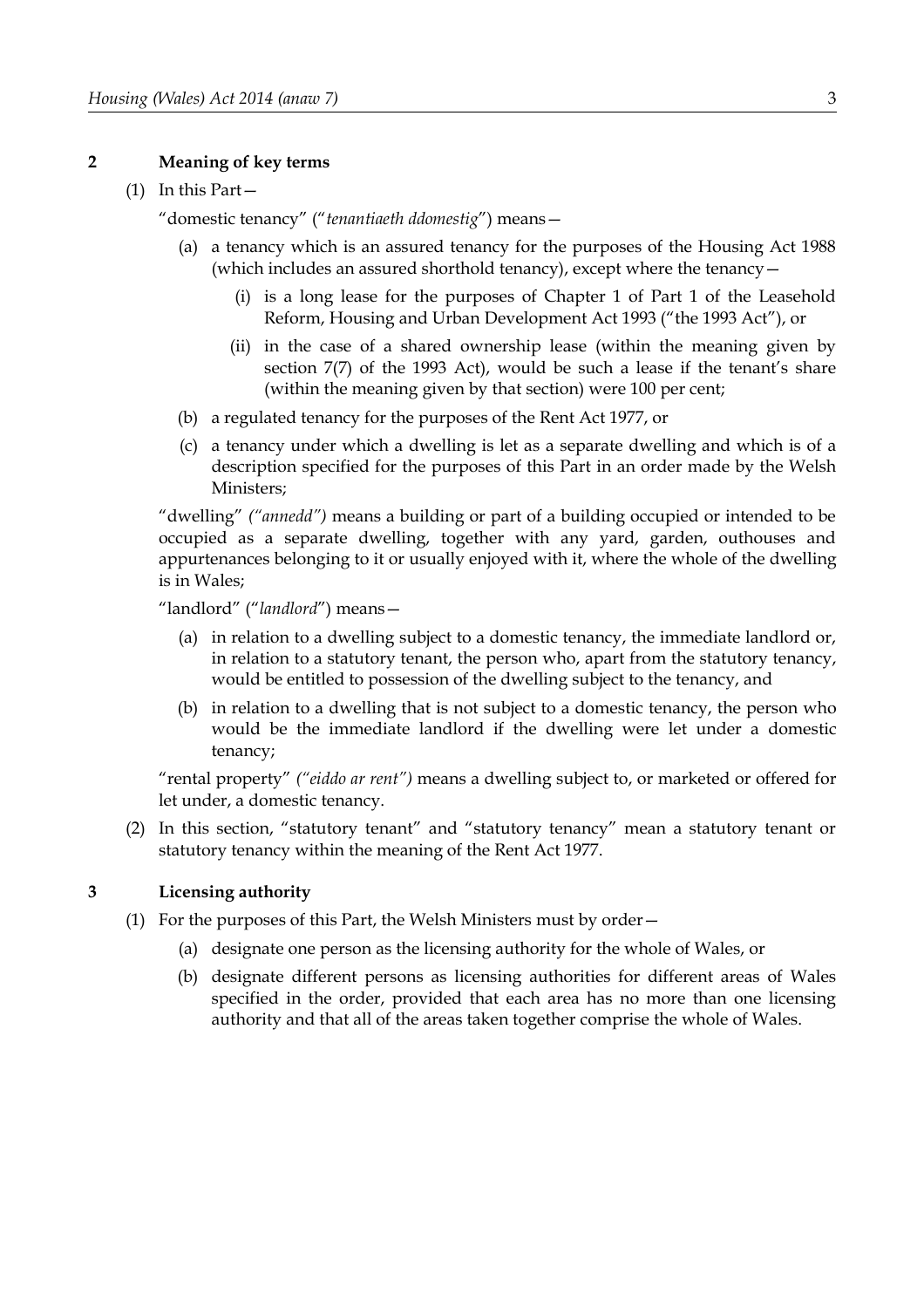- (2) The Welsh Ministers—
	- (a) may only designate a person who exercises functions of a public nature wholly or mainly in relation to Wales;
	- (b) may designate themselves;
	- (c) may not designate a Minister of the Crown.
- (3) The Welsh Ministers may by order make any provision they consider necessary or expedient in connection with the designation of a person under this section.
- (4) Before making an order under subsection (1), the Welsh Ministers must consult any person whom they propose to designate (except themselves) and such other persons as the Welsh Ministers consider appropriate.

*Prohibition of letting and management without registration and licence*

## <span id="page-9-2"></span>**4 Requirement for a landlord to be registered**

- <span id="page-9-3"></span>(1) The landlord of a dwelling subject to, or marketed or offered for let under, a domestic tenancy must be registered under this Part in respect of the dwelling (see sections [14](#page-15-0) to [17\)](#page-16-0), unless an exception in section [5](#page-9-1) applies.
- <span id="page-9-4"></span>(2) A landlord who contravenes subsection [\(1\)](#page-9-3) commits an offence and is liable on summary conviction to a fine not exceeding level 3 on the standard scale.
- (3) In proceedings against a landlord for an offence under subsection [\(2\)](#page-9-4) it is a defence that the landlord has a reasonable excuse for not being registered.

#### <span id="page-9-1"></span>**5 Exceptions to the requirement for a landlord to be registered**

The requirement in section  $4(1)$  does not apply  $-$ 

- (a) if the landlord has applied to the licensing authority to be registered in relation to that dwelling and the application has not been determined;
- (b) for a period of 28 days beginning with the date the landlord's interest in the dwelling is assigned to the landlord;
- (c) if the landlord takes steps to recover possession of the dwelling within a period of 28 days beginning with the date the landlord's interest in the dwelling is assigned to the landlord, for so long as the landlord continues to diligently pursue the recovery of possession;
- (d) to a landlord who is a registered social landlord;
- (e) to a landlord who is a fully mutual housing association;
- (f) to a person of a description specified for the purposes of this section in an order made by the Welsh Ministers.

#### <span id="page-9-0"></span>**6 Requirement for landlords to be licensed to carry out lettings activities**

<span id="page-9-5"></span>(1) The landlord of a dwelling marketed or offered for let under a domestic tenancy must not do any of the things described in subsection [\(2\)](#page-10-1) in respect of the dwelling unless—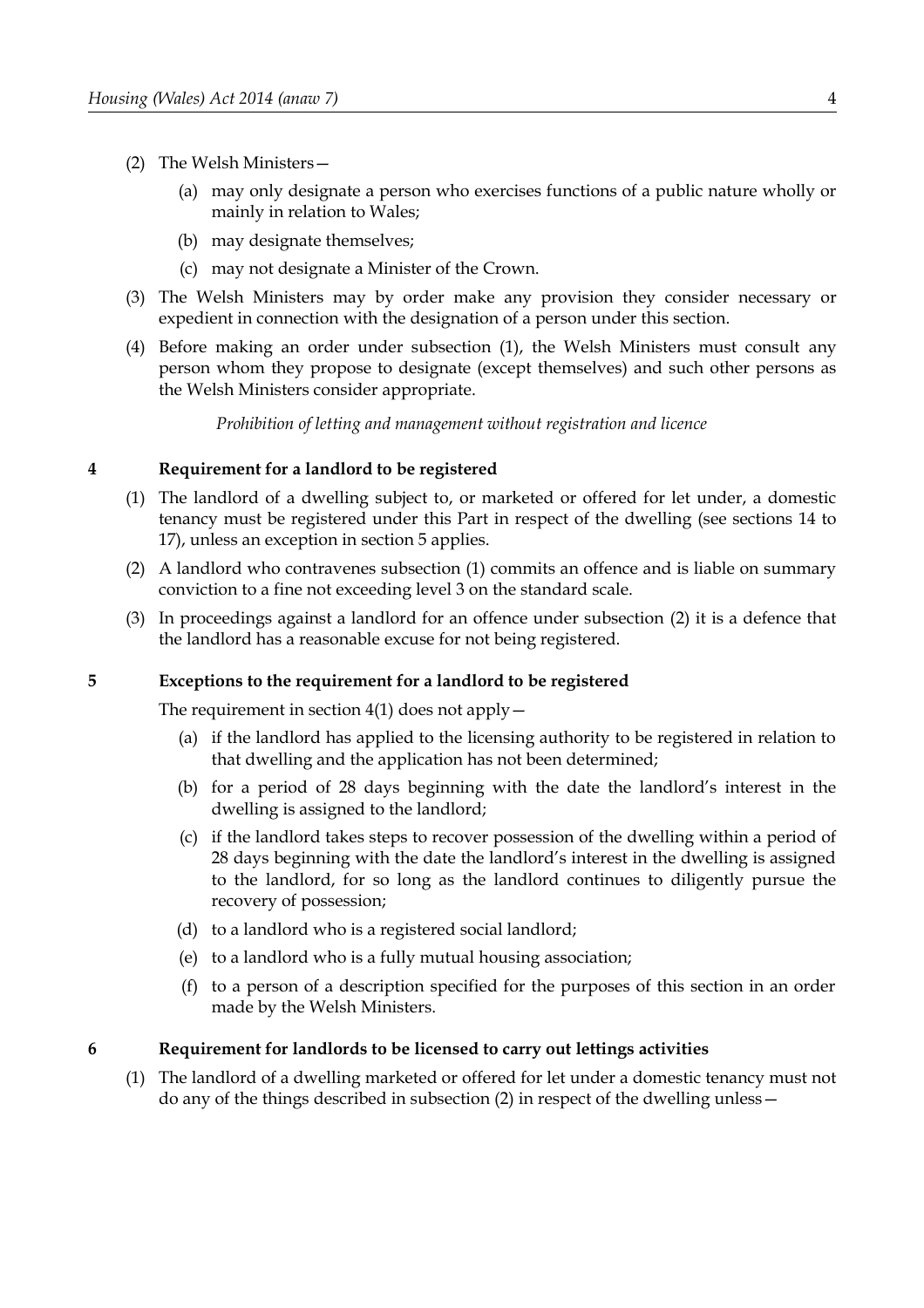- (a) the landlord is licensed to do so under this Part for the area in which the dwelling is located,
- (b) the thing done is arranging for an authorised agent to do something on the landlord's behalf, or
- (c) an exception in section [8](#page-11-0) applies.
- <span id="page-10-1"></span>(2) The things are—
	- (a) arranging or conducting viewings with prospective tenants;
	- (b) gathering evidence for the purpose of establishing the suitability of prospective tenants (for example, by confirming character references, undertaking credit checks or interviewing a prospective tenant);
	- (c) preparing, or arranging the preparation, of a tenancy agreement;
	- (d) preparing, or arranging the preparation, of an inventory for the dwelling or schedule of condition for the dwelling.
- (3) The Welsh Ministers may by order—
	- (a) amend or omit the descriptions of things in subsection [\(2\)](#page-10-1) (including things added under paragraph [\(b\)\)](#page-10-4);
	- (b) add further descriptions of things to subsection [\(2\).](#page-10-1)
- <span id="page-10-4"></span><span id="page-10-3"></span>(4) A landlord who contravenes subsection [\(1\)](#page-9-5) commits an offence and is liable on summary conviction to a fine.
- (5) In proceedings against a landlord for an offence under subsection [\(4\)](#page-10-3) it is a defence that the landlord has a reasonable excuse for not being licensed.
- (6) In subsection [\(1\)](#page-9-5) "authorised agent" means—
	- (a) a person licensed to carry out lettings work and property management work under this Part for the area in which the dwelling is located,
	- (b) a local housing authority (whether or not in exercise of its functions as a local housing authority), or
	- (c) in relation to preparing, or arranging the preparation of a tenancy agreement only, a qualified solicitor (within the meaning of Part 1 of the Solicitors Act 1974), a person acting on behalf of such a solicitor or any person of a description specified in an order made by the Welsh Ministers.

## <span id="page-10-0"></span>**7 Requirement for landlords to be licensed to carry out property management activities**

- <span id="page-10-7"></span><span id="page-10-5"></span>(1) The landlord of a dwelling subject to a domestic tenancy must not do any of the things described in subsection [\(2\)](#page-10-2) in respect of the dwelling unless—
	- (a) the landlord is licensed to do so under this Part for the area in which the dwelling is located,
	- (b) the thing done is arranging for an authorised agent to do something on the landlord's behalf, or
	- (c) an exception in section 8 applies.
- <span id="page-10-6"></span><span id="page-10-2"></span>(2) The things are—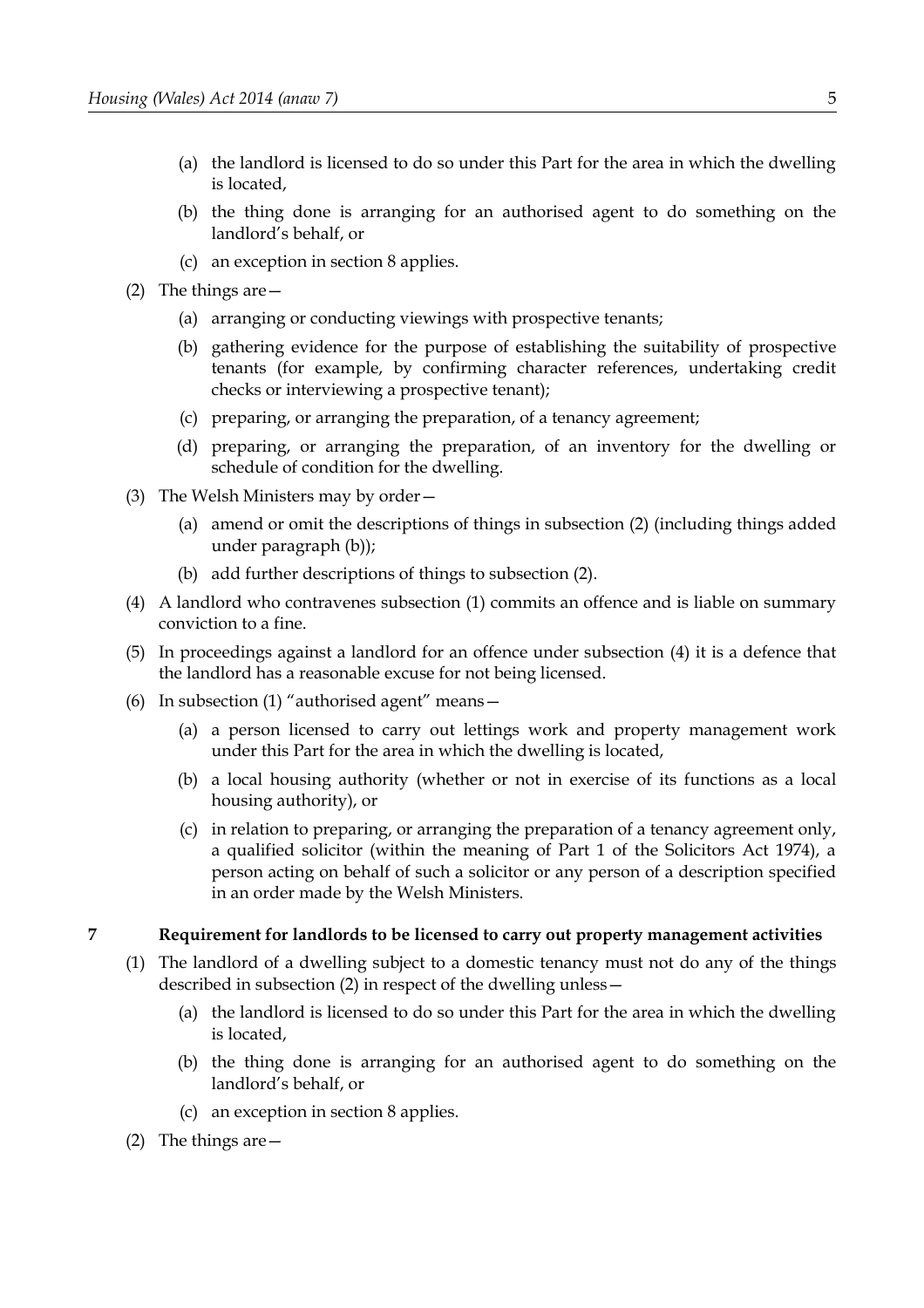- (a) collecting rent;
- (b) being the principal point of contact for the tenant in relation to matters arising under the tenancy;
- (c) making arrangements with a person to carry out repairs or maintenance;
- (d) making arrangements with a tenant or occupier of the dwelling to secure access to the dwelling for any purpose;
- (e) checking the contents or condition of the dwelling, or arranging for them to be checked;
- (f) serving notice to terminate a tenancy.
- <span id="page-11-2"></span>(3) The landlord of a dwelling that was subject to a domestic tenancy, but is no longer subject to that domestic tenancy, must not check the contents or condition of the dwelling, or arrange for them to be checked, for any purpose connected with that tenancy unless—
	- (a) the landlord is licensed to do so under this Part for the area in which the dwelling is located,
	- (b) the thing done is arranging for an authorised agent to do it on the landlord's behalf, or
	- (c) an exception in section 8 applies.
- (4) The Welsh Ministers may by order—
	- (a) amend or omit the descriptions of things in subsection [\(2\)](#page-10-2) or [\(3\)](#page-11-2) (including things added under paragraph [\(b\)\)](#page-11-3) that a landlord must not do unless any of paragraphs [\(a\)](#page-10-7) to [\(c\)](#page-10-6) of subsection  $(1)$  or  $(3)$  applies (as the case may be);
	- (b) add further descriptions of things for the purposes of this section (including by way of amendment to this Part).
- <span id="page-11-3"></span><span id="page-11-1"></span>(5) A landlord who contravenes subsection [\(1\)](#page-10-5) or [\(3\)](#page-11-2) commits an offence and is liable on summary conviction to a fine.
- (6) In proceedings against a landlord for an offence under subsection [\(5\)](#page-11-1) it is a defence that the landlord has a reasonable excuse for not being licensed.
- (7) In subsection [\(1\)](#page-10-5) "authorised agent" means—
	- (a) a person licensed to carry out lettings work and property management work under this Part for the area in which the dwelling is located,
	- (b) a local housing authority (whether or not in exercise of its functions as a local housing authority), or
	- (c) in relation to serving notice to terminate a tenancy only, a qualified solicitor (within the meaning of Part 1 of the Solicitors Act 1974), a person acting on behalf of such a solicitor or any person of a description specified in an order made by the Welsh Ministers.

## <span id="page-11-0"></span>**8 Exceptions to requirements for landlords to be licensed**

The requirements in sections [6](#page-9-0)[\(1\),](#page-9-5) 7(1) and 7(3) do not apply  $-$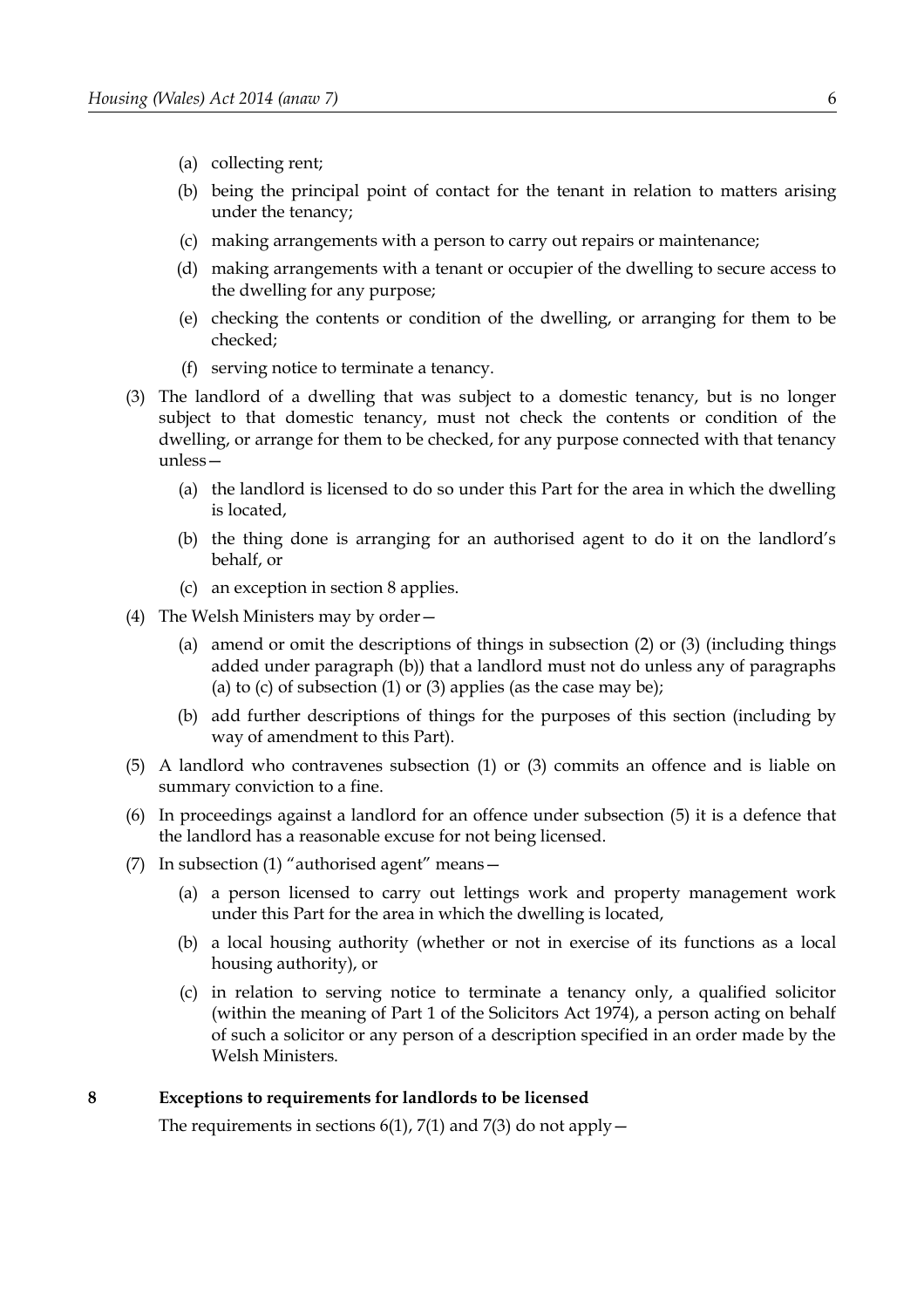- (a) if the landlord has applied to the licensing authority to be licensed, for the period from the date of the application until it is determined by the authority or (if the authority refuses the application) until all means of appealing against a decision to refuse an application have been exhausted and the decision is upheld;
- (b) for a period of 28 days beginning with the date the landlord's interest in the dwelling is assigned to the landlord;
- (c) if the landlord takes steps to recover possession of the dwelling within a period of 28 days beginning with the date the landlord's interest in the dwelling is assigned to the landlord, for so long as the landlord continues to diligently pursue the recovery of possession;
- (d) to a landlord who is a registered social landlord;
- (e) to a landlord who is a fully mutual housing association;
- (f) in cases specified for the purposes of this section in an order made by the Welsh Ministers.

## <span id="page-12-1"></span>**9 Requirement for agents to be licensed to carry out lettings work**

- (1) A person acting on behalf of the landlord of a dwelling marketed or offered for let under a domestic tenancy must not carry out lettings work in respect of the dwelling unless the person is licensed to do so under this Part for the area in which the dwelling is located.
- <span id="page-12-4"></span>(2) A person who contravenes this section commits an offence and is liable on summary conviction to a fine.
- (3) In proceedings against a person for an offence committed under subsection [\(2\)](#page-12-4) it is a defence that the person has a reasonable excuse for not being licensed.

#### <span id="page-12-0"></span>**10 Meaning of lettings work**

- <span id="page-12-5"></span>(1) In this Part "lettings work" means things done by any person in response to instructions received from—
	- (a) a person seeking to find another person wishing to rent a dwelling under a domestic tenancy and, having found such a person, to grant such a tenancy ("a prospective landlord");
	- (b) a person seeking to find a dwelling to rent under a domestic tenancy and, having found such a dwelling, to obtain such a tenancy of it ("a prospective tenant");

<span id="page-12-3"></span>subject to the following subsections.

- <span id="page-12-2"></span>(2) "Lettings work" does not include anything in the following paragraphs [\(a\)](#page-12-3) or (b)  $-$ 
	- (a) publishing advertisements or disseminating information;
	- (b) providing a means by which—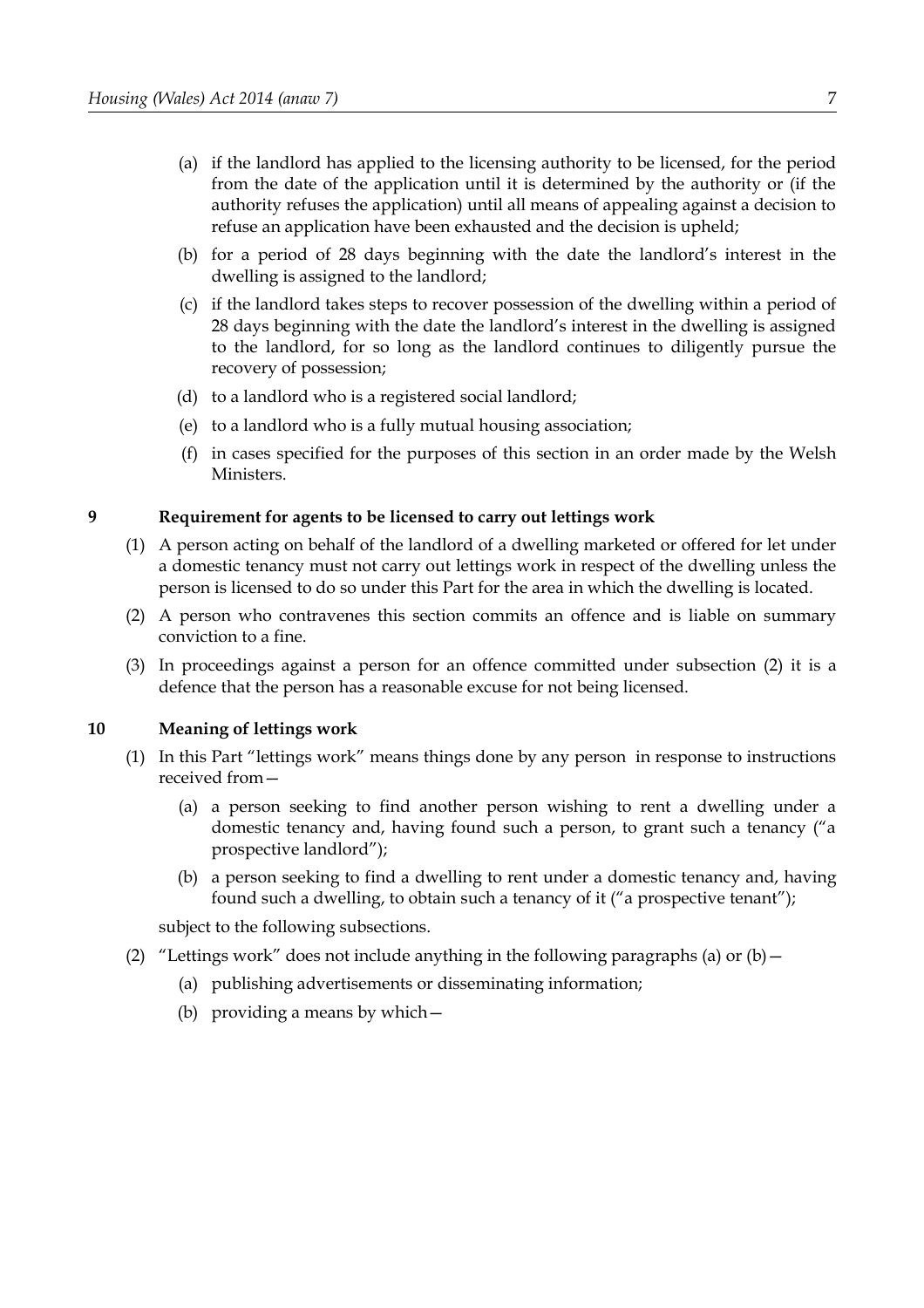- (i) a prospective landlord (or the prospective landlord's agent) or a prospective tenant can, in response to an advertisement or dissemination of information, make direct contact with a prospective tenant or (as the case may be) prospective landlord (or the prospective landlord's agent);
- (ii) a prospective landlord (or the prospective landlord's agent) and a prospective tenant can continue to communicate directly with each other;

when done by a person who—

- (c) does no other thing within subsection [\(1\),](#page-12-5) and
- (d) does no property management work in respect of the property.
- <span id="page-13-2"></span><span id="page-13-1"></span>(3) "Lettings work" does not include doing any one of the things in the following paragraphs [\(a\)](#page-13-2) to  $(c)$  —
	- (a) arranging and conducting viewings with prospective tenants;
	- (b) preparing, or arranging the preparation of, the tenancy agreement;
	- (c) preparing, or arranging the preparation of, any inventory or schedule of condition; when done by a person who—
		- (d) does no other thing in those paragraphs or anything else within subsection [\(1\),](#page-12-5) and
		- (e) does nothing within section 12(1) in respect of the property.
- (4) "Lettings work" also does not include—
	- (a) doing things under a contract of service or apprenticeship with a landlord;
	- (b) doing things under a contract of service or apprenticeship, or a contract for services, with a person who is—
		- (i) instructed to carry out the work by a landlord, and
		- (ii) licensed to do so under this Part;
	- (c) anything done by a local housing authority (whether or not in exercise of its functions as a local housing authority);
	- (d) things of a description, or things done by a person of a description, specified for the purposes of this section in an order made by the Welsh Ministers.

## <span id="page-13-0"></span>**11 Requirement for agents to be licensed to carry out property management work**

- <span id="page-13-4"></span>(1) A person acting on behalf of the landlord of a dwelling subject to a domestic tenancy must not carry out property management work in respect of the dwelling unless the person is licensed to do so under this Part for the area in which the dwelling is located.
- <span id="page-13-3"></span>(2) Where a dwelling was subject to a domestic tenancy, but is no longer subject to that domestic tenancy, a person acting on behalf of the landlord of the dwelling must not check the contents or condition of the dwelling, or arrange for them to be checked, for any purpose connected with that tenancy unless—
	- (a) the person is licensed to do so under this Part for the area in which the dwelling is located,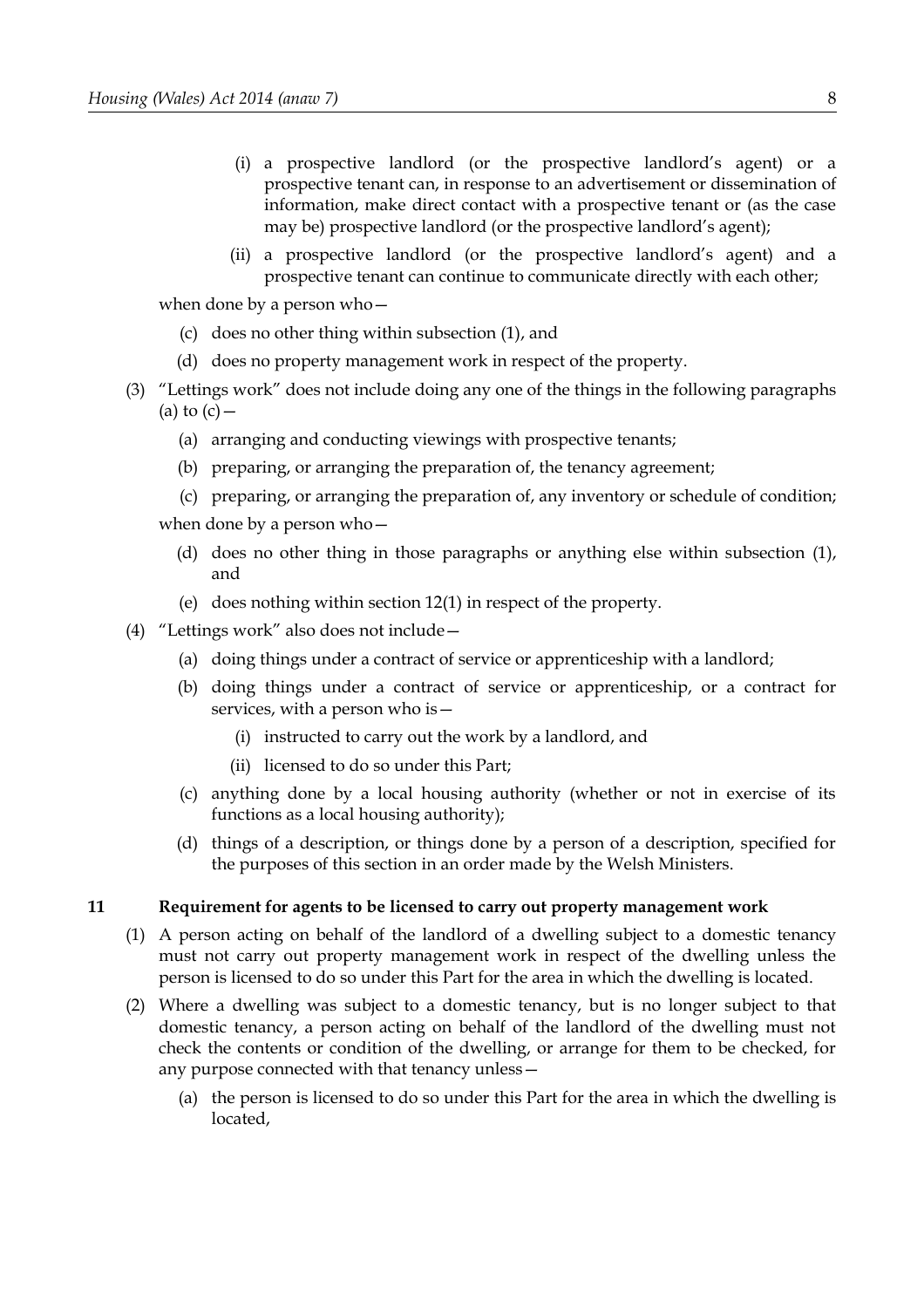- (b) the person does no other thing in respect of the dwelling falling within—
	- (i) section 10(1), except preparing, or arranging the preparation of, any inventory or schedule of condition, or
	- (ii) section  $12(1)$ , or
- (c) the activity would not, by virtue of section 12(3), be property management work.
- <span id="page-14-4"></span>(3) A person who contravenes subsection [\(1\)](#page-13-4) or [\(2\)](#page-13-3) commits an offence and is liable on summary conviction to a fine.
- (4) In proceedings against a person for an offence committed under subsection [\(3\)](#page-14-4) it is a defence that the person has a reasonable excuse for not being licensed.

#### <span id="page-14-0"></span>**12 Meaning of property management work**

- <span id="page-14-3"></span><span id="page-14-1"></span>(1) In this Part, "property management work" means doing any of the following things—
	- (a) collecting rent;
	- (b) being the principal point of contact for the tenant in relation to matters arising under the tenancy;
	- (c) making arrangements with a person to carry out repairs or maintenance;
	- (d) making arrangements with a tenant or occupier of the dwelling to secure access to the dwelling for any purpose;
	- (e) checking the contents or condition of the dwelling, or arranging for them to be checked;
	- (f) serving notice to terminate a tenancy.
- <span id="page-14-2"></span>(2) But "property management work" does not include doing any one of the things in paragraphs [\(b\)](#page-14-3) to [\(f\)](#page-14-2) of subsection [\(1\)](#page-14-1) when done by a person who—
	- (a) does no other thing within subsection [\(1\),](#page-14-1) and
	- (b) does nothing within section 10(1) in respect of the dwelling.
- (3) "Property management work" also does not include—
	- (a) doing things under a contract of service or apprenticeship with a landlord;
	- (b) doing things under a contract of service or apprenticeship, or a contract for services, with a person who is—
		- (i) instructed to carry out the work by a landlord, and
		- (ii) licensed to do so under this Part;
	- (c) anything done by a local housing authority (whether or not in exercise of its functions as a local housing authority);
	- (d) things of a description, or things done by a person of a description, specified for the purposes of this section in an order made by the Welsh Ministers.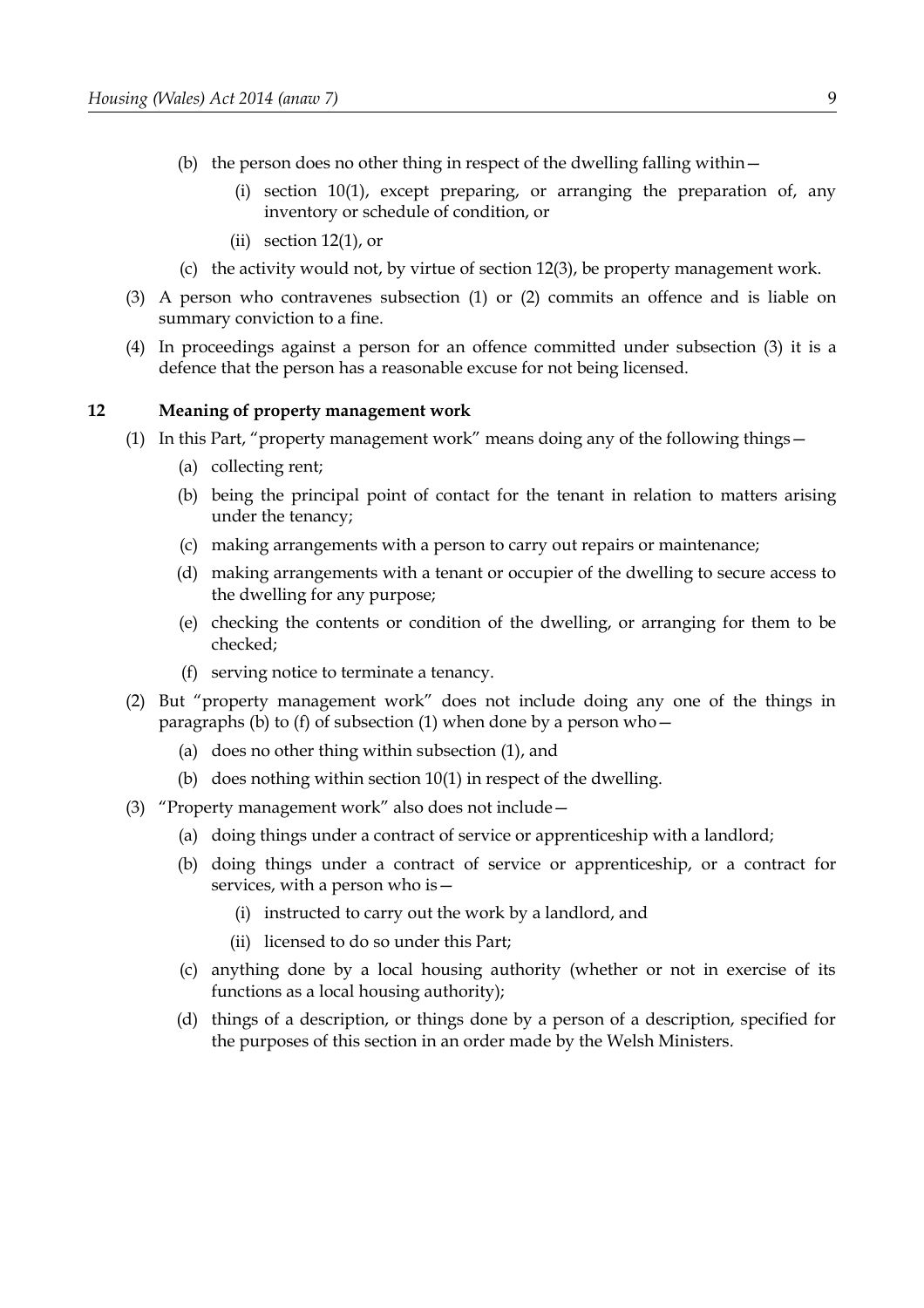## **13 Offence of appointing an unlicensed agent**

- (1) The landlord of a dwelling marketed or offered for let under a domestic tenancy must not appoint or continue to allow a person to undertake lettings work on behalf of the landlord in relation to that dwelling, if—
	- (a) the person does not hold a licence to do so under this Part for the area in which the dwelling is located, and
	- (b) the landlord knows or should know that the person does not hold such a licence.
- (2) The landlord of a dwelling subject to a domestic tenancy must not appoint or continue to allow a person to undertake property management work on behalf of the landlord in relation to that dwelling, if—
	- (a) the person does not hold a licence to do so under this Part for the area in which the dwelling is located, and
	- (b) the landlord knows or should know that the person does not hold such a licence.
- (3) A landlord who contravenes subsection (1) or (2) commits an offence and is liable on summary conviction to a fine not exceeding level 4 on the standard scale.

#### *Registration*

## <span id="page-15-0"></span>**14 Duty to maintain register in relation to rental properties**

- (1) A licensing authority must establish and maintain a register for its area containing the information set out in Part [1](#page-97-1) of Schedule [1.](#page-97-0)
- (2) Part [2](#page-98-0) of Schedule [1](#page-97-0) contains provision relating to public access to information held on the register.
- (3) The Welsh Ministers may amend Schedule [1](#page-97-0) by order.

## <span id="page-15-1"></span>**15 Registration by a licensing authority**

- (1) An application for registration is to be made to the licensing authority for the area in which the dwelling to which the application relates is located; and the authority must register the landlord within the prescribed period if the application—
	- (a) is made in the form required by the authority,
	- (b) includes such information as is prescribed,
	- (c) includes such other information as the authority requires, and
	- (d) is accompanied by the prescribed fee.
- (2) If the landlord is registered, the licensing authority must notify the landlord—
	- (a) that the landlord is registered, and
	- (b) of the registration number assigned to the landlord.
- (3) On the first occasion a landlord is registered a licensing authority must assign a registration number to the landlord.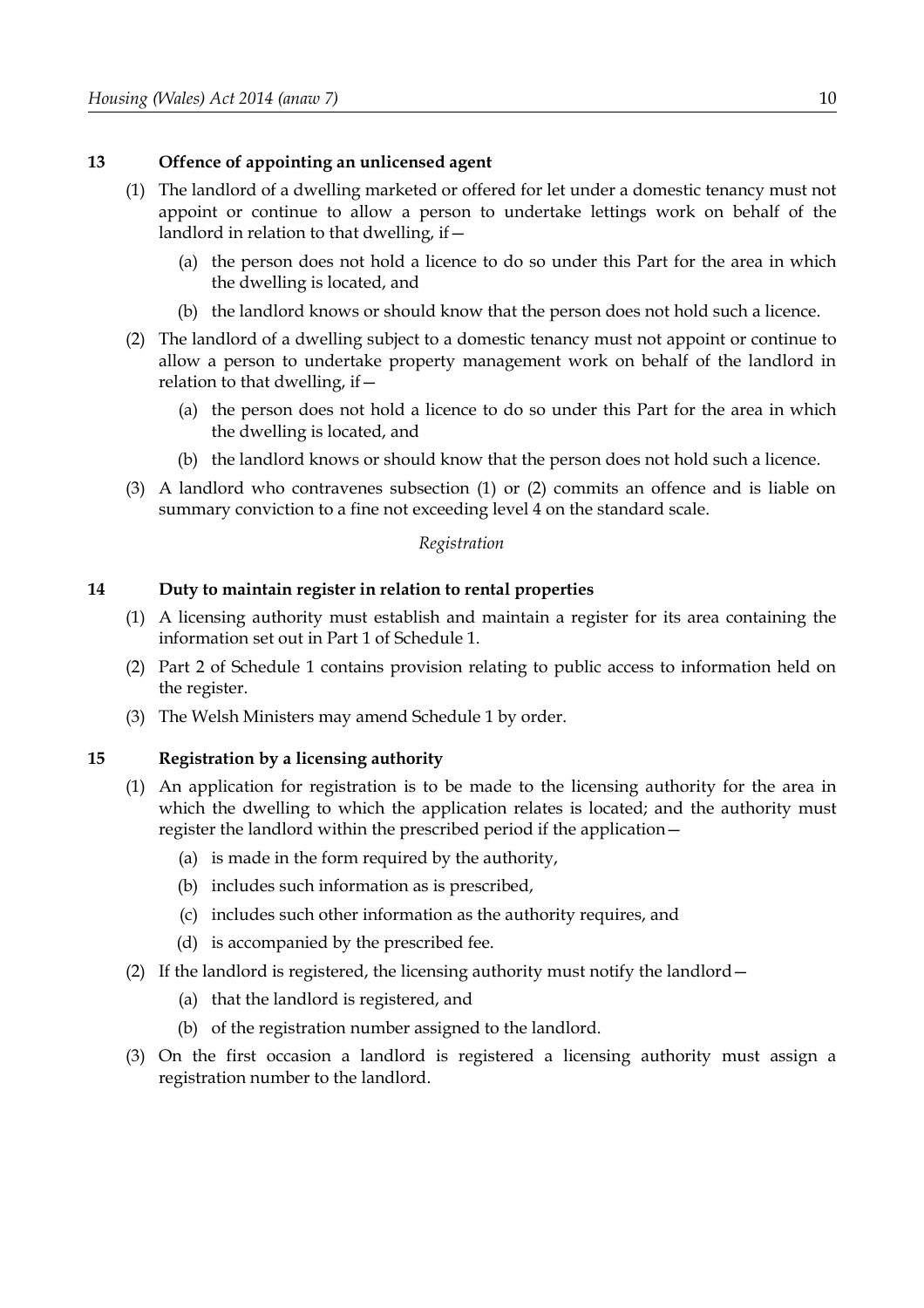- (4) A licensing authority may charge the landlord a further prescribed fee for continued registration—
	- (a) after the fifth anniversary of the date the landlord was registered, and
	- (b) after every fifth anniversary of the date a further prescribed fee was charged.

## <span id="page-16-1"></span>**16 Duty to update information**

- <span id="page-16-3"></span>(1) A landlord who is registered under section [15](#page-15-1) in relation to a rental property must notify the licensing authority in writing of the following changes—
	- (a) any change in the name under which the landlord is registered;
	- (b) the appointment of a person to carry out lettings work or property management work on behalf of the landlord in respect of the rental property;
	- (c) that a person who the landlord has previously appointed to carry out lettings work or property management work on behalf of the landlord in respect of the rental property has ceased to do so;
	- (d) any assignment of the landlord's interest in the rental property;
	- (e) any prescribed changes.
- (2) A landlord must comply with the duty in subsection [\(1\)](#page-16-3) within 28 days beginning with the first day on which the landlord knew, or should have known, of the change.
- <span id="page-16-2"></span>(3) A person who contravenes subsection [\(1\)](#page-16-3) commits an offence and is liable on summary conviction to a fine not exceeding level 1 on the standard scale.
- (4) In proceedings against a person for an offence committed under subsection [\(3\)](#page-16-2) it is a defence that the person had a reasonable excuse for failing to comply.

## <span id="page-16-0"></span>**17 Revocation of registration**

- (1) A licensing authority may revoke the registration of any landlord who—
	- (a) provides false or misleading information in an application under section [15](#page-15-1) or in notifying a change under section [16;](#page-16-1)
	- (b) contravenes section [16;](#page-16-1)
	- (c) fails to pay any further fee charged under section [15.](#page-15-1)
- (2) Before revoking a landlord's registration a licensing authority must—
	- (a) notify the landlord of its intention to revoke the registration and the reasons for this, and
	- (b) consider any representations made by the landlord before the end of the period of 21 days beginning with the date the landlord was notified.
- (3) After revoking a landlord's registration a licensing authority must notify the landlord  $-$ 
	- (a) of the revocation and the reasons for doing so;
	- (b) of the landlord's right of appeal.
- (4) A person whose registration is revoked may appeal against the decision to a residential property tribunal.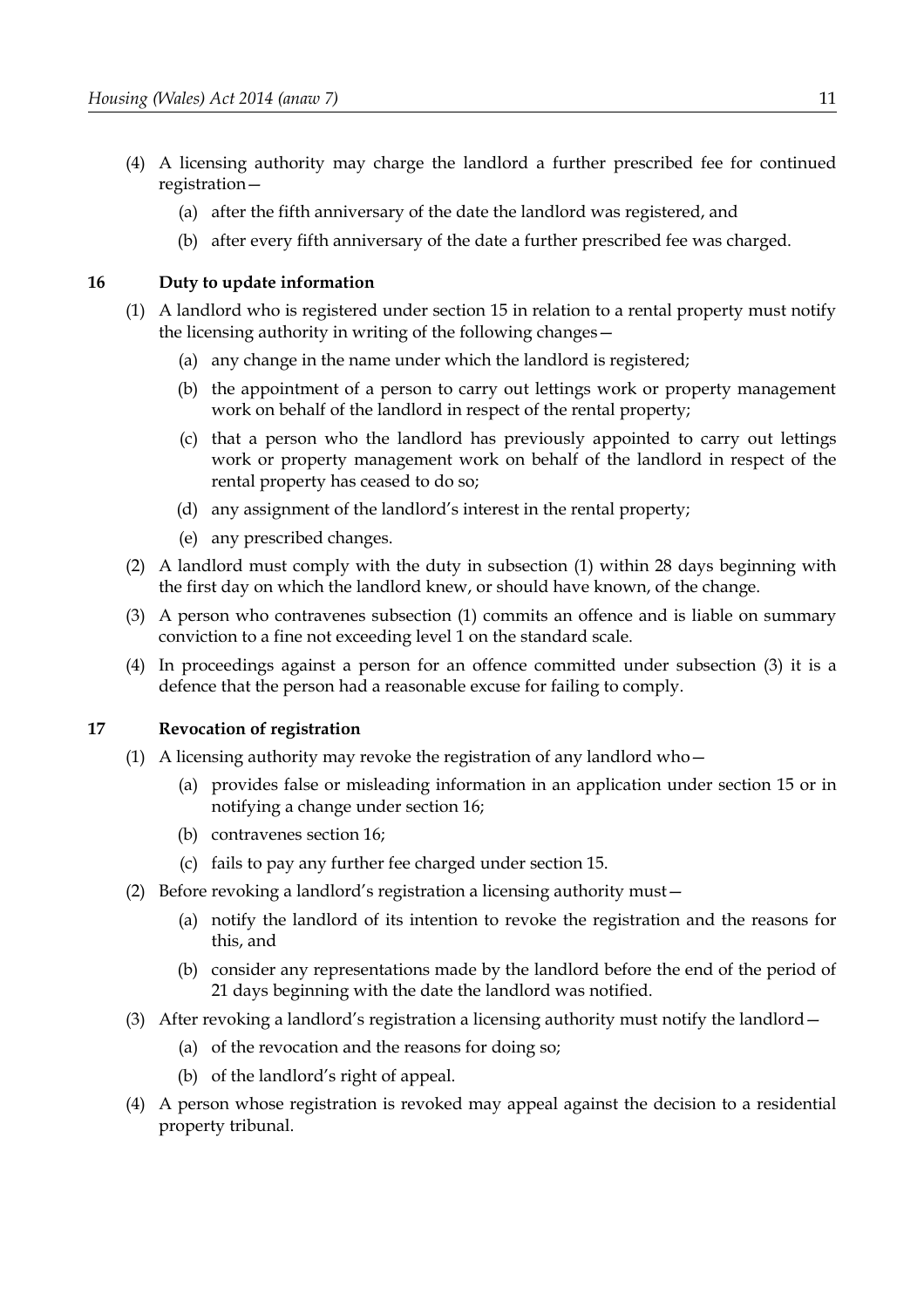- (5) An appeal—
	- (a) must be made before the end of the period of 28 days beginning with the date on which the person was notified of the decision (the "appeal period");
	- (b) may be determined having regard to matters of which the licensing authority was unaware.
- (6) The tribunal may allow an appeal to be made to it after the end of the appeal period if it is satisfied that there is a good reason for the failure to appeal before the end of that period (and for any delay in applying for permission to appeal out of time).
- (7) The tribunal may confirm the decision of the licensing authority or direct the authority to register the landlord.
- (8) Revocation of a landlord's registration takes effect on the day whichever of the following first occurs—
	- (a) where the landlord does not appeal against the decision to revoke the registration within the appeal period, the expiry of that period;
	- (b) where the landlord appeals within the appeal period but later withdraws the appeal, the date of the withdrawal;
	- (c) where the landlord appeals within the appeal period and the residential property tribunal confirms the decision of the licensing authority, subject to paragraph [\(d\),](#page-17-1) the date of the tribunal's decision;
	- (d) where the landlord makes a further appeal, the date on which all means of appealing against the decision have been exhausted and the licensing authority's decision is upheld.
- <span id="page-17-1"></span>(9) Where a landlord's registration is revoked, the licensing authority must—
	- (a) notify any person recorded on the register as having been appointed by the landlord to carry out lettings work or property management work on behalf of the landlord, and
	- (b) notify the tenants or occupiers of rental properties registered under the landlord's name.

#### *Licensing*

## <span id="page-17-0"></span>**18 Licences that may be granted**

A licensing authority may only grant the following kinds of licence under this Part—

- (a) a licence for its area for the purpose of compliance with sections [6](#page-9-0) (requirement for landlords to be licensed to carry out lettings activities) and [7](#page-10-0) (requirement for landlords to be licensed to carry out property management activities);
- (b) a licence for its area for the purpose of compliance with sections [9](#page-12-1) (requirement for agents to be licensed to carry out lettings work) and [11](#page-13-0) (requirement for agents to be licensed to carry out property management work).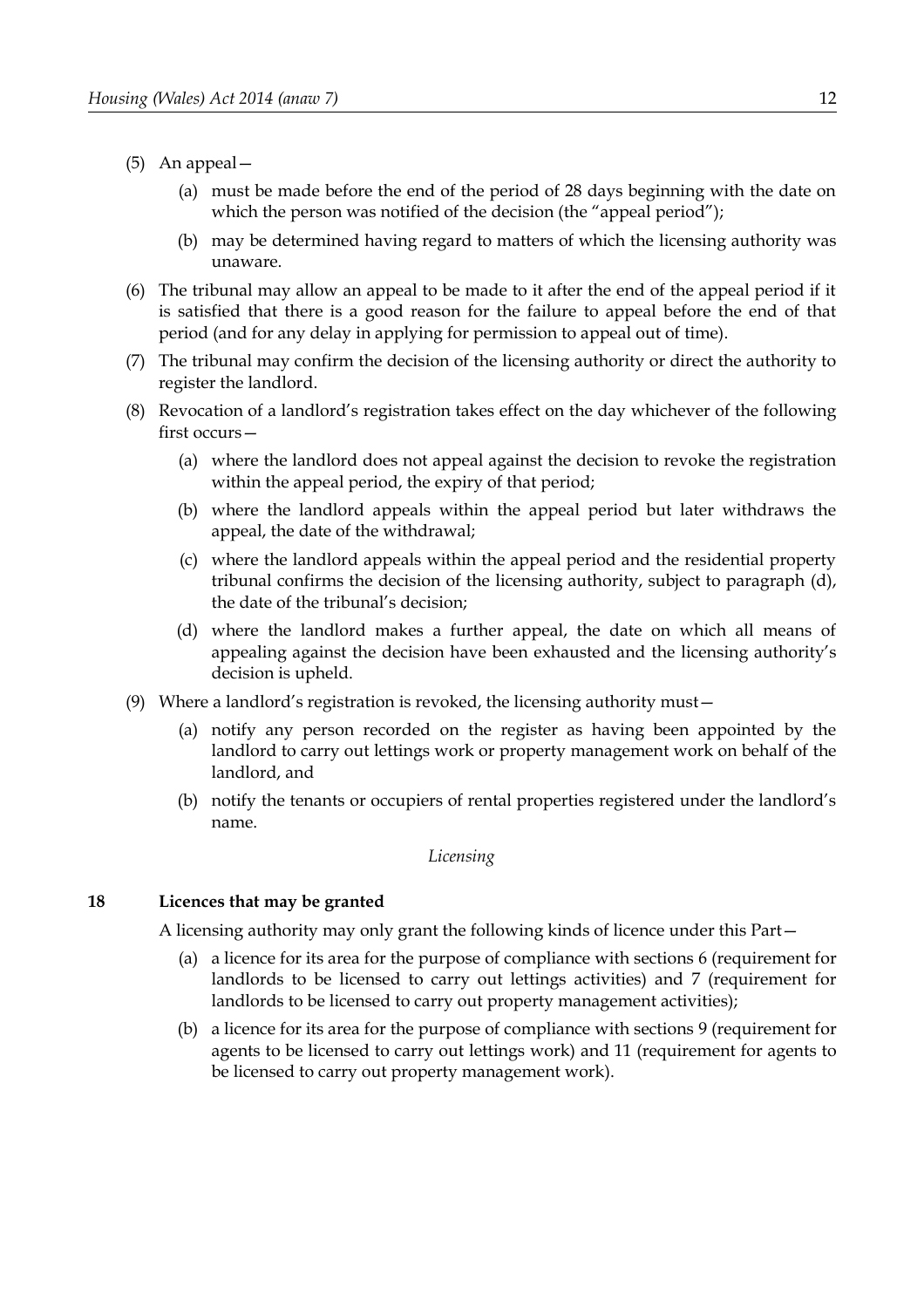## <span id="page-18-4"></span>**19 Licence application requirements**

- (1) An application for a licence must—
	- (a) be made in such form as is required by the licensing authority,
	- (b) provide such information as is prescribed,
	- (c) provide such other information as the authority requires, and
	- (d) be accompanied by the prescribed fee.
- <span id="page-18-3"></span><span id="page-18-2"></span>(2) Before granting a licence a licensing authority must be satisfied—
	- (a) that the applicant is a fit and proper person to be licensed (see section [20\)](#page-18-0);
	- (b) that requirements in relation to training specified in or under regulations made by the Welsh Ministers are met or will be met (as the case may be).
- (3) Regulations made under subsection  $(2)(b)$  may (among other things)
	- (a) authorise a licensing authority to specify requirements in relation to training in respect of—
		- (i) the statutory obligations of a landlord and a tenant;
		- (ii) the contractual relationship between a landlord and a tenant;
		- (iii) the role of an agent who carries out lettings work or property management work;
		- (iv) best practice in letting and managing dwellings subject to, or marketed or offered for let under, a domestic tenancy;
	- (b) make provision for and in connection with requiring training  $-$ 
		- (i) to be carried out by persons authorised to do so by the licensing authority or the Welsh Ministers;
		- (ii) to be delivered through training courses approved by the licensing authority or the Welsh Ministers;

this includes the power to make provision for charging fees for authorisation or approval.

## <span id="page-18-0"></span>**20 Fit and proper person requirement**

- (1) In deciding whether a person is a fit and proper person to be licensed as required by section [19](#page-18-4)[\(2\)](#page-18-3)[\(a\),](#page-18-2) a licensing authority must have regard to all matters it considers appropriate.
- (2) Among the matters to which the licensing authority must have regard is any evidence within subsections [\(3\)](#page-18-1) to [\(5\).](#page-19-0)
- <span id="page-18-1"></span>(3) Evidence is within this subsection if it shows that the person has—
	- (a) committed any offence involving fraud or other dishonesty, violence, firearms or drugs or any offence listed in Schedule 3 to the Sexual Offences Act 2003 (offences attracting notification requirements),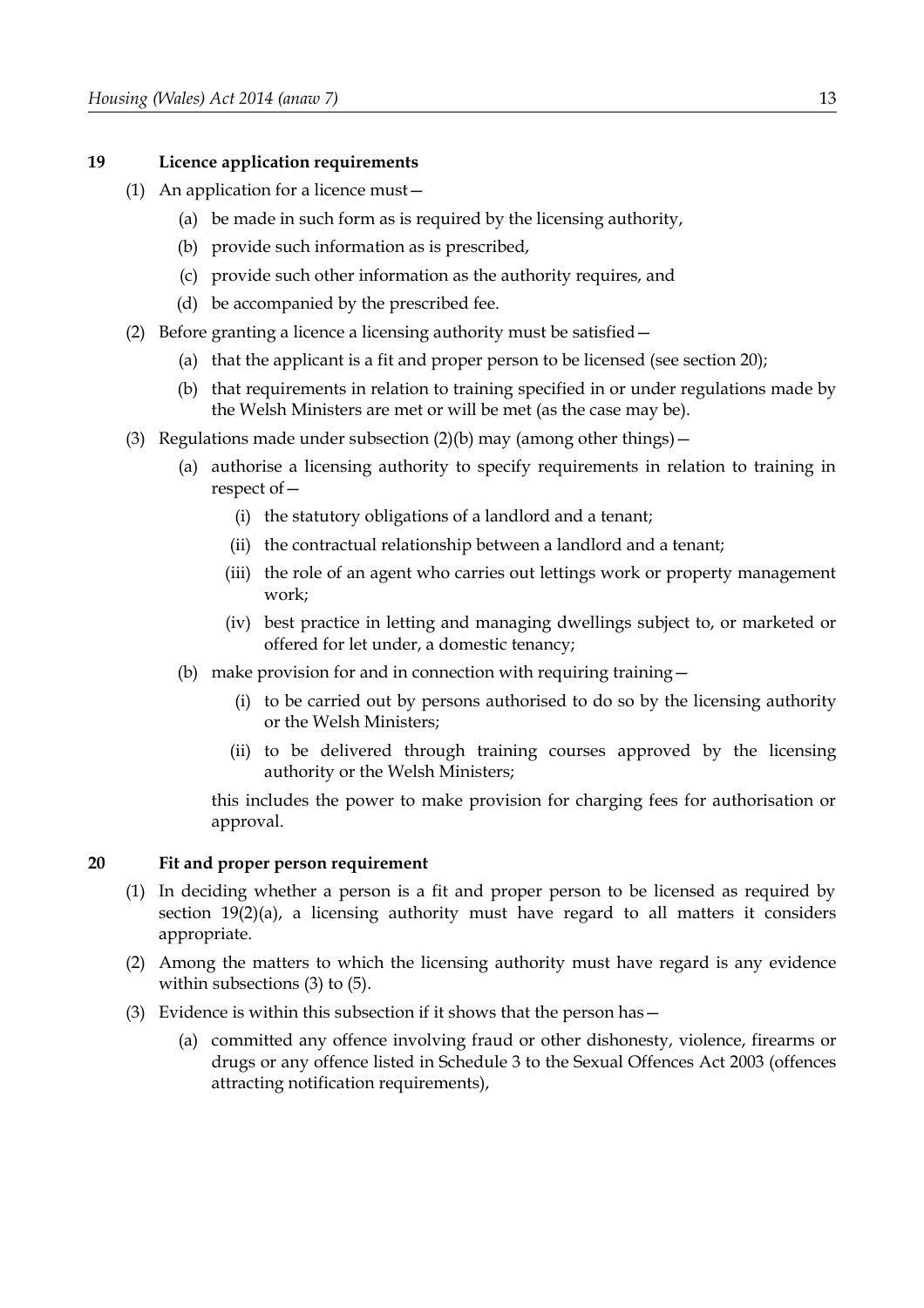- (b) practised unlawful discrimination or harassment on the grounds of any characteristic which is a protected characteristic under section 4 of the Equality Act 2010, or victimised another person contrary to that Act, in or in connection with the carrying on of any business, or
- (c) contravened any provision of the law relating to housing or landlord and tenant.
- (4) Evidence is within this subsection if  $-$ 
	- (a) it shows that any other person associated or formerly associated with the person (whether on a personal, work or other basis) has done any of the things set out in subsection [\(3\),](#page-18-1) and
	- (b) it appears to the licensing authority that the evidence is relevant to the question whether the person is a fit and proper person to be licensed.
- <span id="page-19-0"></span>(5) Evidence is within this subsection if it shows the person has previously failed to comply with a condition of a licence granted under this Part by a licensing authority.
- (6) The Welsh Ministers must give guidance to licensing authorities about deciding whether a person is a fit and proper person to be licensed as required by section [19](#page-18-4)[\(2\)](#page-18-3)[\(a\).](#page-18-2)
- (7) The Welsh Ministers may amend this section by order to vary the evidence to which a licensing authority must have regard in deciding whether a person is a fit and proper person to be licensed.

## <span id="page-19-2"></span>**21 Determination of application**

- <span id="page-19-1"></span>(1) Where a licensing authority is satisfied that the applicant meets the requirements set out in section [19,](#page-18-4) it must grant a licence to the applicant.
- (2) After granting the licence the licensing authority must—
	- (a) assign a licence number to the licence holder;
	- (b) record the licence number in the licence;
	- (c) record the date the licence was granted in the licence;
	- (d) give the licence to the licence holder.
- (3) Where a licensing authority refuses an application, it must notify the applicant—
	- (a) that the application has been refused and the reasons why;
	- (b) of the applicant's right to appeal (see section [27\)](#page-23-0).
- (4) An application must be determined by the licensing authority within a prescribed period.

## **22 Licence conditions**

(1) A licence must be granted subject to a condition that the licence holder complies with any code of practice issued by the Welsh Ministers under section [40.](#page-36-0)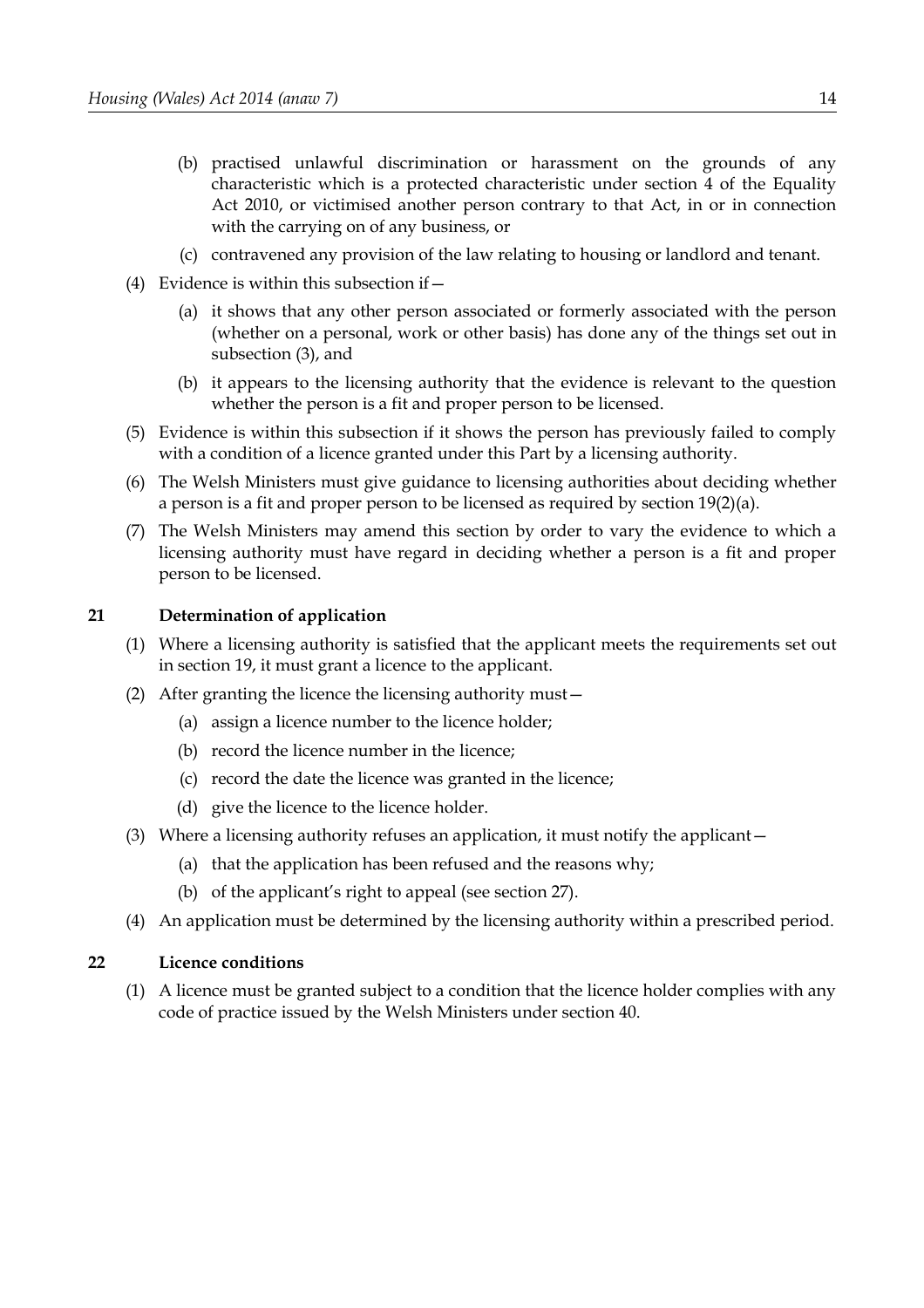(2) A licensing authority may grant a licence subject to such further conditions as it considers appropriate.

## <span id="page-20-6"></span>**23 Duty to update information**

- <span id="page-20-4"></span>(1) A licence holder must notify the licensing authority in writing of the following changes—
	- (a) any change in the name under which the licence holder is licensed;
	- (b) any prescribed changes.
- (2) A licence holder must comply with the duty in subsection [\(1\)](#page-20-4) within 28 days beginning with the first day on which the licence holder knew, or should have known, of the change.
- <span id="page-20-3"></span>(3) A person who contravenes this section commits an offence and is liable on summary conviction to a fine not exceeding level 4 on the standard scale.
- (4) In proceedings against a person for an offence committed under subsection [\(3\)](#page-20-3) it is a defence that the person had a reasonable excuse for failing to comply.

## **24 Amendment of licence**

- (1) A licensing authority may, in accordance with this section, amend any licence granted by it.
- (2) A licence may be amended to  $-$ 
	- (a) impose new conditions;
	- (b) remove or change existing conditions (other than the requirement to comply with any code of practice issued by the Welsh Ministers).
- <span id="page-20-2"></span>(3) But before deciding to amend a licence a licensing authority must—
	- (a) notify the licence holder of its intention to amend the licence and the reasons for this, and
	- (b) consider any representations made by the licence holder before the end of the period of 21 days beginning with the date the licence holder was notified.
- <span id="page-20-1"></span>(4) Subsection [\(3\)](#page-20-2)[\(b\)](#page-20-1) does not apply to an amendment if  $-$ 
	- (a) the licence holder consents to it, or
	- (b) the licensing authority considers that there are exceptional circumstances which mean that it needs to be made without delay.
- <span id="page-20-0"></span>(5) After amending a licence the licensing authority must notify the licence holder of—
	- (a) the amendment and the reasons for it;
	- (b) except where the licence holder has consented to the amendment, information about the licence holder's right of appeal (see section [27\)](#page-23-0).
- <span id="page-20-5"></span>(6) An amendment to a licence takes effect on the day whichever of the following first occurs—
	- (a) where the licence holder has consented, when the licensing authority notifies the licence holder under subsection [\(5\);](#page-20-0)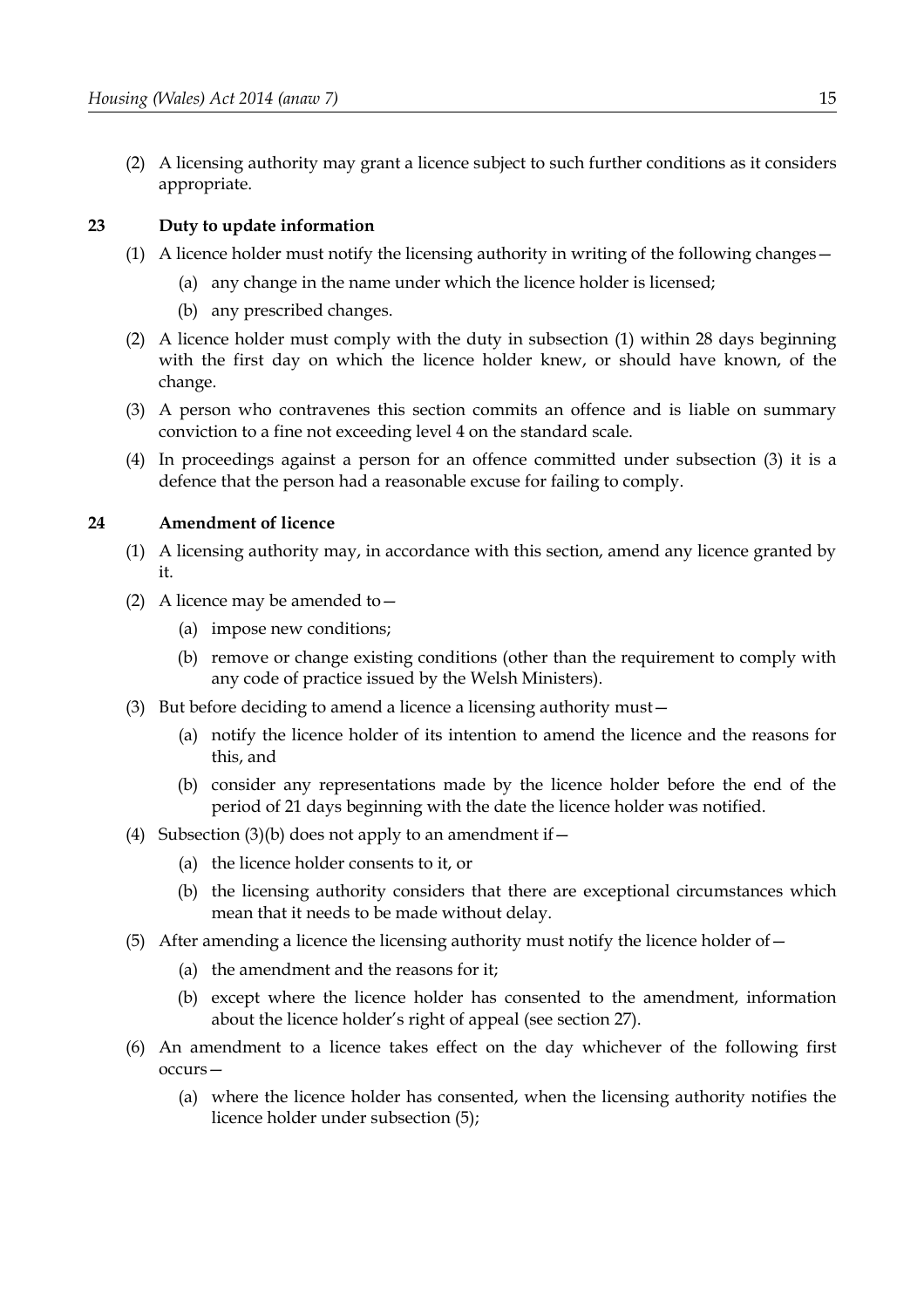- (b) where the licence holder does not appeal against the decision to amend the licence within the appeal period, the expiry of that period;
- (c) where the licence holder appeals within the appeal period but later withdraws the appeal, the date of the withdrawal;
- (d) where the licence holder appeals within the appeal period and the residential property tribunal confirms the decision of the licensing authority to amend the licence, subject to paragraph [\(e\),](#page-21-2) the date of the tribunal's decision;
- <span id="page-21-2"></span>(e) where the licence holder makes a further appeal, the date on which all means of appealing against the decision have been exhausted and the licensing authority's decision is upheld.
- (7) The "appeal period" for the purposes of subsection [\(6\)](#page-20-5) is the period mentioned in section [27](#page-23-0)[\(3\)](#page-23-2)[\(a\)](#page-23-1) (licensing appeals).

## **25 Revocation of licence**

- (1) A licensing authority may revoke a licence if  $-$ 
	- (a) the licence holder has breached a condition of the licence;
	- (b) the authority is no longer satisfied that the licence holder is a fit and proper person to hold a licence;
	- (c) the licence holder has contravened section 23 (licence holder's duty to update information);
	- (d) the licence holder and the licensing authority have agreed that the licence should be revoked.
- <span id="page-21-1"></span>(2) But before revoking a licence a licensing authority must—
	- (a) notify the licence holder of its intention to revoke the licence and the reasons for this, and
	- (b) consider any representations made by the licence holder before the end of the period of 21 days beginning with the date the licence holder was notified.
- <span id="page-21-0"></span>(3) Subsection  $(2)(b)$  does not apply  $-$ 
	- (a) if the licence holder consents to the revocation, or
	- (b) where the licensing authority considers that there are exceptional circumstances which mean that it needs to be revoked without delay.
- (4) After revoking a licence the licensing authority must notify the licence holder—
	- (a) of the revocation and the reasons for it;
	- (b) of the licence holder's right of appeal (see section [27\)](#page-23-0).
- <span id="page-21-3"></span>(5) Revocation of a licence takes effect on the day whichever of the following first occurs—
	- (a) the licence holder contacts the licensing authority consenting to the revocation;
	- (b) where the licence holder does not appeal against the decision to revoke the licence within the appeal period, the expiry of that period;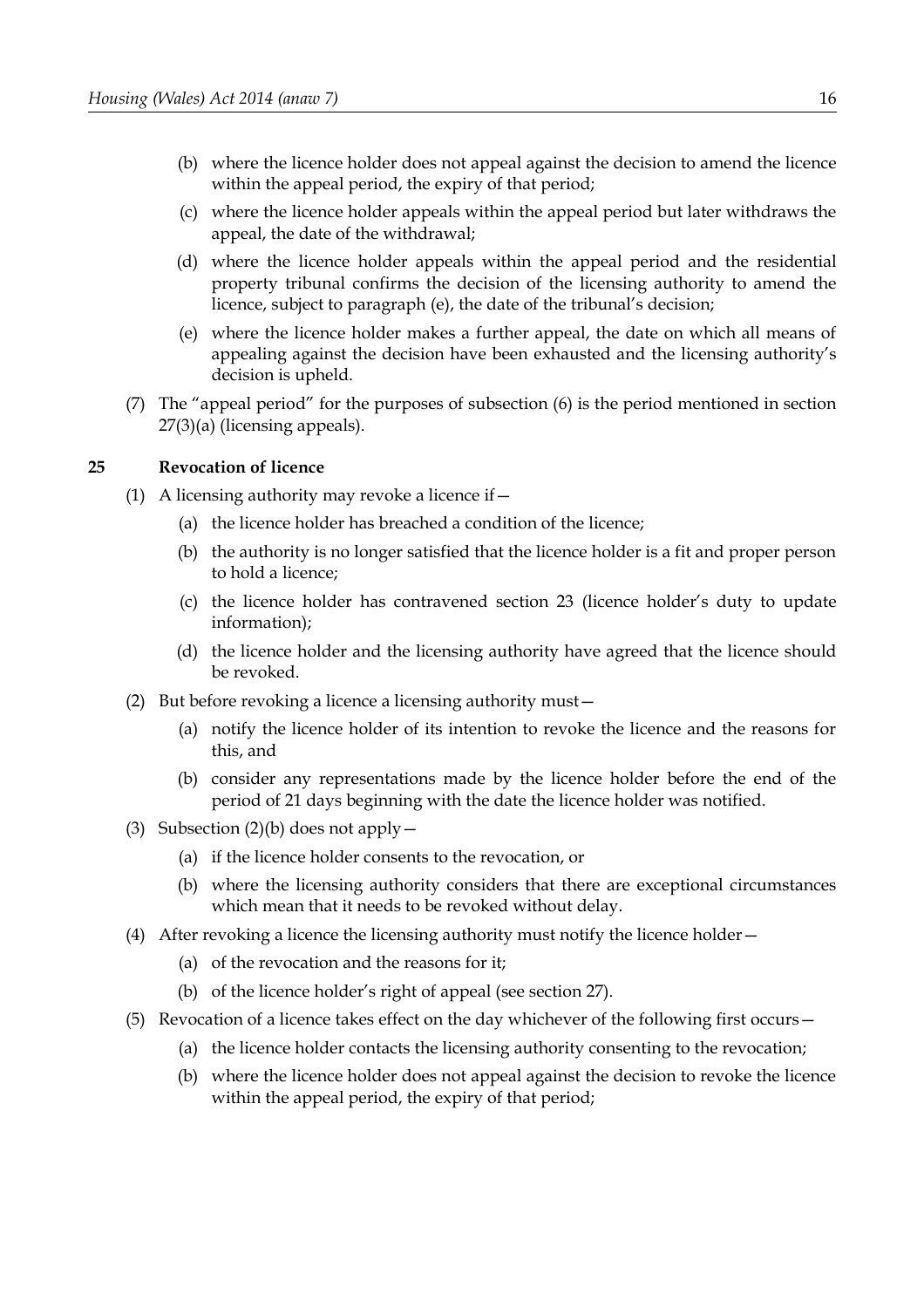- (c) where the licence holder appeals within the appeal period but later withdraws the appeal, the date of the withdrawal;
- (d) where the licence holder appeals within the appeal period and the residential property tribunal confirms the decision of the licensing authority to revoke the licence, subject to paragraph [\(e\),](#page-22-2) the date of the tribunal's decision;
- <span id="page-22-2"></span>(e) where the licence holder makes a further appeal, the date on which all means of appealing against the decision have been exhausted and the licensing authority's decision is upheld.
- (6) The "appeal period" for the purposes of subsection [\(5\)](#page-21-3) is the period mentioned in section [27](#page-23-0)[\(3\)](#page-23-2)[\(a\)](#page-23-1) (licensing appeals).
- (7) Where a person's licence to carry out lettings work and property management work on behalf of a landlord is revoked, the licensing authority must notify any landlord recorded on its register as having appointed that person.
- (8) Where a landlord's licence is revoked, the licensing authority must notify the tenants or occupiers of rental property registered under the landlord's name.

## **26 Expiry and renewal of licence**

- (1) A licence expires at the end of a period of 5 years beginning with the date it was granted, unless the licence holder makes an application to renew the licence in accordance with subsection [\(2\).](#page-22-1)
- <span id="page-22-1"></span>(2) A licence holder may apply to renew the licence during the period of 84 days before the date the licence would otherwise expire.
- (3) Where an application is made to renew a licence in accordance with subsection [\(2\)](#page-22-1) the licence does not expire until the application is decided and expires only if the application is refused.
- (4) An application for renewal of a licence is to be made and determined in accordance with sections 19 (licence application requirements) to 21 (determination of application).
- (5) But where a licensing authority renews a licence, the requirement in subsection (2)(a) of section 21 to assign a licence number to the licence holder does not apply.
- <span id="page-22-3"></span><span id="page-22-0"></span>(6) If an application to renew a licence is refused, the existing licence expires on whichever of the following dates first occurs—
	- (a) where the licence holder does not appeal against the refusal within the appeal period, the date of expiry of that period;
	- (b) where the licence holder appeals within the appeal period but later withdraws the appeal, the date of the withdrawal;
	- (c) where the licence holder appeals within the appeal period and the residential property tribunal confirms the decision of the licensing authority, the date of the tribunal's decision (subject to paragraph [\(d\)\)](#page-22-0);
	- (d) where the licence holder makes a further appeal, the date on which all means of appealing against the decision have been exhausted and the licensing authority's decision is upheld.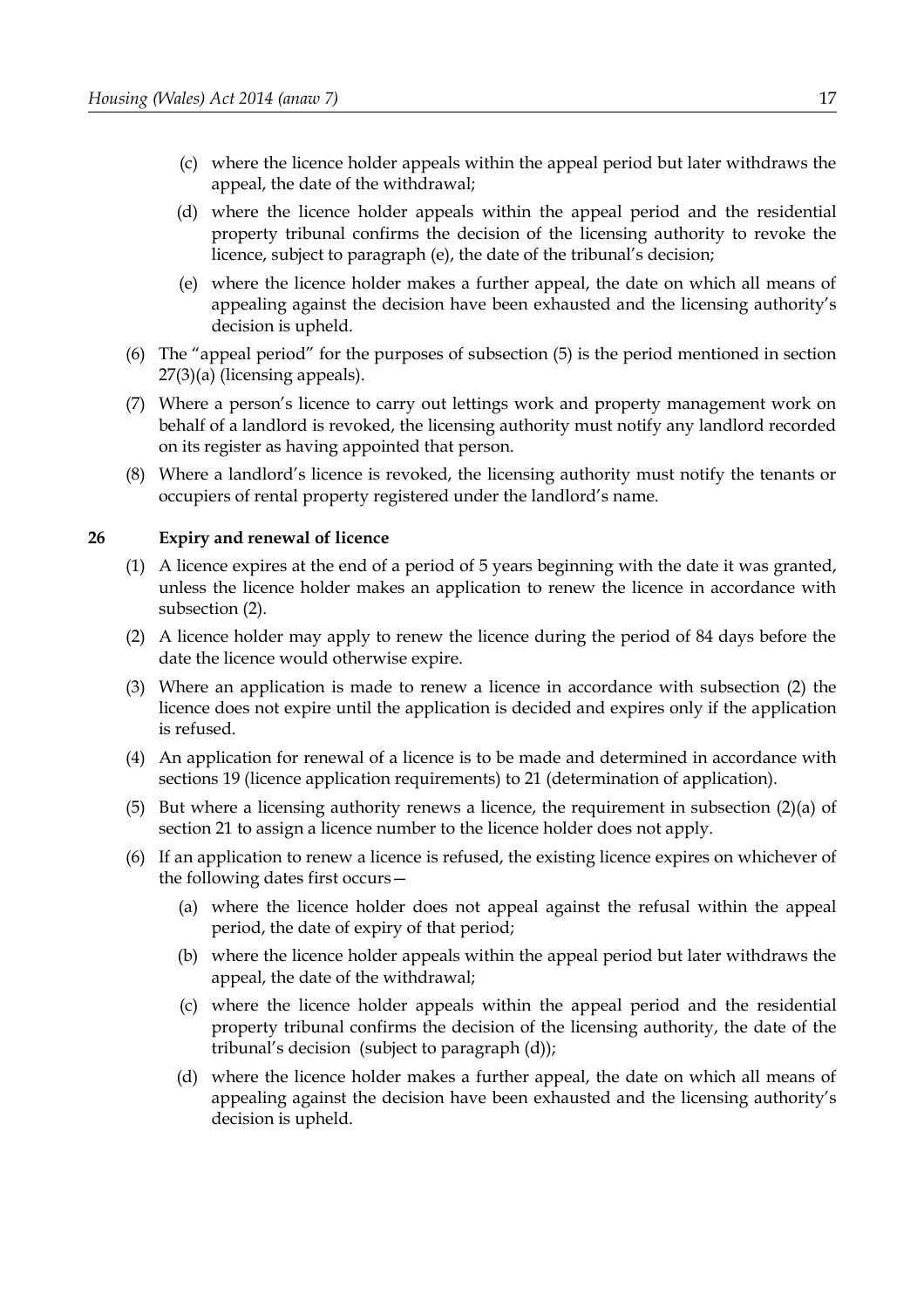- (7) The "appeal period" for the purposes of subsection [\(6\)](#page-22-3) is the period mentioned in section [27](#page-23-0)[\(3\)](#page-23-2)[\(a\)](#page-23-1) (licensing appeals).
- (8) A licence expires and any renewal application made by the licence holder is treated as having been withdrawn where a licence holder—
	- (a) dies;
	- (b) in the case of a body corporate, is dissolved.

## <span id="page-23-0"></span>**27 Licensing appeals**

- (1) An applicant for a licence or, as the case may be, the holder of a licence may appeal against the decisions of a licensing authority listed in subsection [\(2\)](#page-23-3) to a residential property tribunal.
- <span id="page-23-3"></span>(2) The decisions are—
	- (a) granting a licence subject to a condition, other than the requirement to comply with any code of practice issued by the Welsh Ministers;
	- (b) refusing an application for a licence;
	- (c) amending a licence;
	- (d) revoking a licence.
- <span id="page-23-2"></span><span id="page-23-1"></span>(3) An appeal—
	- (a) must be made before the end of the period of 28 days beginning with the date the applicant was notified of the decision (the "appeal period");
	- (b) may be determined having regard to matters of which the licensing authority was unaware.
- (4) The tribunal may allow an appeal to be made to it after the end of the appeal period if it is satisfied that there is a good reason for the failure to appeal before the end of that period (and for any delay in applying for permission to appeal out of time).
- (5) The tribunal may confirm the decision of the licensing authority or alternatively  $-$ 
	- (a) in the case of a decision to grant a licence subject to a condition, direct the authority to grant a licence on such terms as the tribunal considers appropriate;
	- (b) in the case of a decision to refuse an application for a licence, direct the authority to grant a licence on such terms as the tribunal considers appropriate;
	- (c) in the case of a decision to amend a licence, direct the authority not to amend the licence or to amend the licence on such terms as the tribunal considers appropriate;
	- (d) in the case of a decision to revoke a licence, to quash that decision.
- (6) A licence granted by a licensing authority following a direction of a tribunal under this section is to be treated as having been granted by the authority under section [21](#page-19-2)[\(1\).](#page-19-1)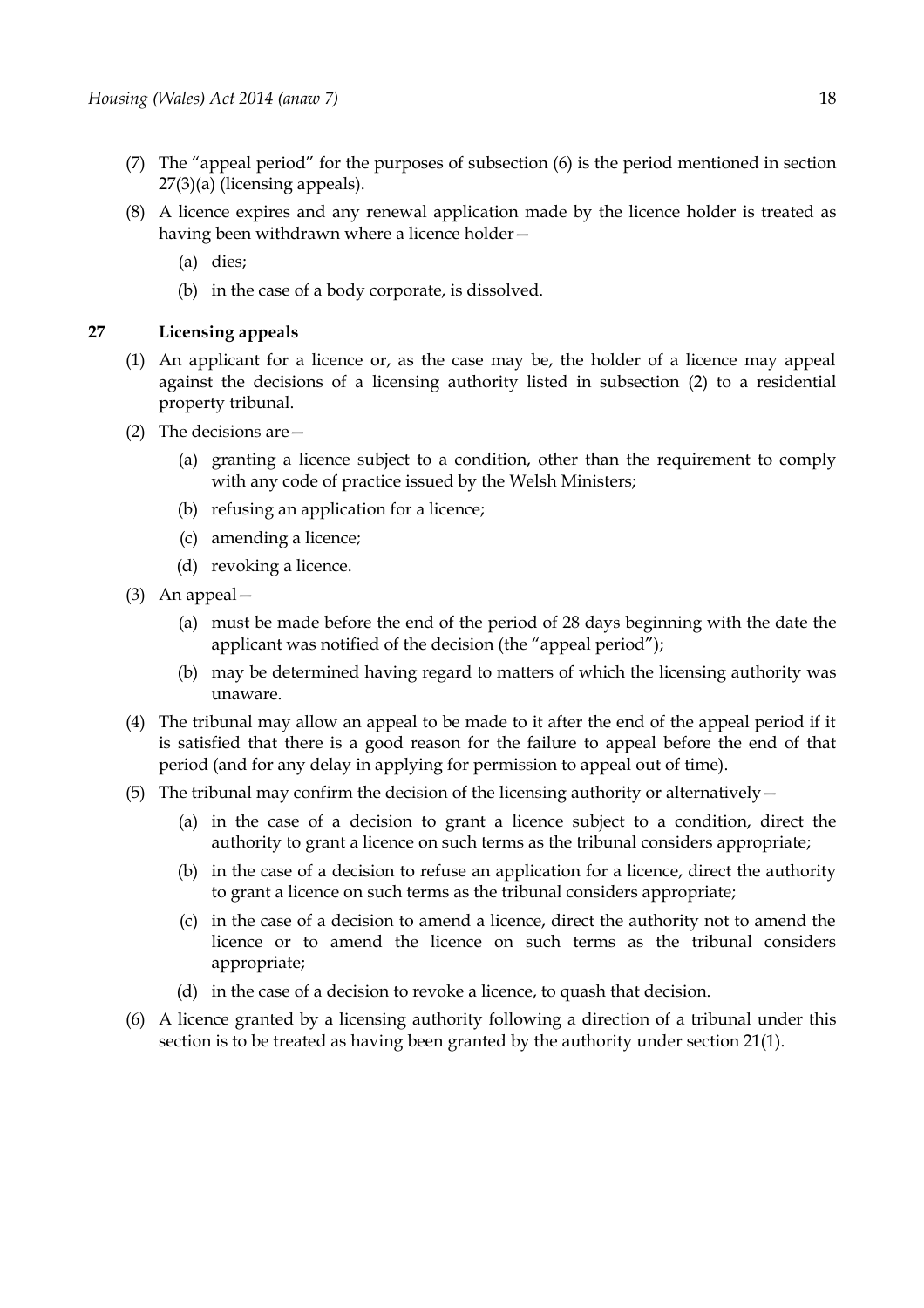## *Enforcement*

## **28 Prosecution by a licensing authority or a local housing authority**

- (1) A licensing authority may bring criminal proceedings in respect of an offence under
	- (a) section  $4(2)$ ,  $6(4)$ ,  $7(5)$ ,  $9(2)$ ,  $11(3)$  or  $13(3)$  if the alleged offence arises in respect of a dwelling in the area for which it is the licensing authority;
	- (b) section [16](#page-16-1)[\(3\)](#page-16-2) or [23](#page-20-6)[\(3\),](#page-20-3) in respect of information to be provided to the licensing authority;
	- (c) subsection [\(1\)](#page-35-4) or [\(4\)](#page-35-1) of section [38,](#page-35-2) in respect of anything required by a notice given by a person authorised by the authority;
	- (d) subsection [\(1\)](#page-35-3) or [\(2\)](#page-36-1) of section [39,](#page-35-0) in respect of information supplied to the authority.
- <span id="page-24-1"></span>(2) A local housing authority that is not the licensing authority for its area may, with the consent of the licensing authority for the area, bring criminal proceedings in respect of an offence under section  $4(2)$ ,  $6(4)$ ,  $7(5)$ ,  $9(2)$ ,  $11(3)$  or  $13(3)$ , if the alleged offence arises in respect of a dwelling in its area.
- (3) A licensing authority may give its consent under subsection [\(2\)](#page-24-1) generally or in specific cases.
- (4) This section does not affect—
	- (a) any other power of the person designated under section [3\(](#page-8-1)1) to bring legal proceedings;
	- (b) section 222 of the Local Government Act 1972 (power of local authorities to prosecute or defend legal proceedings).

## <span id="page-24-0"></span>**29 Fixed penalty notices**

- <span id="page-24-2"></span>(1) Where on any occasion a person authorised in writing for the purpose of this section by a licensing authority has reason to believe that a person has committed an offence under this Part (other than an offence under section 13(3) or section [38](#page-35-2)[\(4\)\)](#page-35-1), the authorised person may, by notice, offer the person the opportunity of discharging any liability to conviction for that offence by payment of a fixed penalty to the authority.
- (2) Where a person is given a notice under this section in respect of an offence—
	- (a) no proceedings may be issued for that offence before the expiration of the period of 21 days following the date of the notice;
	- (b) the person may not be convicted of the offence if the person pays the fixed penalty before the end of that period.
- <span id="page-24-3"></span>(3) A notice under this section must—
	- (a) give such particulars of the circumstances alleged to constitute the offence as are necessary for giving reasonable information of the offence,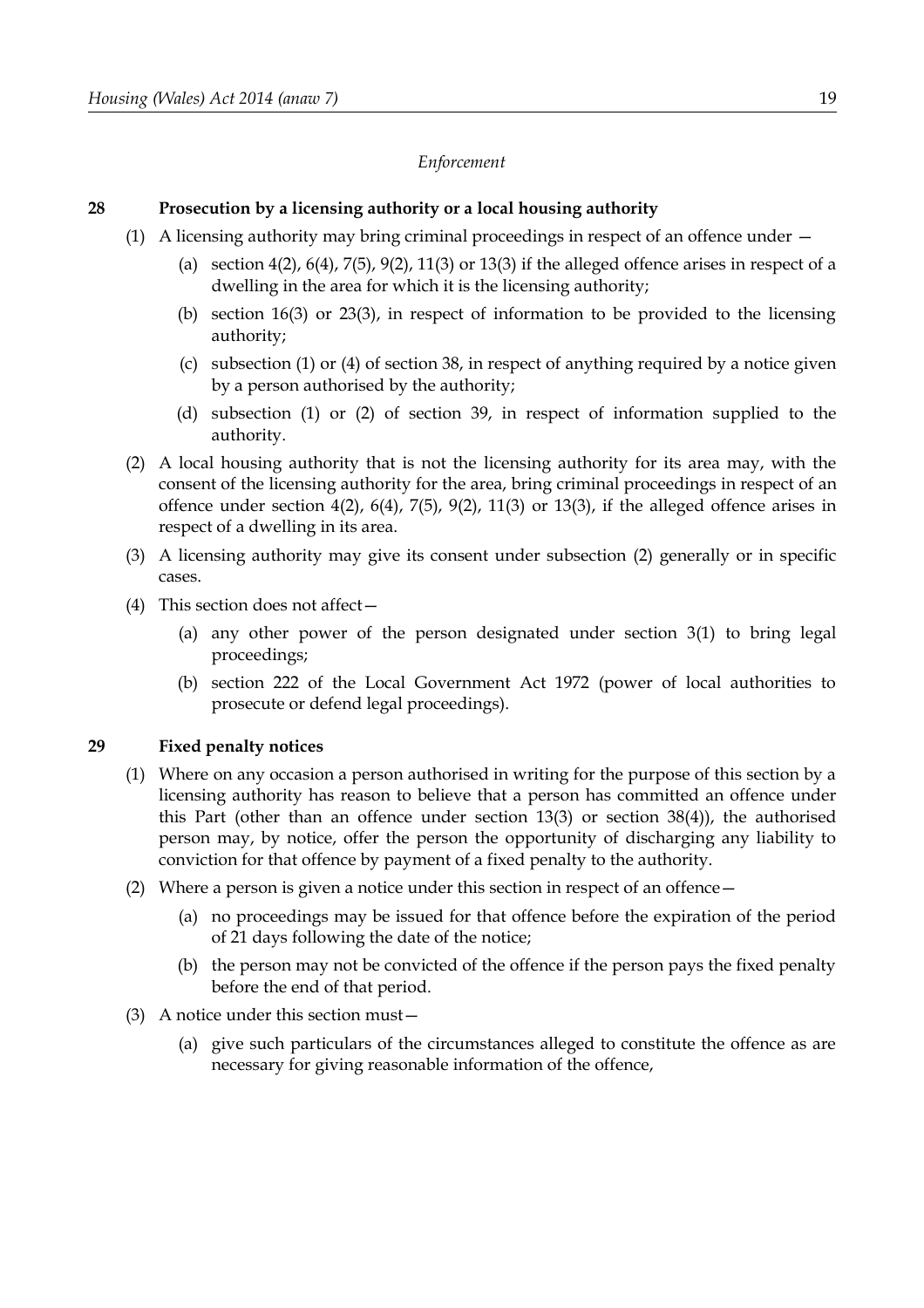- (b) state the period during which proceedings will not be taken for the offence,
- (c) state the amount of the fixed penalty, and
- <span id="page-25-7"></span>(d) state the person to whom and the address at which the fixed penalty may be paid.
- <span id="page-25-4"></span>(4) The fixed penalty payable to a licensing authority under this section is  $£150$  unless the offence is an offence attracting an unlimited fine; in which case, the fixed penalty payable is £250.
- (5) The Welsh Ministers may amend subsection [\(4\)](#page-25-4) by order.
- <span id="page-25-6"></span>(6) Payment of a fixed penalty may be made by pre-paying and posting a letter containing the amount of the penalty (in cash or otherwise) to the person mentioned in subsection [\(3\)](#page-24-3)[\(d\)](#page-25-7) at the address so mentioned; but this does not prevent payment by another method.
- (7) Where a letter is posted in accordance with subsection [\(6\)](#page-25-6) payment is to be regarded as having been made at the time at which the letter would be delivered in the ordinary course of post.
- <span id="page-25-3"></span>(8) In any proceedings a certificate—
	- (a) which purports to be signed on behalf of a person authorised for this purpose by the licensing authority, and
	- (b) states that payment of a fixed penalty was or was not received by a date specified in the certificate,

is evidence of the facts stated.

- <span id="page-25-2"></span>(9) A licensing authority may use its fixed penalty receipts only for the purposes of its functions relating to the enforcement of this Part.
- <span id="page-25-1"></span><span id="page-25-0"></span>(10) In this section, "licensing authority" means—
	- (a) in the case of an offence under section  $4(2)$ ,  $6(4)$ ,  $7(5)$ ,  $9(2)$  or  $11(3)$ , the licensing authority for the area in which the dwelling to which the offence relates is located;
	- (b) in the case of an offence under section [16](#page-16-1)[\(3\)](#page-16-2) or [23](#page-20-6)[\(3\),](#page-20-3) the licensing authority to which the information to which the offence relates was provided;
	- (c) in the case of an offence under section [38](#page-35-2)[\(1\),](#page-35-4) the licensing authority which authorised the person who gave the relevant notice;
	- (d) in the case of an offence under section [39](#page-35-0)[\(1\)](#page-35-3) or [\(2\),](#page-36-1) the licensing authority to which the information was supplied.
- <span id="page-25-5"></span>(11) A local housing authority that is not the licensing authority for its area may, with the consent of the licensing authority for the area, exercise the functions of the licensing authority under this section concurrently with the licensing authority; but only in respect of the offences mentioned in subsection [\(10\)](#page-25-1)[\(a\).](#page-25-0)
- (12) And where a local housing authority exercises functions under this section by virtue of subsection [\(11\),](#page-25-5) the references in subsections [\(1\),](#page-24-2) [\(4\),](#page-25-4) [\(8\),](#page-25-3) [\(9\)](#page-25-2) and [\(10\)](#page-25-1)[\(a\)](#page-25-0) to "licensing authority" are to be read as if they were references to the local housing authority.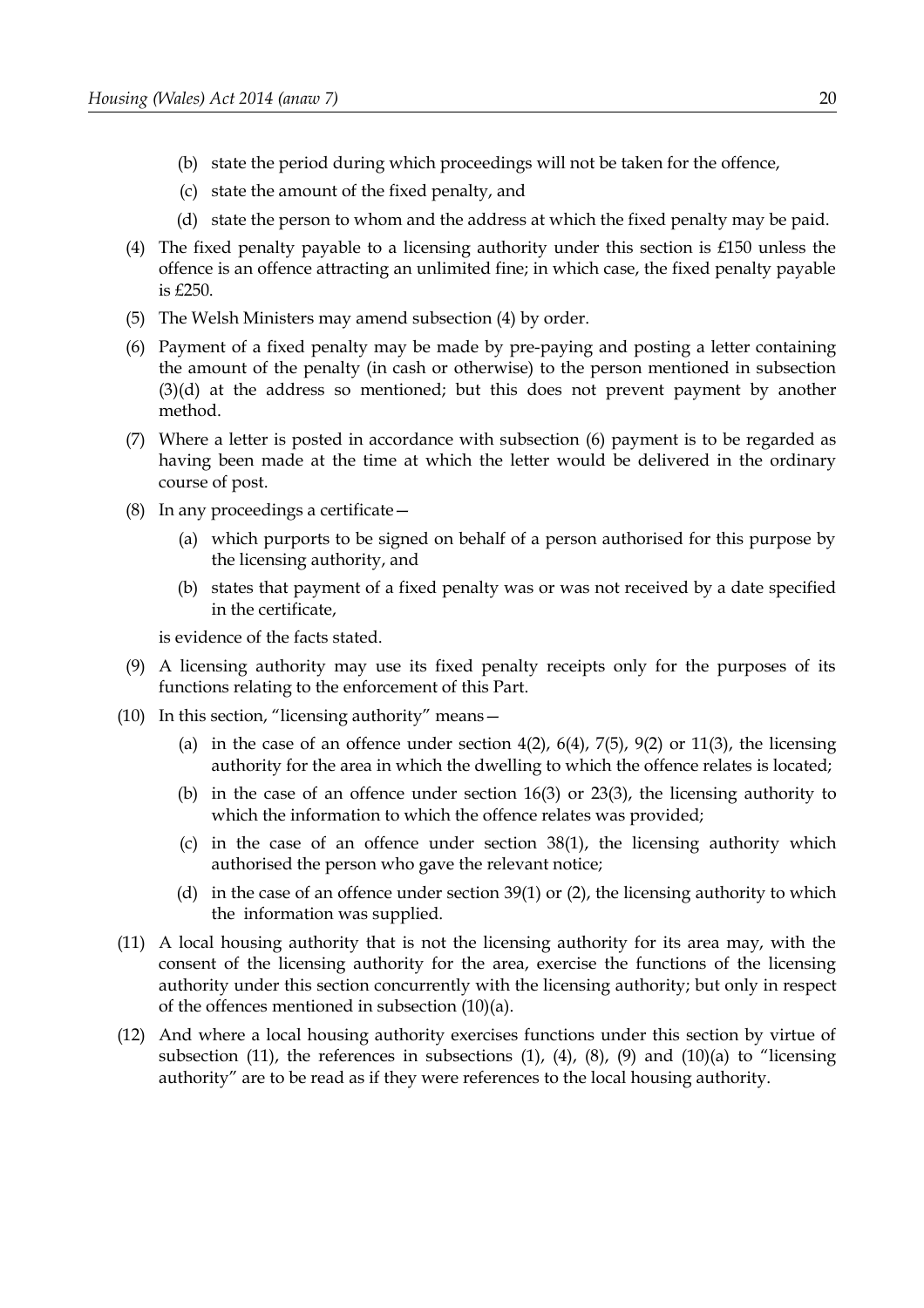#### **30 Rent stopping orders**

- (1) A residential property tribunal may, in accordance with this section, make an order (a "rent stopping order") in relation to a dwelling subject to a domestic tenancy on an application made to it  $by$   $-$ 
	- (a) the licensing authority for the area in which the dwelling is located, or
	- (b) the local housing authority for the area in which the dwelling is located.
- (2) But a local housing authority may not make an application under subsection (1) without the consent of the licensing authority mentioned in paragraph (a) of that subsection (unless it is the licensing authority); and consent for that purpose may be given generally or in respect of a particular application.
- (3) Where the tribunal makes a rent stopping order—
	- (a) periodical payments payable in connection with a domestic tenancy of the dwelling which relate to a period, or part of a period, falling between a date specified in the order (the "stopping date") and a date specified by the tribunal when the order is revoked (see section 31(4)) are stopped,
	- (b) an obligation under a domestic tenancy to pay an amount stopped by the order is treated as being met,
	- (c) all other rights and obligations under such a tenancy continue unaffected,
	- (d) any periodical payments stopped by the order but made by a tenant of the dwelling (whether before or after the stopping date) must be repaid by the landlord, and
	- (e) the authority which made the application for the order must give a copy of it to  $-$ 
		- (i) the landlord of the dwelling to which the order relates;
		- (ii) the tenant of the dwelling.
- (4) The tribunal may make a rent stopping order only if it is satisfied of the matters mentioned in subsections (5) and (6).
- (5) The tribunal must be satisfied that an offence is being committed under section 7(5) or 13(3) in relation to the dwelling (whether or not a person has been convicted or charged for the offence).
- (6) The tribunal must be satisfied that—
	- (a) the authority making the application for the order has given the landlord and the tenant of the dwelling a notice (a "notice of intended proceedings") -
		- (i) explaining that the authority is proposing to apply for a rent stopping order,
		- (ii) setting out the reasons why it proposes to do so,
		- (iii) explaining the effect of a rent stopping order,
		- (iv) explaining how a rent stopping order may be revoked, and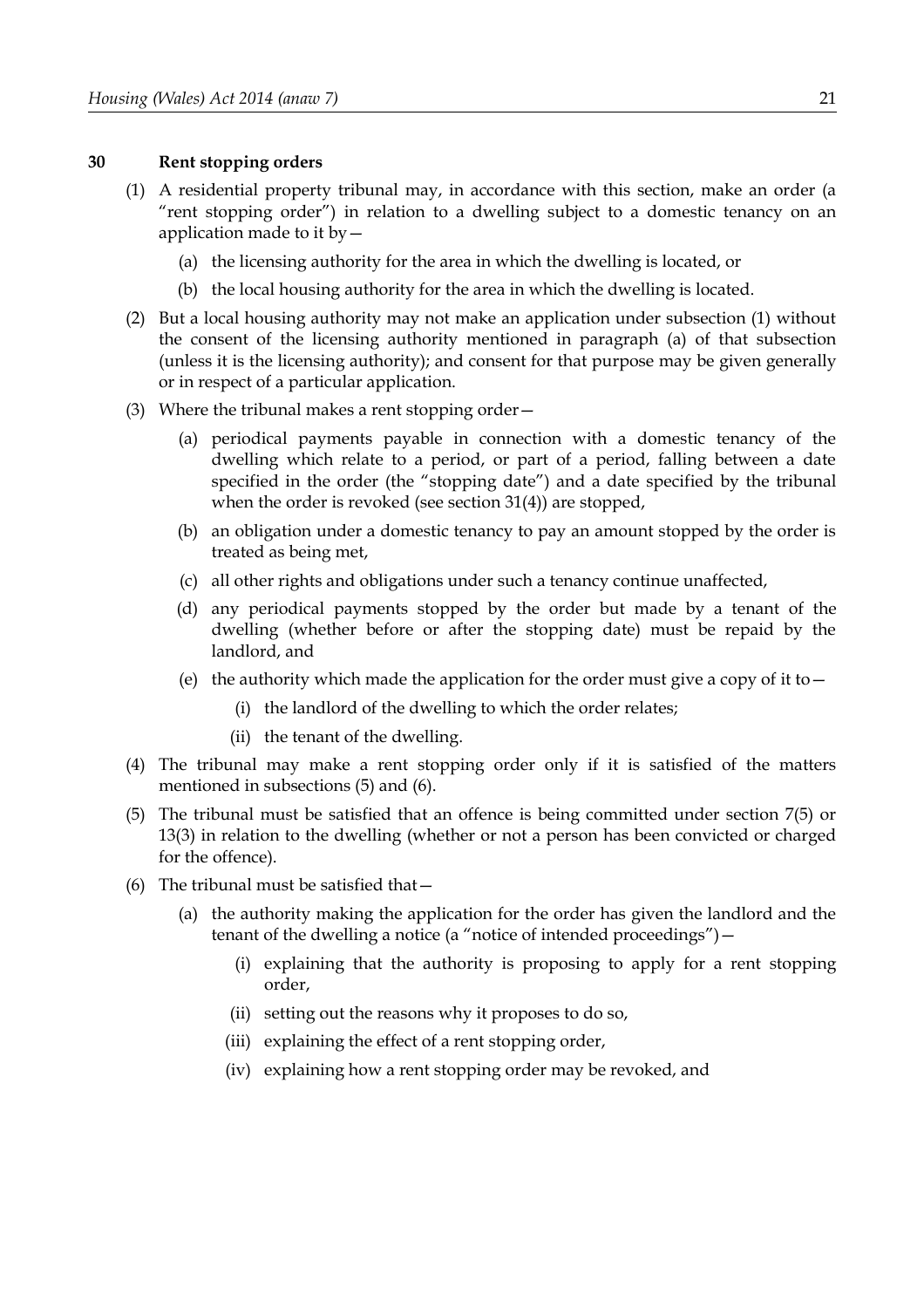- (v) in the case of a notice given to a landlord, inviting the landlord to make representations to the authority within a period of not less than 28 days specified in the notice,
- (b) the period for making representations has expired, and
- (c) the authority considered any representations made to it within that period by the landlord.
- (7) The tribunal may not specify a stopping date for the purpose of subsection (3)(a) which precedes the date on which the rent stopping order is made.
- (8) An amount payable by virtue of subsection (3)(d) which is not repaid is recoverable by the tenant as a debt due to the tenant from the landlord.
- (9) In subsection (5), the reference to an offence committed under section 13(3) does not include an offence committed in consequence of a contravention of subsection (1) of that section.

## <span id="page-27-0"></span>**31 Revocation of rent stopping orders**

- (1) A residential property tribunal may, in accordance with this section, revoke a rent stopping order made in respect of a dwelling under section 30.
- <span id="page-27-1"></span>(2) The tribunal may revoke an order only  $-$ 
	- (a) on an application by  $-$ 
		- (i) the licensing authority for the area in which the dwelling is located,
		- (ii) the local housing authority for the area in which the dwelling is located, or
		- (iii) the landlord of the dwelling, and
	- (b) if it is satisfied that an offence under section [7](#page-10-0)[\(5\)](#page-11-1) or 13(3) is no longer being committed in relation to the dwelling.
- (3) But a local housing authority may not make an application under subsection [\(2\)](#page-27-1) without the consent of the licensing authority mentioned in paragraph  $(a)(i)$  of that subsection (unless it is the licensing authority); and consent for that purpose may be given generally or in respect of a particular application.
- (4) Where the tribunal revokes a rent stopping order, periodical payments in connection with a domestic tenancy of the dwelling become payable from a date specified by the tribunal (which may, if the tribunal considers it appropriate, be a date earlier than the date on which the order is revoked).
- (5) But revocation of a rent stopping order does not make a person liable to pay any periodical payments which, by virtue of the order, were stopped in respect of the period beginning with the stopping date (see section 30(3)(a)) and ending with the date specified by the tribunal when revoking the order*.*
- (6) If a rent stopping order is revoked following an application made under subsection  $(2)(a)$ (i) or (ii), the authority which made the application must notify the following persons that the order is revoked and of the effect of the revocation—
	- (a) any tenant or occupier of the dwelling, and
	- (b) the landlord of the dwelling.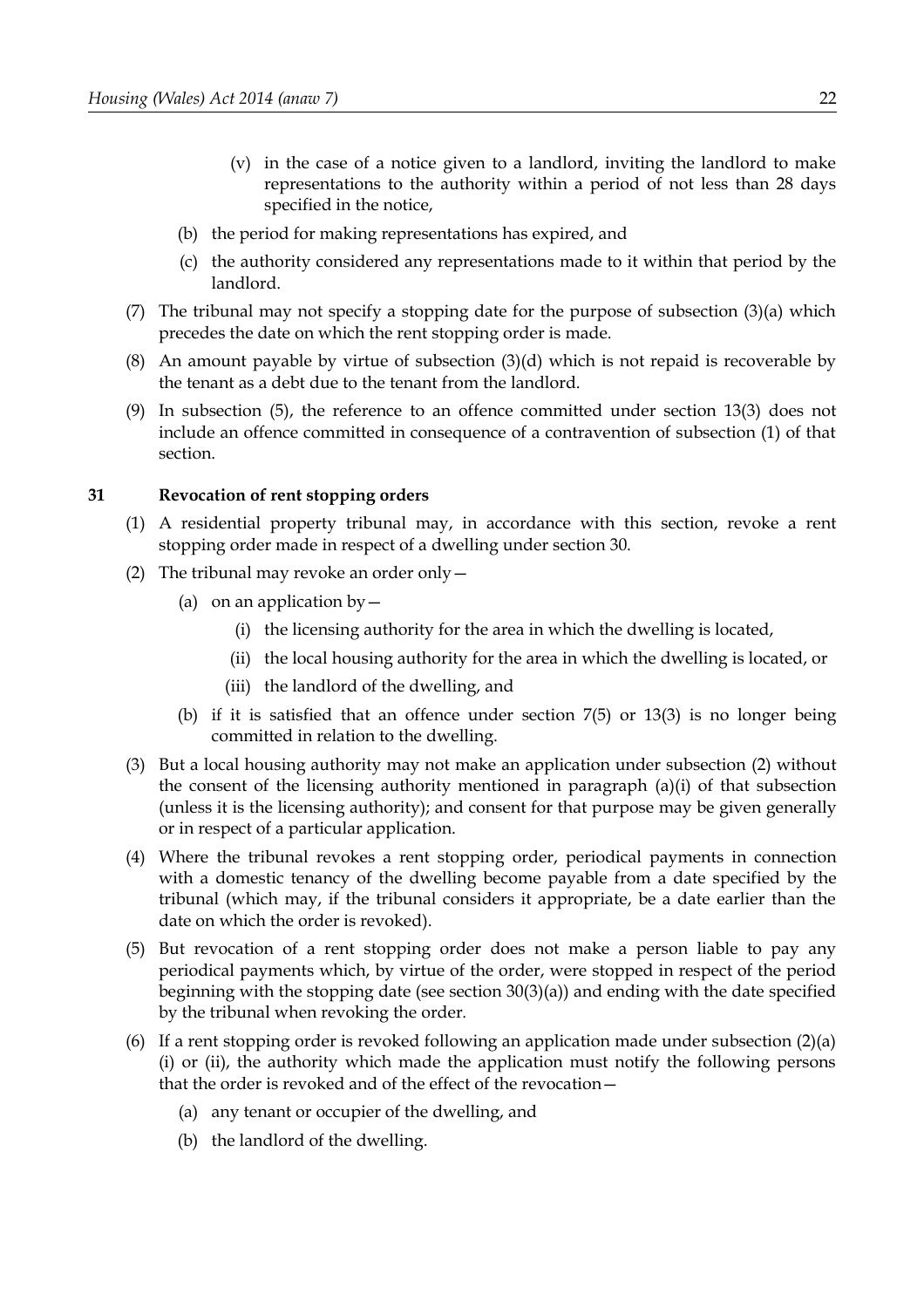- (7) Where revocation occurs following an application made by a landlord, the licensing authority for the area in which the dwelling is located must ensure that any tenant or occupier of the dwelling is notified that the order is revoked and of the effect of the revocation.
- (8) In subsection  $(2)(b)$ 
	- (a) the reference to an offence section 7(5) does not include an offence committed in consequence of a contravention of subsection (3) of that section, and
	- (b) the reference to an offence committed under 13(3) does not include an offence committed in consequence of a contravention of subsection (1) of that section.

## <span id="page-28-0"></span>**32 Rent repayment orders**

- <span id="page-28-4"></span><span id="page-28-3"></span>(1) A residential property tribunal may, in accordance with this section and section [33,](#page-30-0) make an order (a "rent repayment order") in relation to a dwelling on an application made to it  $by -$ 
	- (a) the licensing authority for the area in which the dwelling is located,
	- (b) the local housing authority for the area in which the dwelling is located, or
	- (c) a tenant of the dwelling.
- (2) But a local housing authority may not make an application under subsection [\(1\)](#page-28-4) without the consent of the licensing authority mentioned in paragraph [\(a\)](#page-28-3) of that subsection (unless it is the licensing authority); and consent for that purpose may be given generally or in respect of a particular application.
- (3) A "rent repayment order" is an order made in relation to a dwelling which requires the appropriate person (see subsection (9)) to pay to the applicant such amount in respect of the relevant award or awards of universal credit or the housing benefit paid as mentioned in subsection [\(5\)](#page-28-1)[\(b\),](#page-28-2) or (as the case may be) the periodical payments paid as mentioned in subsection [\(7\)](#page-29-1)[\(b\),](#page-29-2) as is specified in the order.
- (4) The tribunal may make a rent repayment order only if it is satisfied—
	- (a) where the applicant is the licensing authority or a local housing authority (as the case may be), of the matters mentioned in subsection [\(5\);](#page-28-1)
	- (b) where the applicant is a tenant, of the matters mentioned in subsection [\(7\).](#page-29-1)
- <span id="page-28-2"></span><span id="page-28-1"></span>(5) The tribunal must be satisfied—
	- (a) that at any time within the period of 12 months ending with the date of the notice of intended proceedings required by subsection [\(6\)](#page-29-0) an offence under section [7](#page-10-0)[\(5\)](#page-11-1) or 13(3) has been committed in relation to the dwelling (whether or not a person has been charged or convicted for the offence);
	- (b) that—
		- (i) one or more relevant awards of universal credit have been paid (to any person), or
		- (ii) housing benefit has been paid (to any person) in respect of periodical payments payable in connection with a domestic tenancy of the dwelling,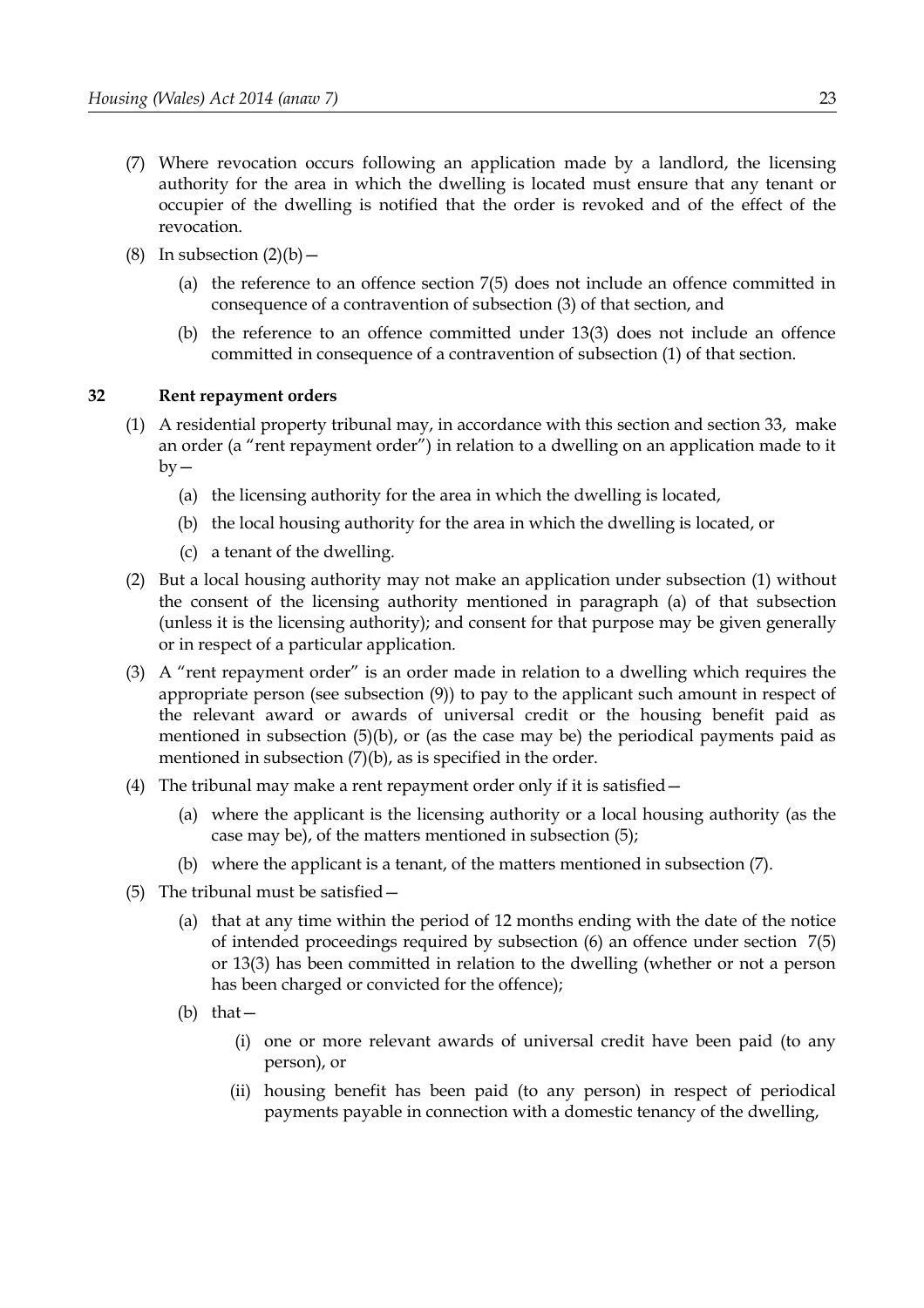during any period during which it appears to the tribunal that such an offence was being committed, and

- (c) the requirements of subsection [\(6\)](#page-29-0) have been complied with in relation to the application.
- <span id="page-29-0"></span>(6) Those requirements are—
	- (a) that the authority making the application must have given the appropriate person a notice (a "notice of intended proceedings")—
		- (i) informing the person that the authority is proposing to make an application for a rent repayment order,
		- (ii) setting out the reasons why it proposes to do so,
		- (iii) stating the amount that it will seek to recover under that subsection and how that amount is calculated, and
		- (iv) inviting the person to make representations to the authority within a period of not less than 28 days specified in the notice;
	- (b) that period must have expired, and
	- (c) that the authority must have considered any representations made to it within that period by the appropriate person.
- <span id="page-29-2"></span><span id="page-29-1"></span>(7) The tribunal must be satisfied that—
	- (a) a person has been convicted of an offence under section [7](#page-10-0)[\(5\)](#page-11-1) or 13(3) in relation to the dwelling, or that a rent repayment order has required a person to make a payment in respect of—
		- (i) one or more relevant awards of universal credit, or
		- (ii) housing benefit paid in connection with a tenancy of the dwelling;
	- (b) the tenant paid to the appropriate person (whether directly or otherwise) periodical payments in respect of the tenancy of the dwelling during any period during which it appears to the tribunal that such an offence was being committed in relation to the dwelling, and
	- (c) the application is made within the period of 12 months beginning with  $-$ 
		- (i) the date of the conviction or order, or
		- (ii) if such a conviction was followed by such an order (or vice versa), the date of the later of them.
- (8) In this section—
	- (a) references to an offence under section 7(5) do not include an offence committed in consequence of a contravention of subsection (3) of that section, and
	- (b) references to an offence committed under section 13(3) do not include an offence committed in consequence of a contravention of subsection (1) of that section.
- (9) In this section—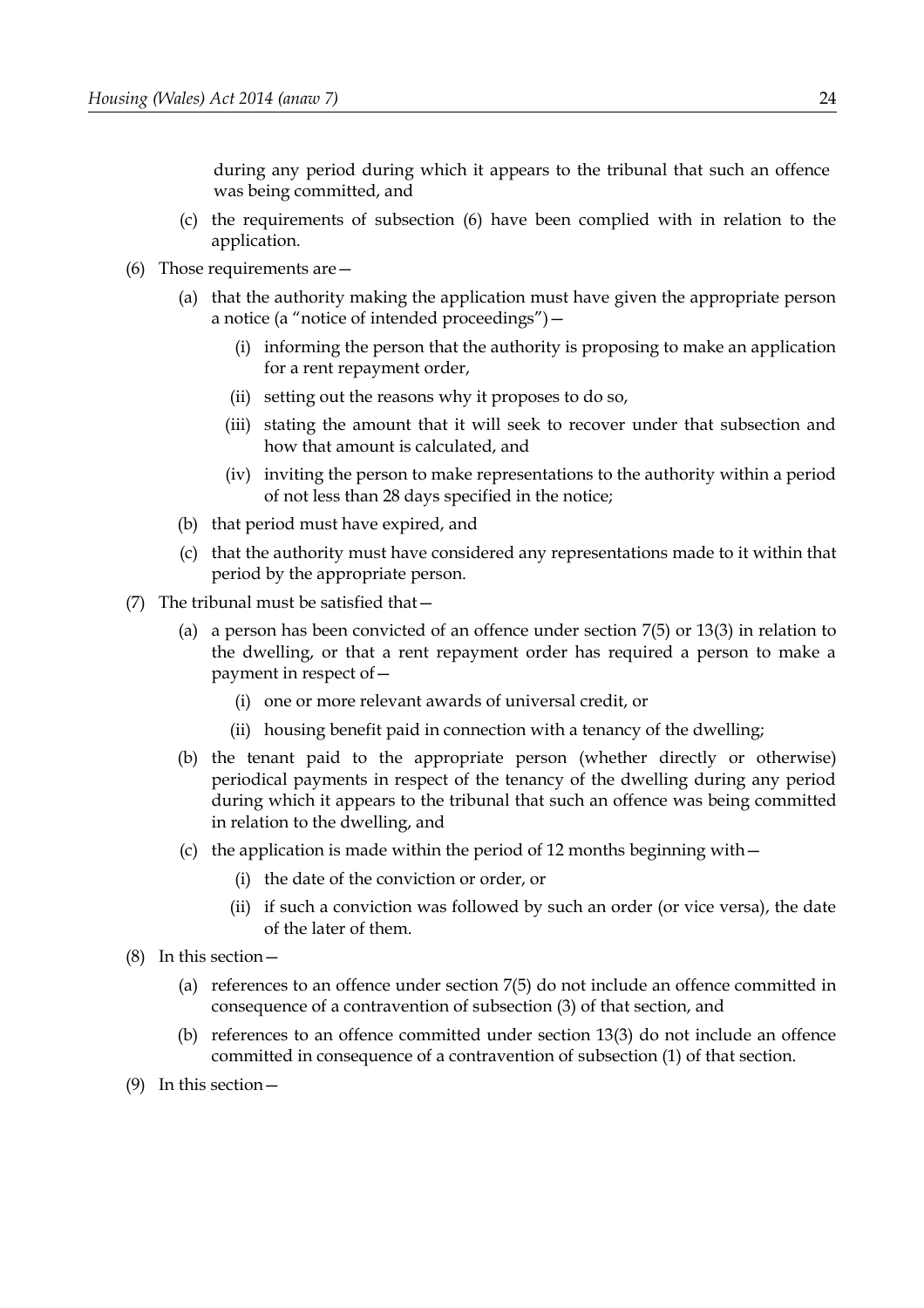"appropriate person" *("person priodol"),* in relation to any payment of universal credit or housing benefit or periodical payment in connection with a domestic tenancy of a dwelling, means the person who at the time of the payment was entitled to receive, on that person's own account, periodical payments in connection with the tenancy;

"housing benefit" *("budd-dal tai")* means housing benefit provided by virtue of a scheme under section 123 of the Social Security Contributions and Benefits Act 1992;

"relevant award of universal credit" *("dyfarniad perthnasol o gredyd cynhwysol")* means an award of universal credit the calculation of which included an amount under section 11 of the Welfare Reform Act 2012, calculated in accordance with Schedule 4 to the Universal Credit Regulations 2013 (housing costs element for renters) (SI 2013/376) or any corresponding provision replacing that Schedule, in respect of periodical payments in connection with a domestic tenancy of the dwelling;

"tenant" *("tenant"),* in relation to any periodical payment, means a person who was a tenant at the time of the payment (and "tenancy" has a corresponding meaning).

- (10) For the purposes of this section an amount which  $-$ 
	- (a) is not actually paid by a tenant but is used to discharge the whole or part of the tenant's liability in respect of a periodical payment (for example, by offsetting the amount against any such liability), and
	- (b) is not an amount of universal credit or housing benefit,

is to be regarded as an amount paid by the tenant in respect of that periodical payment.

## <span id="page-30-0"></span>**33 Rent repayment orders: further provision**

- <span id="page-30-5"></span><span id="page-30-3"></span><span id="page-30-2"></span>(1) Where, on an application by the licensing authority or a local housing authority (as the case may be) for a rent repayment order, the tribunal is satisfied—
	- (a) that a person has been convicted of an offence under section [7](#page-10-0)[\(5\)](#page-11-1) or 13(3) in relation to the dwelling to which the application relates, and
	- (b) that—
		- (i) one or more relevant awards of universal credit were paid (whether or not to the appropriate person), or
		- (ii) housing benefit was paid (whether or not to the appropriate person) in respect of periodical payments payable in connection with a domestic tenancy of the dwelling during any period during which it appears to the tribunal that such an offence was being committed in relation to the dwelling in question,

<span id="page-30-4"></span>the tribunal must make a rent repayment order requiring the appropriate person to pay to the authority which made the application the amount mentioned in subsection [\(2\);](#page-30-1) but this is subject to subsections [\(3\),](#page-31-1) [\(4\)](#page-31-0) and [\(8\).](#page-32-0)

<span id="page-30-1"></span>(2) The amount is—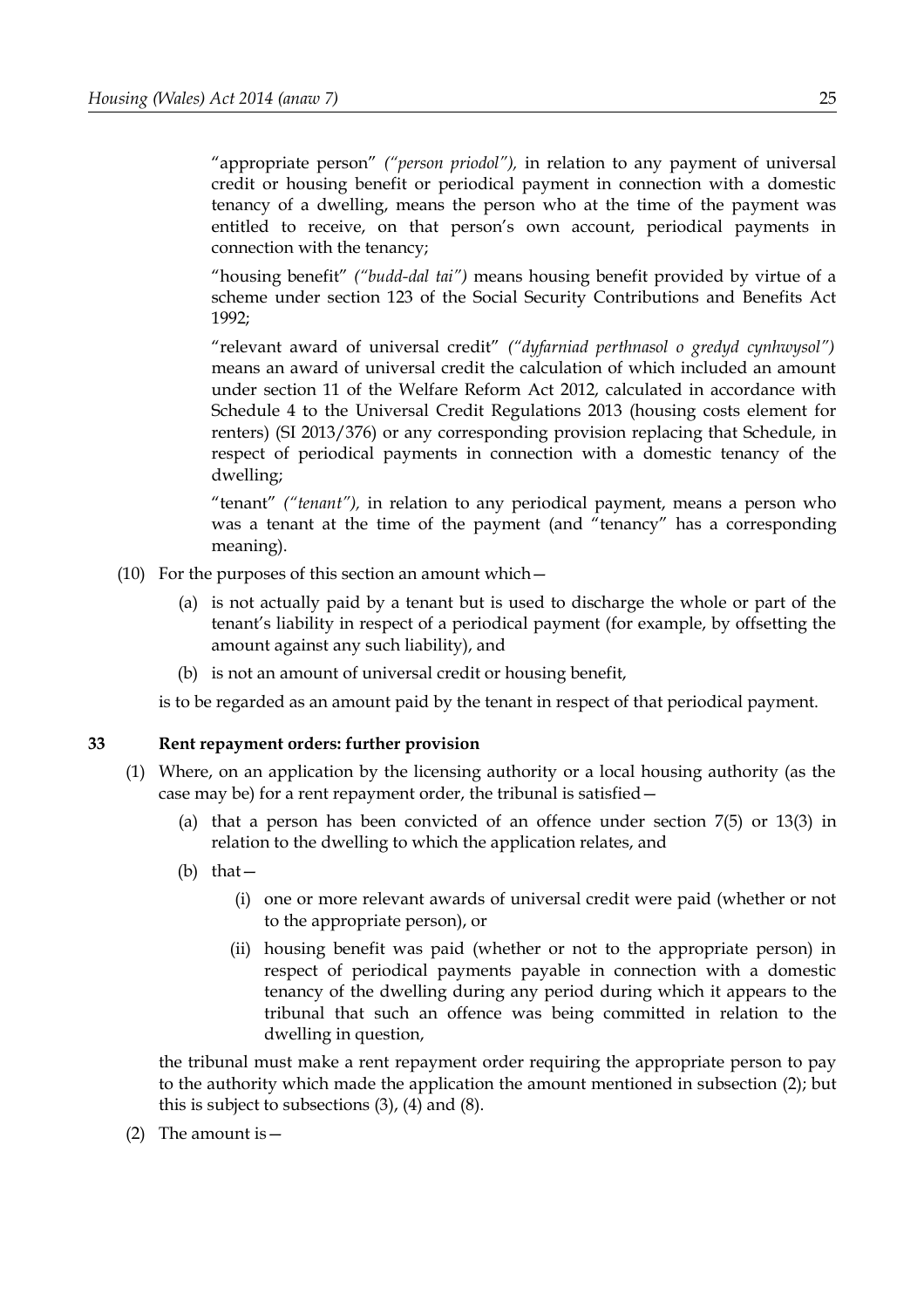- <span id="page-31-4"></span>(a) an amount equal to  $-$ 
	- (i) where one relevant award of universal credit was paid as mentioned in subsection [\(1\)](#page-30-2)[\(b\)](#page-30-3)[\(i\),](#page-30-5) the amount included in the calculation of that award under section 11 of the Welfare Reform Act 2012, calculated in accordance with Schedule 4 to the Universal Credit Regulations 2013 (housing costs element for renters) (SI 2013/376) or any corresponding provision replacing that Schedule, or the amount of the award if less, or
	- (ii) if more than one such award was paid as mentioned in subsection  $(1)(b)(i)$  $(1)(b)(i)$  $(1)(b)(i)$ , the sum of the amounts included in the calculation of those awards as referred to in sub-paragraph [\(i\),](#page-30-5) or the sum of the amounts of those awards if less, or
- (b) an amount equal to the total amount of housing benefit paid as mentioned in subsection  $(1)(b)(ii)$  $(1)(b)(ii)$  $(1)(b)(ii)$  (as the case may be).
- <span id="page-31-1"></span>(3) If the total of the amounts received by the appropriate person in respect of periodical payments payable as mentioned in paragraph [\(b\)](#page-30-3) of subsection [\(1\)](#page-30-2) ("the rent total") is less than the amount mentioned in subsection [\(2\),](#page-30-1) the amount required to be paid by virtue of a rent repayment order made in accordance with subsection [\(1\)](#page-30-2) is limited to the rent total.
- <span id="page-31-0"></span>(4) A rent repayment order made in accordance with subsection [\(1\)](#page-30-2) may not require the payment of any amount which the tribunal is satisfied that, by reason of any exceptional circumstances, it would be unreasonable for that person to be required to pay.
- (5) In a case where subsection [\(1\)](#page-30-2) does not apply, the amount required to be paid by virtue of a rent repayment order is to be such amount as the tribunal considers reasonable in the circumstances; but this is subject to subsections [\(6\)](#page-31-2) to [\(8\).](#page-32-0)
- <span id="page-31-3"></span><span id="page-31-2"></span>(6) In such a case, the tribunal must take into account the following matters—
	- (a) the total amount of relevant payments paid in connection with a tenancy of the dwelling during any period during which it appears to the tribunal that an offence was being committed in relation to the dwelling under section [7](#page-10-0)[\(5\)](#page-11-1) or 13(3);
	- (b) the extent to which that total amount—
		- (i) consisted of, or derived from, payments of relevant awards of universal credit or housing benefit, and
		- (ii) was actually received by the appropriate person;
	- (c) whether the appropriate person has at any time been convicted of an offence under section [7](#page-10-0)[\(5\)](#page-11-1) or 13(3);
	- (d) the conduct and financial circumstances of the appropriate person; and
	- (e) where the application is made by a tenant, the conduct of the tenant.
- (7) In subsection [\(6\)](#page-31-2) "relevant payments" means—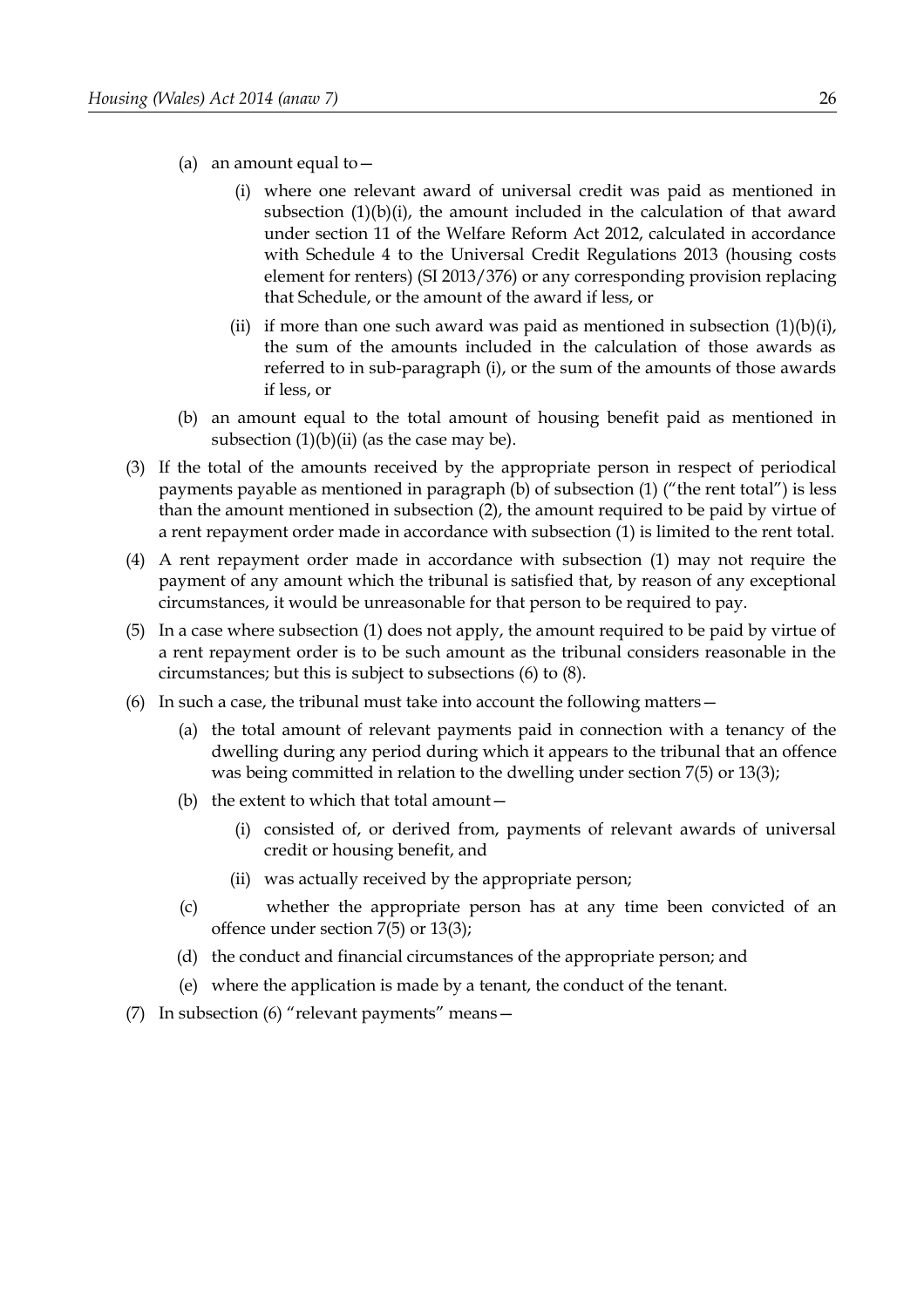- (a) in relation to an application by the licensing authority or a local housing authority (as the case may be), payments of relevant awards of universal credit, housing benefit or periodical payments payable by tenants;
- (b) in relation to an application by a tenant, periodical payments payable by the tenant, less—
	- (i) where one or more relevant awards of universal credit were payable during the period in question, the amount mentioned in subsection [\(2\)](#page-30-1)[\(a\)](#page-31-4) in respect of the award or awards that related to the tenancy during that period, or
	- (ii) any amount of housing benefit payable in respect of the tenancy of the dwelling during the period in question.
- <span id="page-32-0"></span>(8) A rent repayment order may not require the payment of any amount which—
	- (a) where the application is made by the licensing authority or a local housing authority (as the case may be), is in respect of any time falling outside the period of 12 months ending with the date of the notice of intended proceedings given under section 32(6), or
	- (b) where the application is made by a tenant, is in respect of any time falling outside the period of 12 months ending with the date of the tenant's application under section 32(1);

and the period to be taken into account under subsection [\(6\)](#page-31-2)[\(a\)](#page-31-3) is restricted accordingly.

- (9) Any amount payable by virtue of a rent repayment order is recoverable as a debt due to the licensing authority, local housing authority or tenant (as the case may be) from the appropriate person.
- (10) And an amount payable to the licensing authority or a local housing authority by virtue of such an order does not, when recovered by it, constitute an amount of universal credit or housing benefit (as the case may be) recovered by the authority.
- (11) Subsections (8), (9) and (10) of section 32 apply for the purposes of this section as they apply for the purposes of section 32.

## **34 Power for Welsh Ministers to make regulations in relation to sections 32 and [33](#page-30-0)**

- <span id="page-32-1"></span>(1) The Welsh Ministers may by regulations make such provision as they consider appropriate for supplementing the provisions of sections 32 and [33.](#page-30-0)
- (2) Regulations made under subsection [\(1\)](#page-32-1) may, for example, make provision—
	- (a) for securing that persons are not unfairly prejudiced by rent repayment orders (whether in cases where there have been over-payments of universal credit or housing benefit or otherwise);
	- (b) requiring or authorising amounts received by the licensing authority or local housing authorities by virtue of rent repayment orders to be dealt with in such manner as is specified in the regulations.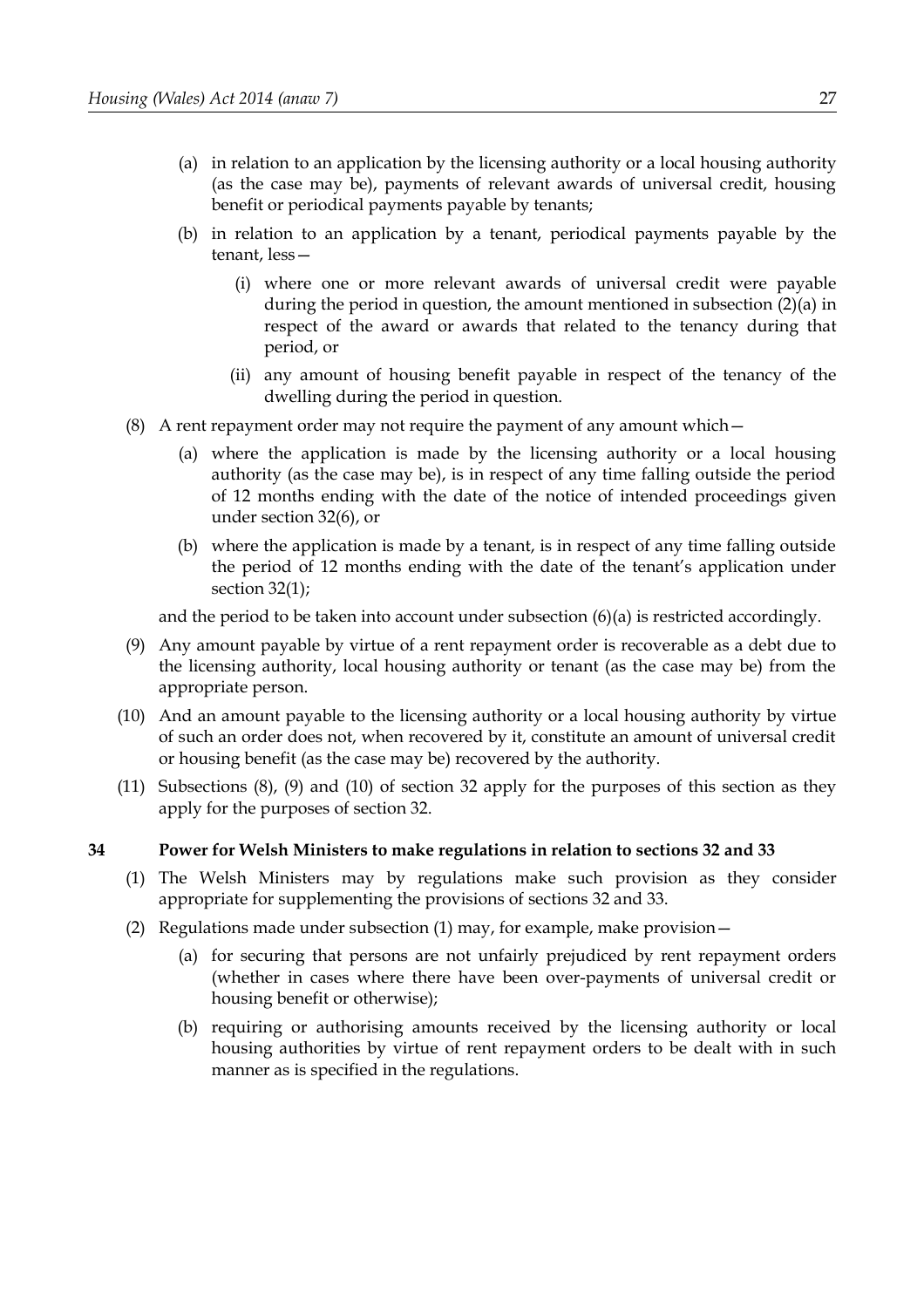## **35 Offences by bodies corporate**

- (1) Where an offence under this Part committed by a body corporate is proved to have been committed with the consent or connivance of, or is attributable to any neglect on the part  $of$ 
	- (a) a director, manager, or secretary of the body corporate, or
	- (b) a person purporting to act in such a capacity,

that person as well as the body corporate commits the offence and is liable to be proceeded against and punished accordingly.

- (2) The reference to the director, manager or secretary of the body corporate includes a reference—
	- (a) to any similar officer of the body;
	- (b) where the body is a body corporate whose affairs are managed by its members, to any officer or member of the body.

## *Information*

## <span id="page-33-0"></span>**36 Requests for information from authorities and use of information by authorities**

- <span id="page-33-4"></span>(1) If a licensing authority requests that a local housing authority provides it with information to which subsection [\(2\)](#page-33-2) applies and which it requires for the purpose of exercising its functions under this Part, the local housing authority must comply with the request unless the local housing authority considers that doing so would—
	- (a) be incompatible with the local housing authority's own duties, or
	- (b) otherwise have an adverse effect on the exercise of the local housing authority's functions.
- <span id="page-33-2"></span>(2) This subsection applies to any information which has been obtained by a local housing authority in the exercise of its—
	- (a) functions as the local housing authority;
	- (b) functions under Part 1 of the Local Government Finance Act 1992 (council tax).
- (3) Information obtained by a local housing authority under section 134 of the Social Security Administration Act 1992 (housing benefit) before the repeal of that section by Schedule 14 to the Welfare Reform Act 2012 is to be treated as information to which subsection [\(2\)](#page-33-2) applies.
- <span id="page-33-3"></span>(4) If a licensing authority requests that another licensing authority provide it with information to which subsection [\(5\)](#page-33-1) applies and which it requires for the purpose of exercising its functions under this Part, the other authority must comply with the request unless the other authority considers that doing so would—
	- (a) be incompatible with its own duties, or
	- (b) otherwise have an adverse effect on the exercise of its functions.
- <span id="page-33-1"></span>(5) This subsection applies to any information which has been obtained by a licensing authority in the exercise of its functions under this Part.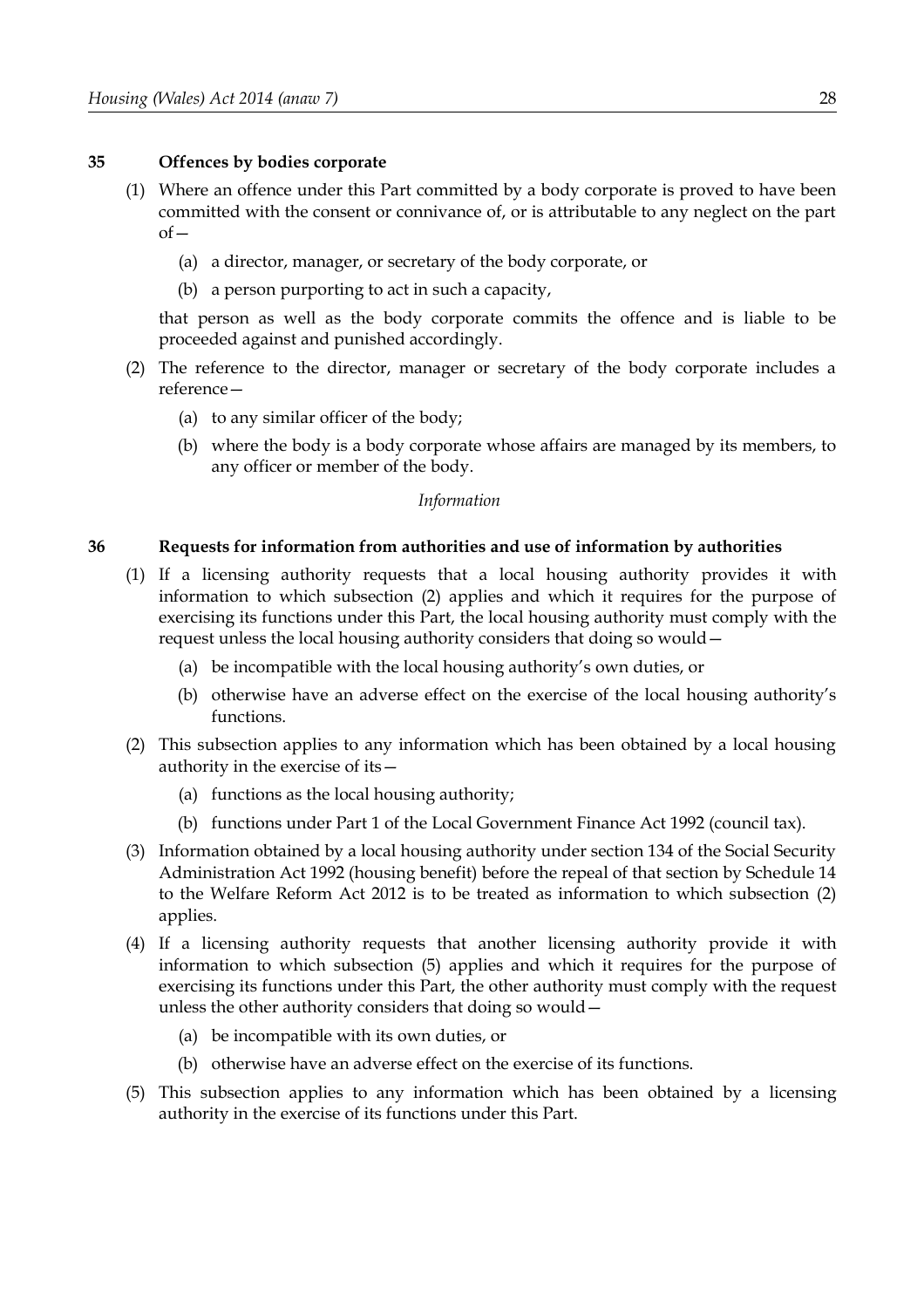- (6) A licensing authority may use any information to which subsection [\(2\)](#page-33-2) or [\(5\)](#page-33-1) applies (whether or not obtained under subsection [\(1\)](#page-33-4) or [\(4\)\)](#page-33-3) for any purpose connected with the exercise of the authority's functions under this Part.
- <span id="page-34-3"></span>(7) If a local housing authority requests that a licensing authority provide it with information to which subsection [\(5\)](#page-33-1) applies and which it requires for the purpose of exercising its functions under this Part, the licensing authority must comply with the request unless the licensing authority considers that doing so would—
	- (a) be incompatible with its own duties, or
	- (b) otherwise have an adverse effect on the exercise of its functions.
- (8) A local housing authority may use any information to which subsection [\(2\)](#page-33-2) or [\(5\)](#page-33-1) applies (whether or not obtained under [\(7\)\)](#page-34-3) for any purpose connected with the exercise of the authority's functions under this Part.

## <span id="page-34-4"></span>**37 Power to require documents to be produced or information given**

- <span id="page-34-2"></span>(1) A person authorised in writing by a licensing authority may exercise the powers conferred by subsections [\(2\)](#page-34-1) and [\(3\)](#page-34-0) in relation to documents or information (as the case may be) reasonably required by the authority—
	- (a) for any purpose connected with the exercise of any of the authority's functions under this Part, or
	- (b) for the purpose of investigating whether any offence has been committed under this Part.
- <span id="page-34-1"></span>(2) A person authorised under subsection [\(1\)](#page-34-2) may give a notice to a relevant person requiring that person—
	- (a) to produce any documents which—
		- (i) are specified or described in the notice, or fall within a category of document which is specified or described in the notice, and
		- (ii) are in the person's custody or under the person's control, and
	- (b) to produce them at a time and place, and to a person, specified in the notice.
- <span id="page-34-0"></span>(3) A person authorised under subsection [\(1\)](#page-34-2) may give a notice to a relevant person requiring that person—
	- (a) to give any information which—
		- (i) is specified or described in the notice, or falls within a category of information which is specified or described in the notice, and
		- (ii) is known to the person, and
	- (b) to give it in a form and manner specified in the notice.
- (4) The notice under subsection [\(2\)](#page-34-1) or [\(3\)](#page-34-0) must include information about the possible consequences of not complying with the notice.
- (5) The person to whom any document is produced in accordance with a notice under subsection [\(2\)](#page-34-1) or [\(3\)](#page-34-0) may copy the document.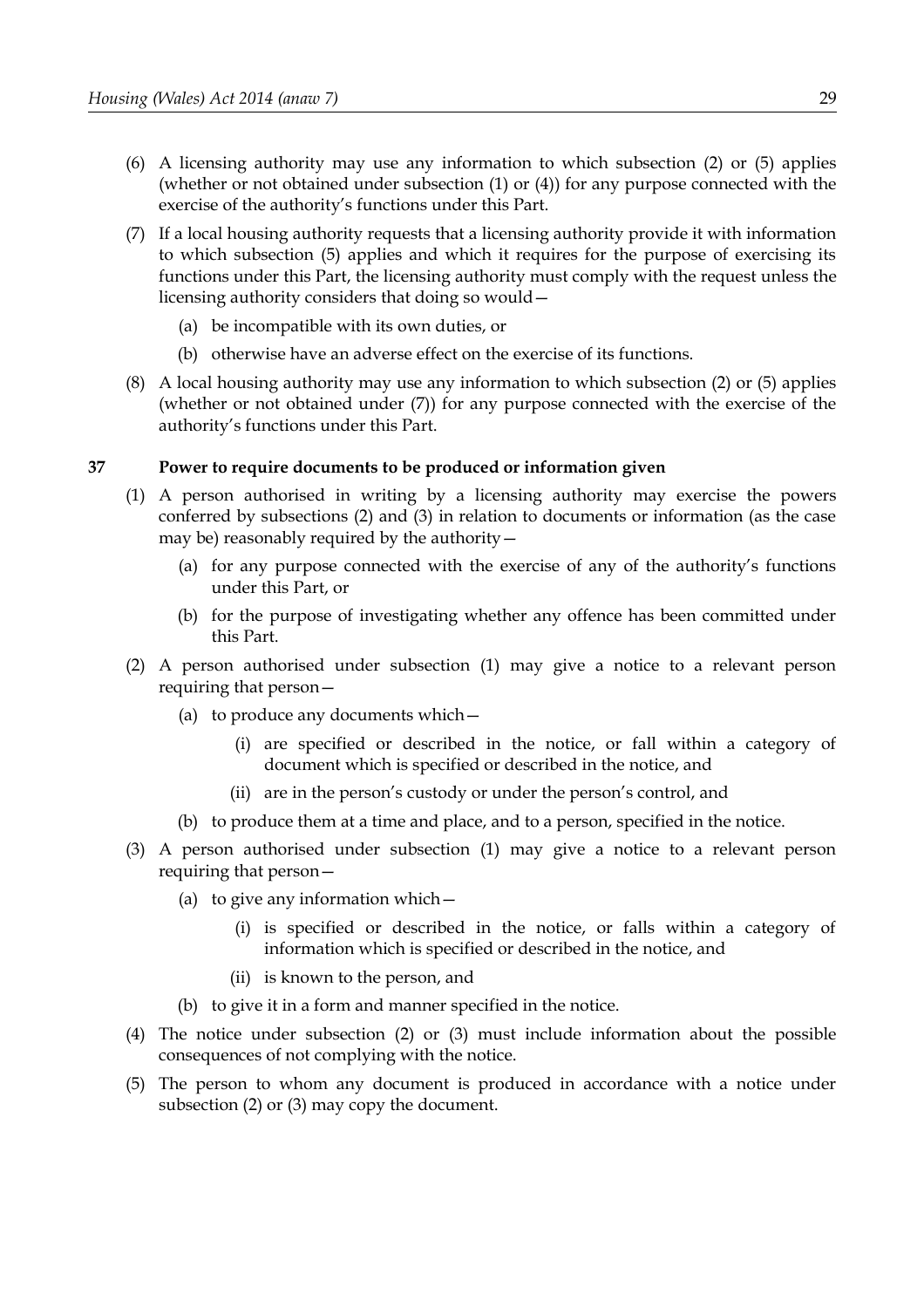- (6) No person may be required under this section to produce any document or give any information which the person would be entitled to refuse to provide in proceedings in the High Court on grounds of legal professional privilege.
- (7) In this section "document" includes information recorded otherwise than in legible form, and in relation to information so recorded, any reference to the production of a document is a reference to the production of a copy of the information in legible form.
- (8) In this section "relevant person" means a person within any of the following paragraphs—
	- (a) a person who applies for a licence under this Part or who is the holder of a licence under this Part;
	- (b) a person who has an estate or interest in rental property;
	- (c) a person who is, or is proposing to be, involved in the letting or management of a rental property;
	- (d) a person who occupies a rental property.

## <span id="page-35-2"></span>**38 Enforcement of powers to obtain information**

- <span id="page-35-4"></span>(1) A person who fails to do anything required of that person by a notice under section [37](#page-34-4) commits an offence.
- (2) In proceedings against a person for an offence under subsection [\(1\)](#page-35-4) it is a defence that the person had a reasonable excuse for failing to comply with the notice.
- (3) A person who commits an offence under subsection [\(1\)](#page-35-4) is liable on summary conviction to a fine not exceeding level 4 on the standard scale.
- <span id="page-35-1"></span>(4) A person who intentionally alters, suppresses or destroys any document which the person has been required to produce by a notice under section [37](#page-34-4) commits an offence.
- (5) A person who commits an offence under subsection [\(4\)](#page-35-1) is liable on summary conviction to a fine.
- (6) In this section "document" includes information recorded otherwise than in legible form, and in relation to information so recorded—
	- (a) the reference to the production of a document is a reference to the production of a copy of the information in legible form, and
	- (b) the reference to suppressing a document includes a reference to destroying the means of reproducing the information.

## <span id="page-35-0"></span>**39 False or misleading information**

- <span id="page-35-3"></span>(1) A person who—
	- (a) supplies any information to a licensing authority in connection with any of its functions under this Part which is false or misleading, and
	- (b) knows that it is false or misleading or is reckless as to whether it is false or misleading,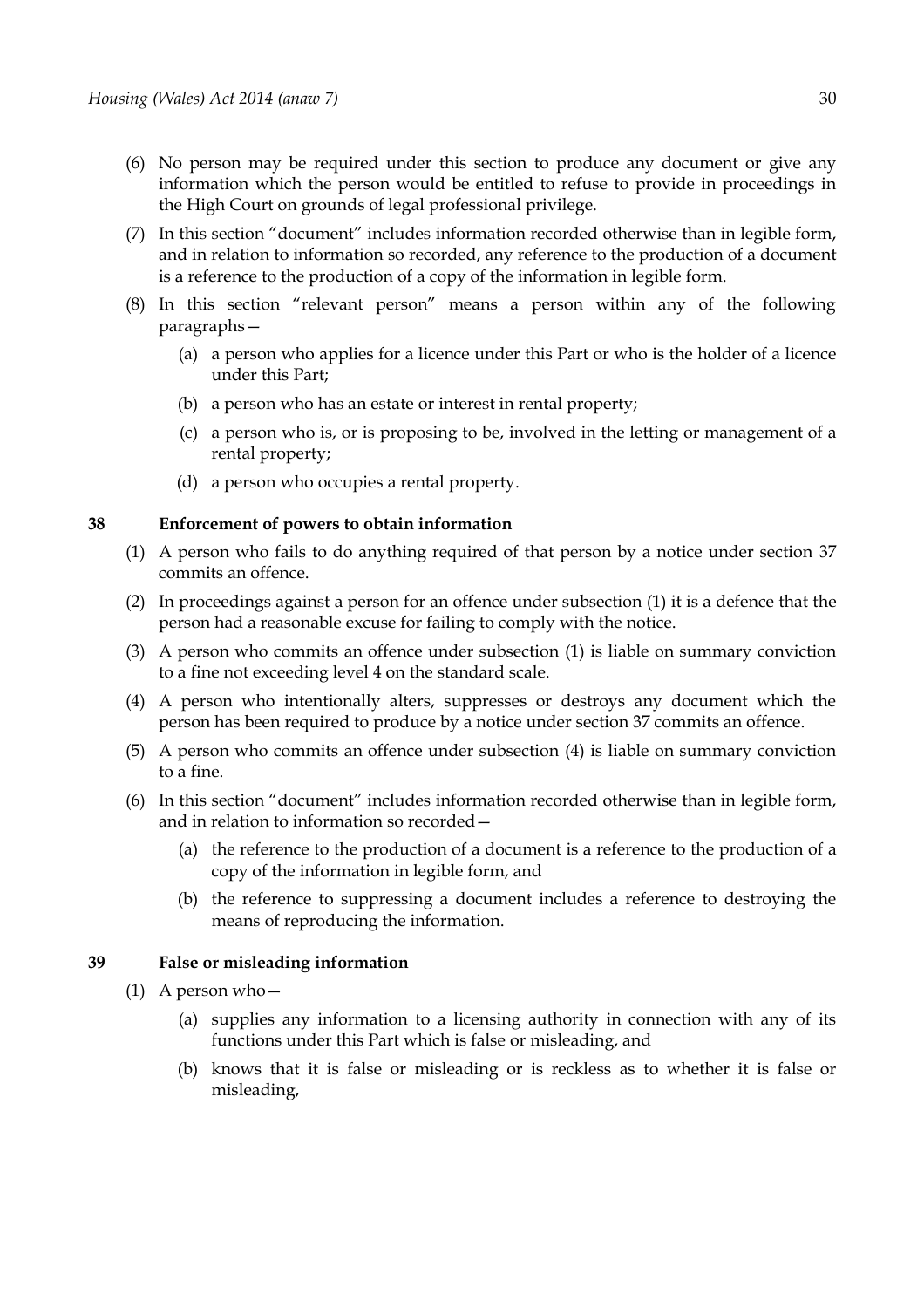commits an offence.

- <span id="page-36-2"></span>(2) A person who—
	- (a) supplies any information to another person which is false or misleading,
	- (b) knows that it is false or misleading or is reckless as to whether it is false or misleading, and
	- (c) knows that the information is to be used for the purpose of supplying information to a licensing authority in connection with any of its functions under this Part,

commits an offence.

- (3) A person who commits an offence under subsection [\(1\)](#page-35-0) or [\(2\)](#page-36-2) is liable on summary conviction to a fine.
- (4) In this section "false or misleading" means false or misleading in any material respect.

*Powers of the Welsh Ministers*

## **40 Code of practice**

- <span id="page-36-1"></span>(1) The Welsh Ministers must issue a code of practice setting standards relating to letting and managing rental properties.
- (2) Standards under subsection [\(1\)](#page-36-1) may (among other things) be set in relation to training.
- (3) The Welsh Ministers may—
	- (a) issue a code of practice which, in part or in whole, applies only to specified persons or cases, or applies differently to different persons or cases;
	- (b) amend or withdraw a code issued.
- <span id="page-36-0"></span>(4) Before issuing or amending a code of practice the Welsh Ministers must take reasonable steps to consult—
	- (a) persons involved in letting and managing rental properties and persons occupying rental properties under a tenancy, or
	- (b) persons whom the Welsh Ministers consider to represent the interests of the persons mentioned in paragraph [\(a\),](#page-36-0)

on a draft of the code or a draft of an amended code ("the proposed code").

- (5) If the Welsh Ministers wish to proceed with the proposed code (with or without modifications) they must lay a copy before the National Assembly for Wales.
- (6) The Welsh Ministers must not issue the proposed code in the form of that draft unless it is approved by resolution of the National Assembly for Wales.
- (7) Once approved the code or amended code comes into force on the date appointed by order of the Welsh Ministers.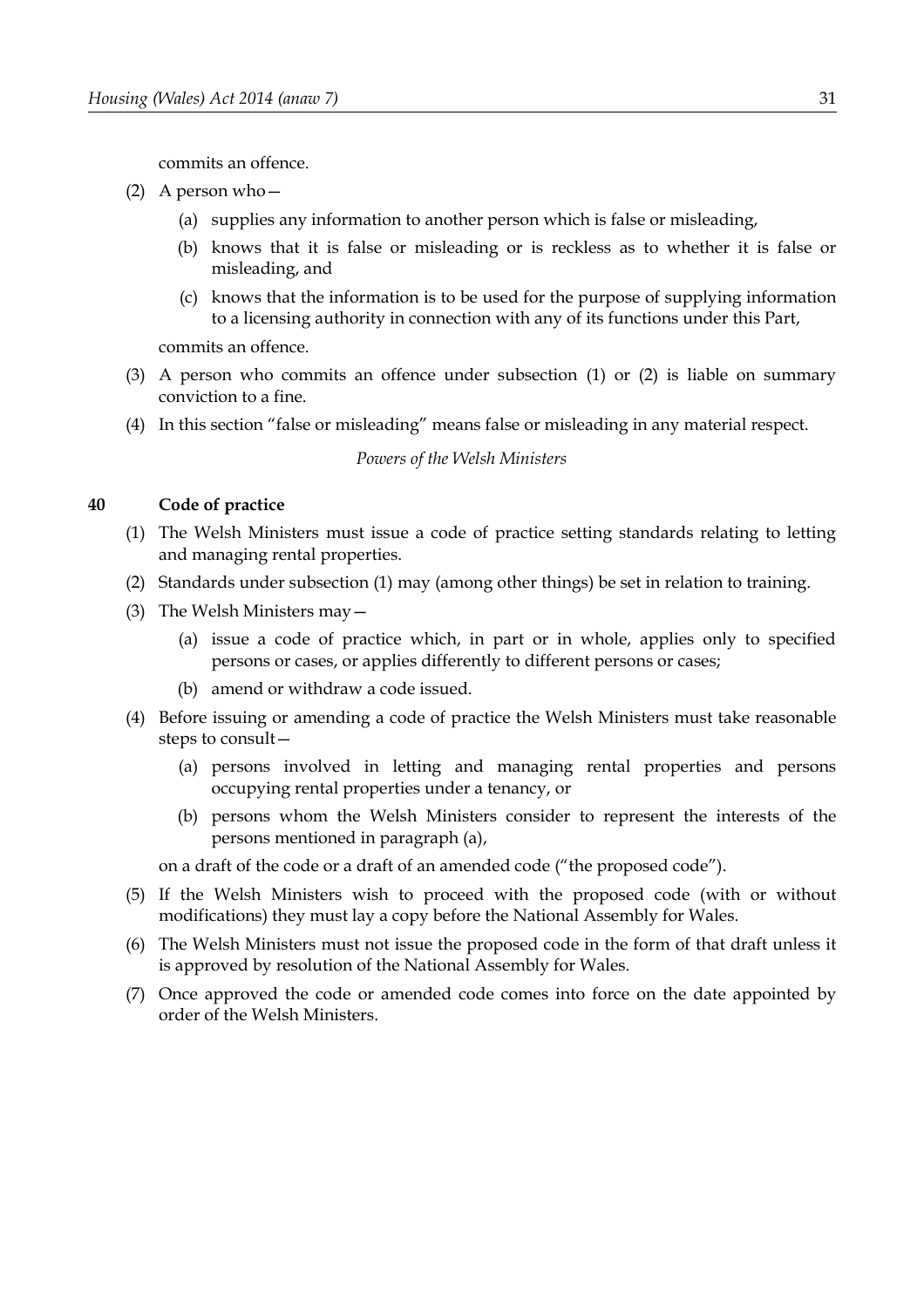- (8) The Welsh Ministers may withdraw a code made under this section in an amended code or by direction.
- (9) A code approved by the National Assembly for Wales may not be withdrawn unless a proposal to that effect is approved by resolution of the National Assembly.
- (10) The Welsh Ministers must publish each code or amended code issued under this section.

### **41 Guidance**

- (1) In exercising its functions under this Part, a licensing authority must have regard to any guidance given by the Welsh Ministers.
- (2) In exercising functions under this Part other than as a licensing authority, a local housing authority must have regard to any guidance given by the Welsh Ministers.
- (3) The Welsh Ministers may—
	- (a) give guidance under this Part generally or to authorities of a specified description;
	- (b) revise guidance given under this Part by giving further guidance;
	- (c) revoke guidance given under this Part by giving further guidance or by notice.
- (4) The Welsh Ministers must publish any guidance under this Part or notice under this section.
- <span id="page-37-0"></span>(5) Before giving, revising or revoking guidance under this Part, the Welsh Ministers must consult such persons as the Welsh Ministers consider appropriate.
- (6) Consultation undertaken before the coming into force this section may satisfy the requirement in subsection [\(5\).](#page-37-0)

### **42 Directions**

- (1) In exercising its functions under this Part, a licensing authority must comply with any directions given by the Welsh Ministers.
- (2) In exercising functions under this Part other than as a licensing authority, a local housing authority must comply with any directions given by the Welsh Ministers.
- (3) A direction under subsection (2) may be given generally or to authorities of a specified description.
- (4) A direction given under this section—
	- (a) may be varied or revoked by a subsequent direction;
	- (b) must be published.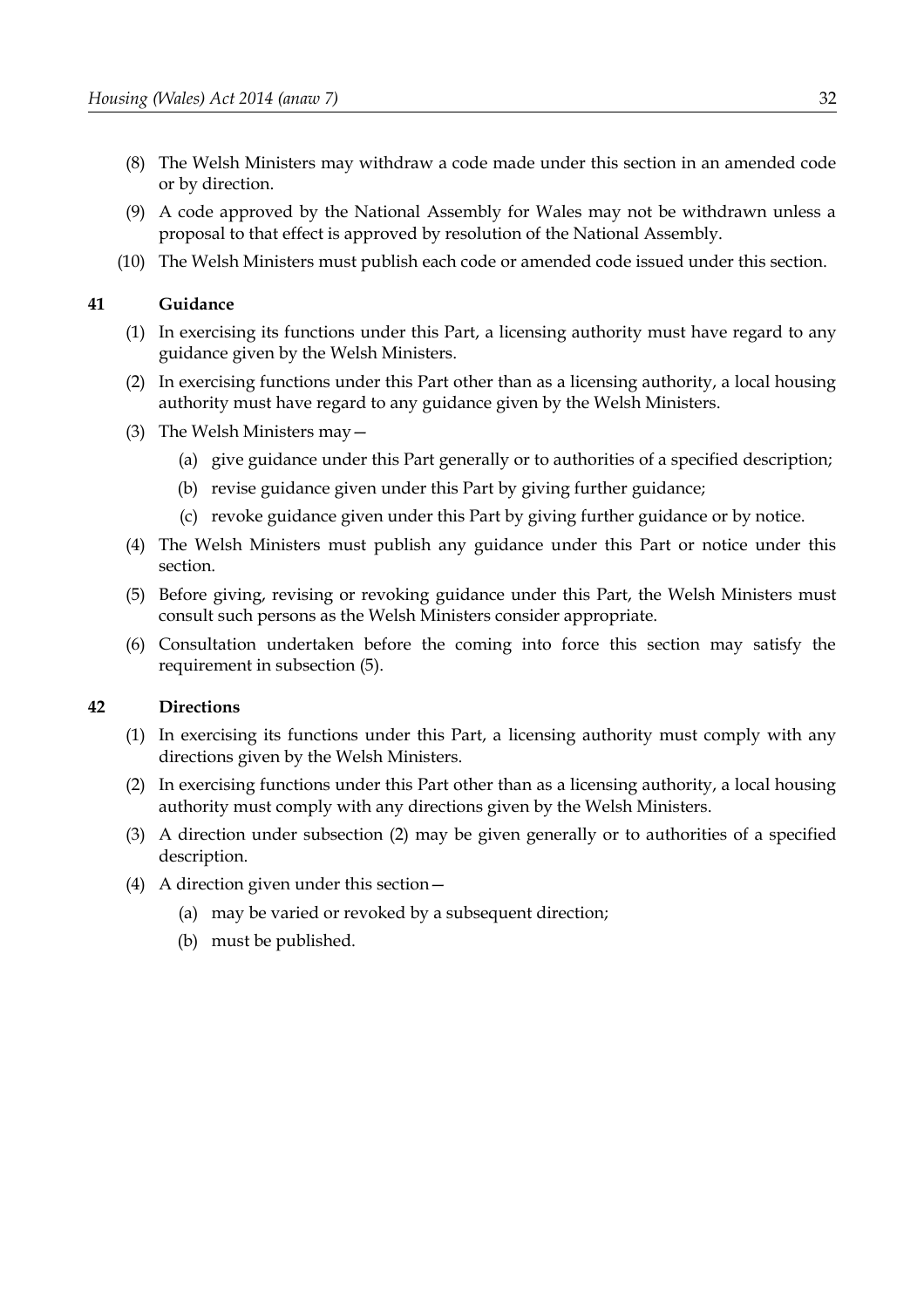# *Supplementary*

# **43 Activity in contravention of this Part: effect on tenancy agreements**

- (1) No rule of law relating to the validity or enforceability of contracts in circumstances involving illegality is to affect the validity or enforceability of any provision of a domestic tenancy of a dwelling in respect of which a contravention of this Part has occurred.
- (2) But periodical payments—
	- (a) payable in connection with such a tenancy may be stopped in accordance with section 30 (rent stopping orders), and
	- (b) paid in connection with such a tenancy may be recovered in accordance with sections 32 and [33](#page-30-0) (rent repayment orders).

# **44 Restriction on terminating tenancies**

- <span id="page-38-0"></span>(1) A section 21 notice may not be given in relation to a dwelling subject to a domestic tenancy which is an assured shorthold tenancy if—
	- (a) the landlord is not registered in respect of the dwelling, or
	- (b) the landlord is not licensed under this Part for the area in which the dwelling is located and the landlord has not appointed a person who is licensed under this Part to carry out all property management work in respect of the dwelling on the landlord's behalf.
- (2) But subsection [\(1\)](#page-38-0) does not apply for the period of 28 days beginning with the day on which the landlord's interest in the dwelling is assigned to the landlord.
- (3) In this section, a "section 21 notice" means a notice under section  $21(1)(b)$  or  $(4)(a)$  of the Housing Act 1988.

# **45 Landlords who are trustees**

If trustees constitute a landlord, the landlord may be registered or licensed for the purposes of this Part under a name which is a collective description of the trustees as the trustees of the trust in question.

# **46 Regulations about fees**

- (1) Regulations made under this Part which prescribe the amount of a fee payable by a person in connection with applications to be registered or licensed may provide that the fee is to be—
	- (a) an amount stated in the regulations;
	- (b) determined by a person or means specified in the regulations.
- (2) Such regulations may prescribe a different fee for different persons.

# **47 Information about applications**

A licensing authority must publish information about its requirements relating to—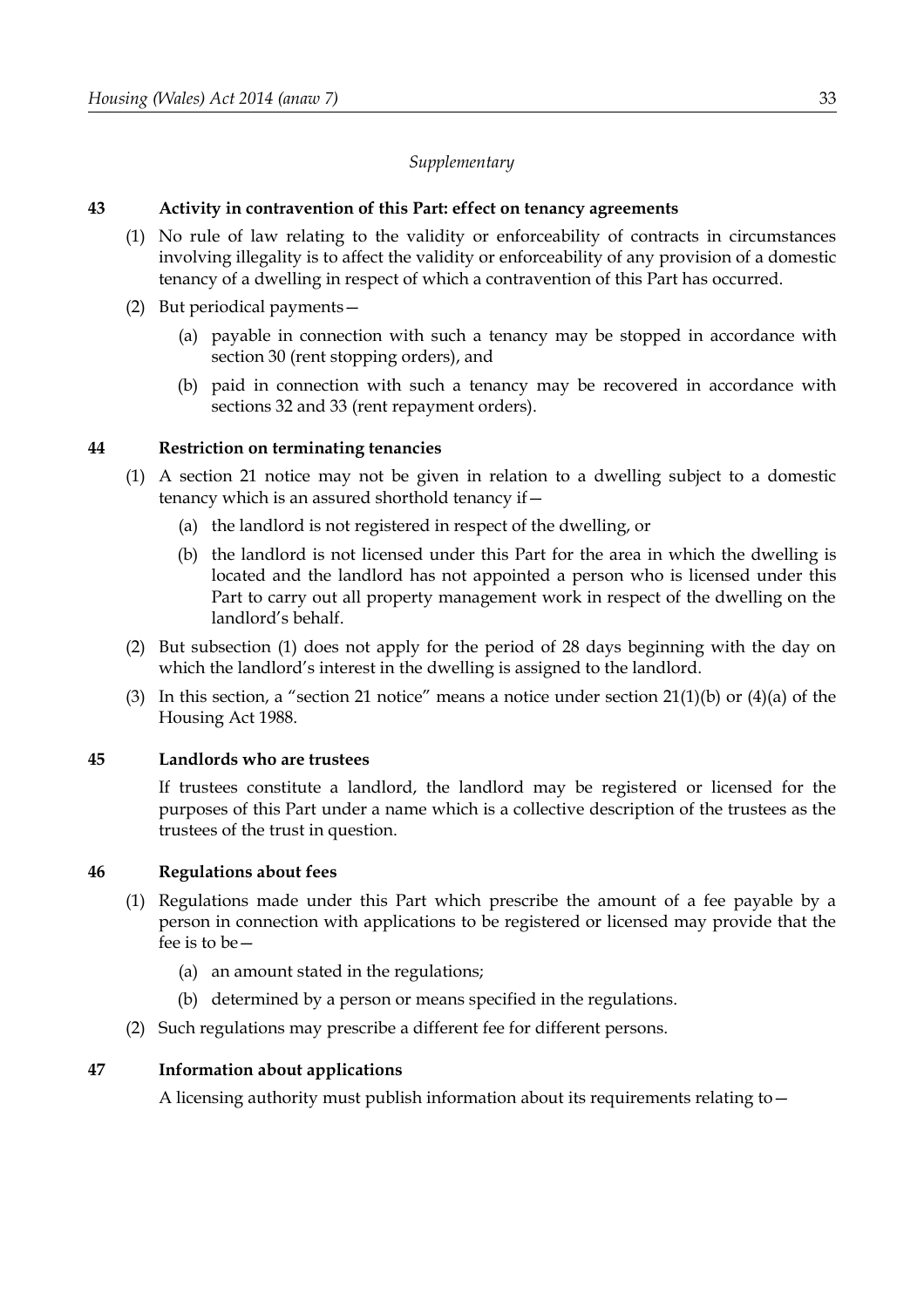- (a) the form and content of applications to be registered and licensed;
- (b) information to be provided when making applications.

### **48 Giving notification etc. under this Part**

- (1) This section applies where a provision of this Part requires or authorises (in whatever terms) a relevant person to—
	- (a) notify a person of something, or
	- (b) give a document to a person (including a notice or a copy of a document).
- (2) The notification or document may be given to the person in question—
	- (a) by delivering it to the person,
	- (b) by sending it by post to the person's proper address,
	- (c) by leaving it at the person's proper address, or
	- (d) if the conditions in subsection (4) are met, by sending it electronically.
- (3) The notification or document may be given to a body corporate by being given to the secretary or clerk of that body.
- (4) A relevant person may send a notification or document to a person electronically only if the following requirements are met—
	- (a) the person to whom the notification or document is to be given must have  $-$ 
		- (i) indicated to the relevant person a willingness to receive the notification or document electronically, and
		- (ii) provided the relevant person with an address suitable for that purpose, and
	- (b) the relevant person must send the notification or document to that address.
- (5) For the purposes of this section and section 7 of the Interpretation Act 1978 (references to service by post) in its application to this section, the proper address of a person is—
	- (a) in the case of a body corporate, the address of the registered or principal office of the body;
	- (b) in any other case, the last known address of the person.
- (6) A notification or document given to a person by leaving it at the person's proper address is to be treated for the purposes of this Part as having been given at the time at which it was left at that address.
- (7) Each of the following is a "relevant person" for the purposes of this section—
	- (a) a licensing authority;
	- (b) a local housing authority exercising functions under this Part other than as a licensing authority;
	- (c) a person who, by virtue of a written authorisation, exercises functions under this Part on behalf of a licensing authority or a local housing authority of the kind mentioned in paragraph (b).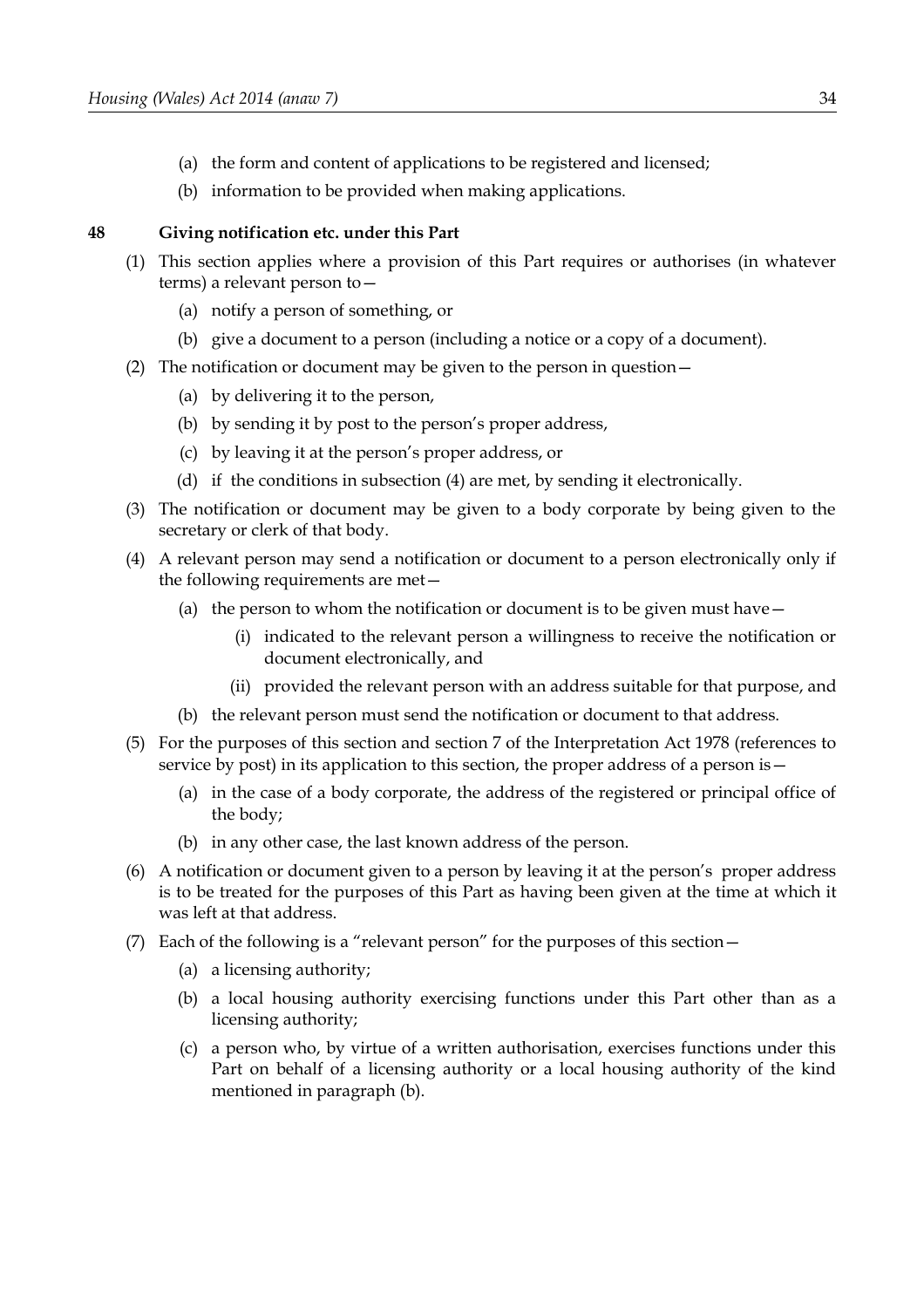### *General*

## **49 Interpretation of this Part and index of defined terms**

### (1) In this Part—

"domestic tenancy" ("*tenantiaeth ddomestig*") has the meaning given by section [2](#page-8-0)*;*

"dwelling" *("annedd")* has the meaning given by section [2](#page-8-0)*;*

"fully mutual housing association" ("*cymdeithas dai cwbl gydfuddiannol*") has the meaning given by section 1(2) of the Housing Association Act 1985;

"landlord" *("landlord")* has the meaning given by section [2;](#page-8-0)

"lettings work" ("*gwaith gosod*") has the meaning given by section [10;](#page-12-0)

"licensing authority" (*"awdurdod trwyddedu"*) means a person designated by order under section [3;](#page-8-1)

"periodical payments" *("taliadau cyfnodol")* means payments by way of rent or service charge;

"prescribed" *("rhagnodedig")* means prescribed in regulations made by the Welsh Ministers;

"property management work" ("*gwaith rheoli eiddo*") has the meaning given by section [12;](#page-14-0)

"registered social landlord" ("*landlord cymdeithasol cofrestredig*") means a social landlord registered under Part 1 of the Housing Act 1996;

"rental property" *("eiddo ar rent")* has the meaning given by section [2.](#page-8-0)

- (2) In this Part, a reference to assignment of an interest to a landlord—
	- (a) includes any conveyance other than a mortgage or charge, and
	- (b) if trustees constitute the landlord, does not include a change in the persons who are for the time being the trustees of the trust.
- (3) In this Part—
	- (a) any reference to an application for a licence includes a reference to an application for renewal of a licence, and
	- (b) any reference to the grant of a licence by a licensing authority includes a reference to renewal of a licence;

and related expressions are to be construed accordingly.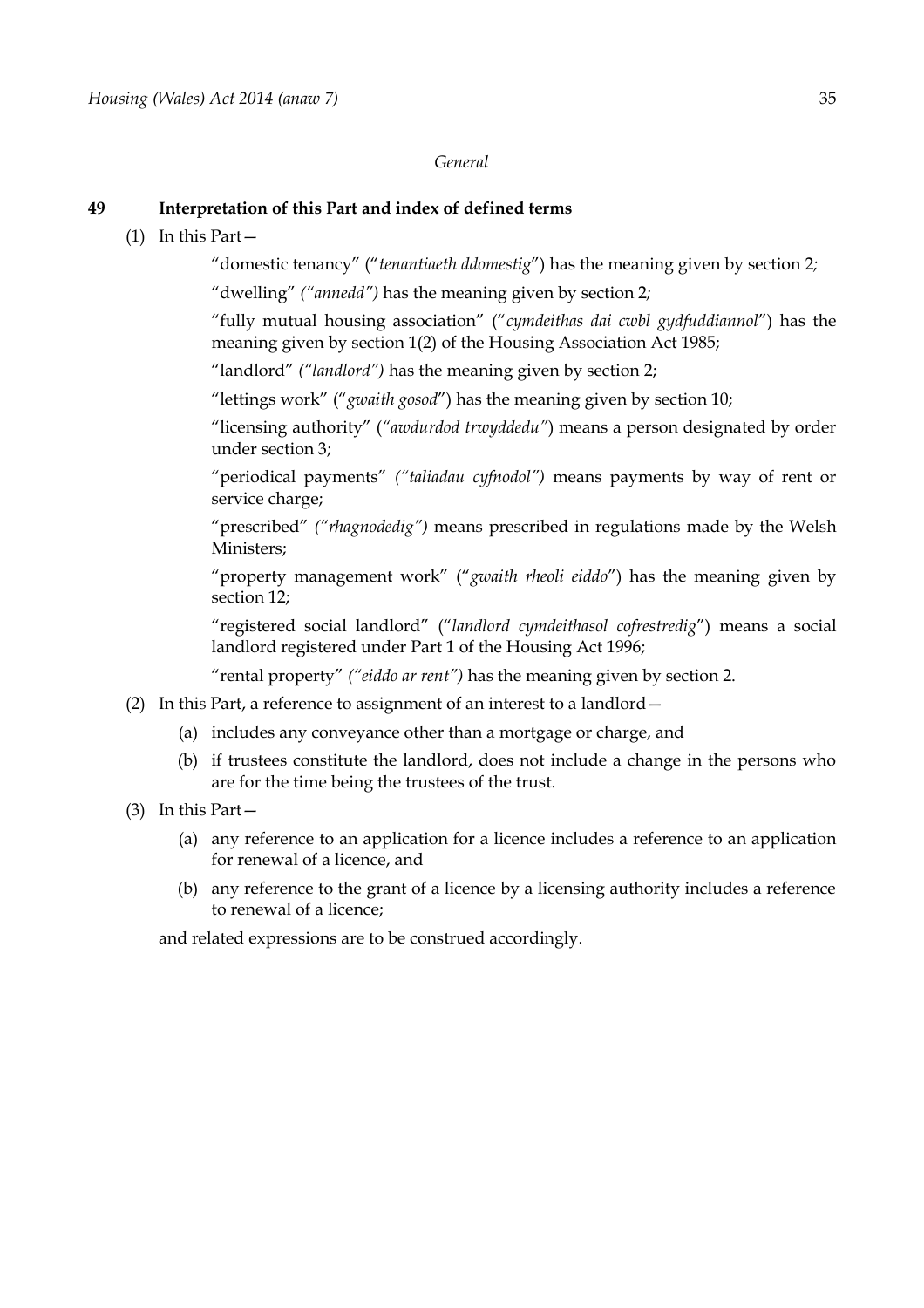# **PART 2**

## **HOMELESSNESS**

### **CHAPTER 1**

# HOMELESSNESS REVIEWS AND STRATEGIES

### <span id="page-41-0"></span>**50 Duty to carry out a homelessness review and formulate a homelessness strategy**

- (1) A local housing authority must (periodically, as required by this section)  $-$ 
	- (a) carry out a homelessness review for its area, and
	- (b) formulate and adopt a homelessness strategy based on the results of that review.
- <span id="page-41-2"></span>(2) The authority must adopt a homelessness strategy in 2018 and a new homelessness strategy in every fourth year after 2018.
- (3) The Welsh Ministers may amend subsection [\(2\)](#page-41-2) by order.
- <span id="page-41-1"></span>(4) A council of a county or county borough in Wales must take its homelessness strategy into account in the exercise of its functions (including functions other than its functions as local housing authority).
- (5) Nothing in subsection [\(4\)](#page-41-1) affects any duty or requirement arising apart from this section.
- (6) In this Chapter "homeless" has the meaning given by section [55](#page-44-0) and "homelessness" is to be interpreted accordingly.

### **51 Homelessness reviews**

- (1) A homelessness review under section [50](#page-41-0) must include a review of  $-$ 
	- (a) the levels, and likely future levels, of homelessness in the local housing authority's area;
	- (b) the activities which are carried out in the local housing authority's area for the achievement of the following objectives (or which contribute to their achievement)—
		- (i) the prevention of homelessness;
		- (ii) that suitable accommodation is or will be available for people who are or may become homeless;
		- (iii) that satisfactory support is available for people who are or may become homeless;
	- (c) the resources available to the authority (including the resources available in exercise of functions other than its functions as local housing authority), other public authorities, voluntary organisations and other persons for such activities.
- (2) After completing a homelessness review, a local housing authority must publish the results of the review by—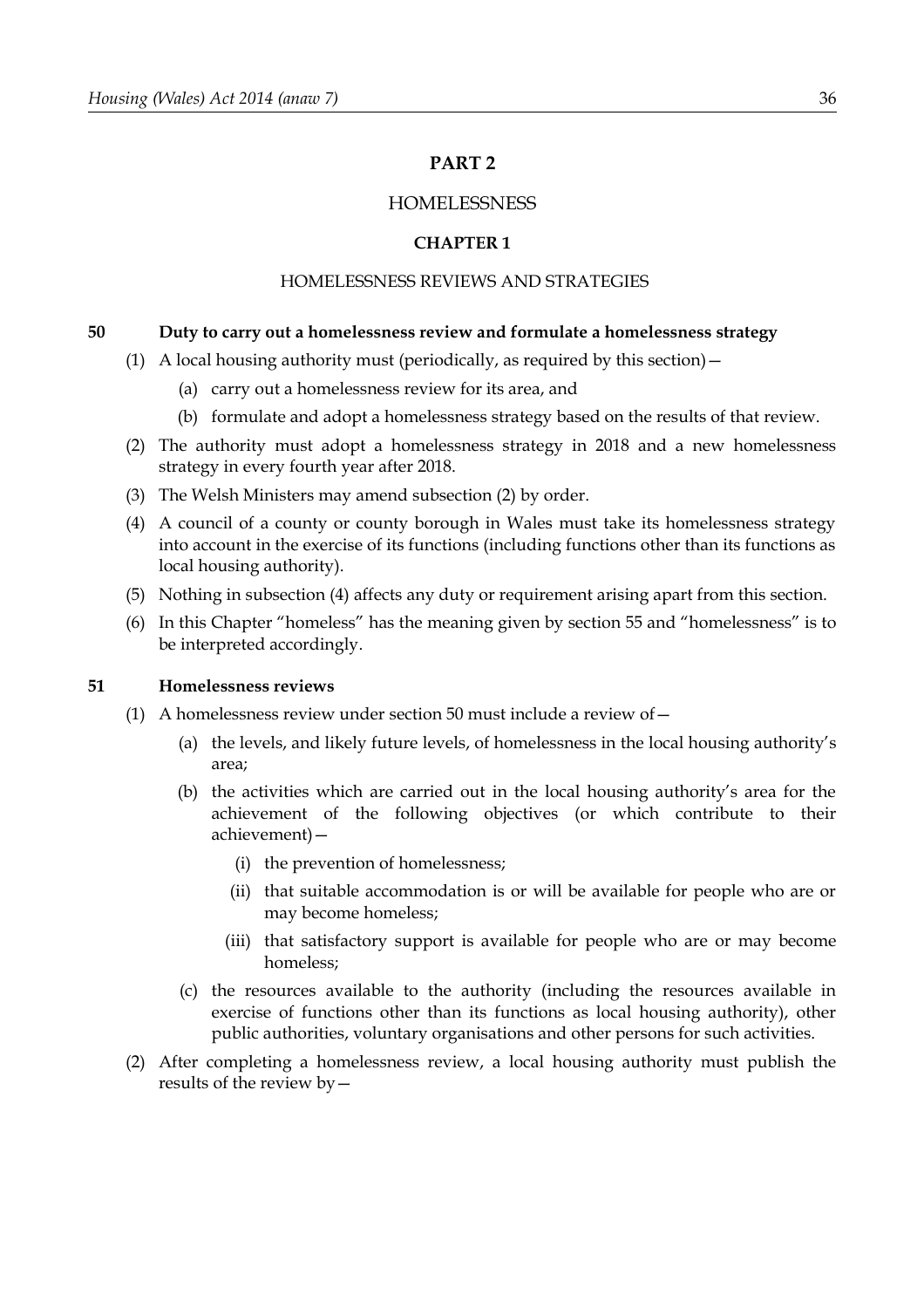- (a) making the results of the review available on its website (if it has one);
- (b) making a copy of the results of the review available at its principal office for inspection at all reasonable hours, without charge, by members of the public;
- (c) providing (on payment if required by the authority of a reasonable charge) a copy of those results to any member of the public who asks for one.

#### **52 Homelessness strategies**

- <span id="page-42-2"></span>(1) A homelessness strategy under section [50](#page-41-0) is a strategy for achieving the following objectives in the local housing authority's area—
	- (a) the prevention of homelessness;
	- (b) that suitable accommodation is and will be available for people who are or may become homeless;
	- (c) that satisfactory support is available for people who are or may become homeless.
- <span id="page-42-1"></span>(2) A homelessness strategy may specify more detailed objectives to be pursued, and action planned to be taken, in the exercise of any functions of the authority (including functions other than its functions as local housing authority).
- <span id="page-42-0"></span>(3) A homelessness strategy may also include provision relating to specific action which the authority expects to be taken—
	- (a) by any public authority with functions which are capable of contributing to the achievement of any of the objectives mentioned in subsection [\(1\),](#page-42-2) or
	- (b) by any voluntary organisation or other person whose activities are capable of contributing to the achievement of any of those objectives.
- (4) The inclusion in a homelessness strategy of any provision relating to action mentioned in subsection [\(3\)](#page-42-0) requires the approval of the body or person concerned.
- (5) In formulating a homelessness strategy the authority must consider (among other things) the extent to which any of the objectives mentioned in subsection [\(1\)](#page-42-2) can be achieved through action involving two or more of the bodies or other persons mentioned in subsections [\(2\)](#page-42-1) and [\(3\).](#page-42-0)
- (6) A homelessness strategy must include provision relating to action planned by the authority to be taken in the exercise of its functions, and specific action expected by the authority to be taken by public authorities, voluntary organisations and other persons within subsection (3), in relation to those who may be in particular need of support if they are or may become homeless, including in particular—
	- (a) people leaving prison or youth detention accommodation,
	- (b) young people leaving care,
	- (c) people leaving the regular armed forces of the Crown,
	- (d) people leaving hospital after medical treatment for mental disorder as an inpatient, and
	- (e) people receiving mental health services in the community.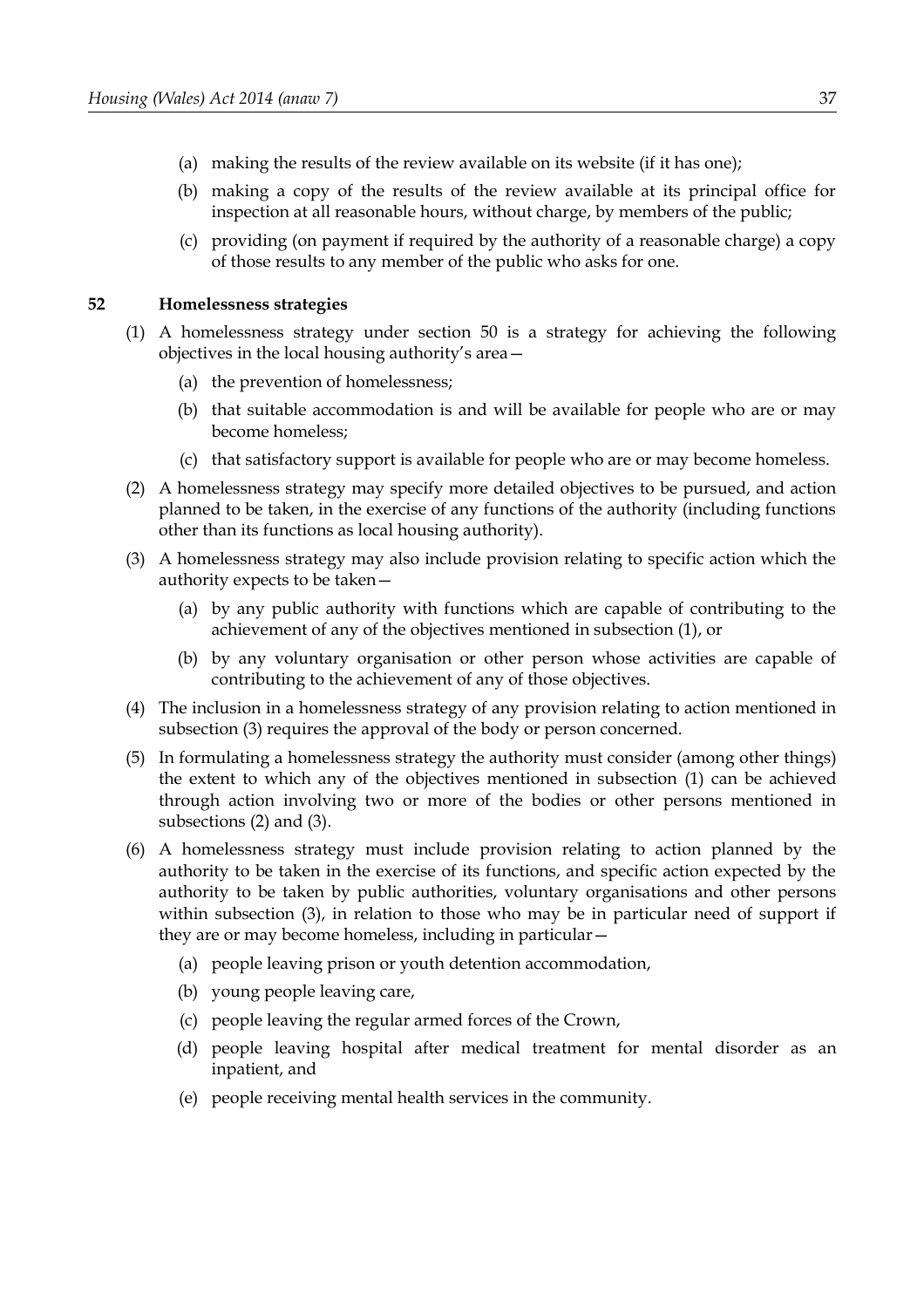- (7) A local housing authority must keep its homelessness strategy under review and may modify it.
- (8) Before adopting or modifying a homelessness strategy a local housing authority must consult such public or local authorities, voluntary organisations or other persons as it considers appropriate.
- <span id="page-43-2"></span><span id="page-43-0"></span>(9) After adopting or modifying a homelessness strategy, a local housing authority must publish the strategy by—
	- (a) making a copy of the strategy available on its website (if it has one);
	- (b) making a copy of the strategy available at its principal office for inspection at all reasonable hours, without charge, by members of the public;
	- (c) providing (on payment if required by the authority of a reasonable charge) a copy of the strategy to any member of the public who asks for one.
- <span id="page-43-1"></span>(10) If the authority modifies its homelessness strategy, it may publish the modifications or the strategy as modified (as it considers most appropriate).
- (11) Where the authority decides to publish only the modifications, the references to the homelessness strategy in paragraphs [\(a\)](#page-43-2) to [\(c\)](#page-43-1) of subsection [\(9\)](#page-43-0) are to be interpreted as references to the modifications.

### **CHAPTER 2**

### HELP FOR PEOPLE WHO ARE HOMELESS OR THREATENED WITH HOMELESSNESS

### *Introduction*

### **53 Overview of this Chapter**

- (1) This Chapter confers duties on local housing authorities to help people who are homeless or threatened with homelessness and makes connected provision.
- (2) Sections [55](#page-44-0) to [59](#page-47-1) define and otherwise explain the meaning of some key terms (further provision about interpretation and an index of terms defined in this Chapter is at section [99\)](#page-74-0).
- (3) Section [60](#page-47-0) requires local housing authorities to secure the provision of a service providing people with information and advice connected with homelessness and assistance in accessing help under this Chapter.
- (4) Section [61](#page-48-0) introduces Schedule [2](#page-100-0) which makes provision about eligibility for help under this Chapter.
- (5) Section [62](#page-49-0) places a duty on a local housing authority to assess the cases of people ("applicants") who apply to the authority for accommodation, or help in retaining or obtaining accommodation, where they appear to the authority to be homeless or threatened with homelessness.
- (6) Section [63](#page-50-0) provides for notice to be given to applicants about the outcome of the assessment.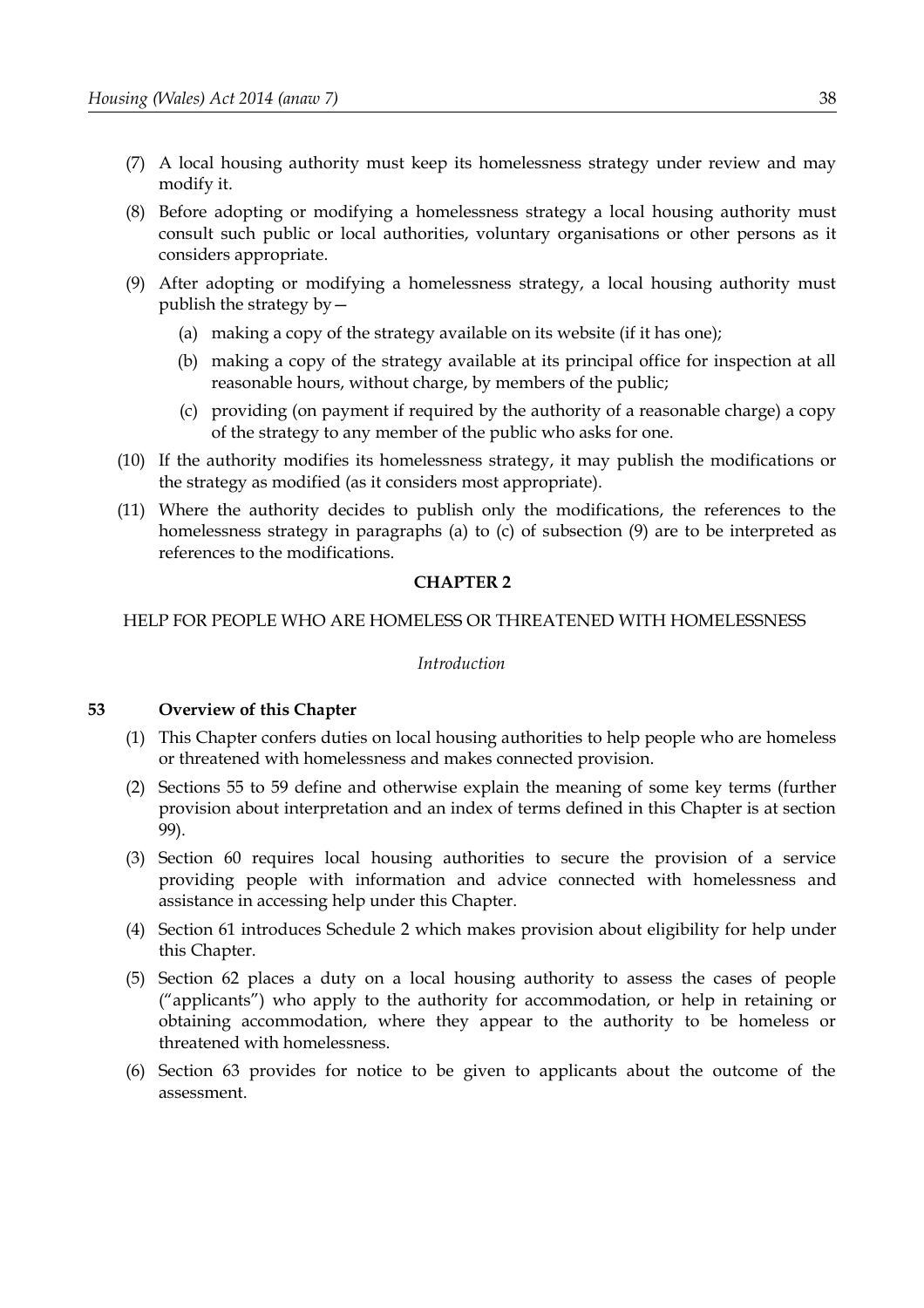- (7) Section [64](#page-51-1) gives examples of the kinds of ways in which the subsequent duties to secure or help to secure the availability of accommodation may be discharged and what may be done to discharge them; and section [65](#page-51-0) explains what "help to secure" means.
- (8) Sections [66](#page-52-1) to [79](#page-61-1) set out the main duties on local housing authorities to help applicants, the circumstances in which those duties come to an end and connected provision; the main duties are—
	- (a) a duty to help to prevent applicants who are threatened with homelessness from becoming homeless (section [66\)](#page-52-1);
	- (b) a duty to secure interim accommodation for applicants in priority need (section [68\)](#page-52-0) (section [70](#page-54-0) provides for who is to have priority need for accommodation for the purposes of the Chapter);
	- (c) a duty to help to secure that suitable accommodation is available for occupation by homeless applicants (section [73\)](#page-57-0);
	- (d) a duty to secure accommodation for applicants in priority need when the duty in section [73](#page-57-0) comes to an end (section [75\)](#page-58-0).
- (9) Section [78](#page-61-0) provides for the circumstances in which local housing authorities may have regard to whether an applicant became homeless intentionally when it is considering whether a duty to secure accommodation for applicants in priority need applies; section [77](#page-60-0) provides for the meaning of intentionally homeless.
- (10) Sections [80](#page-62-0) to [82](#page-64-0) provide for local housing authorities to end their duties to applicants by referring their cases to other authorities in Wales or England, where the applicants have a local connection with the areas of those other authorities; section [81](#page-63-0) defines the meaning of "local connection" for the purposes of this Chapter.
- (11) Sections [85](#page-65-0) to [89](#page-68-1) provide for reviews and appeals.
- (12) Sections [90](#page-68-0) to [99](#page-74-0) make supplementary and general provision.

*Key terms*

# **54 Application of key terms**

Sections [55](#page-44-0) to [59](#page-47-1) apply for the purposes of this Part.

### <span id="page-44-0"></span>**55 Meaning of homeless and threatened homelessness**

- (1) A person is homeless if there is no accommodation available for the person's occupation, in the United Kingdom or elsewhere, which the person—
	- (a) is entitled to occupy by virtue of an interest in it or by virtue of an order of a court,
	- (b) has an express or implied licence to occupy, or
	- (c) occupies as a residence by virtue of any enactment or rule of law giving the person the right to remain in occupation or restricting the right of another person to recover possession.
- (2) A person is also homeless if the person has accommodation but—
	- (a) cannot secure entry to it, or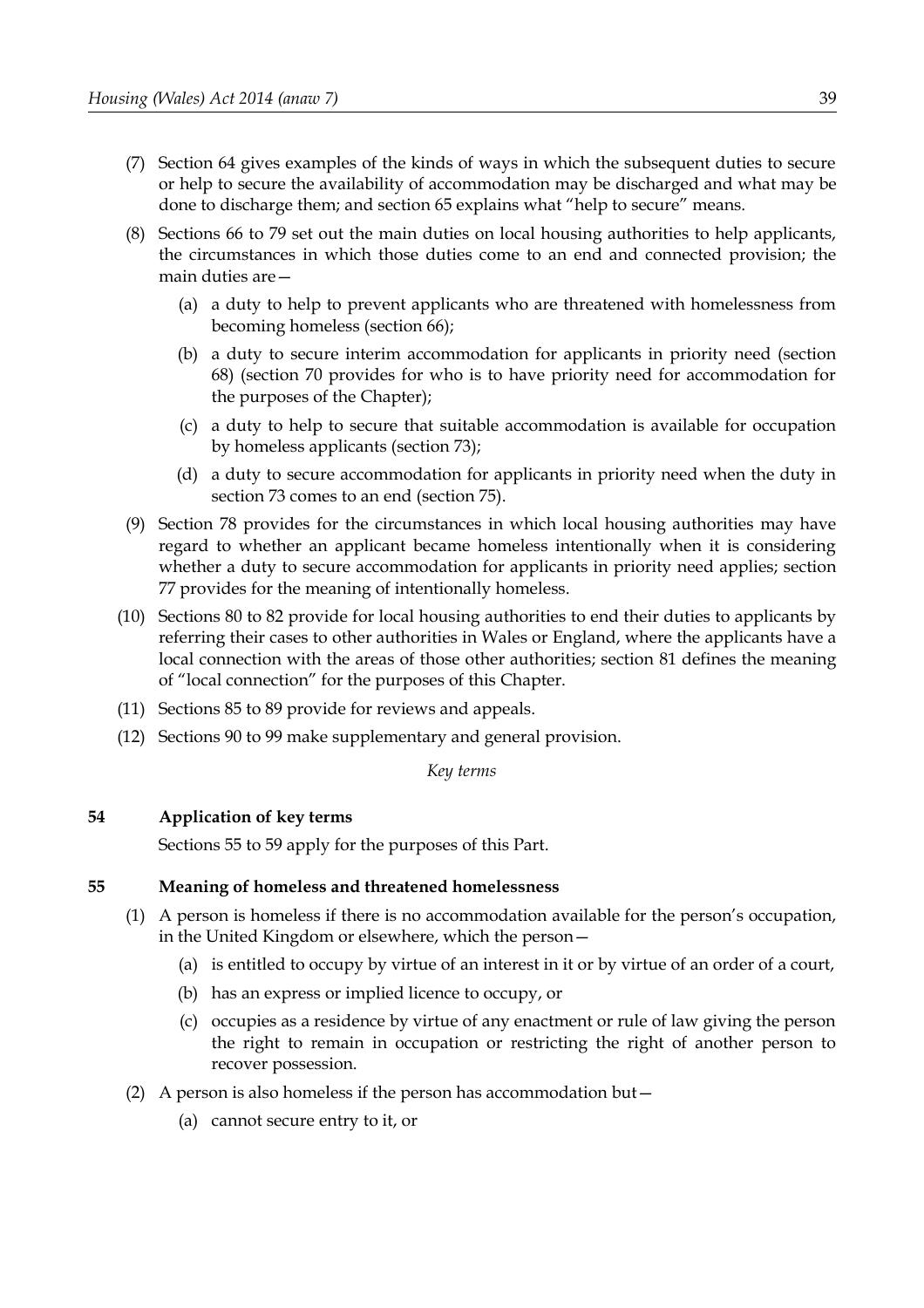- (b) it consists of a moveable structure, vehicle or vessel designed or adapted for human habitation and there is no place where the person is entitled or permitted both to place it and to reside in it.
- (3) A person is not to be treated as having accommodation unless it is accommodation which it would be reasonable for the person to continue to occupy.
- (4) A person is threatened with homelessness if it is likely that the person will become homeless within 56 days.

## <span id="page-45-0"></span>**56 Meaning of accommodation available for occupation**

- (1) Accommodation may only be regarded as available for a person's occupation if it is available for occupation by that person together with—
	- (a) any other person who normally resides with that person as a member of his or her family, or
	- (b) any other person who might reasonably be expected to reside with that person.
- (2) A reference in this Chapter to securing that accommodation is available for a person's occupation is to be interpreted accordingly.

### **57 Whether it is reasonable to continue to occupy accommodation**

- (1) It is not reasonable for a person to continue to occupy accommodation if it is probable that it will lead to the person, or a member of the person's household, being subjected to abuse.
- (2) In this section "member of a person's household" means—
	- (a) a person who normally resides with him or her as member of his or her family, or
	- (b) any other person who might reasonably be expected to reside with that person.
- (3) In determining whether it would be, or would have been, reasonable for a person to continue to occupy accommodation, a local housing authority—
	- (a) may have regard to the general circumstances prevailing in relation to housing in the area of the local housing authority to whom the person has applied for help in securing accommodation;
	- (b) must have regard to whether or not the accommodation is affordable for that person.
- (4) The Welsh Ministers may by order specify—
	- (a) other circumstances in which it is to be regarded as reasonable or not reasonable for a person to continue to occupy accommodation, and
	- (b) other matters to be taken into account or disregarded in determining whether it would be, or would have been, reasonable for a person to continue to occupy accommodation.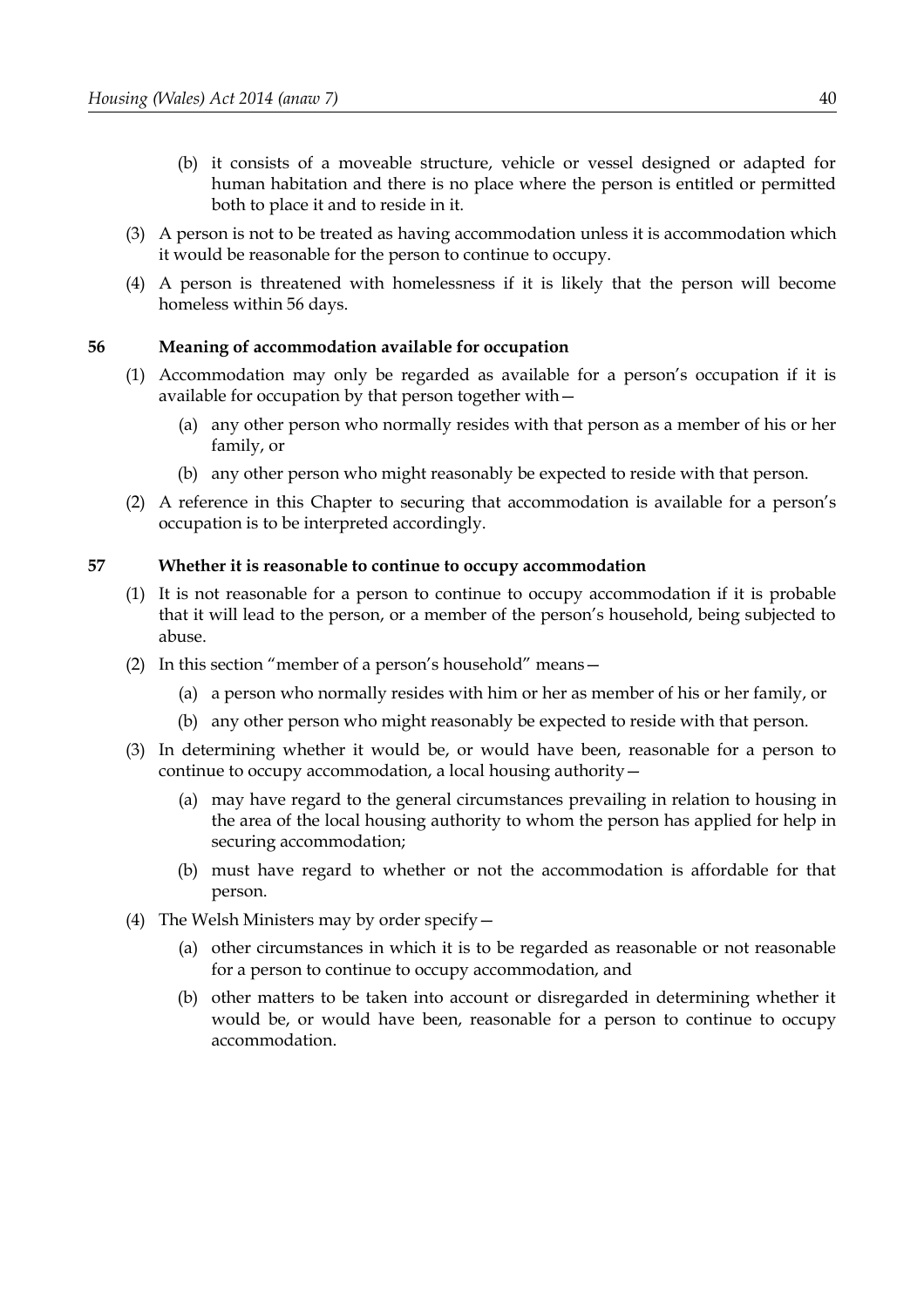#### **58 Meaning of abuse and domestic abuse**

- (1) "Abuse" means physical violence, threatening or intimidating behaviour and any other form of abuse which, directly or indirectly, may give rise to the risk of harm; and abuse is "domestic abuse" where the victim is associated with the abuser.
- (2) A person is associated with another person if  $-$ 
	- (a) they are or have been married to each other;
	- (b) they are or have been civil partners of each other;
	- (c) they live or have lived together in an enduring family relationship (whether they are of different sexes or the same sex);
	- (d) they live or have lived in the same household;
	- (e) they are relatives;
	- (f) they have agreed to marry one another (whether or not that agreement has been terminated);
	- (g) they have entered into a civil partnership agreement between them (whether or not that agreement has been terminated);
	- (h) they have or have had an intimate personal relationship with each other which is or was of significant duration;
	- (i) in relation to a child, each of them is a parent of the child or has, or has had, parental responsibility for the child.
- (3) If a child has been adopted or falls within subsection [\(4\),](#page-46-0) two persons are also associated with each other for the purposes this Chapter if  $-$ 
	- (a) one is a natural parent of the child or a parent of such a natural parent, and
	- (b) the other is  $-$ 
		- (i) the child, or
		- (ii) a person who has become a parent of the child by virtue of an adoption order, who has applied for an adoption order or with whom the child has at any time been placed for adoption.
- <span id="page-46-0"></span>(4) A child falls within this section if  $-$ 
	- (a) an adoption agency, within the meaning of section 2 of the Adoption and Children Act 2002, is authorised to place the child for adoption under section 19 of that Act (placing children with parental consent) or the child has become the subject of an order under section 21 of that Act (placement orders), or
	- (b) the child is freed for adoption by virtue of an order made—
		- (i) in England and Wales, under section 18 of the Adoption Act 1976,
		- (ii) in Northern Ireland, under Article 17(1) or 18(1) of the Adoption (Northern Ireland) Order 1987, or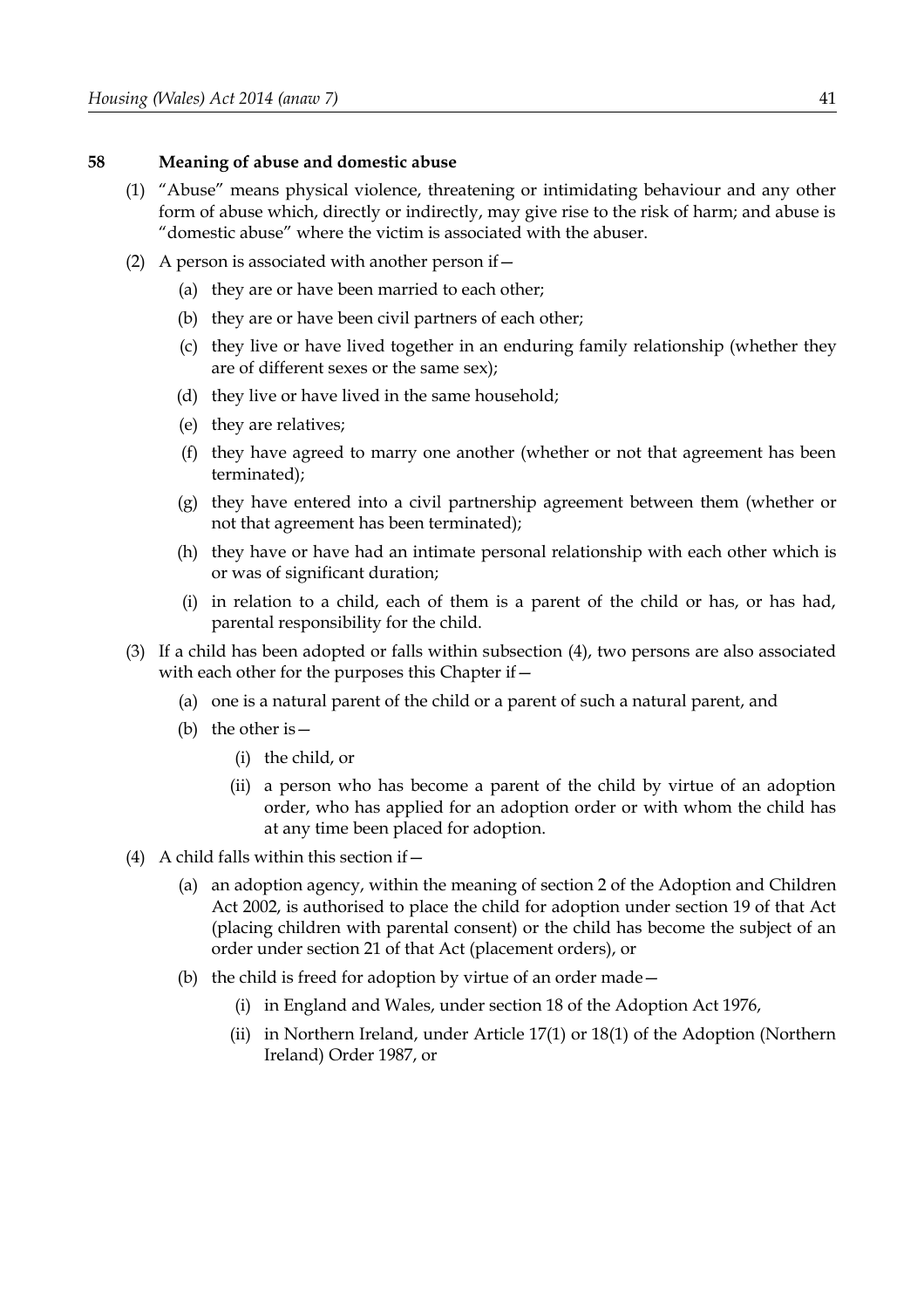- (c) the child is the subject of a Scottish permanence order which includes granting authority to adopt.
- (5) In this section—

"adoption order" *("gorchymyn mabwysiadu")* means an adoption order within the meaning of section 72(1) of the Adoption Act 1976 or section 46(1) of the Adoption and Children Act 2002;

"civil partnership agreement" *("cytundeb partneriaeth sifil")* has the meaning given by section 73 of the Civil Partnership Act 2004;

"parental responsibility" *("cyfrifoldeb rhiant")* has the meaning given by section 3 of the Children Act 1989;

"relative" *("perthynas"),* in relation to a person, means that person's parent, grandparent, child, grandchild, brother, half-brother, sister, half-sister, uncle, aunt, nephew, niece (including any person who is or has been in that relationship by virtue of a marriage or civil partnership or an enduring family relationship).

### <span id="page-47-1"></span>**59 Suitability of accommodation**

- (1) In determining whether accommodation is suitable for a person, a local housing authority must have regard to the following enactments—
	- (a) Part 9 of the Housing Act 1985 (slum clearance);
	- (b) Part 10 of the Housing Act 1985 (overcrowding);
	- (c) Part 1 of the Housing Act 2004 (housing conditions);
	- (d) Part 2 of the Housing Act 2004 (licensing of houses in multiple occupation);
	- (e) Part 3 of the Housing Act 2004 (selective licensing of other residential accommodation);
	- (f) Part 4 of the Housing Act 2004 (additional control provisions in relation to residential accommodation);
	- (g) Part [1](#page-6-0) of this Act (regulation of private rented housing).
- (2) In determining whether accommodation is suitable for a person, a local housing authority must have regard to whether or not the accommodation is affordable for that person.
- (3) The Welsh Ministers may by order specify—
	- (a) circumstances in which accommodation is or is not to be regarded as suitable for a person, and
	- (b) matters to be taken into account or disregarded in determining whether accommodation is suitable for a person.

*Information, advice and assistance in accessing help*

<span id="page-47-0"></span>**60 Duty to provide information, advice and assistance in accessing help**

<span id="page-47-2"></span>(1) A local housing authority must secure the provision, without charge, of a service providing people in its area, or people who have a local connection with its area, with—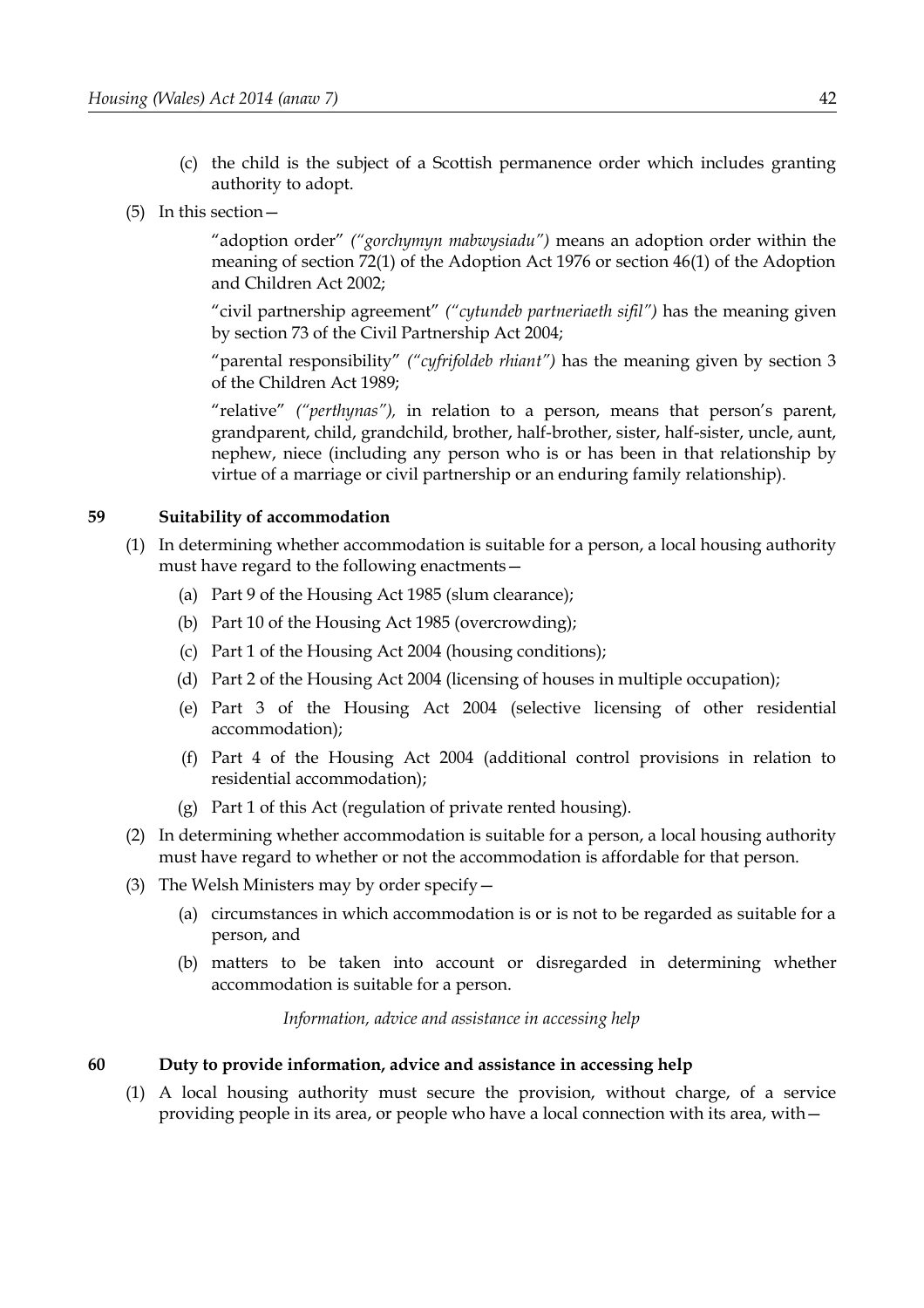- <span id="page-48-1"></span>(a) information and advice relating to preventing homelessness, securing accommodation when homeless, accessing any other help available for people who are homeless or may become homeless, and
- (b) assistance in accessing help under this Chapter or any other help for people who are homeless or may become homeless.
- (2) In relation to subsection  $(1)(a)$ , the service must include, in particular, the publication of information and advice on the following matters—
	- (a) the system provided for by this Chapter and how the system operates in the authority's area;
	- (b) whether any other help for people who are homeless or may become homeless (whether or not the person is threatened with homelessness within the meaning of this Chapter) is available in the authority's area;
	- (c) how to access the help that is available.
- (3) In relation to subsection (1)(b), the service must include, in particular, assistance in accessing help to prevent a person becoming homeless which is available whether or not the person is threatened with homelessness within the meaning of this Chapter.
- (4) The local housing authority must, in particular by working with other public authorities, voluntary organisations and other persons, ensure that the service is designed to meet the needs of groups at particular risk of homelessness, including in particular—
	- (a) people leaving prison or youth detention accommodation,
	- (b) young people leaving care,
	- (c) people leaving the regular armed forces of the Crown,
	- (d) people leaving hospital after medical treatment for mental disorder as an inpatient, and
	- (e) people receiving mental health services in the community.
- (5) Two or more local housing authorities may jointly secure the provision of a service under this section for their areas; and where they do so—
	- (a) references in this section to a local housing authority are to be read as references to the authorities acting jointly, and
	- (b) references in this section to a local housing authority's area are to be read as references to the combined area.
- (6) The service required by this section may be integrated with the service required by section 17 of the Social Services and Well-being (Wales) Act 2014.

*Eligibility*

#### <span id="page-48-0"></span>**61 Eligibility for help under this Chapter**

Schedule [2](#page-100-0) has effect for the purposes of determining whether an applicant is eligible for help under the following provisions of this Chapter.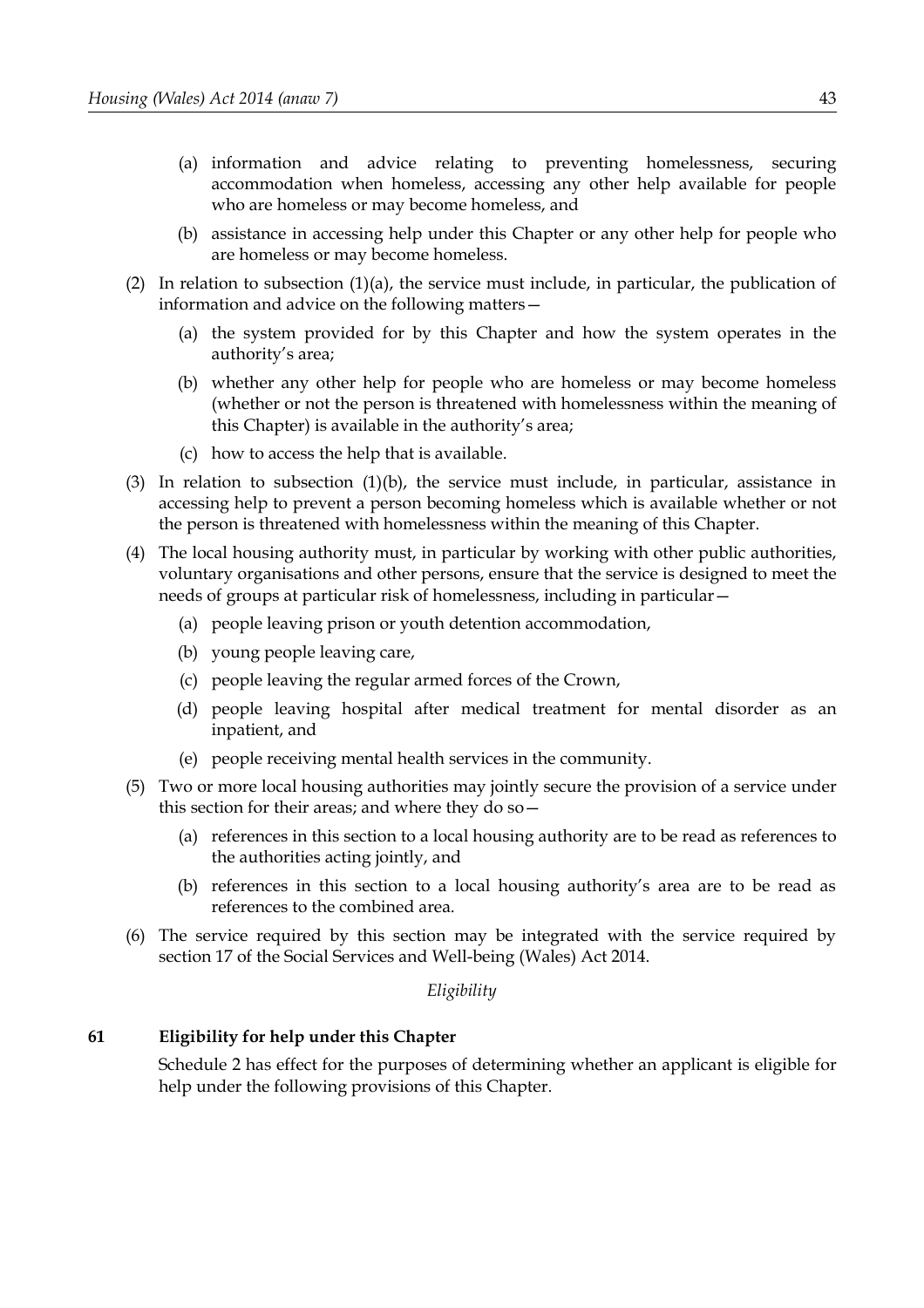#### *Applications for help and assessment*

#### <span id="page-49-0"></span>**62 Duty to assess**

- <span id="page-49-3"></span>(1) A local housing authority must carry out an assessment of a person's case if  $-$ 
	- (a) the person has applied to a local housing authority for accommodation or help in retaining or obtaining accommodation,
	- (b) it appears to the authority that the person may be homeless or threatened with homelessness, and
	- (c) subsection [\(2\)](#page-49-4) does not apply to the person.
- <span id="page-49-4"></span>(2) This subsection applies if the person has been assessed by a local housing authority under this section on a previous occasion and the authority is satisfied that—
	- (a) the person's circumstances have not changed materially since that assessment was carried out, and
	- (b) there is no new information that materially affects that assessment.
- (3) In this Chapter, "applicant" means a person to whom the duty in subsection [\(1\)](#page-49-3) applies.
- (4) The authority must assess whether or not the applicant is eligible for help under this Chapter.
- <span id="page-49-2"></span>(5) If the applicant is eligible for help under this Chapter, the assessment must include an assessment of—
	- (a) the circumstances that have caused the applicant to be homeless or threatened with homelessness;
	- (b) the housing needs of the applicant and any person with whom the applicant lives or might reasonably be expected to live;
	- (c) the support needed for the applicant and any person with whom the applicant lives or might reasonably be expected to live to retain accommodation which is or may become available;
	- (d) whether or not the authority has any duty to the applicant under the following provisions of this Chapter.
- <span id="page-49-7"></span><span id="page-49-1"></span>(6) In carrying out an assessment, the local housing authority must  $-$ 
	- (a) seek to identify the outcome the applicant wishes to achieve from the authority's help, and
	- (b) assess whether the exercise of any function under this Chapter could contribute to the achievement of that outcome.
- (7) A local housing authority may carry out its assessment of the matters mentioned in subsections [\(5\)](#page-49-2) and [\(6\)](#page-49-1) before it has concluded that the applicant is eligible for help under this Chapter.
- <span id="page-49-5"></span>(8) A local housing authority must keep its assessment under review during the period in which the authority considers that it owes a duty to the applicant under the following provisions of this Chapter or that it may do so.
- <span id="page-49-6"></span>(9) A local housing authority must review its assessment in the following two cases—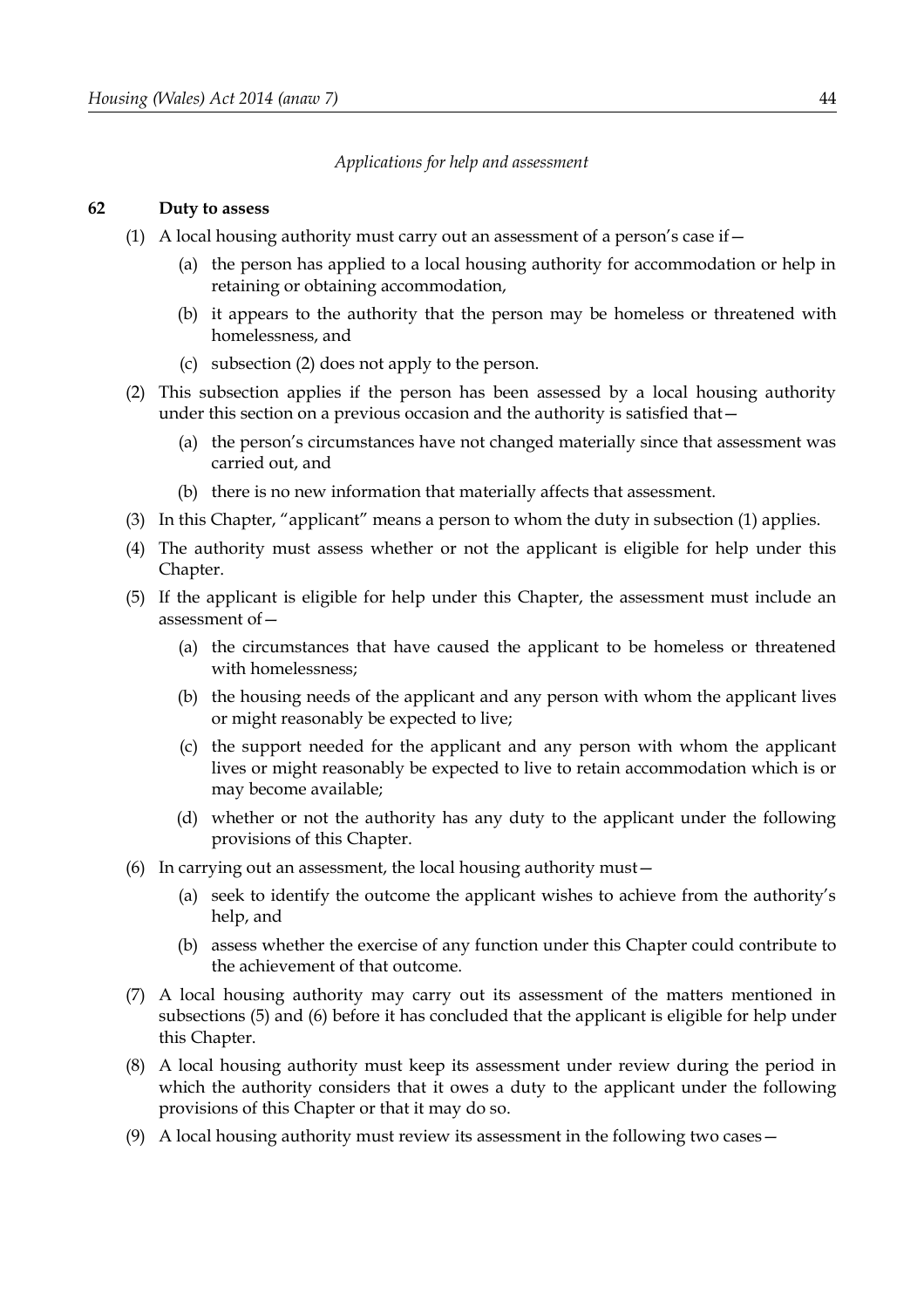Case 1 - where an applicant has been notified under section [63](#page-50-0) that a duty is owed to the applicant under section [66](#page-52-1) (duty to help to prevent an applicant from becoming homeless) and subsequently it appears to the authority that the duty under section [66](#page-52-1) has or is likely to come to an end because the applicant is homeless;

Case 2 - where an applicant has been notified under section [63](#page-50-0) that a duty is owed to the applicant under section [73](#page-57-0) (duty to help to secure accommodation for homeless applicants) and subsequently it appears to the authority that the duty in section [73](#page-57-0) has or is likely to come to an end in circumstances where a duty may be owed to the applicant under section [75](#page-58-0) (duty to secure accommodation for applicants in priority need when the duty in section [73](#page-57-0) ends).

- <span id="page-50-3"></span>(10) The duty in subsection [\(5\)](#page-49-2)[\(d\)](#page-49-7) does not require a local housing authority to assess whether or not a duty would be owed to the applicant under section [75](#page-58-0) unless and until it reviews its assessment in accordance with subsection [\(9\)](#page-49-6) in the circumstances described in case 2 of that subsection; but it may do so before then.
- (11) Subsections [\(9\)](#page-49-6) and [\(10\)](#page-50-3) do not affect the generality of subsection [\(8\).](#page-49-5)

### <span id="page-50-0"></span>**63 Notice of the outcome of assessment**

- <span id="page-50-2"></span>(1) The local housing authority must notify the applicant of the outcome of its assessment (or any review of its assessment) and, in so far as any issue is decided against the applicant's interests, inform the applicant of the reasons for its decision.
- (2) If the authority decides that a duty is owed to the applicant under section [75,](#page-58-0) but would not have done so without having had regard to a restricted person, the notice under subsection [\(1\)](#page-50-2) must also—
	- (a) inform the applicant that its decision was reached on that basis,
	- (b) include the name of the restricted person,
	- (c) explain why the person is a restricted person, and
	- (d) explain the effect of section [76](#page-59-0)[\(5\).](#page-60-1)
- <span id="page-50-1"></span>(3) If the authority has notified or intends to notify another local housing authority under section [80](#page-62-0) (referral of cases), it must at the same time notify the applicant of that decision and inform him or her of the reasons for it.
- (4) A notice under subsection [\(1\)](#page-50-2) or [\(3\)](#page-50-1) must also—
	- (a) inform the applicant of his or her right to request a review of the decision and of the time within which such a request must be made (see section [85\)](#page-65-0), and
	- (b) be given in writing and, if not received, is to be treated as having been given if it is made available at the authority's office for a reasonable period for collection by the applicant or on the applicant's behalf.
- <span id="page-50-4"></span>(5) In this Chapter, "a restricted person" means a person—
	- (a) who is not eligible for help under this Chapter,
	- (b) who is subject to immigration control within the meaning of the Asylum and Immigration Act 1996, and
	- (c) who either—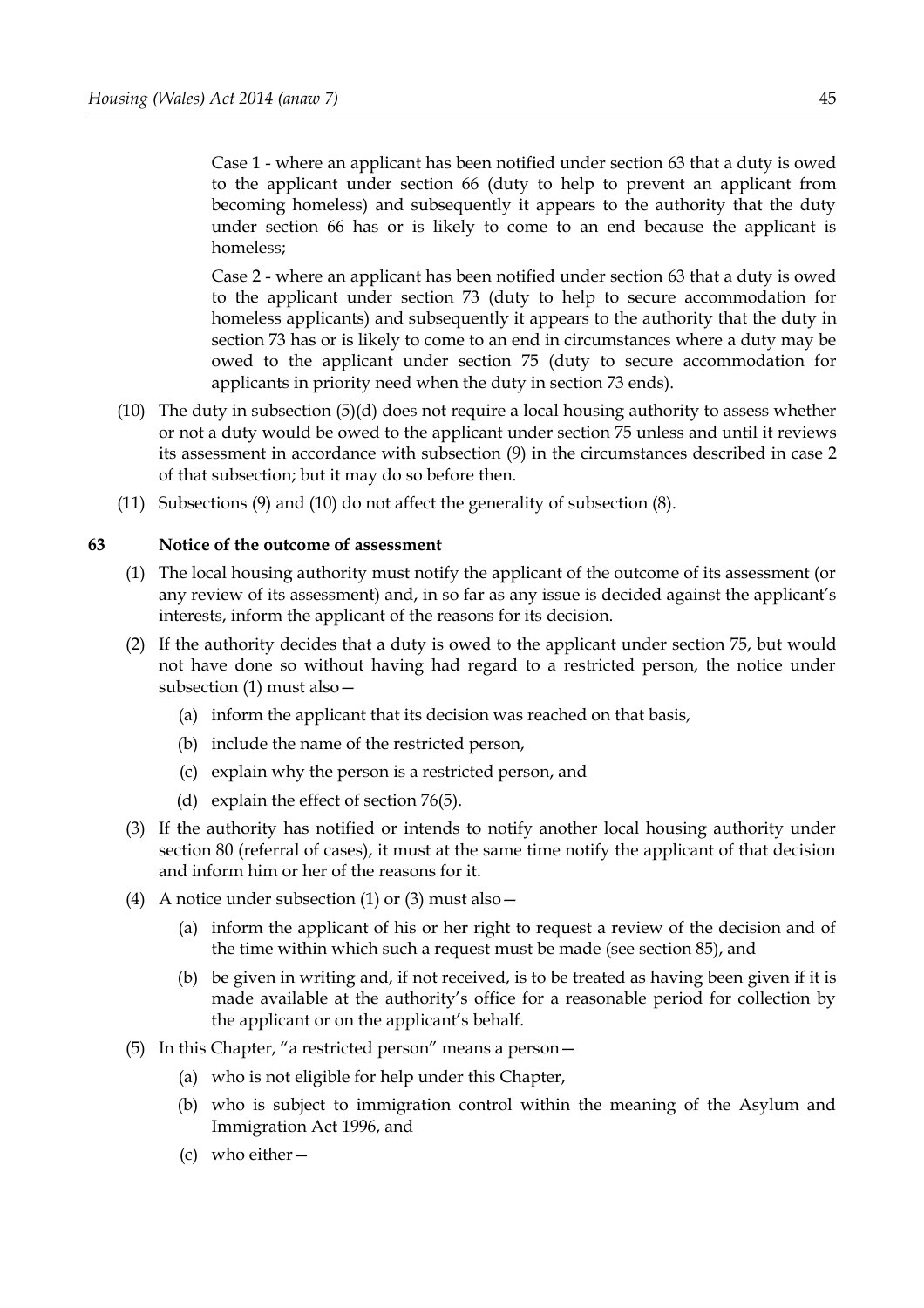- (i) does not have leave to enter or remain in the United Kingdom, or
- (ii) has leave to enter or remain in the United Kingdom subject to a condition to maintain and accommodate himself or herself, and any dependants, without recourse to public funds.

## *Duties to help applicants*

### <span id="page-51-1"></span>**64 How to secure or help to secure the availability of accommodation**

- (1) The following are examples of the ways in which a local housing authority may secure or help to secure that suitable accommodation is available, or does not cease to be available, for occupation by an applicant—
	- (a) by arranging for a person other than the authority to provide something;
	- (b) by itself providing something;
	- (c) by providing something, or arranging for something to be provided, to a person other than the applicant.
- (2) The following are examples of what may be provided or arranged to secure or help to secure that suitable accommodation is available, or does not cease to be available, for occupation by an applicant—
	- (a) mediation;
	- (b) payments by way of grant or loan;
	- (c) guarantees that payments will be made;
	- (d) support in managing debt, mortgage arrears or rent arrears;
	- (e) security measures for applicants at risk of abuse;
	- (f) advocacy or other representation;
	- (g) accommodation;
	- (h) information and advice;
	- (i) other services, goods or facilities.
- (3) The Welsh Ministers must give guidance to local housing authorities in relation to how they may secure or help to secure that suitable accommodation is available, or does not cease to be available, for occupation by an applicant.

### <span id="page-51-0"></span>**65 Meaning of help to secure**

Where a local housing authority is required by this Chapter to help to secure (rather than "to secure") that suitable accommodation is available, or does not cease to be available, for occupation by an applicant, the authority—

- (a) is required to take reasonable steps to help, having regard (among other things) to the need to make the best use of the authority's resources;
- (b) is not required to secure an offer of accommodation under Part 6 of the Housing Act 1996 (allocation of housing);
- (c) is not required to otherwise provide accommodation.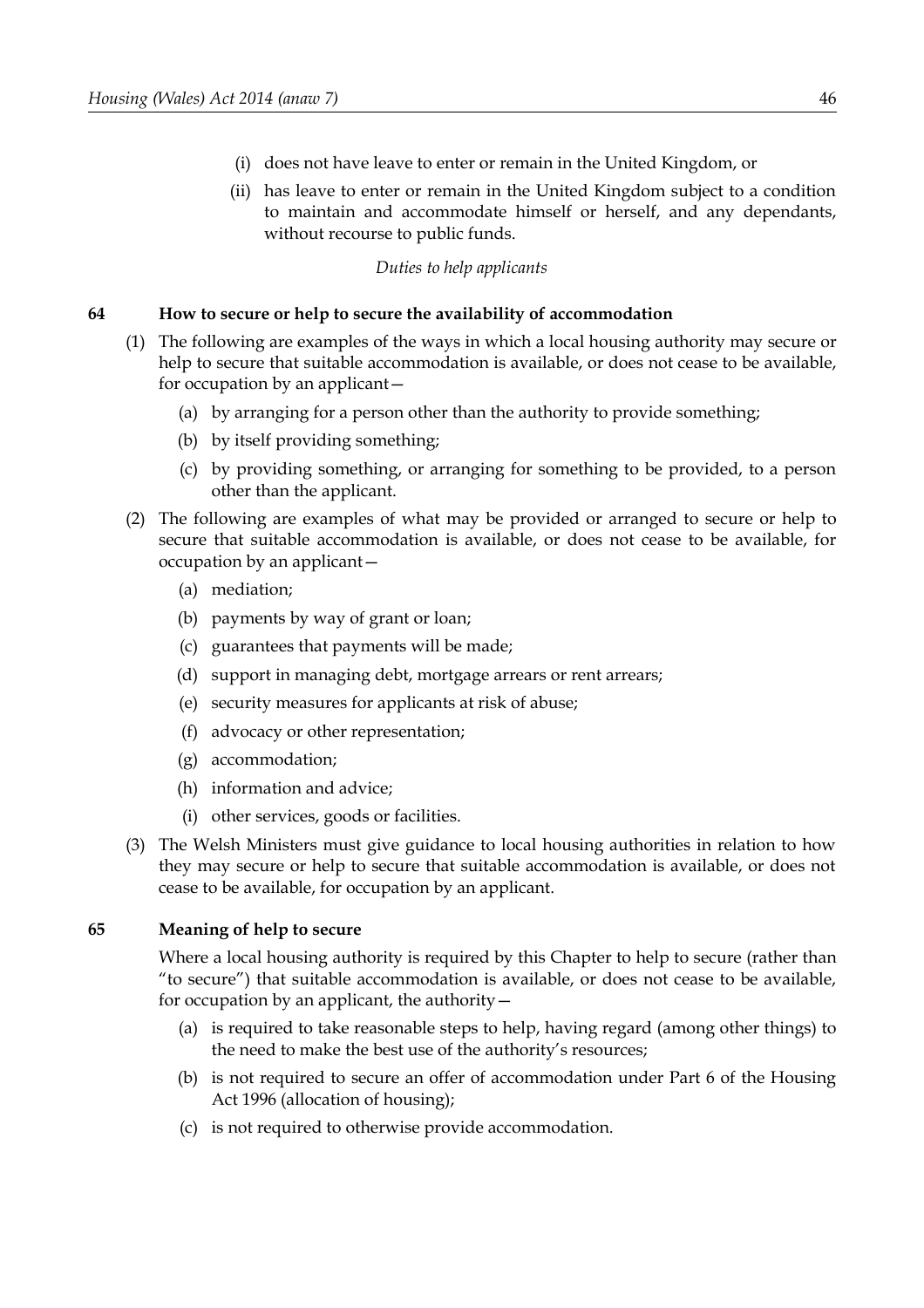## <span id="page-52-1"></span>**66 Duty to help to prevent an applicant from becoming homeless**

- <span id="page-52-8"></span>(1) A local housing authority must help to secure that suitable accommodation does not cease to be available for occupation by an applicant if the authority is satisfied that the applicant is—
	- (a) threatened with homelessness, and
	- (b) eligible for help.
- (2) Subsection [\(1\)](#page-52-8) does not affect any right of the authority, whether by virtue of a contract, enactment or rule of law, to secure vacant possession of any accommodation.

# **67 Circumstances in which the duty in section [66](#page-52-1) ends**

- (1) The duty to an applicant under section [66](#page-52-1) comes to an end in any of the circumstances described in subsection [\(2\),](#page-52-7) [\(3\)](#page-52-6) or [\(4\),](#page-52-4) if the applicant has been notified in accordance with section [84.](#page-65-1)
- <span id="page-52-7"></span>(2) The circumstances are that the local authority is satisfied that the applicant has become homeless.
- <span id="page-52-6"></span>(3) The circumstances are that the local housing authority is satisfied (whether as a result of the steps it has taken or not) that—
	- (a) the applicant is no longer threatened with homelessness, and
	- (b) suitable accommodation is likely to be available for occupation by the applicant for a period of at least 6 months.
- <span id="page-52-5"></span><span id="page-52-4"></span>(4) The circumstances are that—
	- (a) the applicant, having been notified in writing of the possible consequences of refusal or acceptance of the offer, refuses an offer of accommodation from any person which the authority is satisfied is suitable for the applicant, and
	- (b) the authority is satisfied that the accommodation offered is likely to be available for occupation by the applicant for a period of at least 6 months.
- <span id="page-52-3"></span>(5) The period of 6 months mentioned in subsections [\(3\)](#page-52-6)[\(b\)](#page-52-5) and [\(4\)](#page-52-4)[\(b\)](#page-52-3) begins on the day the notice under section [84](#page-65-1) is sent or first made available for collection.
- (6) See section [79](#page-61-1) for further circumstances in which the duty in section [66](#page-52-1) comes to an end.

### <span id="page-52-0"></span>**68 Interim duty to secure accommodation for homeless applicants in priority need**

- (1) The local housing authority must secure that suitable accommodation is available for the occupation of an applicant to whom subsection [\(2\)](#page-52-2) or [\(3\)](#page-53-0) applies until the duty comes to an end in accordance with section 69.
- <span id="page-52-2"></span>(2) This subsection applies to an applicant who the authority has reason to believe may  $-$ 
	- (a) be homeless,
	- (b) be eligible for help, and
	- (c) have a priority need for accommodation,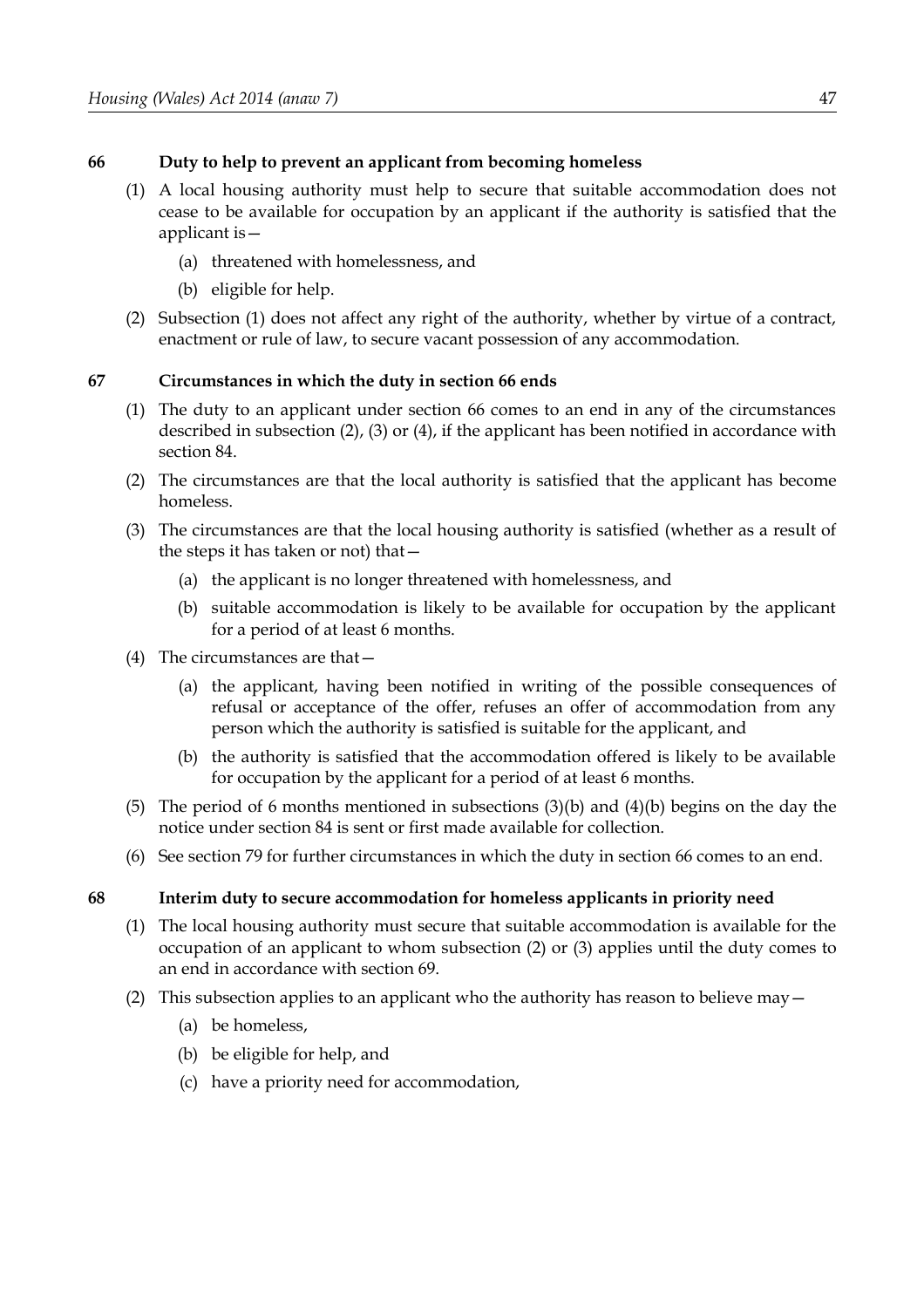in circumstances where the authority is not yet satisfied that the applicant is homeless, eligible for help and in priority need for accommodation.

- <span id="page-53-0"></span>(3) This subsection applies to an applicant—
	- (a) who the authority has reason to believe or is satisfied has a priority need or whose case has been referred from a local housing authority in England under section 198(1) of the Housing Act 1996, and
	- (b) to whom the duty in section [73](#page-57-0) (duty to help to end homelessness) applies.
- (4) The duty under this section arises irrespective of any possibility of the referral of the applicant's case to another local housing authority (see sections [80](#page-62-0) to [82\)](#page-64-0).

### **69 Circumstances in which the duty in section [68](#page-52-0) ends**

- (1) The duty to an applicant under section [68](#page-52-0) comes to an end in any of the circumstances described in subsection  $(2)$ ,  $(3)$  (subject to subsection  $(4)$  and  $(5)$ ),  $(7)$ ,  $(8)$  or  $(9)$  if the applicant has been notified in accordance with section [84.](#page-65-1)
- <span id="page-53-6"></span>(2) The circumstances are that the local housing authority has decided that no duty is owed to the applicant under section [73](#page-57-0) and the applicant is notified of that decision.
- <span id="page-53-2"></span>(3) In the case of an applicant to whom section [68](#page-52-0)[\(3\)](#page-53-0) applies, the circumstances are that the local housing authority has—
	- (a) decided that the duty owed to the applicant under section [73](#page-57-0) has come to an end and that a duty is or is not owed to the applicant under section [75,](#page-58-0) and
	- (b) notified the applicant of that decision;

but this is subject to subsections [\(4\)](#page-53-3) and [\(5\).](#page-53-1)

- <span id="page-53-3"></span>(4) Subsection [\(5\)](#page-53-1) applies where a local housing authority has decided that no duty is owed to the applicant under section [75](#page-58-0) on the basis that the authority—
	- (a) is satisfied that the applicant became homeless intentionally in the circumstances which gave rise to the application, or
	- (b) has previously secured an offer of accommodation of the kind described in section 75(3)(f).
- <span id="page-53-1"></span>(5) The duty under section [68](#page-52-0) does not come to an end in the circumstances described in subsection [\(3\)](#page-53-2) until the authority is also satisfied that the accommodation it has secured under section [68](#page-52-0) has been available to the applicant for a sufficient period, beginning on the day on which he or she is notified that section [75](#page-58-0) does not apply, to allow the applicant a reasonable opportunity of securing accommodation for his or her occupation.
- (6) The period mentioned in subsection [\(5\)](#page-53-1) is not sufficient for the purposes of that subsection if it ends on a day during the period of 56 days beginning with the day on which the applicant was notified that the duty in section [73](#page-57-0) applied.
- <span id="page-53-5"></span>(7) The circumstances are that the applicant, having been notified of the possible consequence of refusal, refuses an offer of accommodation secured under section [68](#page-52-0) which the local housing authority is satisfied is suitable for the applicant.
- <span id="page-53-4"></span>(8) The circumstances are that the local housing authority is satisfied that the applicant has become homeless intentionally from suitable interim accommodation made available for the applicant's occupation under section [68.](#page-52-0)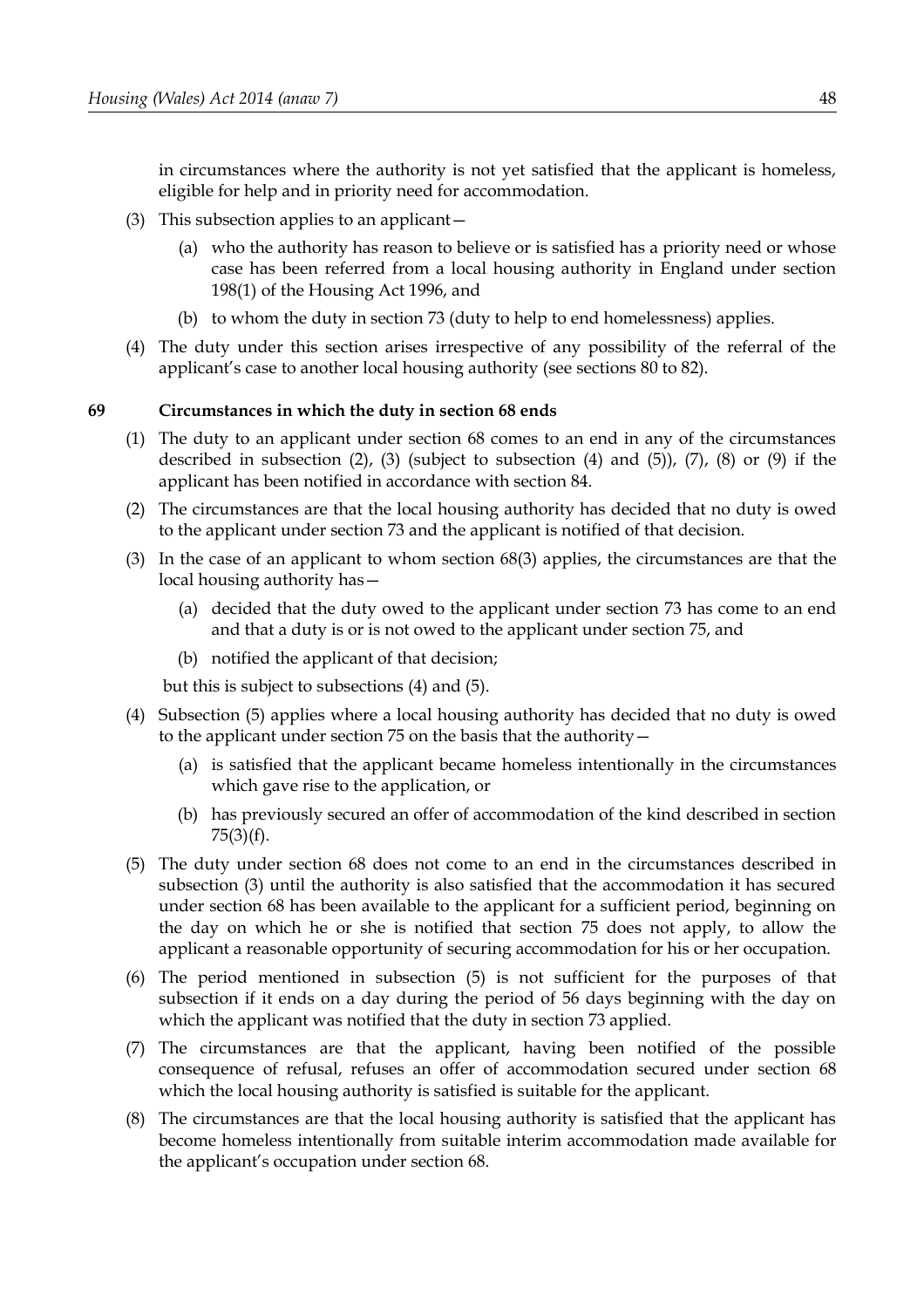- <span id="page-54-1"></span>(9) The circumstances are that the local housing authority is satisfied that the applicant voluntarily ceased to occupy as his or her only or principal home suitable interim accommodation made available for the applicant's occupation under section [68.](#page-52-0)
- (10) The duty comes to an end in accordance with this section even if the applicant requests a review of any decision that has led to the duty coming to an end (see section [85\)](#page-65-0).
- (11) The authority may secure that suitable accommodation is available for the applicant's occupation pending a decision on a review.
- (12) See section [79](#page-61-1) for further circumstances in which the duty in section [68](#page-52-0) comes to an end.

#### <span id="page-54-0"></span>**70 Priority need for accommodation**

- <span id="page-54-5"></span><span id="page-54-4"></span><span id="page-54-3"></span><span id="page-54-2"></span>(1) The following persons have a priority need for accommodation for the purposes of this Chapter—
	- (a) a pregnant woman or a person with whom she resides or might reasonably be expected to reside;
	- (b) a person with whom a dependent child resides or might reasonably be expected to reside;
	- (c) a person—
		- (i) who is vulnerable as a result of some special reason (for example: old age, physical or mental illness or physical or mental disability), or
		- (ii) with whom a person who falls within sub-paragraph [\(i\)](#page-54-3) resides or might reasonably be expected to reside;
	- (d) a person—
		- (i) who is homeless or threatened with homelessness as a result of an emergency such as flood, fire or other disaster, or
		- (ii) with whom a person who falls within sub-paragraph (i) resides or might reasonably be expected to reside;
	- (e) a person—
		- (i) who is homeless as a result of being subject to domestic abuse, or
		- (ii) with whom a person who falls within sub-paragraph [\(i\)](#page-54-2) resides (other than the abuser) or might reasonably be expected to reside;
	- (f) a person—
		- (i) who is aged 16 or 17 when the person applies to a local housing authority for accommodation or help in obtaining or retaining accommodation, or
		- (ii) with whom a person who falls within sub-paragraph (i) resides or might reasonably be expected to reside;
	- (g) a person—
		- (i) who has attained the age of 18, when the person applies to a local housing authority for accommodation or help in obtaining or retaining accommodation, but not the age of 21, who is at particular risk of sexual or financial exploitation, or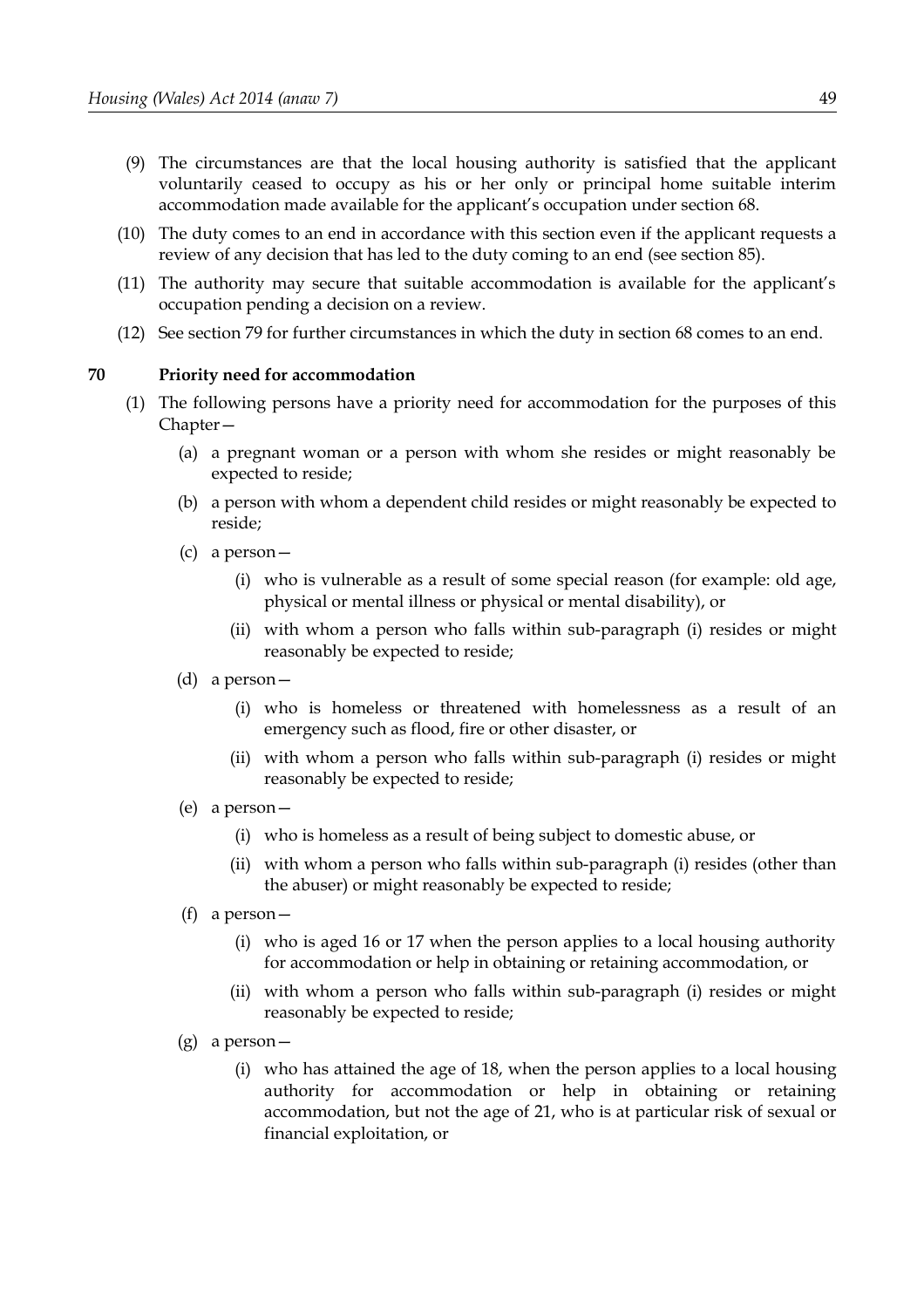- (ii) with whom a person who falls within sub-paragraph (i) resides (other than an exploiter or potential exploiter) or might reasonably be expected to reside;
- (h) a person—
	- (i) who has attained the age of 18, when the person applies to a local housing authority for accommodation or help in obtaining or retaining accommodation, but not the age of 21, who was looked after, accommodated or fostered at any time while under the age of 18, or
	- (ii) with whom a person who falls within sub-paragraph (i) resides or might reasonably be expected to reside;
- (i) a person—
	- (i) who has served in the regular armed forces of the Crown who has been homeless since leaving those forces, or
	- (ii) with whom a person who falls within sub-paragraph (i) resides or might reasonably be expected to reside;
- <span id="page-55-0"></span>(j) a person who has a local connection with the area of the local housing authority and who is vulnerable as a result of one of the following reasons—
	- (i) having served a custodial sentence within the meaning of section 76 of the Powers of Criminal Courts (Sentencing) Act 2000,
	- (ii) having been remanded in or committed to custody by an order of a court, or
	- (iii) having been remanded to youth detention accommodation under section 91(4) of the Legal Aid, Sentencing and Punishment of Offenders Act 2012,

or a person with whom such a person resides or might reasonably be expected to reside.

(2) In this Chapter—

"looked after, accommodated or fostered" ("*yn derbyn gofal, yn cael ei letya neu'n cael ei faethu*") means—

- (a) looked after by a local authority (within the meaning of section 74 of the Social Services and Well-Being (Wales) Act 2014 or section 22 of the Children Act 1989),
- (b) accommodated by or on behalf of a voluntary organisation,
- (c) accommodated in a private children's home,
- (d) accommodated for a continuous period of at least three months—
	- (i) by any Local Health Board or Special Health Authority,
	- (ii) by or on behalf of a clinical commissioning group or the National Health Service Commissioning Board,
	- (iii) by or on behalf of a county or county borough council in Wales in the exercise of education functions,
	- (iv) by or on behalf of a local authority in England in the exercise of education functions,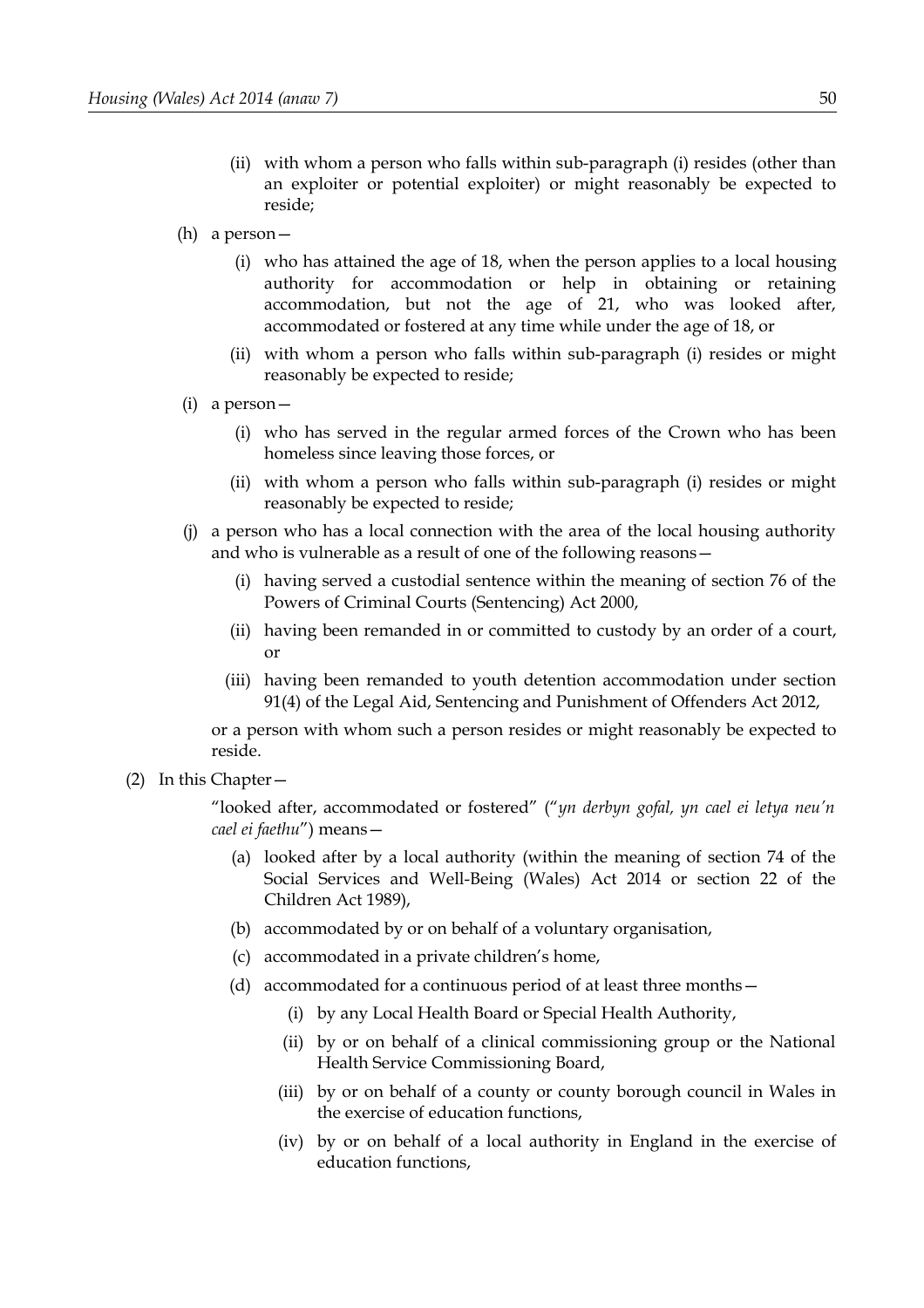- (v) in any care home or independent hospital, or
- (vi) in any accommodation provided by or on behalf of an NHS Trust or by or on behalf of an NHS Foundation Trust, or
- (e) privately fostered (within the meaning of section 66 of the Children Act 1989).
- (3) In subsection  $(2)$  –

"care home" ("*cartref gofal*") has the same meaning as in the Care Standards Act 2000;

"clinical commissioning group" ("*grŵp comisiynu clinigol*") means a body established under section 14D of the National Health Service Act 2006;

"education functions" ("*swyddogaethau addysg*") has the meaning given by section 597(1) of the Education Act 1996;

"independent hospital" ("*ysbyty annibynnol*")—

- (a) in relation to Wales, has the meaning given by section 2 of the Care Standards Act 2000, and
- (b) in relation to England, means a hospital as defined by section 275 of the National Health Service Act 2006 that is not a health service hospital as defined by that section;

"local authority in England" ("*awdurdod lleol yn Lloegr*") means—

- (a) a county council in England,
- (b) a district council for an area in England for which there is no county council,
- (c) a London borough council, or
- (d) the Common Council of the City of London;

"Local Health Board" ("*Bwrdd Iechyd Lleol*") means a Local Health Board established under section 11 of the National Health Service (Wales) Act 2006.

### **71 Meaning of vulnerable in section [70](#page-54-0)**

- <span id="page-56-0"></span>(1) A person is vulnerable as a result of a reason mentioned in paragraph [\(c\)](#page-54-5) or [\(j\)](#page-55-0) of section [70](#page-54-0)[\(1\)](#page-54-4) if, having regard to all the circumstances of the person's case—
	- (a) the person would be less able to fend for himself or herself (as a result of that reason) if the person were to become street homeless than would an ordinary homeless person who becomes street homeless, and
	- (b) this would lead to the person suffering more harm than would be suffered by the ordinary homeless person;

this subsection applies regardless of whether or not the person whose case is being considered is, or is likely to become, street homeless.

(2) In subsection [\(1\),](#page-56-0) "street homeless" (*"digartref ac ar y stryd"*), in relation to a person, means that the person has no accommodation available for the person's occupation in the United Kingdom or elsewhere, which the person—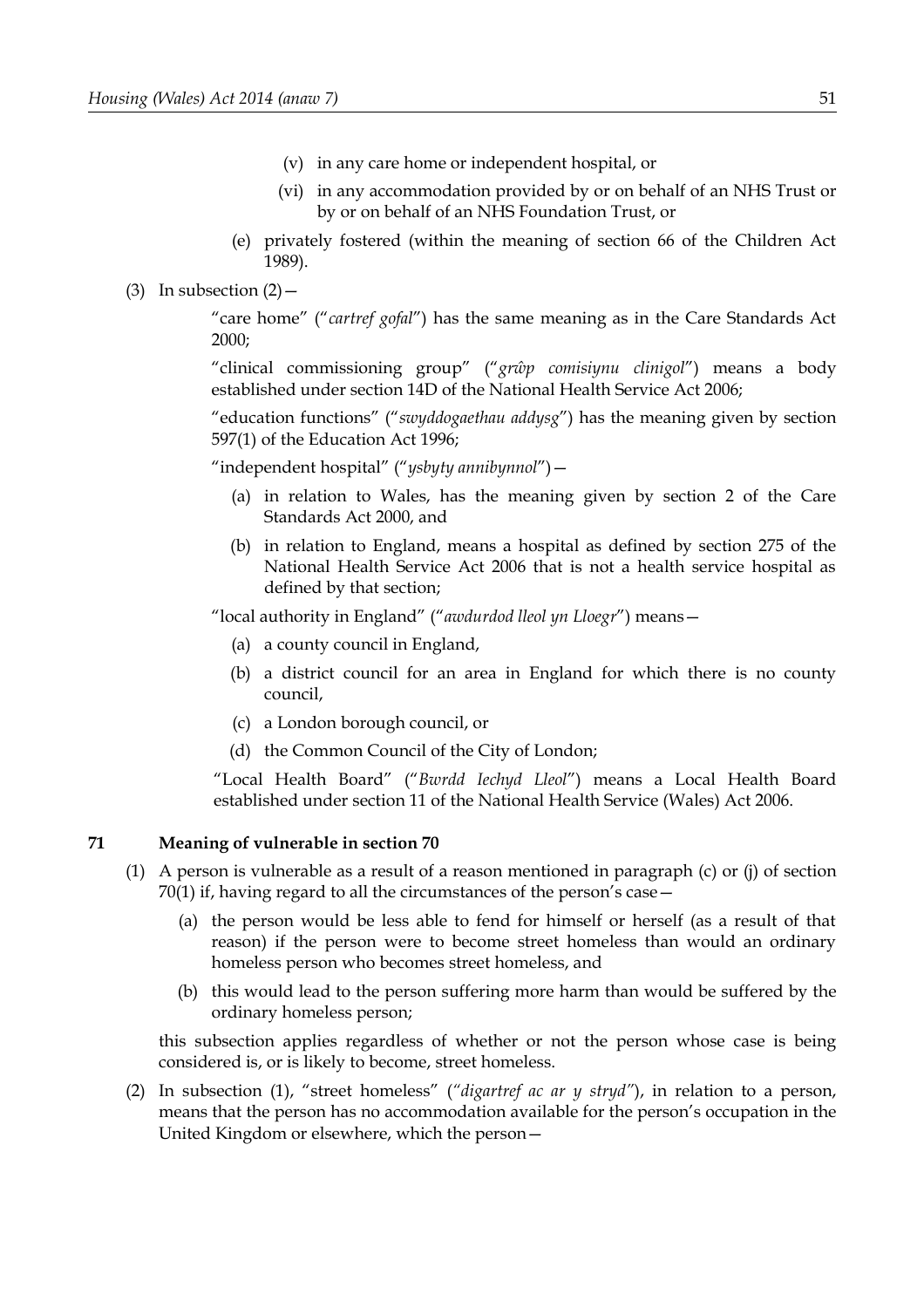- (a) is entitled to occupy by virtue of an interest in it or by virtue of an order of a court,
- (b) has an express or implied licence to occupy, or
- (c) occupies as a residence by virtue of any enactment or rule of law giving the person the right to remain in occupation or restricting the right of another person to recover possession;

and sections [55](#page-44-0) and [56](#page-45-0) do not apply to this definition.

### **72 Power to amend or repeal provisions about priority need for accommodation**

- <span id="page-57-5"></span>(1) The Welsh Ministers may by order—
	- (a) make provision for and in connection with removing any condition that a local housing authority must have reason to believe or be satisfied that an applicant is in priority need for accommodation before any power or duty to secure accommodation under this Chapter applies;
	- (b) amend or omit the descriptions of persons as having a priority need for accommodation for the purposes of this Chapter;
	- (c) specify further descriptions of persons as having a priority need for accommodation for the purposes of this Chapter.
- (2) An order under subsection [\(1\)](#page-57-5) may amend or repeal any provision of this Part.
- (3) Before making an order under this section the Welsh Ministers must consult such associations representing councils of counties and county boroughs in Wales, and such other persons, as they consider appropriate.

### <span id="page-57-0"></span>**73 Duty to help to secure accommodation for homeless applicants**

- <span id="page-57-4"></span>(1) A local housing authority must help to secure that suitable accommodation is available for occupation by an applicant, if the authority is satisfied that the applicant is—
	- (a) homeless, and
	- (b) eligible for help.
- (2) But the duty in subsection [\(1\)](#page-57-4) does not apply if the authority refers the application to another local housing authority (see section [80\)](#page-62-0).

### <span id="page-57-6"></span>**74 Circumstances in which the duty in section [73](#page-57-0) ends**

- (1) The duty to an applicant under section [73](#page-57-0) comes to an end in any of the circumstances described in subsections [\(2\),](#page-57-3) [\(3\),](#page-57-2) [\(4\),](#page-57-1) or [\(5\),](#page-58-1) if the applicant has been notified in accordance with section [84.](#page-65-1)
- <span id="page-57-3"></span>(2) The circumstances are the end of a period of 56 days.
- <span id="page-57-2"></span>(3) The circumstances are that before the end of a period of 56 days the local housing authority is satisfied that reasonable steps have been taken to help to secure that suitable accommodation is available for occupation by the applicant.
- <span id="page-57-1"></span>(4) The circumstances are that the local housing authority is satisfied (whether as a result of the steps it has taken or not) that—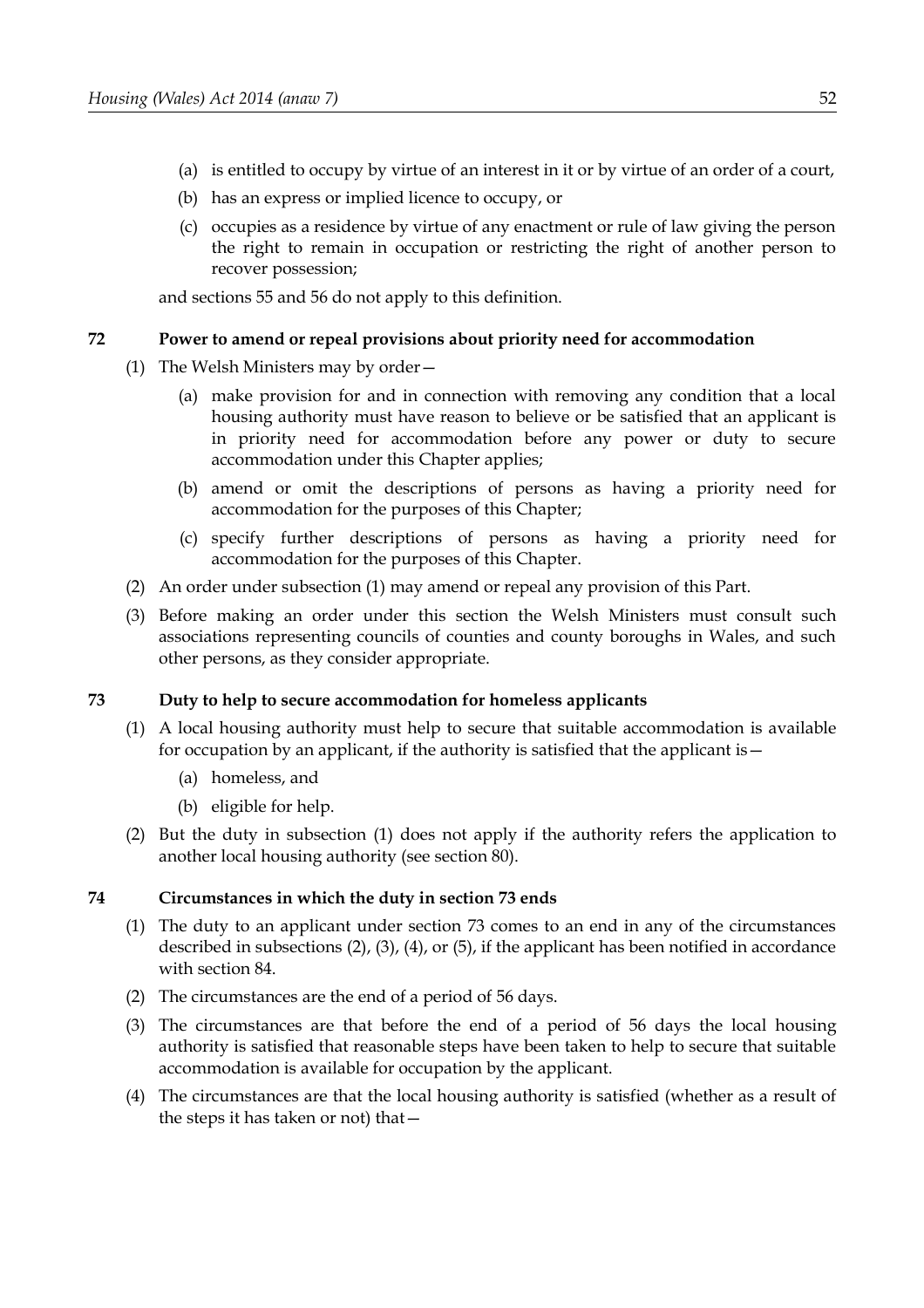- (a) the applicant has suitable accommodation available for occupation, and
- <span id="page-58-5"></span>(b) the accommodation is likely to be available for occupation by the applicant for a period of at least 6 months.
- <span id="page-58-1"></span>(5) The circumstances are that—
	- (a) the applicant, having been notified of the possible consequence of refusal or acceptance of the offer, refuses an offer of accommodation from any person which the authority is satisfied is suitable for the applicant, and
	- (b) the authority is satisfied that the accommodation offered is likely to be available for occupation by the applicant for a period of at least 6 months.
- <span id="page-58-4"></span>(6) The period of 56 days mentioned in subsections (2) and (3) begins on the day the applicant is notified under section 63 and for this purpose the applicant is to be treated as notified on the day the notice is sent or first made available for collection.
- (7) The period of 6 months mentioned in subsection  $(4)(b)$  and  $(5)(b)$  begins on the day the notice under section [84](#page-65-1) is sent or first made available for collection.
- (8) See section [79](#page-61-1) for further circumstances in which the duty in section [73](#page-57-0) comes to an end.

## <span id="page-58-0"></span>**75 Duty to secure accommodation for applicants in priority need when the duty in section [73](#page-57-0) ends**

- <span id="page-58-6"></span>(1) When the duty in section [73](#page-57-0) (duty to help to secure accommodation for homeless applicants) comes to an end in respect of an applicant in the circumstances mentioned in subsection [\(2\)](#page-57-3) or [\(3\)](#page-57-2) of section [74,](#page-57-6) the local housing authority must secure that suitable accommodation is available for occupation by the applicant if subsection [\(2\)](#page-58-3) or [\(3\)](#page-58-2) (of this section) applies.
- <span id="page-58-9"></span><span id="page-58-8"></span><span id="page-58-3"></span>(2) This subsection applies where the local housing authority  $-$ 
	- (a) is satisfied that the applicant—
		- (i) does not have suitable accommodation available for occupation, or
		- (ii) has suitable accommodation, but it is not likely that the accommodation will be available for occupation by the applicant for a period of at least 6 months starting on the day the applicant is notified in accordance with section [84](#page-65-1) that section [73](#page-57-0) does not apply,
	- (b) is satisfied that the applicant is eligible for help,
	- (c) is satisfied that the applicant has a priority need for accommodation, and
	- (d) if the authority is having regard to whether or not the applicant is homeless intentionally (see section [77\)](#page-60-0), is not satisfied that the applicant became homeless intentionally in the circumstances which gave rise to the application;
- <span id="page-58-7"></span><span id="page-58-2"></span>(3) This subsection applies where the local housing authority is having regard to whether or not the applicant is homeless intentionally and is satisfied that—
	- (a) the applicant became homeless intentionally in the circumstances which gave rise to the application,
	- (b) the applicant—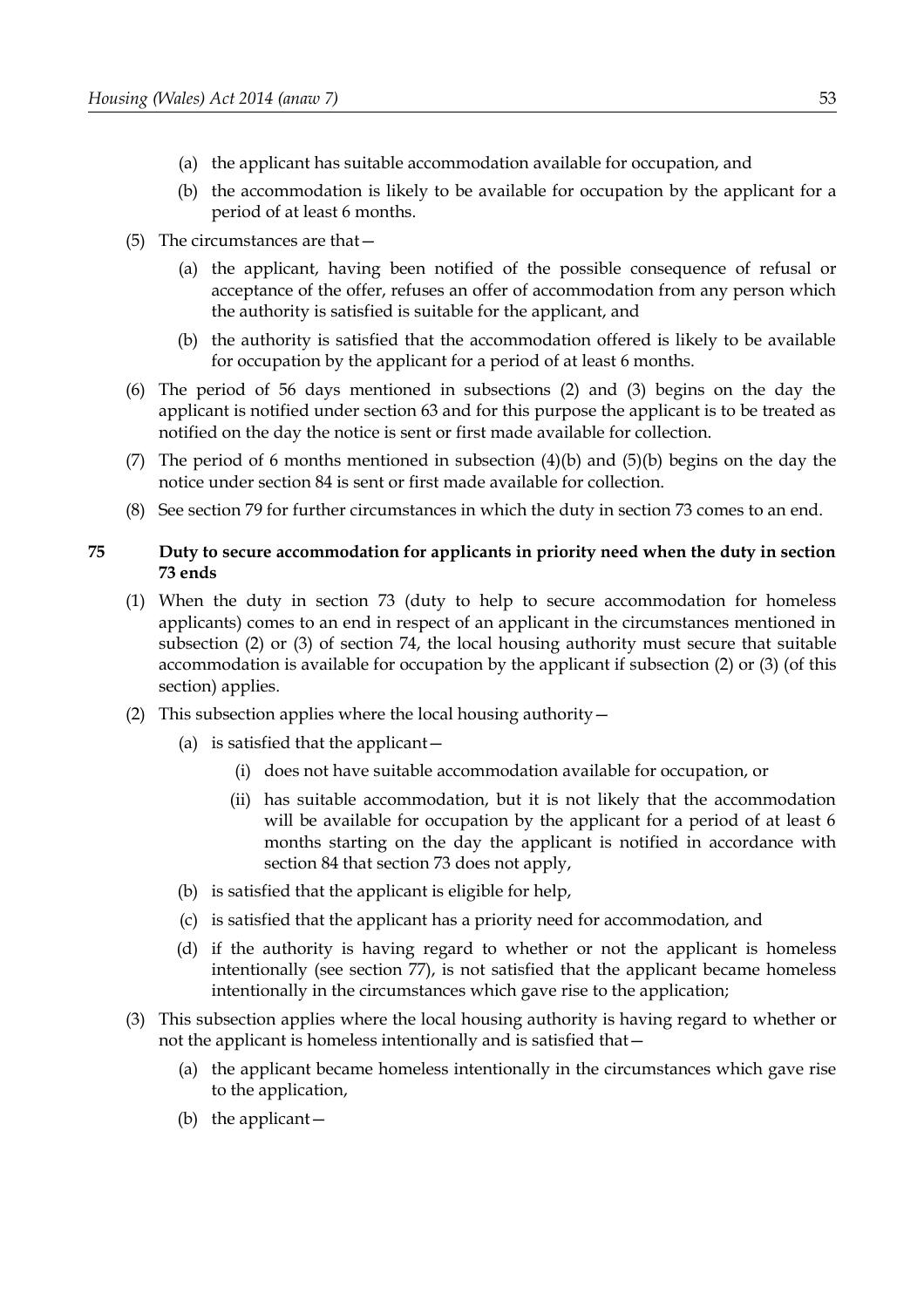- (i) does not have suitable accommodation available for occupation, or
- <span id="page-59-2"></span>(ii) has suitable accommodation, but it is not likely that the accommodation will be available for occupation by the applicant for a period of at least 6 months starting on the day on which the applicant is notified in accordance with section [84](#page-65-1) that section [73](#page-57-0) does not apply,
- (c) the applicant is eligible for help,
- (d) the applicant has a priority need for accommodation,
- (e) the applicant is  $-$ 
	- (i) a pregnant woman or a person with whom she resides or might reasonably be expected to reside,
	- (ii) a person with whom a dependent child resides or might reasonably be expected to reside,
	- (iii) a person who had not attained the age of 21 when the application for help was made or a person with whom such a person resides or might reasonably be expected to reside, or
	- (iv) a person who had attained the age of 21, but not the age of 25, when the application for help was made and who was looked after, accommodated or fostered at any time while under the age of 18, or a person with whom such a person resides or might reasonably be expected to reside, and
- (f) the authority has not previously secured an offer of accommodation to the applicant under this section following a previous application for help under this Chapter, where that offer was made—
	- (i) at any time within the period of 5 years before the day on which the applicant was notified under section [63](#page-50-0) that a duty was owed to him or her under this section, and
	- (ii) on the basis that the applicant fell within this subsection.
- (4) For the purpose of subsections  $(2)(a)(ii)$  $(2)(a)(ii)$  $(2)(a)(ii)$  and  $(3)(b)(ii)$  $(3)(b)(ii)$  $(3)(b)(ii)$ , the applicant is to be treated as notified on the day the notice is sent or first made available for collection.

### <span id="page-59-0"></span>**76 Circumstances in which the duty in section [75](#page-58-0) ends**

- (1) The duty to an applicant under section [75](#page-58-0)[\(1\)](#page-58-6) comes to an end in any of the circumstances described in subsections [\(2\),](#page-59-1) [\(3\),](#page-58-2) [\(6\)](#page-60-3) or [\(7\),](#page-60-2) if the applicant has been notified in accordance with section [84.](#page-65-1)
- <span id="page-59-1"></span>(2) The circumstances are that the applicant accepts—
	- (a) an offer of suitable accommodation under Part 6 of the Housing Act 1996 (allocation of housing), or
	- (b) an offer of suitable accommodation under an assured tenancy (including an assured shorthold tenancy).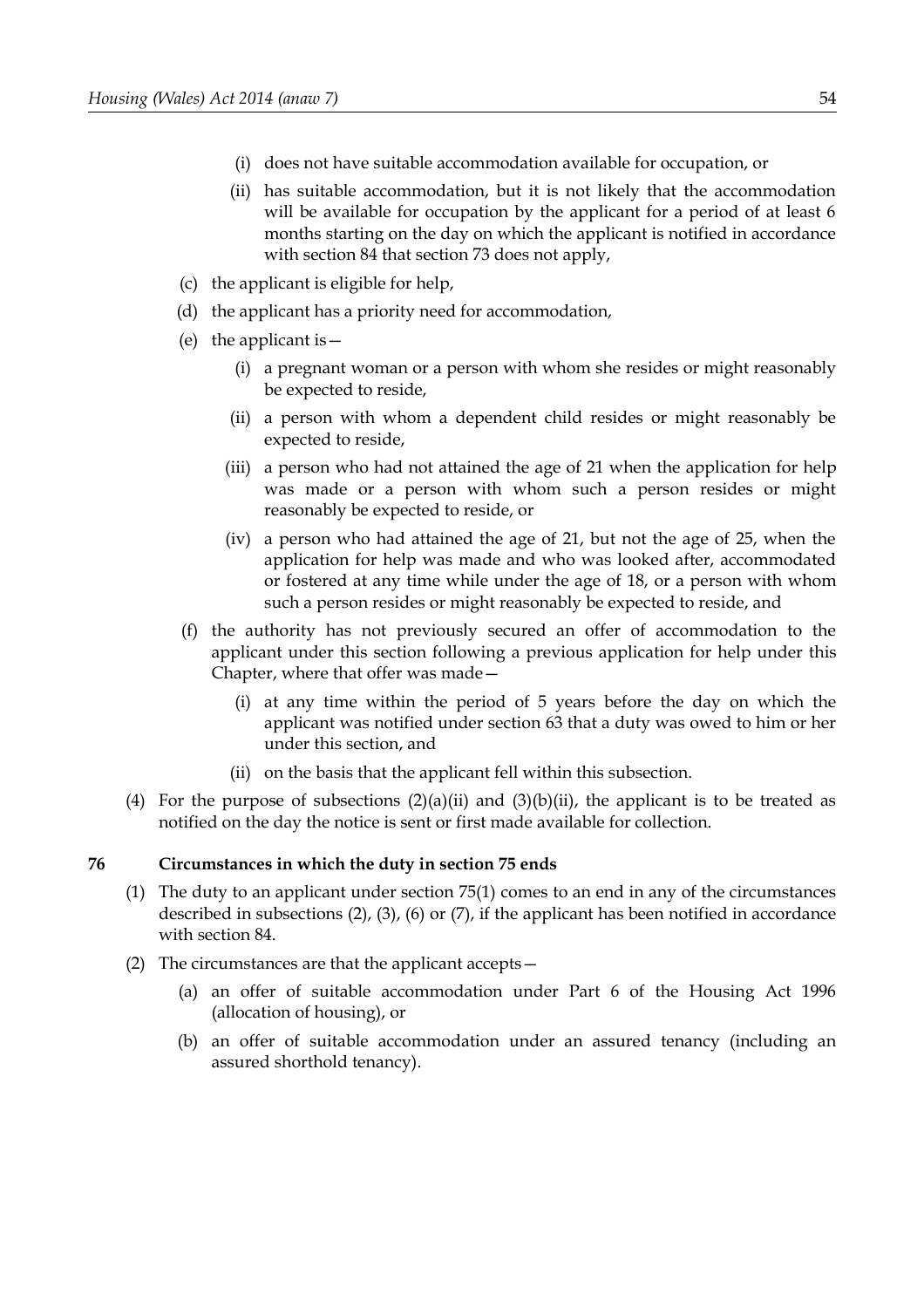- (3) The circumstances are that the applicant, having been given notice in writing of the possible consequence of refusal or acceptance of the offer, refuses—
	- (a) an offer of suitable interim accommodation under section [75,](#page-58-0)
	- (b) a private rented sector offer, or
	- (c) an offer of accommodation under Part 6 of the Housing Act 1996,

which the authority is satisfied is suitable for the applicant.

- (4) For the purposes of this section an offer is a private rented sector offer if—
	- (a) it is an offer of an assured shorthold tenancy made by a private landlord to the applicant in relation to any accommodation which is available for the applicant's occupation,
	- (b) it is made, with the approval of the authority, in pursuance of arrangements made by the authority with the landlord with a view to bringing the authority's duty under section [75](#page-58-0) to an end, and
	- (c) the tenancy being offered is a fixed term tenancy for a period of at least 6 months.
- <span id="page-60-1"></span>(5) In a restricted case, the local housing authority must, so far as reasonably practicable, bring its duty to an end by securing a private rented sector offer; for this purpose, a "restricted case" means a case where the local housing authority would not be satisfied as mentioned in section [75](#page-58-0)[\(1\)](#page-58-6) without having regard to a restricted person (see section [63](#page-50-0)[\(5\)\)](#page-50-4).
- <span id="page-60-3"></span>(6) The circumstances are that the local housing authority is satisfied that the applicant has become homeless intentionally from suitable interim accommodation made available for the applicant's occupation—
	- (a) under section [68](#page-52-0) and which continues to be made available under section [75,](#page-58-0) or
	- (b) under section [75.](#page-58-0)
- <span id="page-60-2"></span>(7) The circumstances are that the local housing authority is satisfied that the applicant has voluntarily ceased to occupy as his or her only or principal home, suitable interim accommodation made available for the applicant's occupation—
	- (a) under section [68](#page-52-0) and which continues to be made available under section [75,](#page-58-0) or
	- (b) under section [75.](#page-58-0)
- (8) See section [79](#page-61-1) for further circumstances in which the duty in section [75](#page-58-0)[\(1\)](#page-58-6) comes to an end.
- (9) In this section "fixed term tenancy" has the meaning given by Part 1 of the Housing Act 1988.

### <span id="page-60-0"></span>**77 Meaning of intentionally homeless**

- (1) A person is intentionally homeless for the purpose of this Chapter if subsection [\(2\)](#page-60-4) or [\(4\)](#page-61-2) apply.
- <span id="page-60-4"></span>(2) This subsection applies if the person deliberately does or fails to do anything in consequence of which the person ceases to occupy accommodation which is available for the person's occupation and which it would have been reasonable for the person to continue to occupy.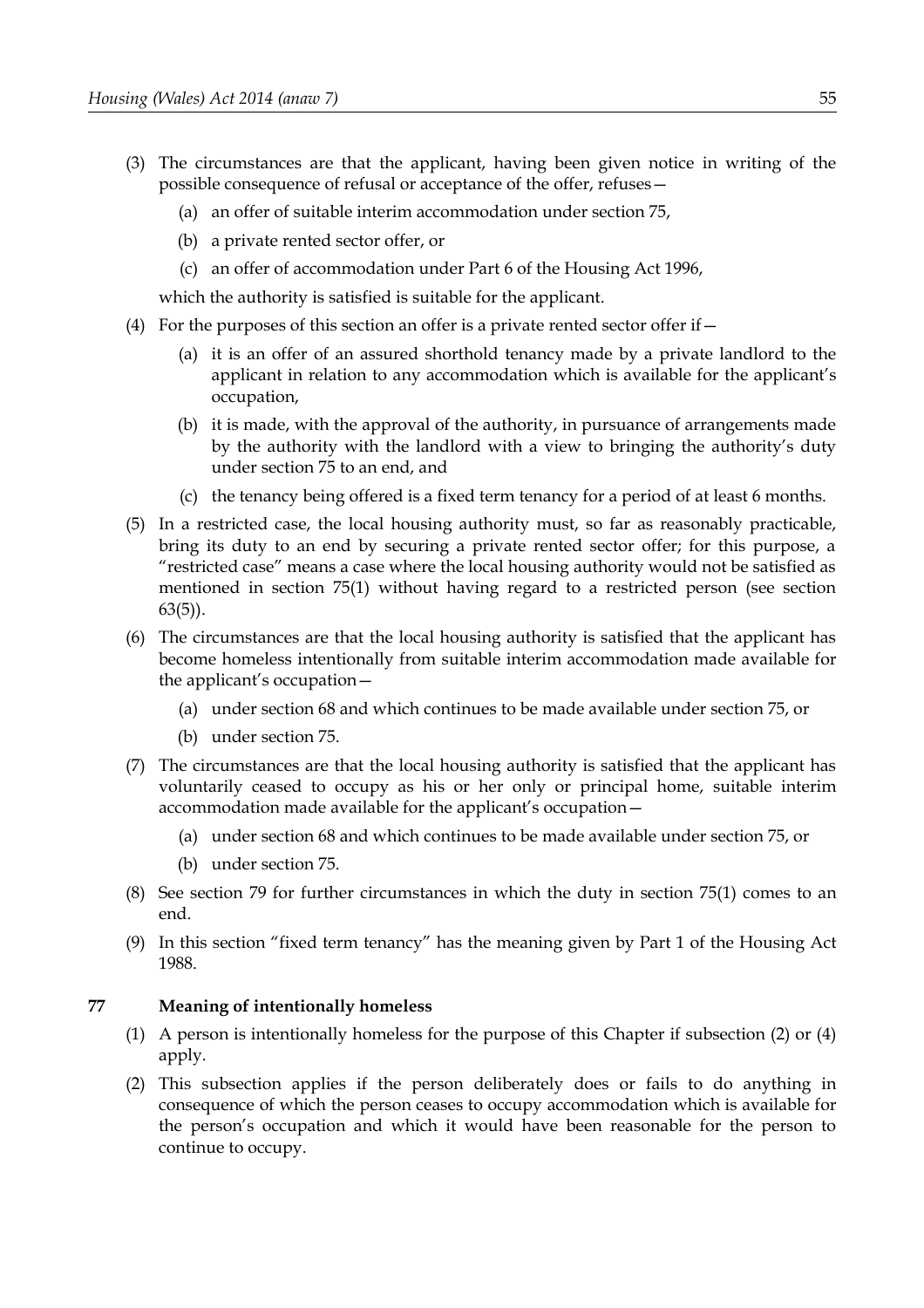- (3) For the purposes of subsection [\(2\)](#page-60-4) an act or omission in good faith on the part of a person who was unaware of any relevant fact may not be treated as deliberate.
- <span id="page-61-2"></span>(4) This subsection applies if  $-$ 
	- (a) the person enters into an arrangement under which the person is required to cease to occupy accommodation which it would have been reasonable for the person to continue to occupy, and
	- (b) the purpose of the arrangement is to enable the person to become entitled to help under this Chapter,

and there is no other good reason why the person is homeless.

## <span id="page-61-0"></span>**78 Deciding to have regard to intentionality**

- <span id="page-61-8"></span>(1) The Welsh Ministers must, by regulations, specify a category or categories of applicant for the purpose of this section.
- <span id="page-61-7"></span><span id="page-61-5"></span>(2) A local housing authority may not have regard to whether or not an applicant has become homeless intentionally for the purposes of sections [68](#page-52-0) and [75](#page-58-0) unless—
	- (a) the applicant falls within a category specified under subsection [\(1\)](#page-61-8) in respect of which the authority has decided to have regard to whether or not applicants in that category have become homeless intentionally, and
	- (b) the authority has published a notice of its decision under paragraph [\(a\)](#page-61-7) which specifies the category.
- (3) Subsection [\(4\)](#page-61-6) applies where a local housing authority has published a notice under subsection [\(2\)](#page-61-5) unless the authority has—
	- (a) decided to stop having regard to whether or not applicants falling into the category specified in the notice have become homeless intentionally, and
	- (b) published a notice of its decision specifying the category.
- <span id="page-61-6"></span>(4) For the purposes of section [68](#page-52-0) and [75,](#page-58-0) a local housing authority must have regard to whether or not an applicant has become homeless intentionally if the applicant falls within a category specified in the notice published by the authority under subsection [\(2\).](#page-61-5)

### <span id="page-61-1"></span>**79 Further circumstances in which the duties to help applicants end**

- (1) The duties in sections 66, 68, 73 and [75](#page-58-0) come to an end in the circumstances described in subsection [\(2\),](#page-61-4) (3), [\(4\)](#page-61-3) or [\(5\),](#page-62-1) if the applicant is notified in accordance with section [84.](#page-65-1)
- <span id="page-61-4"></span>(2) The circumstances are that the local housing authority is no longer satisfied that the applicant is eligible for help.
- (3) The circumstances are that the local housing authority is satisfied that a mistake of fact led to the applicant being notified under section [63](#page-50-0) that the duty was owed to the applicant.
- <span id="page-61-3"></span>(4) The circumstances are that the local authority is satisfied that the applicant has withdrawn his or her application.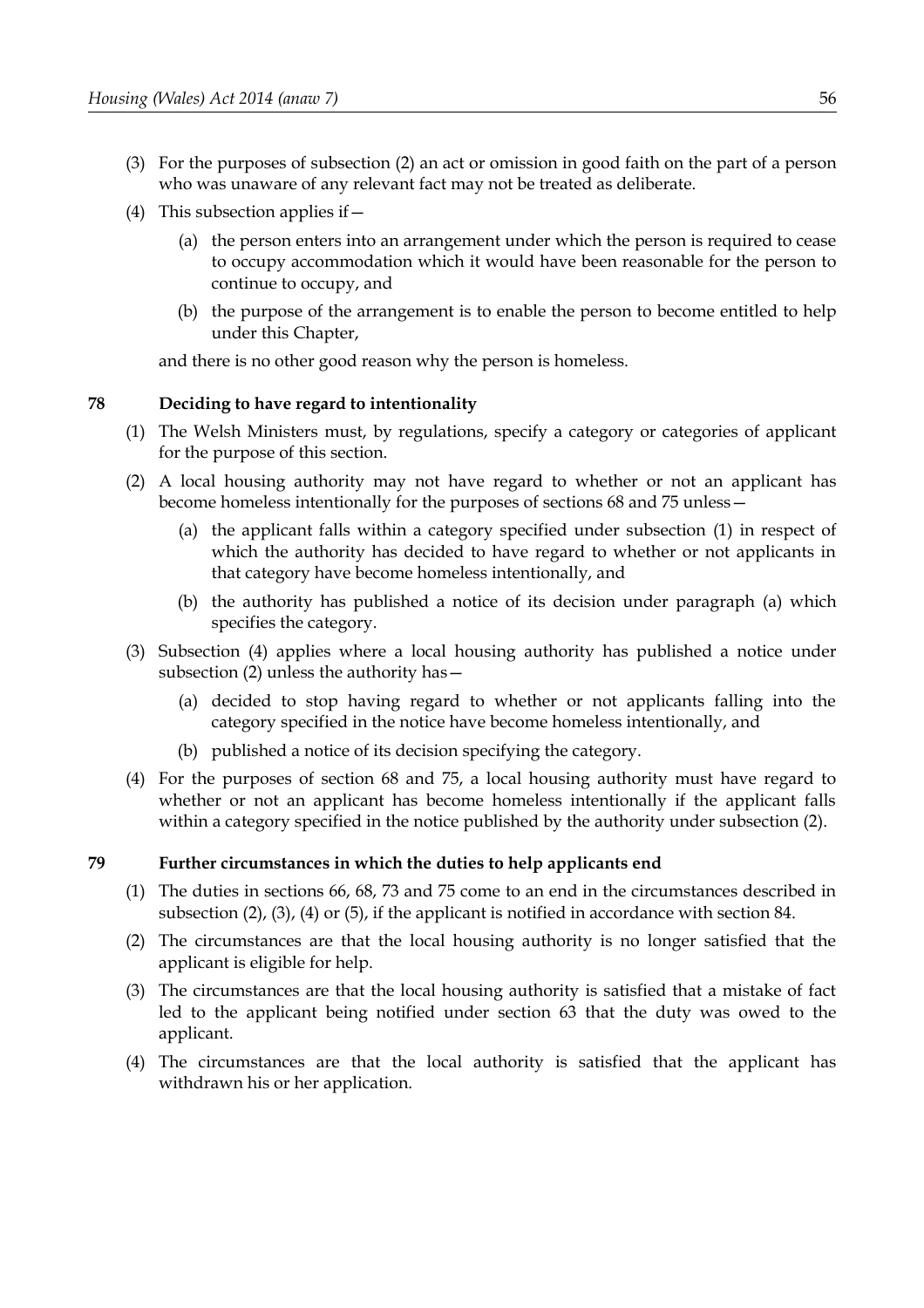<span id="page-62-1"></span>(5) The circumstances are that the local housing authority is satisfied that the applicant is unreasonably failing to co-operate with the authority in connection with the exercise of its functions under this Chapter as they apply to the applicant.

*Referral to another local housing authority*

### <span id="page-62-0"></span>**80 Referral of case to another local housing authority**

- (1) Subsection [\(2\)](#page-62-3) applies where—
	- (a) a local housing authority considers that the conditions for referral to another local housing authority (whether in Wales or England) are met (see subsection [\(3\)\)](#page-62-2), and
	- (b) the local housing authority would, if the case is not referred, be subject to the duty in section [73](#page-57-0) in respect of an applicant who is in priority need of accommodation and unintentionally homeless (duty to help to secure accommodation for homeless applicants).
- <span id="page-62-3"></span>(2) The local housing authority may notify the other authority of its opinion that the conditions for referral are met in respect of the applicant.
- <span id="page-62-2"></span>(3) The conditions for referral of the case to another local housing authority (whether in Wales or England) are met if  $-$ 
	- (a) neither the applicant nor any person who might reasonably be expected to reside with the applicant has a local connection with the area of the authority to which the application was made,
	- (b) the applicant or a person who might reasonably be expected to reside with the applicant has a local connection with the area of that other authority, and
	- (c) neither the applicant nor any person who might reasonably be expected to reside with the applicant will run the risk of domestic abuse in that other area.
- (4) But the conditions for referral mentioned in subsection [\(3\)](#page-62-2) are not met if  $-$ 
	- (a) the applicant or any person who might reasonably be expected to reside with the applicant has suffered abuse (other than domestic abuse) in the area of the other authority, and
	- (b) it is probable that the return to that area of the victim will lead to further abuse of a similar kind against him or her.
- <span id="page-62-5"></span><span id="page-62-4"></span>(5) The question of whether the conditions for referral of a case are satisfied is to be decided—
	- (a) by agreement between the notifying authority and the notified authority, or
	- (b) in default of agreement, in accordance with such arrangements—
		- (i) as the Welsh Ministers may direct by order, where both authorities are in Wales, or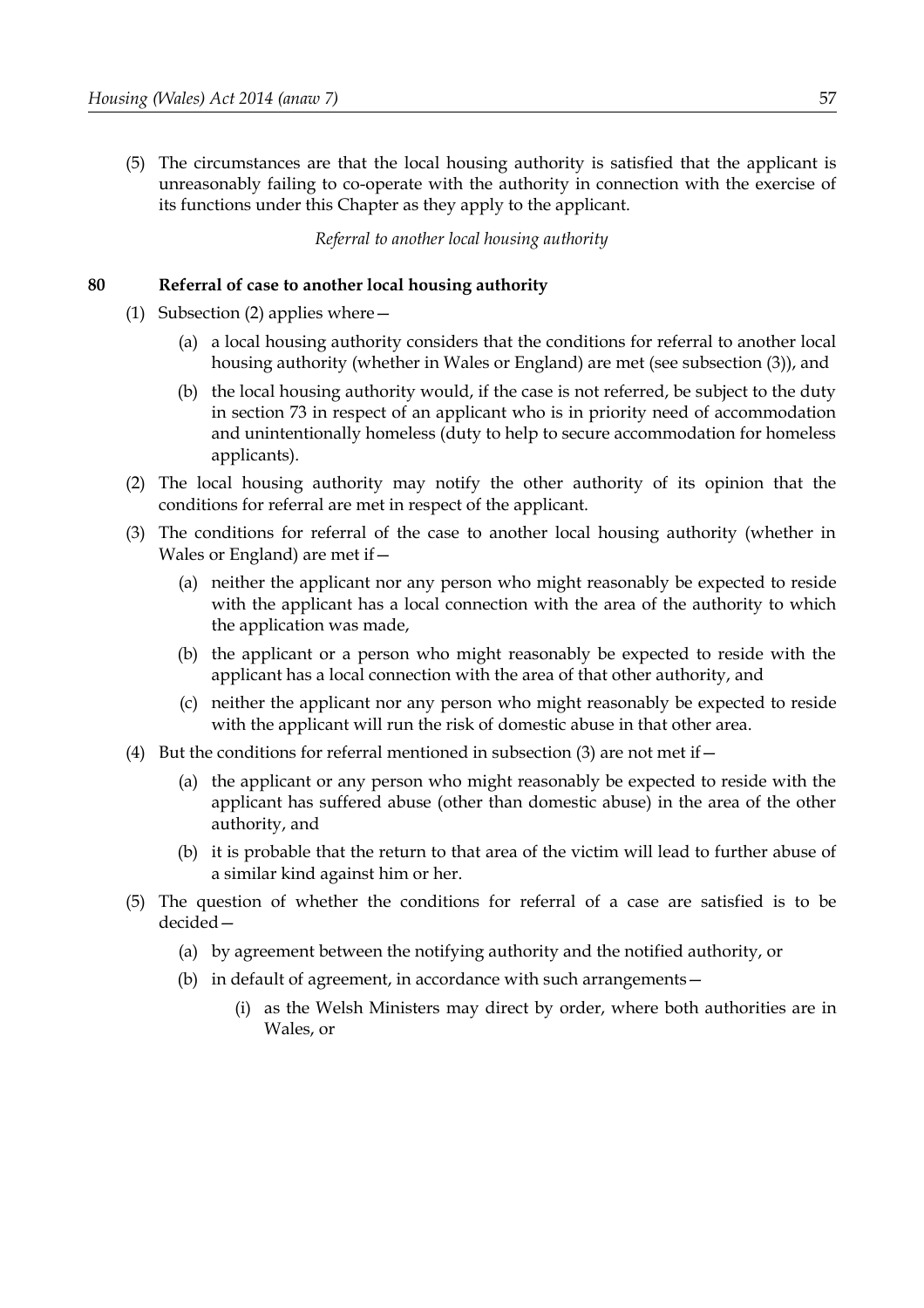- <span id="page-63-2"></span>(ii) as the Welsh Ministers and the Secretary of State may jointly direct by order, where the notifying authority is in Wales and the notified authority is in England.
- <span id="page-63-3"></span>(6) An order under subsection [\(5\)](#page-62-5) may direct that the arrangements are to be  $-$ 
	- (a) those agreed by any relevant authorities or associations of relevant authorities, or
	- (b) in default of such agreement, such arrangements as appear to the Welsh Ministers or, in the case of an order under subsection [\(5\)](#page-62-5)[\(b\)](#page-62-4)[\(ii\),](#page-63-2) to the Welsh Ministers and the Secretary of State to be suitable, after consultation with such associations representing relevant authorities, and such other persons, as they think appropriate.
- (7) In subsection [\(6\),](#page-63-3) "relevant authority" means a local housing authority or a social services authority; and it includes, in so far as that subsection applies to arrangements under subsection [\(5\)](#page-62-5)[\(b\)](#page-62-4)[\(ii\),](#page-63-2) such authorities in Wales and England.
- (8) The Welsh Ministers may by order specify other circumstances in which the conditions are or are not met for referral of the case to another local housing authority.

## <span id="page-63-0"></span>**81 Local connection**

- (1) This section applies for the purposes of this Chapter.
- (2) A person has a local connection with the area of a local housing authority in Wales or England if the person has a connection with  $it-$ 
	- (a) because the person is, or in the past was, normally resident there, and that residence is or was of the person's own choice,
	- (b) because the person is employed there,
	- (c) because of family associations, or
	- (d) because of special circumstances.
- (3) Residence in an area is not of a person's own choice if the person, or a person who might reasonably be expected to reside with that person, becomes resident there because the person is detained under the authority of an enactment.
- (4) The Welsh Ministers may by order specify circumstances in which—
	- (a) a person is not to be treated as employed in an area, or
	- (b) residence in an area is not to be treated as of a person's own choice.
- <span id="page-63-1"></span>(5) A person has a local connection with the area of a local housing authority in Wales or England if the person was (at any time) provided with accommodation in that area under section 95 of the Immigration and Asylum Act 1999 (support for asylum seekers).
- (6) But subsection [\(5\)](#page-63-1) does not apply—
	- (a) to the provision of accommodation for a person in an area of a local housing authority if the person was subsequently provided with accommodation in the area of another local housing authority under section 95 of that Act, or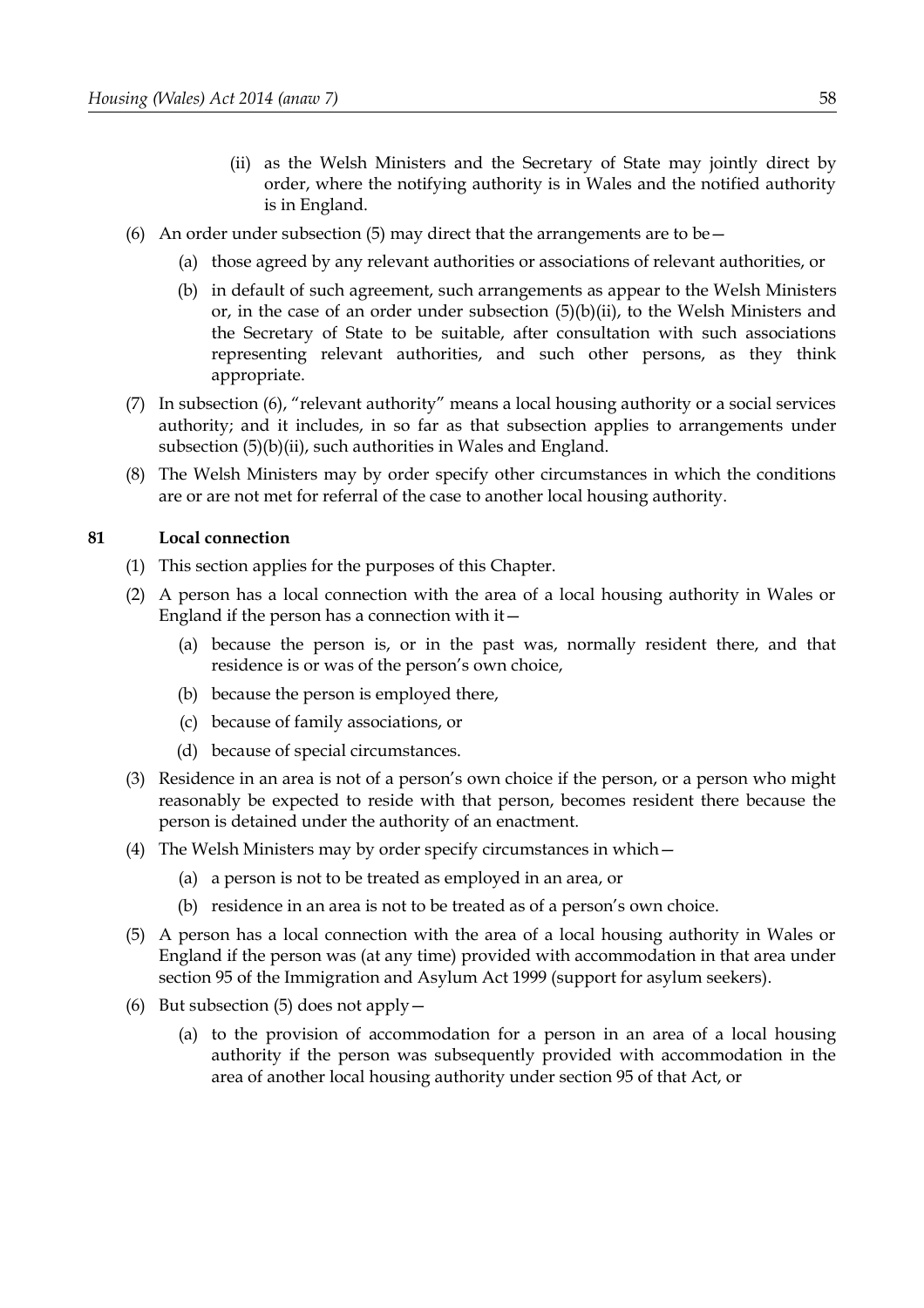(b) to the provision of accommodation in an accommodation centre by virtue of section 22 of the Nationality, Immigration and Asylum Act 2002 (use of accommodation centres for section 95 support).

### <span id="page-64-0"></span>**82 Duties to applicant whose case is considered for referral or referred**

- <span id="page-64-1"></span>(1) Where a local housing authority notifies an applicant in accordance with section [84](#page-65-1) that it intends to notify or has notified another local housing authority in Wales or England of its opinion that the conditions are met for the referral of the applicant's case to that other authority—
	- (a) it ceases to be subject to any duty under section [68](#page-52-0) (interim duty to secure accommodation for homeless applicants in priority need), and
	- (b) it is not subject to any duty under section [73](#page-57-0) (duty to help to secure accommodation for homeless applicants);

but it must secure that suitable accommodation is available for occupation by the applicant until the applicant is notified of the decision whether the conditions for referral of the case are met.

- (2) When it has been decided whether the conditions for referral are met, the notifying authority must notify the applicant in accordance with section [84.](#page-65-1)
- (3) If it is decided that the conditions for referral are not met, the notifying authority is subject to the duty under section [73](#page-57-0) (duty to help to secure accommodation for homeless applicants).
- (4) If it is decided that those conditions are met and the notified authority is an authority in Wales, the notified authority is subject to the duty under section [73](#page-57-0) (duty to help to secure accommodation for homeless applicants); for provision about cases where it is decided that those conditions are met and the notified authority is an authority in England, see section 201A of the Housing Act 1996 (cases referred from a local housing authority in Wales).
- (5) The duty under subsection [\(1\)](#page-64-1) ceases as provided in that subsection even if the applicant requests a review of the authority's decision (see section [85\)](#page-65-0).
- (6) The authority may secure that suitable accommodation is available for the applicant's occupation pending the decision on a review.
- (7) If notice required to be given to an applicant under this section is not received by the applicant, it is to be treated as having been given if it is made available at the authority's office for a reasonable period for collection by the applicant or on the applicant's behalf.

# **83 Cases referred from a local housing authority in England**

(1) This section applies where an application has been referred by a local housing authority in England to a local housing authority in Wales under section 198(1) of the Housing Act 1996 (referral of case to another local housing authority).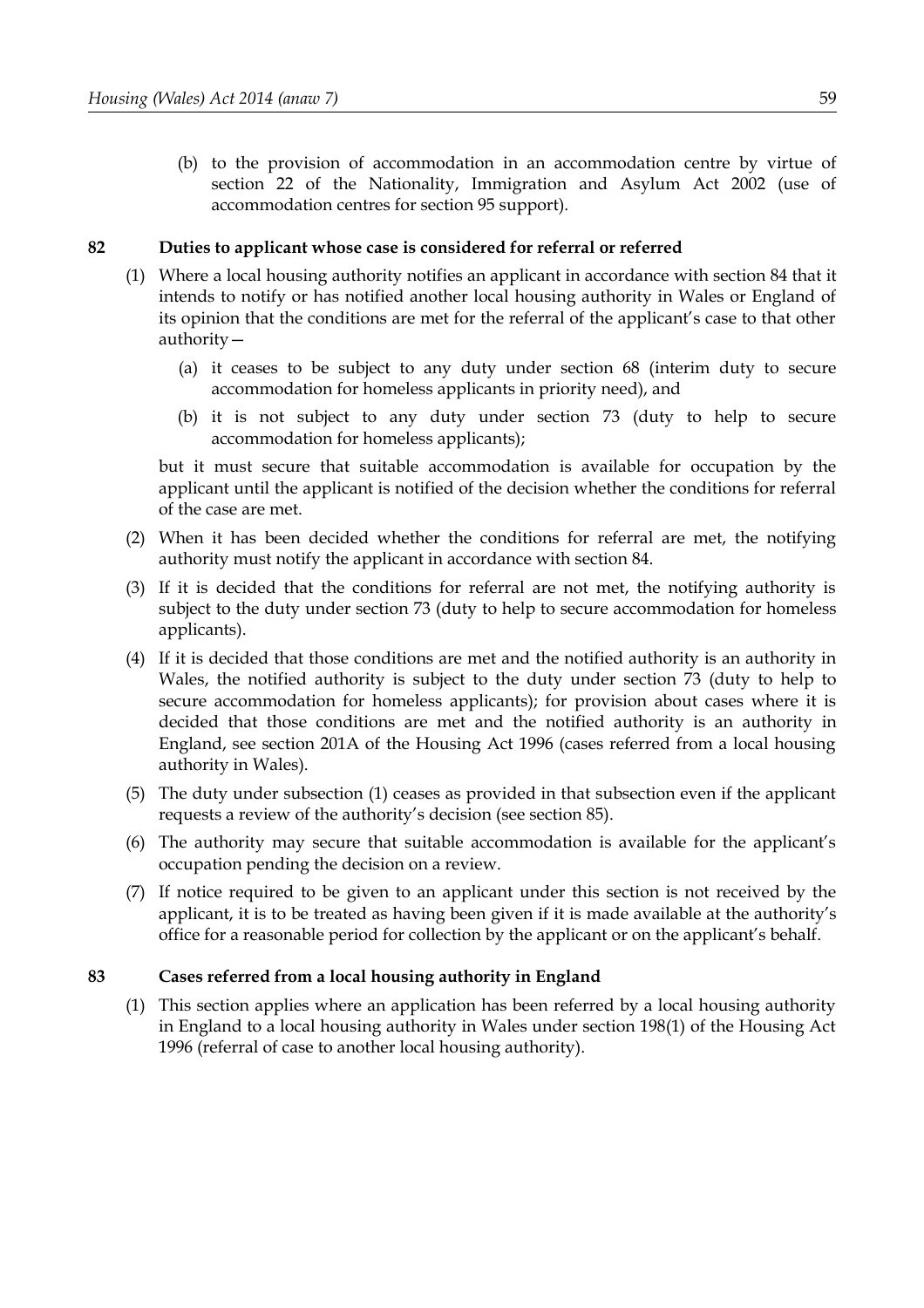- <span id="page-65-3"></span>(2) If it is decided that the conditions in that section for referral of the case are met the notified authority is subject to the following duties in respect of the person whose case is referred—
	- (a) section [68](#page-52-0) (interim duty to secure accommodation for homeless applicants in priority need);
	- (b) section [73](#page-57-0) (duty to help to secure accommodation for homeless applicants);

for provision about cases where it is decided that the conditions for referral are not met, see section 200 of the Housing Act 1996 (duties to applicant whose case is considered for referral or referred).

(3) Accordingly, references in this Chapter to an applicant include a reference to a person to whom the duties mentioned in subsection [\(2\)](#page-65-3) are owed by virtue of this section.

*Notice*

### <span id="page-65-1"></span>**84 Notice that duties have ended**

- <span id="page-65-2"></span>(1) Where a local housing authority concludes that its duty to an applicant under section [66,](#page-52-1) [68,](#page-52-0) [73](#page-57-0) or [75](#page-58-0) has come to an end (including where the authority has referred the applicant's case to another authority or decided that the conditions for referral are met), it must notify the applicant—
	- (a) that it no longer regards itself as being subject to the relevant duty,
	- (b) of the reasons why it considers that the duty has come to an end,
	- (c) of the right to request a review, and
	- (d) of the time within which such a request must be made.
- (2) Where a notice under subsection [\(1\)](#page-65-2) relates to the duty in section [73](#page-57-0) coming to an end in the circumstances described in section [74](#page-57-6)[\(2\)](#page-57-3) or [\(3\),](#page-57-2) it must include notice of the steps taken by the local housing authority to help to secure that suitable accommodation would be available for occupation by the applicant.
- (3) Notice under this section must be in writing.
- (4) Where a notice is not received by an applicant, the applicant may be treated as having been notified under this section if the notice is made available at the authority's office for a reasonable period for collection by the applicant or on the applicant's behalf.

*Right to review and appeal*

### <span id="page-65-0"></span>**85 Right to request review**

- (1) An applicant has the right to request a review of the following decisions—
	- (a) a decision of a local housing authority as to the applicant's eligibility for help;
	- (b) a decision of a local housing authority that a duty is not owed to the applicant under section [66,](#page-52-1) [68,](#page-52-0) [73,](#page-57-0) or [75](#page-58-0) (duties to applicants who are homeless or threatened with homelessness);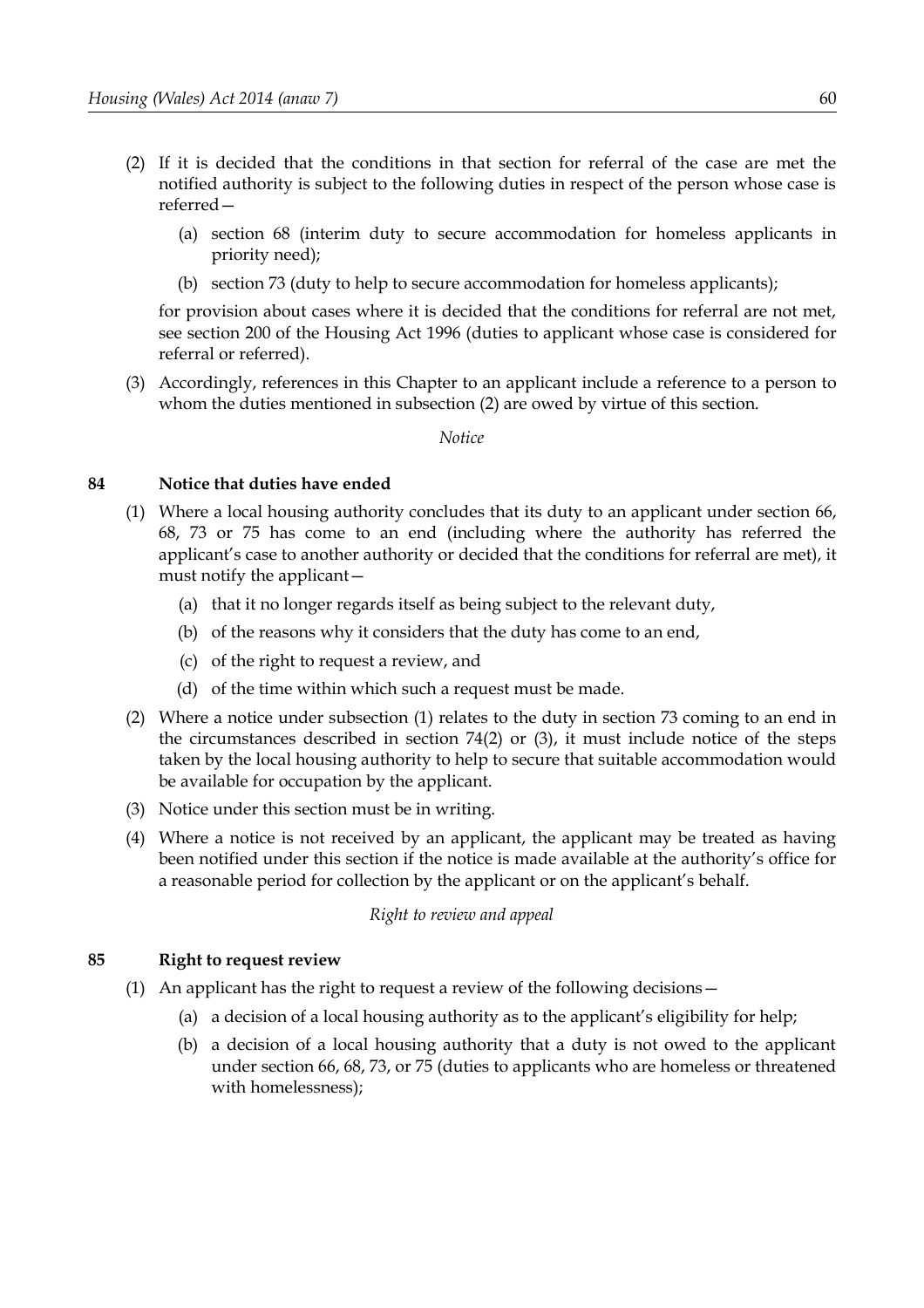- (c) a decision of a local housing authority that a duty owed to the applicant under section [66,](#page-52-1) [68,](#page-52-0) [73,](#page-57-0) or [75](#page-58-0) has come to an end (including where the authority has referred the applicant's case to another authority or decided that the conditions for referral are met).
- <span id="page-66-4"></span>(2) Where the duty owed to an applicant under section [73](#page-57-0) has come to an end in the circumstances described in section [74](#page-57-6)[\(2\)](#page-57-3) or [\(3\),](#page-57-2) an applicant has the right to request a review of whether or not reasonable steps were taken during the period in which the duty under section [73](#page-57-0) was owed to help to secure that suitable accommodation would be available for his or her occupation.
- (3) An applicant who is offered accommodation in, or in connection with, the discharge of any duty under this Chapter may request a review of the suitability of the accommodation offered to the applicant (whether or not he or she has accepted the offer).
- (4) There is no right to request a review of the decision reached on an earlier review.
- (5) A request for review must be made before the end of the period of 21 days (or such longer period as the authority may in writing allow) beginning with the day on which the applicant is notified of the authority's decision.
- (6) On a request being made to them, the authority or authorities concerned must review their decision.

### <span id="page-66-3"></span>**86 Procedure on review**

- <span id="page-66-2"></span>(1) The Welsh Ministers may make provision by regulations as to the procedure to be followed in connection with a review under section [85.](#page-65-0)
- (2) Regulations under subsection [\(1\)](#page-66-2) may, for example,  $-$ 
	- (a) require the decision on review to be made by a person of appropriate seniority who was not involved in the original decision, and
	- (b) provide for the circumstances in which the applicant is entitled to an oral hearing, and whether and by whom the applicant may be represented at such a hearing, and
	- (c) provide for the period within which the review must be carried out and notice given of the decision.
- (3) The authority, or as the case may be either of the authorities, concerned must notify the applicant of the decision on the review.
- <span id="page-66-0"></span>(4) The authority must also notify the applicant of the reasons for the decision, if the decision  $is-$ 
	- (a) to confirm the original decision on any issue against the interests of the applicant, or
	- (b) to confirm that reasonable steps were taken.
- <span id="page-66-1"></span>(5) In any case they must inform the applicant of his or her right to appeal to the county court on a point of law, and of the period within which such an appeal must be made (see section [88\)](#page-67-0).
- (6) Notice of the decision is not be treated as given unless and until subsection [\(5\),](#page-66-1) and where applicable subsection [\(4\),](#page-66-0) is complied with.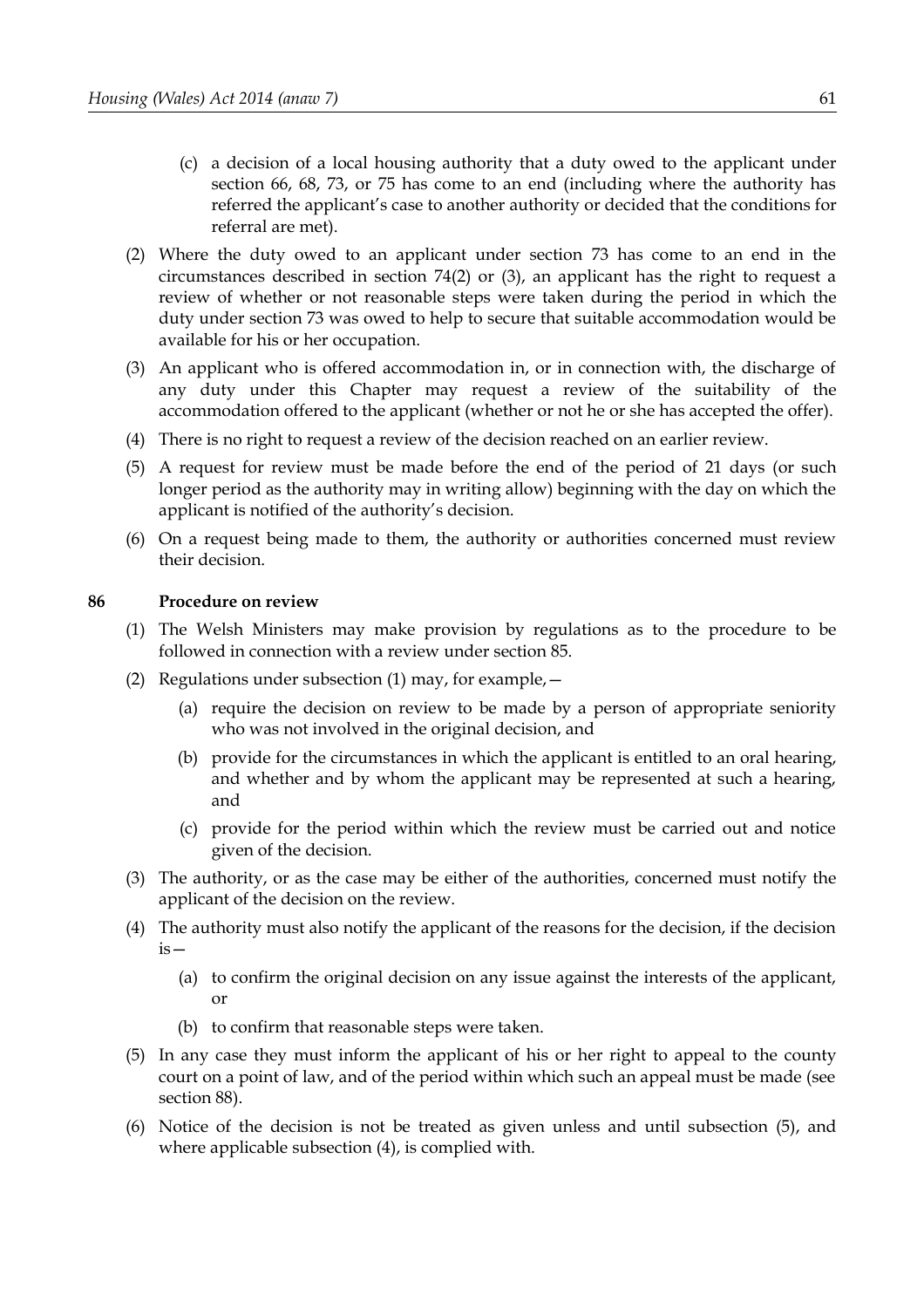(7) Notice required to be given to a person under this section must be given in writing and, if not received by that person, is to be treated as having been given if it is made available at the authority's office for a reasonable period for collection by the person or on his or her behalf.

### **87 Effect of a decision on review or appeal that reasonable steps were not taken**

- (1) Subsection [\(2\)](#page-67-2) applies where it is decided on review under section [85](#page-65-0)[\(2\)](#page-66-4) or on an appeal of a decision under that section that reasonable steps were not taken.
- <span id="page-67-2"></span>(2) The duty in section [73](#page-57-0) applies to the applicant again, with the modification that the 56 day period mentioned in subsection [\(2\)](#page-57-3) of section [74](#page-57-6) is to be interpreted as starting on the day the authority notifies the applicant of its decision on review under section [85](#page-65-0)[\(2\)](#page-66-4) or, on an appeal, on such date as the court may order.

### <span id="page-67-0"></span>**88 Right of appeal to county court on point of law**

- <span id="page-67-4"></span>(1) An applicant who has requested a review under section [85](#page-65-0) may appeal to the county court on any point of law arising from the decision or, as the case may be, the original decision or a question as to whether reasonable steps were taken if the applicant—
	- (a) is dissatisfied with the decision on the review, or
	- (b) is not notified of the decision on the review within the time prescribed under section [86.](#page-66-3)
- <span id="page-67-1"></span>(2) An appeal must be brought within 21 days of the applicant being notified of the decision or, as the case may be, of the date on which the applicant should have been notified of a decision on review.
- (3) The court may give permission for an appeal to be brought after the end of the period allowed by subsection [\(2\),](#page-67-1) but only if it is satisfied—
	- (a) where permission is sought before the end of that period, that there is a good reason for the applicant to be unable to bring the appeal in time, or
	- (b) where permission is sought after that time, that there is a good reason for the applicant's failure to bring the appeal in time and for any delay in applying for permission.
- (4) On appeal the court may make such order confirming, quashing or varying the decision as it thinks fit.
- <span id="page-67-3"></span>(5) Where the authority was under a duty under section [68,](#page-52-0) [75](#page-58-0) or [82](#page-64-0) to secure that suitable accommodation is available for the applicant's occupation, it may secure that suitable accommodation is so available—
	- (a) during the period for appealing under this section against the authority's decision, and
	- (b) if an appeal is brought, until the appeal (and any further appeal) is finally determined.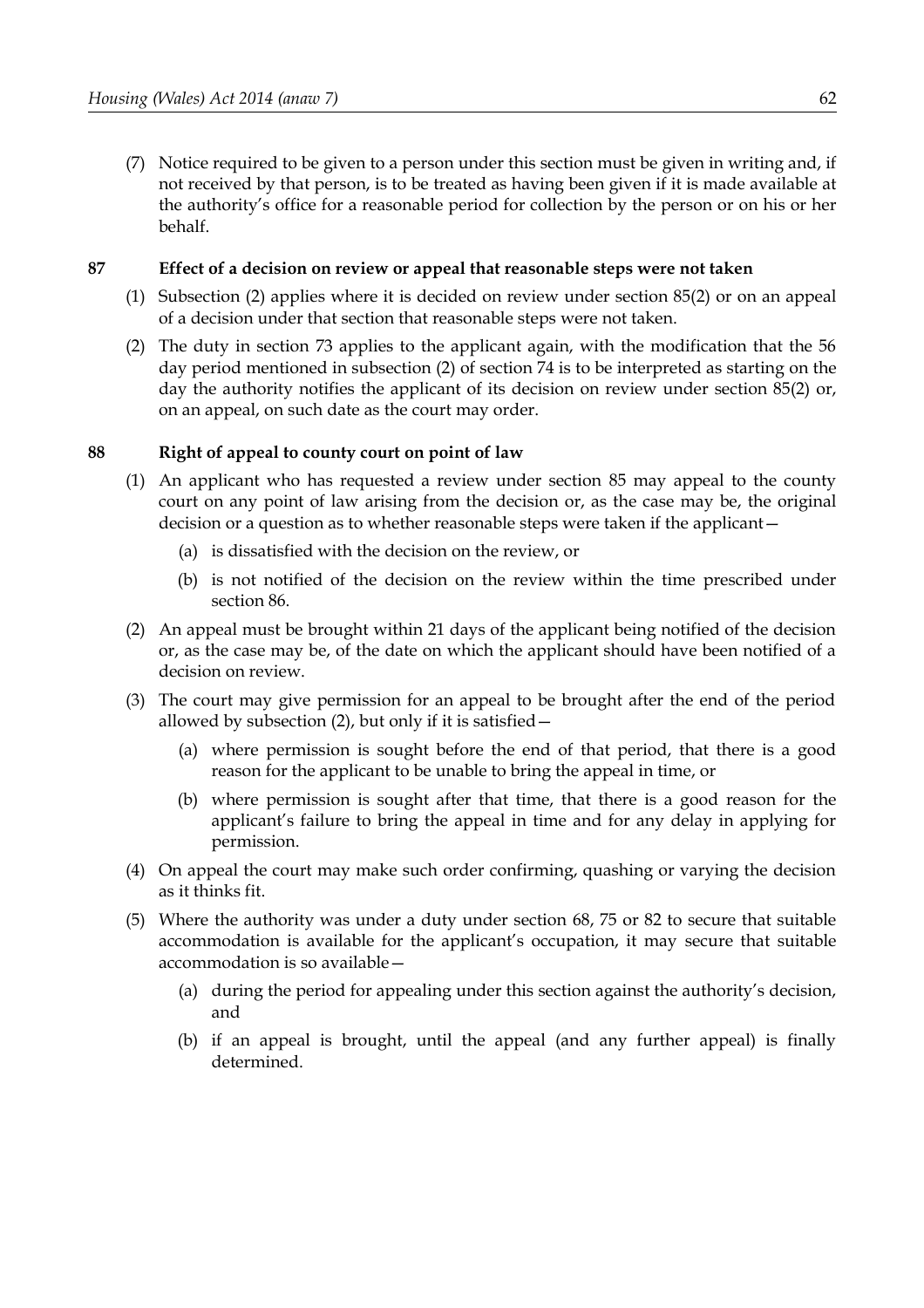### <span id="page-68-1"></span>**89 Appeals against refusal to accommodate pending appeal**

- (1) This section applies where an applicant has the right to appeal to the county court under section [88.](#page-67-0)
- (2) An applicant may appeal to the county court against a decision of the authority—
	- (a) not to exercise their power under section [88](#page-67-0)[\(5\)](#page-67-3) ("the section [88](#page-67-0)[\(5\)](#page-67-3) power") in the applicant's case,
	- (b) to exercise that power for a limited period ending before the final determination by the county court of the applicant's appeal under section [88](#page-67-0)[\(1\)](#page-67-4) ("the main appeal"), or
	- (c) to cease exercising that power before the final determination.
- (3) An appeal under this section may not be brought after the final determination by the county court of the main appeal.
- (4) On an appeal under this section the court—
	- (a) may order the authority to secure that suitable accommodation is available for the applicant's occupation until the determination of the appeal (or such earlier time as the court may specify), and
	- (b) must confirm or quash the decision appealed against.
- (5) In considering whether to confirm or quash the decision the court must apply the principles applied by the High Court on an application for judicial review.
- <span id="page-68-2"></span>(6) If the court quashes the decision it may order the authority to exercise the section [88](#page-67-0)[\(5\)](#page-67-3) power in the applicant's case for such period as may be specified in the order.
- (7) An order under subsection [\(6\)—](#page-68-2)
	- (a) may only be made if the court is satisfied that failure to exercise the section [88](#page-67-0)[\(5\)](#page-67-3) power in accordance with the order would substantially prejudice the applicant's ability to pursue the main appeal;
	- (b) may not specify any period ending after the final determination by the county court of the main appeal.

#### *Supplementary provisions*

## <span id="page-68-0"></span>**90 Charges**

A local housing authority may require a person in relation to whom it is discharging its functions under this Chapter—

- (a) to pay reasonable charges determined by the authority in respect of accommodation which it secures for the person's occupation (either by making it available itself or otherwise), or
- (b) to pay a reasonable amount determined by the authority in respect of sums payable by it for accommodation made available by another person.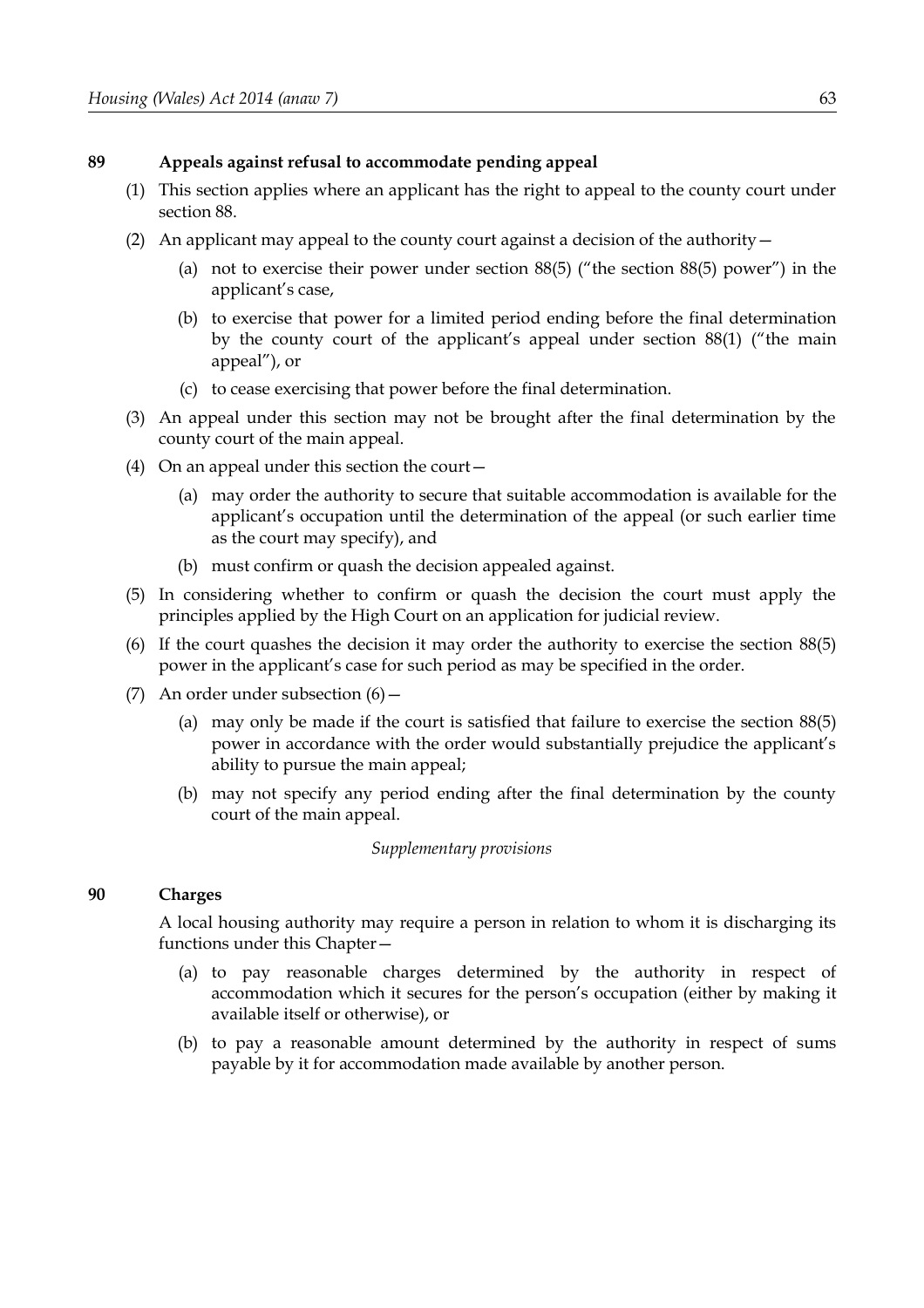### **91 Out-of-area placement**

- (1) A local housing authority must in discharging its functions under this Chapter secure or help to secure that suitable accommodation is available for the occupation of the applicant in its area, so far as is reasonably practicable.
- (2) If the authority secures that accommodation is available for the occupation of the applicant outside its area in Wales or England, it must give notice to the local housing authority (whether in Wales or England) in whose area the accommodation is situated.
- (3) The notice must state—
	- (a) the name of the applicant,
	- (b) the number and description of other persons who normally reside with the applicant as a member of his or her family or might reasonably be expected to reside with the applicant,
	- (c) the address of the accommodation,
	- (d) the date on which the accommodation was made available to the applicant, and
	- (e) which function under this Chapter the authority was discharging in securing that the accommodation is available for the applicant's occupation.
- (4) The notice must be in writing, and must be given before the end of the period of 14 days beginning with the day on which the accommodation was made available to the applicant.

#### **92 Interim accommodation: arrangements with private landlord**

- (1) This section applies where in carrying out any of its functions under section [68,](#page-52-0) [82](#page-64-0) or [88](#page-67-0)[\(5\)](#page-67-3) (interim accommodation) a local housing authority makes arrangements with a private landlord to provide accommodation.
- (2) A tenancy granted to the applicant under the arrangements cannot be an assured tenancy before the end of the period of twelve months beginning with—
	- (a) the date on which the applicant was notified of the authority's decision under section [63](#page-50-0)[\(1\)](#page-50-2) or [80](#page-62-0)[\(5\),](#page-62-5) or
	- (b) if there is a review of that decision under section [85](#page-65-0) or an appeal to the court under section [88,](#page-67-0) the date on which the applicant is notified of the decision on review or the appeal is finally determined,

unless, before or during that period, the tenant is notified by the landlord (or in the case of joint landlords, at least one of them) that the tenancy is to be regarded as an assured shorthold tenancy or an assured tenancy other than an assured shorthold tenancy.

### <span id="page-69-0"></span>**93 Protection of property**

- <span id="page-69-1"></span>(1) Where a local housing authority has become subject to a duty in respect of an applicant as described in subsection [\(2\),](#page-70-0) it must take reasonable steps to prevent the loss of the personal property of the applicant or prevent or mitigate damage to it if the authority has reason to believe that—
	- (a) there is danger of loss of, or damage to, the property by reason of the applicant's inability to protect it or deal with it, and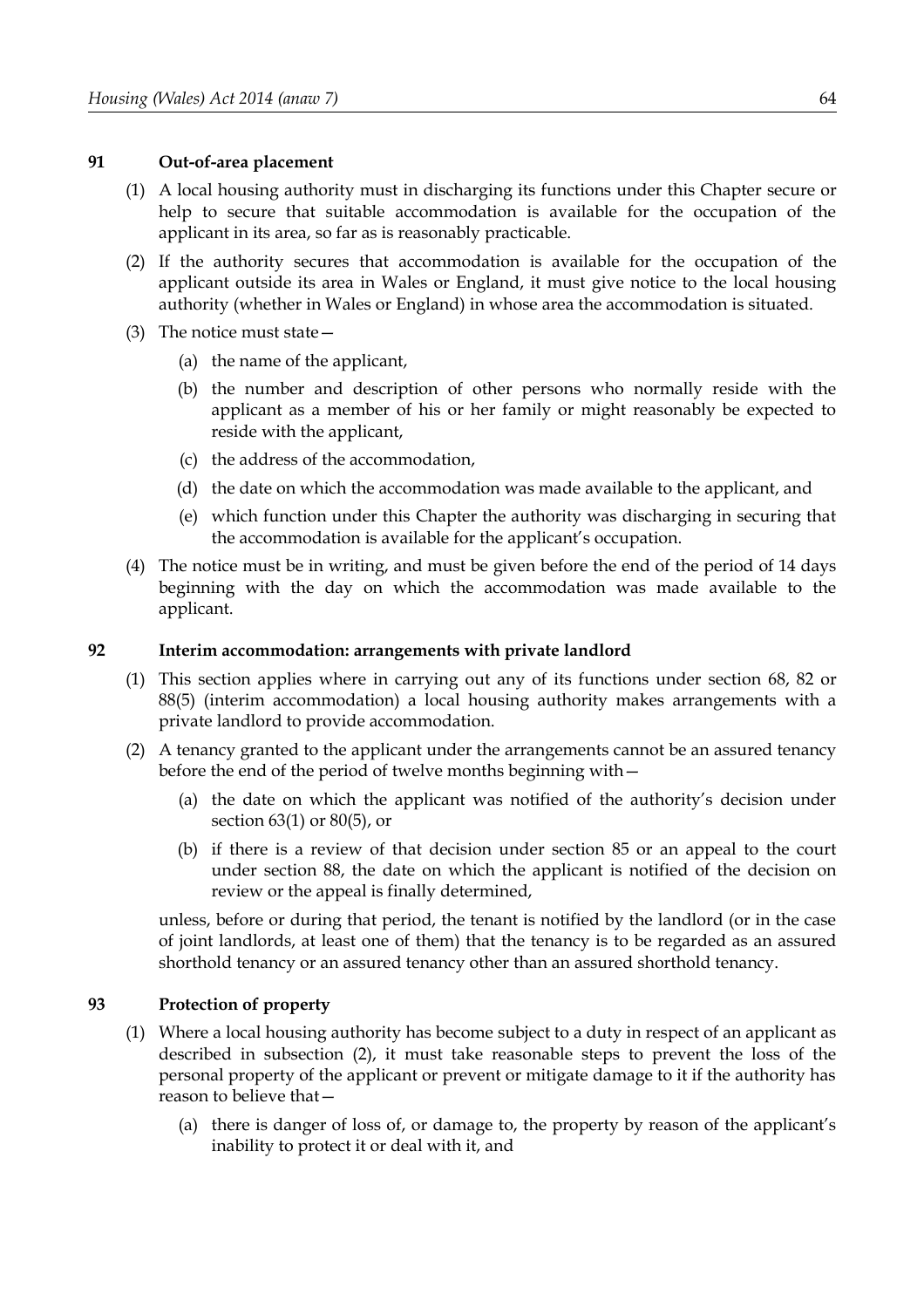- (b) no other suitable arrangements have been or are being made.
- <span id="page-70-0"></span>(2) The duties in respect of an applicant are—

section [66](#page-52-1) (duty to help to prevent an applicant from becoming homeless) in the case of an applicant in priority need;

section [68](#page-52-0) (interim duty to secure accommodation for homeless applicants in priority need);

section 75 (duty to secure accommodation for applicants in priority need when the duty in section 73 ends);

section [82](#page-64-0) (duties to applicant whose case is considered for referral or referred) in the case of an applicant in priority need.

- (3) Where a local housing authority has become subject to the duty in subsection [\(1\),](#page-69-1) it continues to be subject to that duty even if the duty in respect of the applicant as described in subsection [\(2\)](#page-70-0) comes to an end.
- (4) The duty of a local housing authority under subsection [\(1\)](#page-69-1) is subject to any conditions it considers appropriate in the particular case, which may include conditions as to—
	- (a) the making and recovery by the authority of reasonable charges for the action taken, or
	- (b) the disposal by the authority, in such circumstances as may be specified, of property in relation to which it has taken action.
- (5) A local housing authority may take any steps it considers reasonable for the purpose of protecting the personal property of an applicant who is eligible for help or prevent or mitigate damage to it if the authority has reason to believe that—
	- (a) there is danger of loss of, or damage to, the property by reason of the applicant's inability to protect it or deal with it, and
	- (b) no other suitable arrangements have been or are being made.
- (6) References in this section to personal property of the applicant include personal property of any person who might reasonably be expected to reside with the applicant.

#### **94 Protection of property: supplementary provisions**

- <span id="page-70-2"></span><span id="page-70-1"></span>(1) The authority may for the purposes of section [93—](#page-69-0)
	- (a) enter, at all reasonable times, any premises which are the usual place of residence of the applicant or which were the applicant's last usual place of residence, and
	- (b) deal with any personal property of the applicant in any way which is reasonably necessary, in particular by storing it or arranging for its storage.
- (2) Where a local authority is proposing to exercise the power in subsection  $(1)(a)$ , the officer it authorises to do so must, upon request, produce valid documentation setting out the authorisation to do so.
- (3) A person who, without reasonable excuse, obstructs the exercise of the power under subsection [\(1\)](#page-70-2)[\(a\)](#page-70-1) commits an offence and is liable on summary conviction to a fine not exceeding level 4 on the standard scale.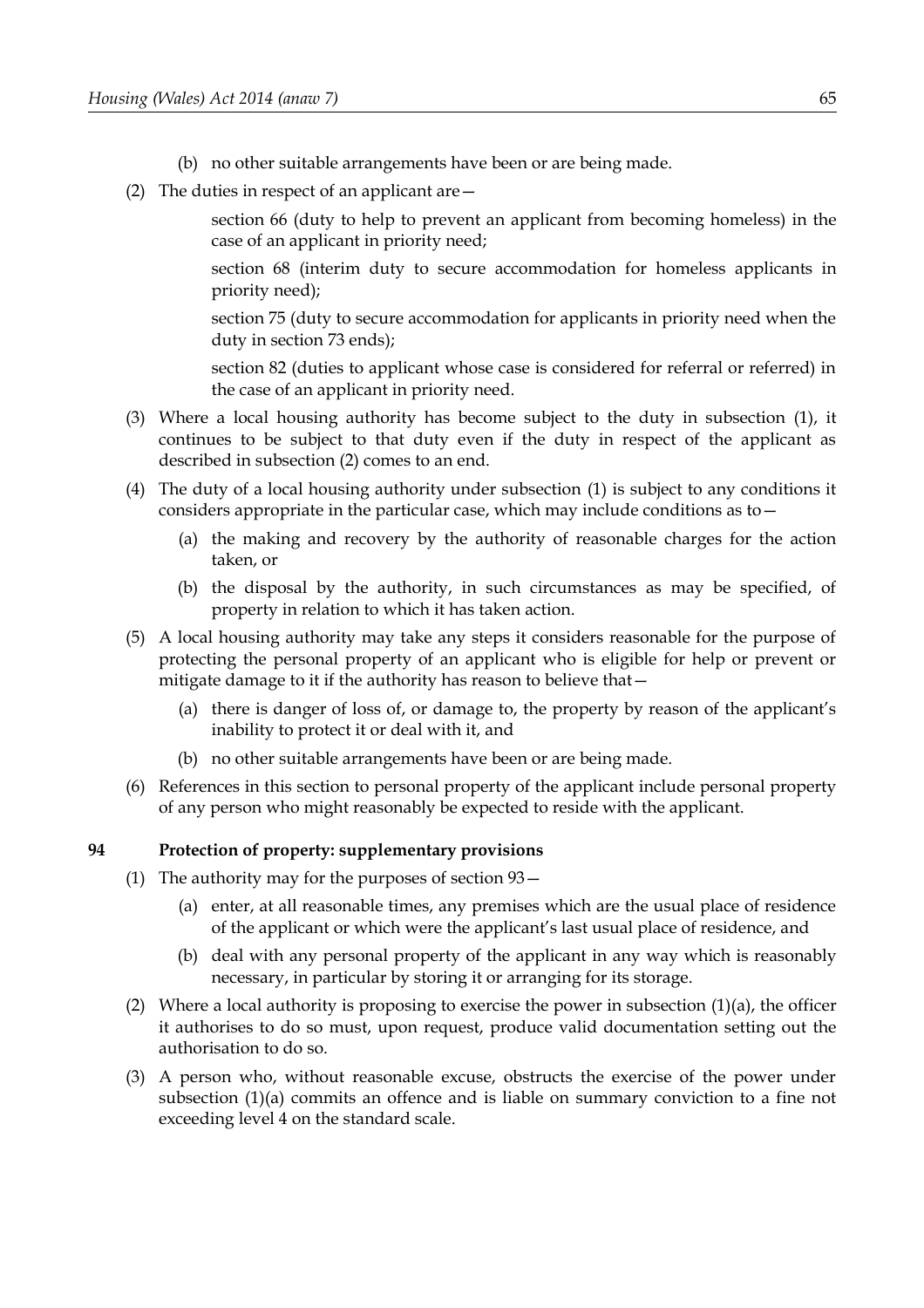- (4) Where the applicant asks the authority to move his or her property to a particular location nominated by the applicant, the authority—
	- (a) may, if it appears to it that the request is reasonable, discharge its responsibilities under section [93](#page-69-0) by doing as the applicant asks, and
	- (b) having done so, have no further duty or power to take action under that section in relation to that property.
- (5) If such a request is made, the authority must before complying with it inform the applicant of the consequence of it doing so.
- (6) If no such request is made (or, if made, is not acted upon) the authority cease to have any duty or power to take action under section [93](#page-69-0) when, in its opinion, there is no longer any reason to believe that there is a danger of loss of or damage to a person's personal property by reason of his or her inability to protect it or deal with it.
- (7) But property stored by virtue of the authority having taken such action may be kept in store and any conditions upon which it was taken into store continue to have effect, with any necessary modifications.
- (8) Where the authority—
	- (a) ceases to be subject to a duty to take action under section [93](#page-69-0) in respect of an applicant's property, or
	- (b) ceases to have power to take such action, having previously taken such action,

it must notify the applicant of that fact and of the reason for it.

- (9) The notification must be given to the applicant—
	- (a) by delivering it to the applicant, or
	- (b) leaving it at, or sending it to, the applicant's last known address.
- (10) References in this section to personal property of the applicant include personal property of any person who might reasonably be expected to reside with the applicant.

### **95 Co-operation**

- (1) A council of a county or county borough in Wales must make arrangements to promote co-operation between the officers of the authority who exercise its social services functions and those who exercise its functions as the local housing authority with a view to achieving the following objectives in its area—
	- (a) the prevention of homelessness,
	- (b) that suitable accommodation is or will be available for people who are or may become homeless,
	- (c) that satisfactory support is available for people who are or may become homeless, and
	- (d) the effective discharge of its functions under this Part.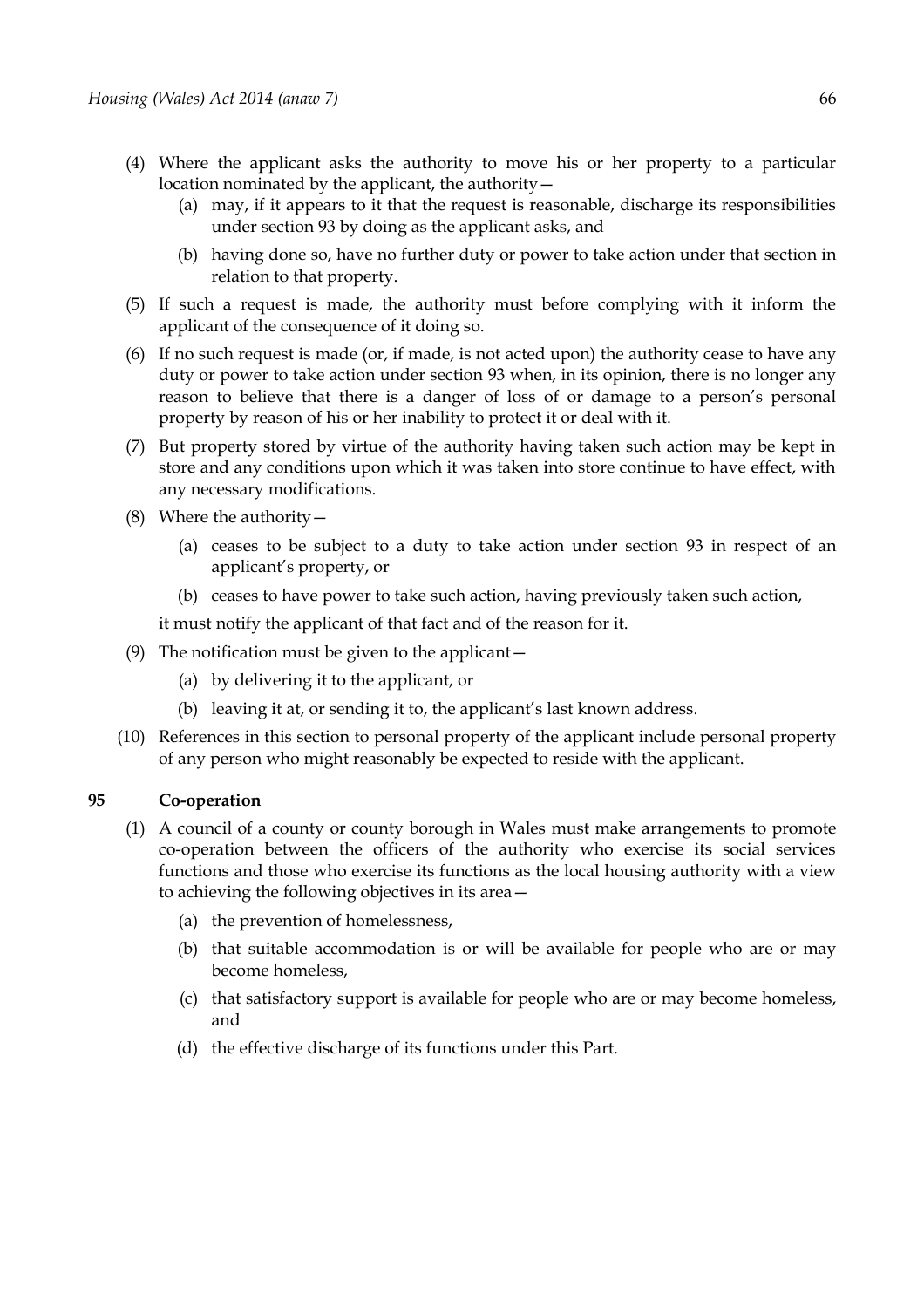- <span id="page-72-1"></span>(2) If a local housing authority requests the co-operation of a person mentioned in subsection [\(5\)](#page-72-2) in the exercise of its functions under this Part, the person must comply with the request unless the person considers that doing so would—
	- (a) be incompatible with the person's own duties, or
	- (b) otherwise have an adverse effect on the exercise of the person's functions.
- <span id="page-72-0"></span>(3) If a local housing authority requests that a person mentioned in subsection [\(5\)](#page-72-2) provides it with information it requires for the purpose of the exercise of any of its functions under this Part, the person must comply with the request unless the person considers that doing so would—
	- (a) be incompatible with the person's own duties, or
	- (b) otherwise have an adverse effect on the exercise of the person's functions.
- <span id="page-72-4"></span>(4) A person who decides not to comply with a request under subsection [\(2\)](#page-72-1) or [\(3\)](#page-72-0) must give the local housing authority who made the request written reasons for the decision.
- <span id="page-72-3"></span><span id="page-72-2"></span>(5) The persons (whether in Wales or England) are—
	- (a) a local housing authority;
	- (b) a social services authority;
	- (c) a registered social landlord;
	- (d) a new town corporation;
	- (e) a private registered provider of social housing;
	- (f) a housing action trust.
- (6) The Welsh Ministers may amend subsection (5) by order to omit or add a person, or a description of a person.
- (7) An order under subsection (6) may not add a Minister of the Crown.
- (8) In this section—

"housing action trust" *("ymddiriedolaeth gweithredu tai")* means a housing action trust established under Part 3 of the Housing Act 1988;

"new town corporation" *("corfforaeth tref newydd")* has the meaning given in Part 1 of the Housing Act 1985;

"private registered provider of social housing" *("darparwr tai cymdeithasol preifat cofrestredig")* has the meaning given by Part 2 of the Housing and Regeneration Act 2008;

"registered social landlord" *("landlord cymdeithasol cofrestredig")* has the meaning given by Part 1 of the Housing Act 1996.

### **96 Co-operation in certain cases involving children**

- (1) This section applies where a local housing authority has reason to believe that an applicant with whom a person under the age of 18 normally resides, or might reasonably be expected to reside—
	- (a) may be ineligible for help,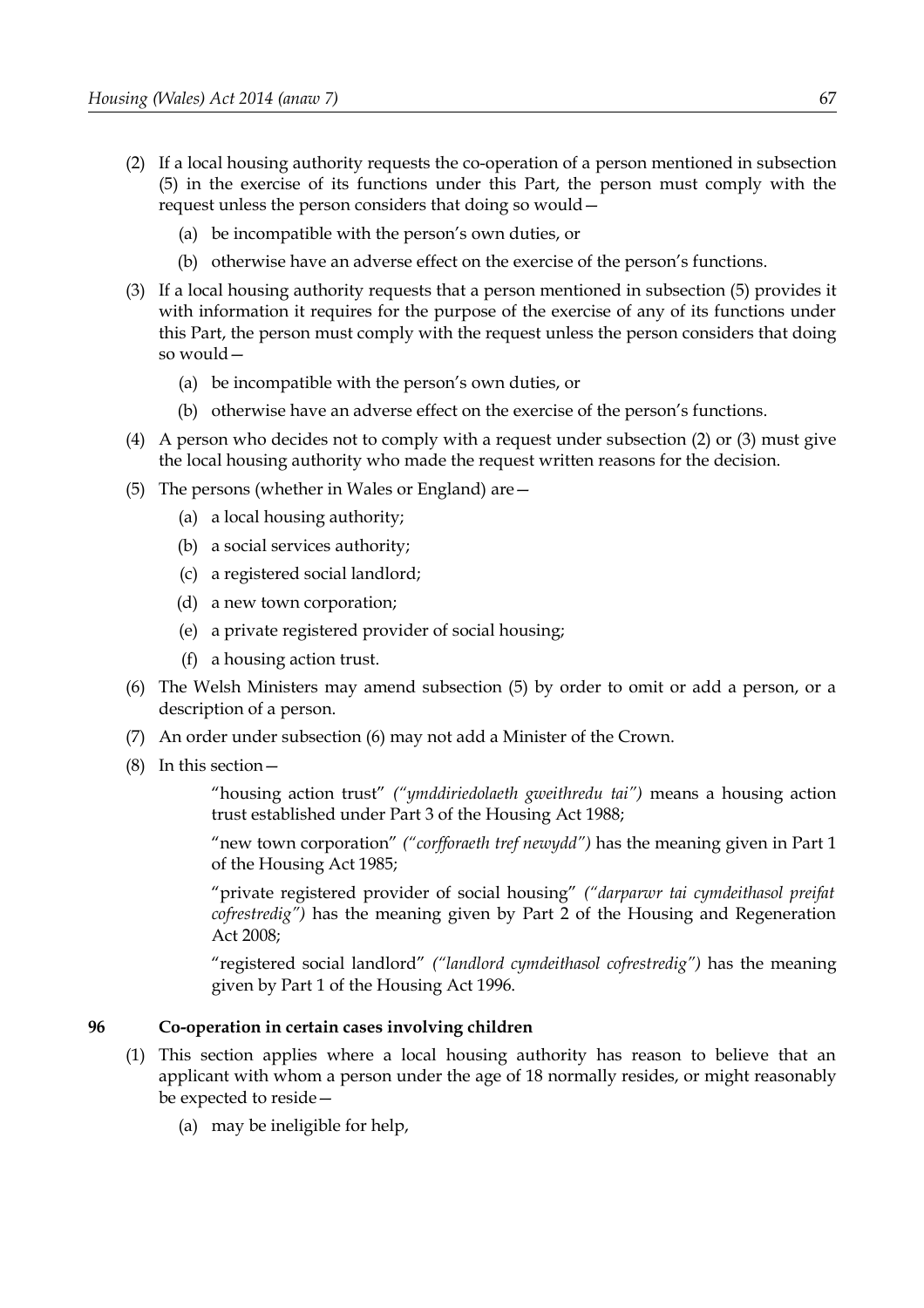- (b) may be homeless and that a duty under section [68,](#page-52-1) [73](#page-57-0) or [75](#page-58-0) is not likely to apply to the applicant, or
- (c) may be threatened with homelessness and that a duty under section [66](#page-52-0) is not likely to apply to the applicant.
- <span id="page-73-0"></span>(2) A local housing authority must make arrangements for ensuring that—
	- (a) the applicant is invited to consent to the referral to the social services department of the essential facts of his or her case, and
	- (b) if the applicant has given that consent, the social services department is made aware of those facts and of the subsequent decision of the authority in respect of his or her case.
- (3) Nothing in subsection [\(2\)](#page-73-0) affects any power apart from this section to disclose information relating to the applicant's case to the the social services department without the consent of the applicant.
- (4) A council of a county or county borough must make arrangements for ensuring that, where it makes a decision as local housing authority that an applicant is ineligible for help, became homeless intentionally or became threatened with homelessness intentionally, its housing department provides the social services department with such advice and assistance as the social services department may reasonably request.
- (5) In this section, in relation to the council of a county or county borough—

"the housing department" ("*yr adran dai*") means those persons responsible for the exercise of its functions as local housing authority;

"the social services department" *("yr adran gwasanaethau cymdeithasol")* means those persons responsible for the exercise of its social services functions under Part 3 of the Social Services and Well-Being (Wales) Act 2014.

*General*

## **97 False statements, withholding information and failure to disclose change of circumstances**

- (1) It is an offence for a person, with intent to induce a local housing authority to believe in connection with the exercise of its functions under this Chapter that the person or another person is entitled to accommodation or assistance in accordance with the provisions of this Chapter, or is entitled to accommodation or assistance of a particular description—
	- (a) knowingly or recklessly to make a statement which is false in a material particular, or
	- (b) knowingly to withhold information which the authority has reasonably required the person to give in connection with the exercise of those functions.
- <span id="page-73-1"></span>(2) If before an applicant receives notification of the local housing authority's decision on the application there is any change of facts material to the case, the applicant must notify the authority as soon as possible.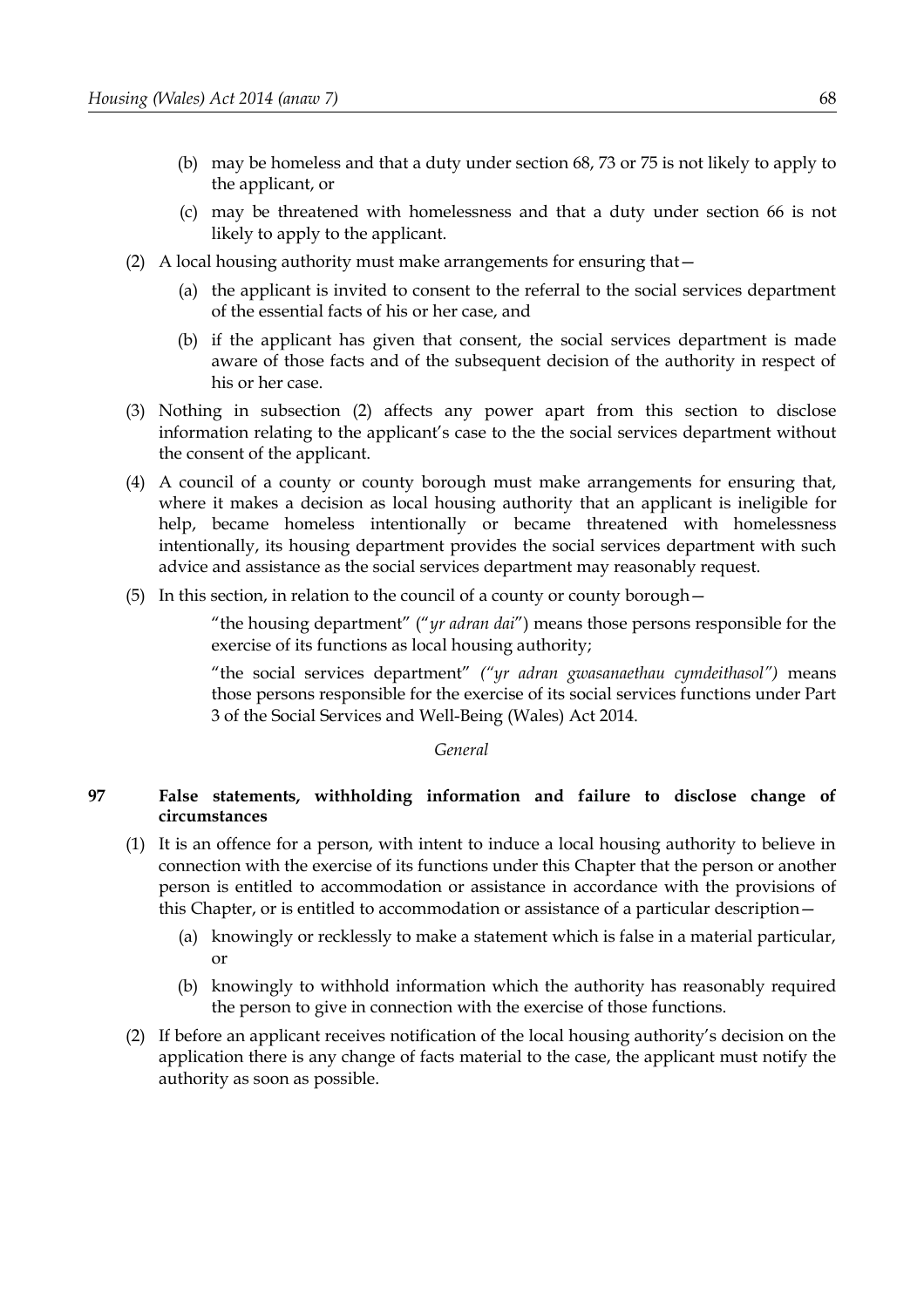- <span id="page-74-1"></span>(3) The authority must explain to every applicant, in ordinary language, the duty imposed by subsection [\(2\)](#page-73-1) and the effect of subsection [\(4\).](#page-74-0)
- <span id="page-74-0"></span>(4) A person who fails to comply with subsection [\(2\)](#page-73-1) after being given the explanation required by subsection [\(3\)](#page-74-1) commits an offence.
- (5) In proceedings against a person for an offence committed under subsection [\(4\)](#page-74-0) it is a defence that the person had a reasonable excuse for failing to comply.
- (6) A person guilty of an offence under this section is liable on summary conviction to a fine not exceeding level 4 on the standard scale.

### **98 Guidance**

- (1) In the exercise of its functions relating to homelessness, a council of a county or county borough must have regard to guidance given by the Welsh Ministers.
- (2) Subsection (1) applies in relation to functions under this Part and any other enactment.
- (3) The Welsh Ministers may—
	- (a) give guidance either generally or to specified descriptions of authorities;
	- (b) revise the guidance by giving further guidance under this Part;
	- (c) withdraw the guidance by giving further guidance under this Part or by notice.
- (4) The Welsh Ministers must publish any guidance or notice under this Part.

### <span id="page-74-2"></span>**99 Interpretation of this Chapter and index of defined terms**

In this Chapter—

"abuse" (*"camdriniaeth"*) has the meaning given by section [58;](#page-46-0)

"accommodation available for occupation" ("*llety sydd ar gael i'w feddiannu*") has the meaning given by section [56;](#page-45-0)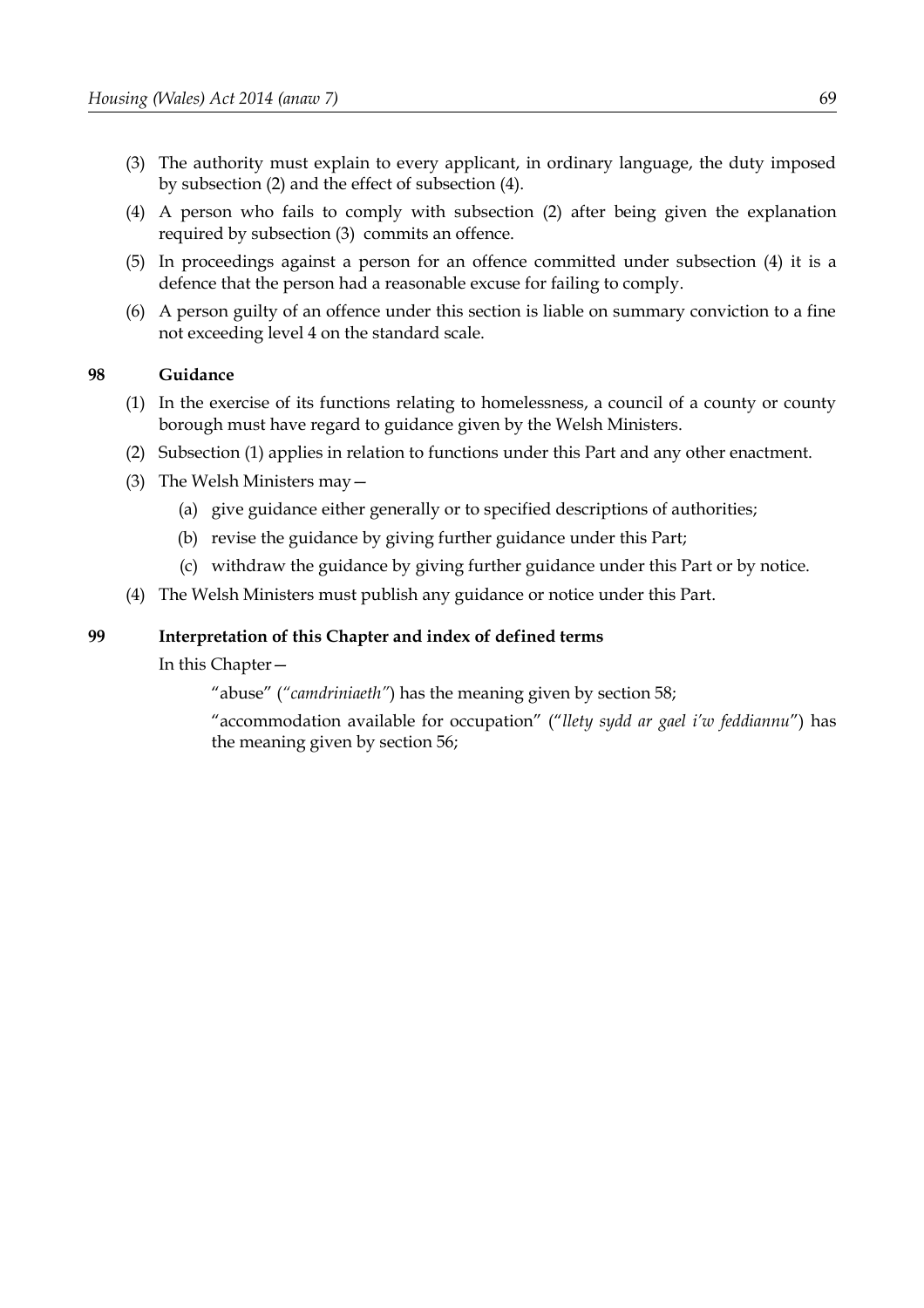"applicant" *("ceisydd")* has the meaning given by section [62](#page-49-1)[\(3\)](#page-49-0) and section [83](#page-64-0)[\(3\);](#page-65-0)

"associated" *("cysylltiedig"),* in relation to a person, has the meaning given by section [58;](#page-46-0)

"assured tenancy" ("*tenantiaeth sicr*") and "assured shorthold tenancy" *("tenantiaeth fyrddaliol sicr")* have the meaning given by Part 1 of the Housing Act 1988;

"domestic abuse" (*"camdriniaeth ddomestig"*) has the meaning given by section [58;](#page-46-0)

"eligible for help" *("yn gymwys i gael cymorth")* means not excluded from help under this Chapter by Schedule [2;](#page-100-0)

"enactment" ("*deddfiad*") means an enactment (whenever enacted or made) comprised in, or in an instrument made under—

- (a) an Act of Parliament,
- (b) a Measure or an Act of the National Assembly for Wales;

"help to secure" *("cynorthwyo i sicrhau"),* in relation to securing that suitable accommodation is available, or does not cease to be available, for occupation, has the meaning given by section [65;](#page-51-0)

"help under this Chapter" *("cynorth o dan y Bennod hon")* means the benefit of any function under sections [66,](#page-52-0) [68,](#page-52-1) [73,](#page-57-0) or [75;](#page-58-0)

"homeless" *("digartref")* has the meaning given by section [55](#page-44-0) and "homelessness*" (digartrefedd)* is to be interpreted accordingly;

"intentionally homeless" *("digartref yn fwriadol")* has the meaning given by section [77;](#page-60-0)

"local connection" *("cysylltiad lleol")* has the meaning given by section [81;](#page-63-0)

"local housing authority" *("awdurdod tai lleol")* means—

- (a) in relation to Wales, the council of a county or county borough, and
- (b) in relation to England, a district council, a London borough council, the Common Council of the City of London or the Council of the Isles of Scilly,

but a reference to a "local housing authority" is to be interpreted as a reference to a local housing authority for an area in Wales only, unless this Chapter expressly provides otherwise;

"looked after, accommodated or fostered" (*"yn derbyn gofal, yn cael ei letya neu'n cael ei faethu"*) has the meaning given by section 70(2);

"prescribed" ("*rhagnodedig*") means prescribed in regulations made by the Welsh Ministers;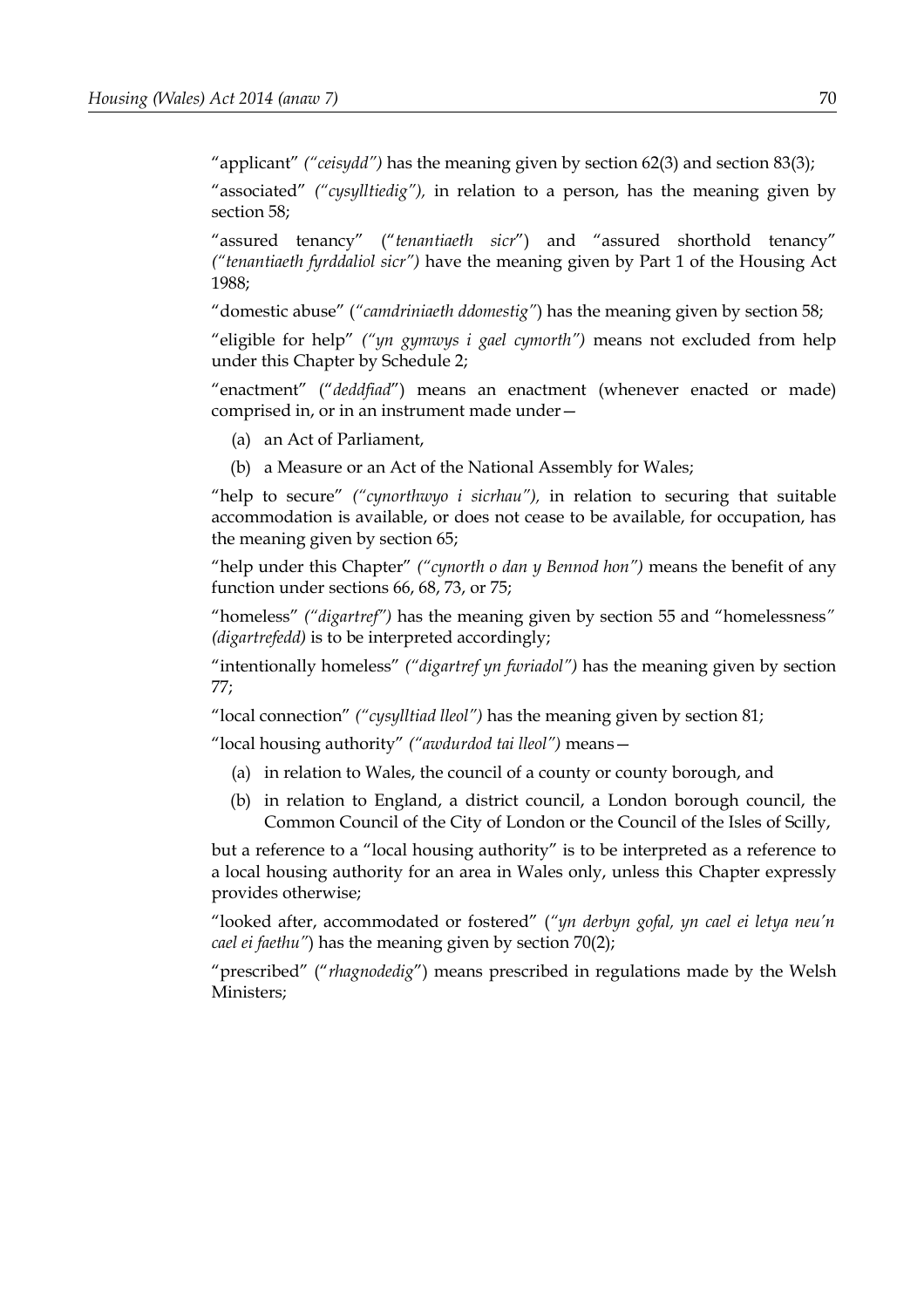"priority need for accommodation" ("*angen blaenoriaethol am lety*") has the meaning given by section [70;](#page-54-0)

"prison" ("*carchar*") has the same meaning as in the Prison Act 1952 (see section 53(1) of that Act);

"private landlord" *("landlord preifat")* means a landlord who is not within section 80(1) of the Housing Act 1985 (the landlord condition for secure tenancies);

"reasonable to continue to occupy accommodation" *("rhesymol parhau i feddiannu llety")* has the meaning given by section [57;](#page-45-2)

"regular armed forces of the Crown" ("*lluoedd arfog rheolaidd y Goron*") means the regular forces as defined by section 374 of the Armed Forces Act 2006;

"restricted person" *("person cyfyngedig")* has the meaning given by section [63](#page-50-1)[\(5\);](#page-50-0)

"social services authority" *("awdurdod gwasanaethau cymdeithasol")* means—

- (a) in relation to Wales, the council of a county or county borough council in the exercise of its social services functions, within the meaning of section 119 of the Social Services and Well-being (Wales) Act 2014, and
- (b) in relation to England, a local authority for the purposes of the Local Authority Social Services Act 1970, as defined in section 1 of that Act,

but a reference to a "social services authority" is to be interpreted as a reference to a social services authority for an area in Wales only, unless this Chapter expressly provides otherwise;

"threatened with homelessness" *("o dan fygythiad o ddigartrefedd")* has the meaning given by section [55](#page-44-0)[\(4\);](#page-45-1)

"voluntary organisation" ("*corff gwirfoddol*") means a body (other than a public or local authority) whose activities are not carried on for profit.

"youth detention accommodation" ("*llety cadw ieuenctid*") means—

- (a) a secure children's home;
- (b) a secure training centre;
- (c) a young offender institution;
- (d) accommodation provided, equipped and maintained by the Welsh Ministers under section 82(5) of the Children Act 1989 for the purpose of restricting the liberty of children;
- (e) accommodation, or accommodation of a description, for the time being specified by order under section 107(1)(e) of the Powers of Criminal Courts (Sentencing) Act 2000 (youth detention accommodation for the purposes of detention and training orders).

### <span id="page-76-0"></span>**100 Consequential amendments**

Part [1](#page-102-1) of Schedule [3](#page-102-0) makes consequential amendments relating to this Part.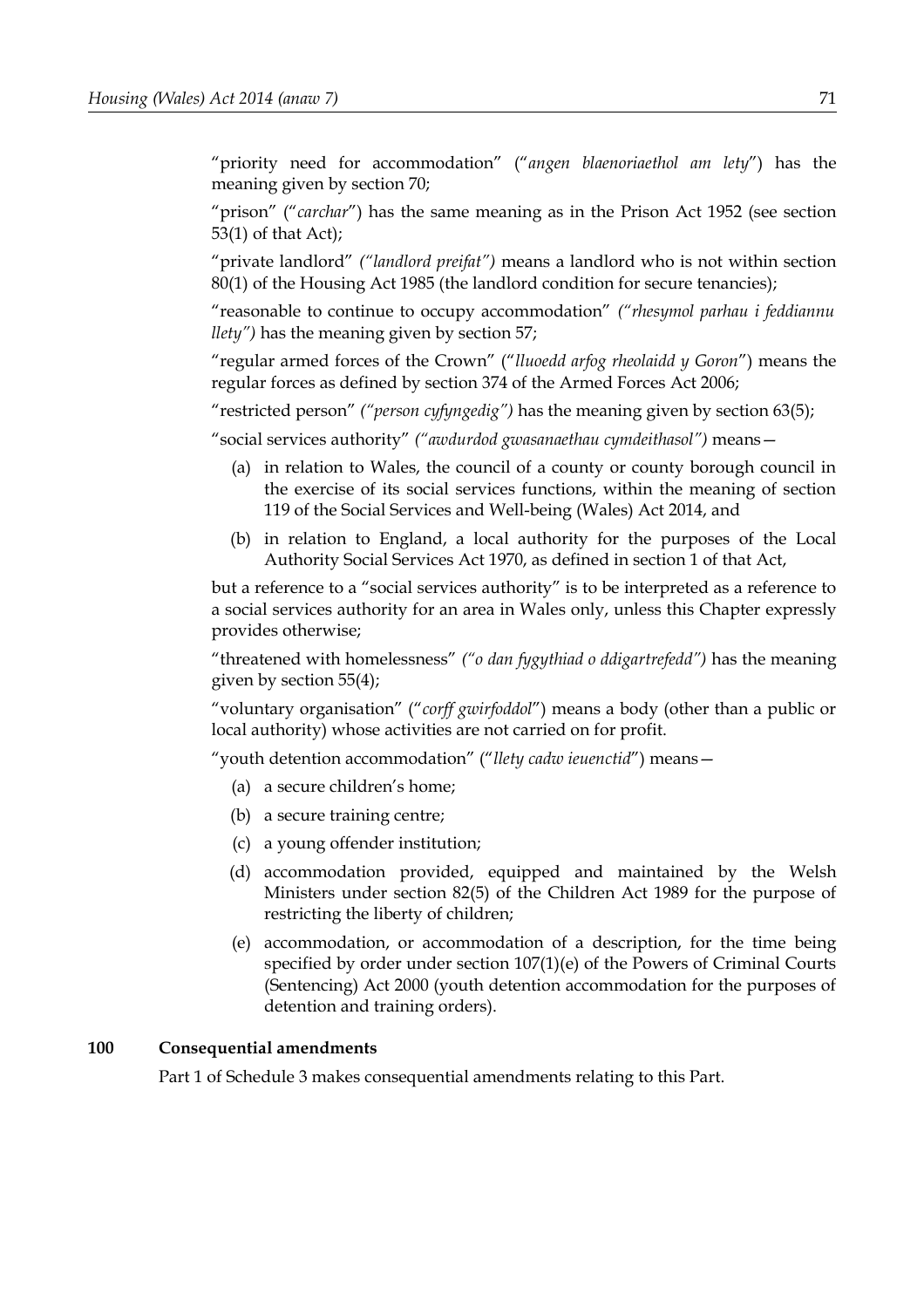# <span id="page-77-7"></span>**PART 3**

# GYPSIES AND TRAVELLERS

#### *Meeting accommodation needs*

#### <span id="page-77-1"></span>**101 Assessment of accommodation needs**

- <span id="page-77-0"></span>(1) A local housing authority must, in each review period, carry out an assessment of the accommodation needs of Gypsies and Travellers residing in or resorting to its area.
- <span id="page-77-2"></span>(2) In carrying out an assessment under subsection [\(1\)](#page-77-0) a local housing authority must consult such persons as it considers appropriate.
- <span id="page-77-5"></span>(3) In subsection [\(1\),](#page-77-0) "review period" means—
	- (a) the period of 1 year beginning with the coming into force of this section, and
	- (b) each subsequent period of 5 years.
- <span id="page-77-4"></span>(4) The Welsh Ministers may amend subsection [\(3\)](#page-77-5)[\(b\)](#page-77-4) by order.

#### <span id="page-77-6"></span>**102 Report following assessment**

- (1) After carrying out an assessment a local housing authority must prepare a report which—
	- (a) details how the assessment was carried out;
	- (b) contains a summary of  $-$ 
		- (i) the consultation it carried out in connection with the assessment, and
		- (ii) the responses (if any) it received to that consultation;
	- (c) details the accommodation needs identified by the assessment.
- (2) A local housing authority must submit the report to the Welsh Ministers for approval of the authority's assessment.
- <span id="page-77-3"></span>(3) The Welsh Ministers may—
	- (a) approve the assessment as submitted;
	- (b) approve the assessment with modifications;
	- (c) reject the assessment.
- (4) If the Welsh Ministers reject the assessment, the local housing authority must—
	- (a) revise and resubmit its assessment for approval by the Welsh Ministers under subsection [\(3\),](#page-77-3) or
	- (b) conduct another assessment (in which case section [101](#page-77-1)[\(2\)](#page-77-2) and this section apply again, as if the assessment were carried out under section [101](#page-77-1)[\(1\)\)](#page-77-0).
- (5) A local housing authority must publish an assessment approved by the Welsh Ministers under this section.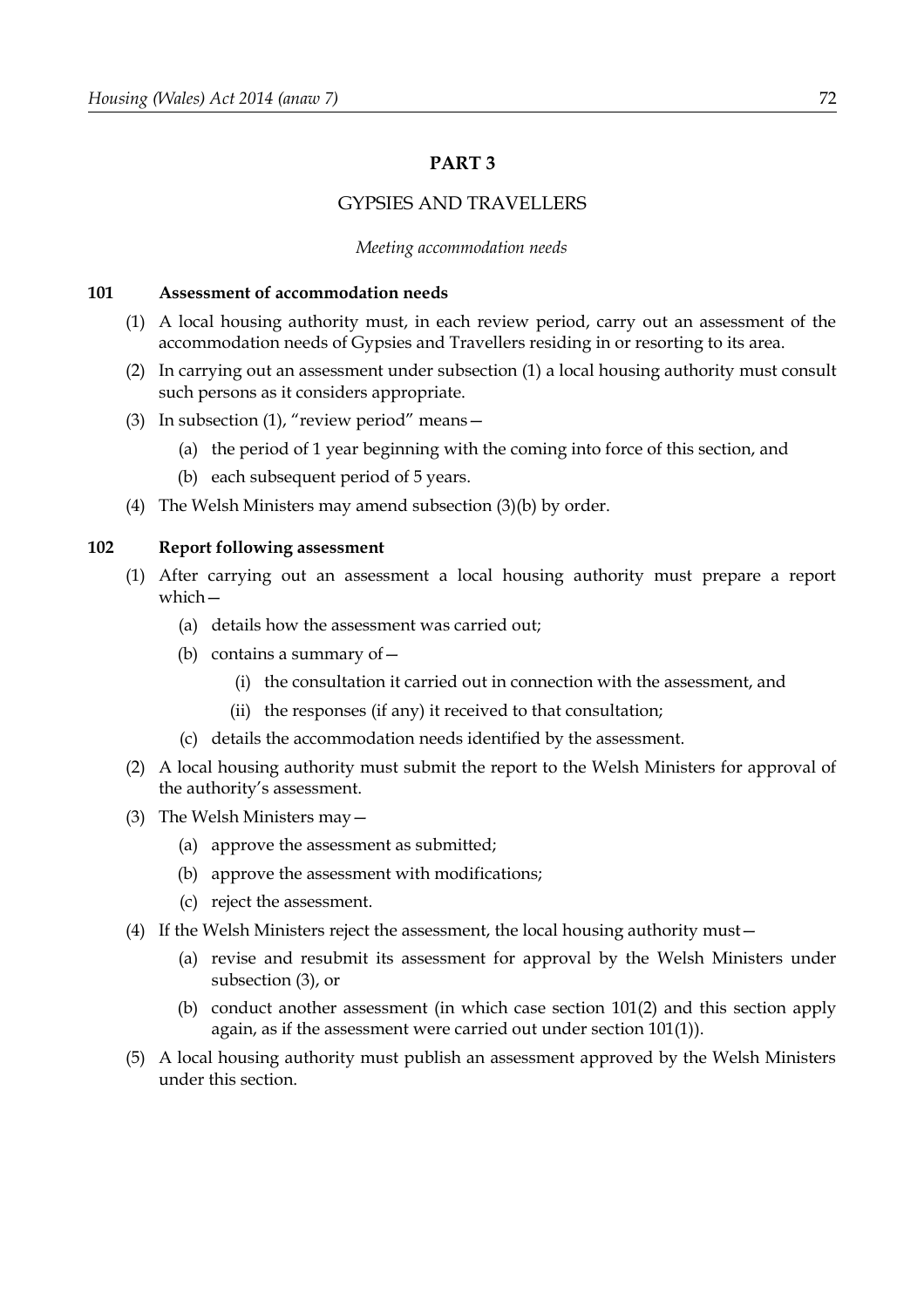### **103 Duty to meet assessed needs**

- <span id="page-78-0"></span>(1) If a local housing authority's approved assessment identifies needs within the authority's area with respect to the provision of sites on which mobile homes may be stationed the authority must exercise its powers in section 56 of the Mobile Homes (Wales) Act 2013 (power of authorities to provide sites for mobile homes) so far as may be necessary to meet those needs.
- (2) But subsection [\(1\)](#page-78-0) does not require a local housing authority to provide, in or in connection with sites for the stationing of mobile homes, working space and facilities for the carrying on of activities normally carried out by Gypsies and Travellers.
- (3) The reference in subsection [\(1\)](#page-78-0) to an authority's approved assessment is a reference to the authority's most recent assessment of accommodation needs approved by the Welsh Ministers under section [102](#page-77-6)[\(3\).](#page-77-3)

### **104 Failure to comply with duty under section 103**

- (1) If the Welsh Ministers are satisfied that a local housing authority has failed to comply with the duty imposed by section 103 they may direct the authority to exercise its powers under section 56 of the Mobile Homes (Wales) Act 2013 so far as may be necessary to meet the needs identified in the authority's approved assessment.
- (2) Before giving a direction the Welsh Ministers must consult the local housing authority to which the direction would relate.
- (3) A local housing authority must comply with a direction given to it.
- (4) A direction given under this section—
	- (a) must be in writing;
	- (b) may be varied or revoked by a subsequent direction;
	- (c) is enforceable by mandatory order on application by, or on behalf of, the Welsh **Ministers**

### **105 Provision of information upon request**

- (1) A local housing authority must provide the Welsh Ministers with such information (and at such times) as they may require in connection with the exercise of their functions under this Part.
- (2) The Welsh Ministers may exercise their powers under this section generally or in relation to a particular case.

### **106 Guidance**

- (1) In exercising its functions under this Part, a local housing authority must have regard to any guidance given by the Welsh Ministers.
- (2) The Welsh Ministers may—
	- (a) give guidance either generally or to specified descriptions of authorities;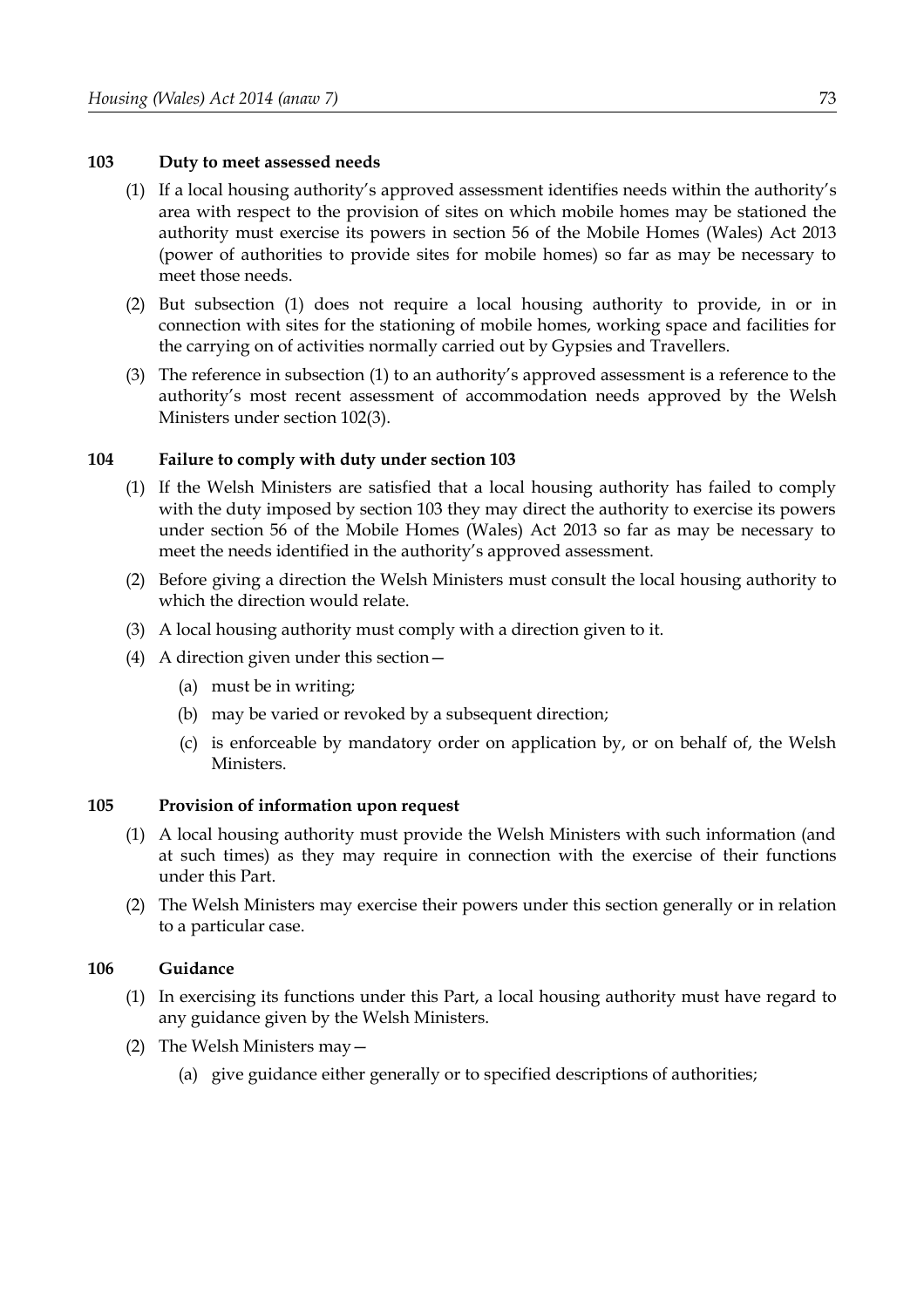- (b) revise the guidance by giving further guidance under this section;
- (c) withdraw the guidance by giving further guidance under this section or by notice.
- (3) The Welsh Ministers must publish any guidance or notice under this section.

### **107 Duties in relation to housing strategies**

- (1) This section applies where a local housing authority is required under section 87 of the Local Government Act 2003 to have a strategy in respect of meeting the accommodation needs of Gypsies and Travellers residing in or resorting to its area.
- (2) The local housing authority must—
	- (a) have regard to any guidance given by the Welsh Ministers in preparing its strategy;
	- (b) take the strategy into account in exercising its functions (including functions exercisable other than as a local housing authority).

*General*

#### <span id="page-79-0"></span>**108 Interpretation**

In this Part—

"accommodation needs" *("anghenion llety")* includes, but is not limited to, needs with respect to the provision of sites on which mobile homes may be stationed;

"Gypsies and Travellers" *("Sipsiwn a Theithwyr")* means—

- (a) persons of a nomadic habit of life, whatever their race or origin, including—
	- (i) persons who, on grounds only of their own or their family's or dependant's educational or health needs or old age, have ceased to travel temporarily or permanently, and
	- (ii) members of an organised group of travelling show people or circus people (whether or not travelling together as such), and
- (b) all other persons with a cultural tradition of nomadism or of living in a mobile home;

"mobile home" *("cartref symudol")* has the meaning given by section 60 of the Mobile Homes (Wales) Act 2013.

#### <span id="page-79-2"></span>**109 Power to amend definition of Gypsies and Travellers**

- <span id="page-79-1"></span>(1) The Welsh Ministers may by order amend the definition of Gypsies and Travellers in section [108](#page-79-0) by—
	- (a) adding a description of persons;
	- (b) modifying a description of persons;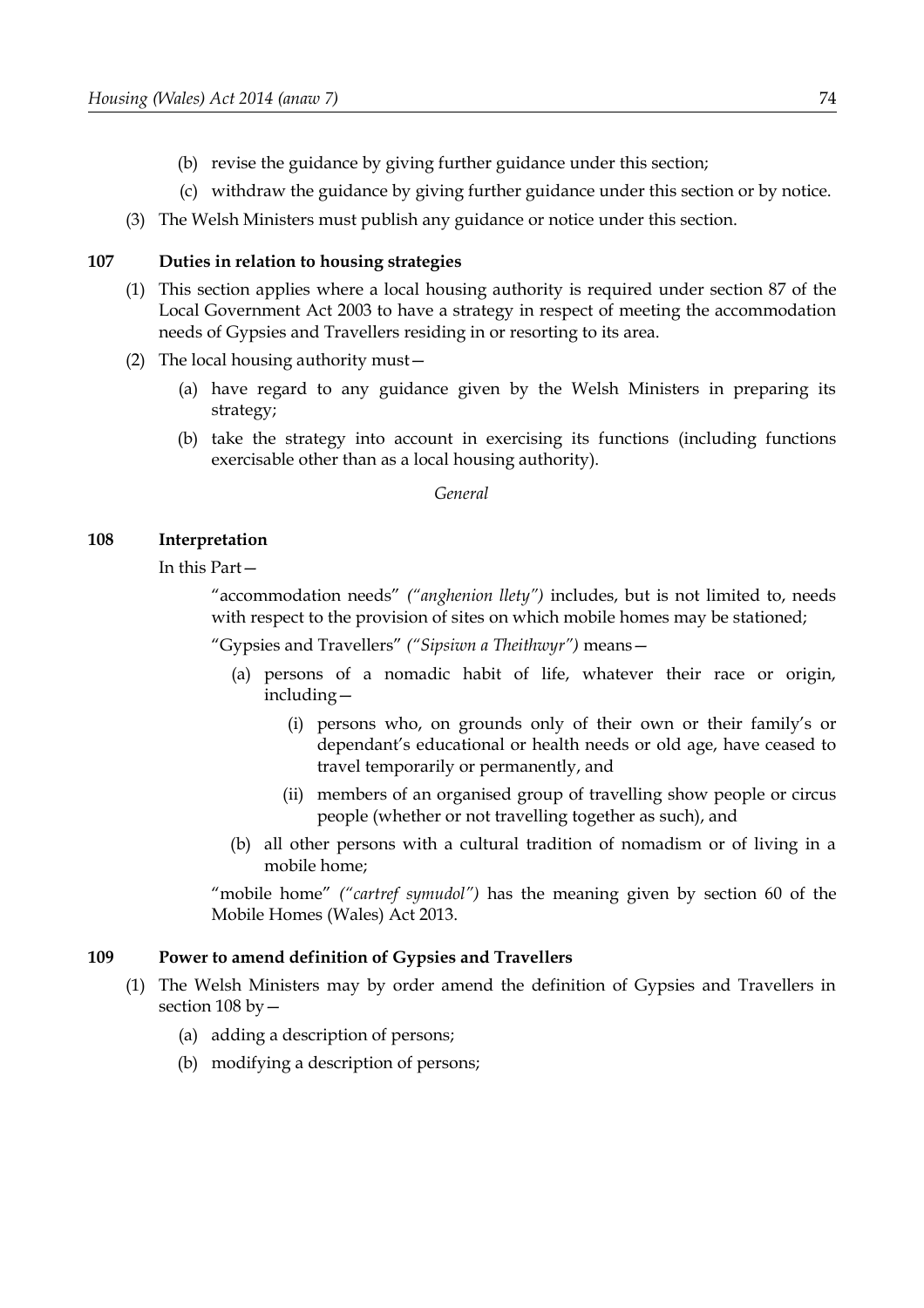- (c) removing a description of persons.
- (2) An order under this section may also make such amendments of the Mobile Homes (Wales) Act 2013 as the Welsh Ministers consider necessary or appropriate in consequence of a change to the definition mentioned in subsection [\(1\).](#page-79-1)

### <span id="page-80-3"></span>**110 Consequential amendments**

Part [2](#page-105-0) of Schedule [3](#page-102-0) makes consequential amendments relating to this Part.

### **PART 4**

# STANDARDS FOR SOCIAL HOUSING

*Standards for housing provided by local housing authorities*

### <span id="page-80-0"></span>**111 Standards**

- <span id="page-80-1"></span>(1) The Welsh Ministers may set standards to be met by local housing authorities in connection with—
	- (a) the quality of accommodation provided by local housing authorities for housing;
	- (b) rent for such accommodation;
	- (c) service charges for such accommodation.
- (2) Standards set under subsection [\(1\)](#page-80-1) may require local housing authorities to comply with rules specified in the standards.
- (3) Rules about rent or service charges may include, among other things, provision for minimum or maximum—
	- (a) levels of rent or service charges,
	- (b) levels of increase or decrease of rent or service charges.
- (4) The Welsh Ministers may—
	- (a) revise the standards by issuing further standards under this section;
	- (b) withdraw the standards by issuing further standards under this section or by notice.
- (5) The Welsh Ministers must publish standards or notices under this section.

### <span id="page-80-2"></span>**112 Guidance**

- (1) The Welsh Ministers may give guidance that—
	- (a) relates to a matter addressed by a standard under section [111,](#page-80-0) and
	- (b) amplifies the standard.
- (2) In considering whether standards have been met the Welsh Ministers may have regard to the guidance.
- (3) The Welsh Ministers may—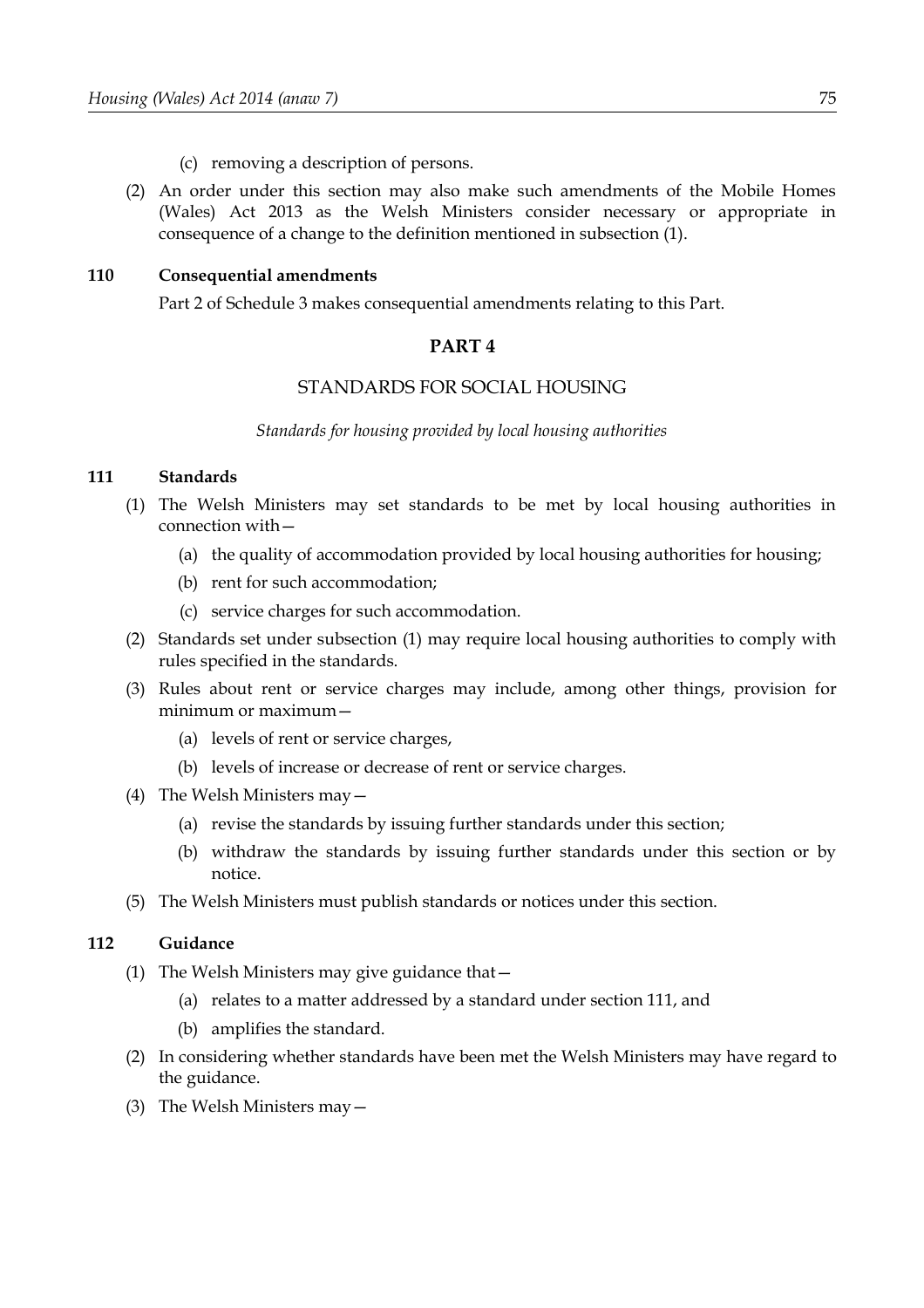- (a) revise the guidance by giving further guidance under this section;
- (b) withdraw the guidance by giving further guidance under this section or by notice.
- (4) The Welsh Ministers must publish any guidance or notice under this section.

### **113 Consultation on standards and guidance**

Before setting, revising or withdrawing standards under section [111](#page-80-0) or issuing, revising or withdrawing guidance under section [112,](#page-80-2) the Welsh Ministers must consult—

- (a) one or more bodies appearing to them to represent the interests of local housing authorities,
- (b) one or more bodies appearing to them to represent the interests of tenants, and
- (c) any other persons the Welsh Ministers consider it appropriate to consult.

### **114 Information on compliance with standards**

A local housing authority must provide the Welsh Ministers with any information they request relating to compliance by the authority with standards set under section [111.](#page-80-0)

### **115 Powers of entry**

- (1) This section applies where it appears to the Welsh Ministers that a local housing authority may be failing to maintain or repair any premises in accordance with standards set under section [111](#page-80-0) or guidance given under section [112.](#page-80-2)
- (2) A person authorised by the Welsh Ministers may at any reasonable time, on giving not less than 28 days' notice of his or her intention to the local housing authority concerned, enter any such premises for the purpose of survey and examination.
- (3) Where such notice is given to the local housing authority, the authority must give the occupier or occupiers of the premises not less than seven days' notice of the proposed survey and examination.
- (4) An authorisation for the purposes of this section must be in writing stating the particular purpose or purposes for which the entry is authorised and must, if so required, be produced for inspection by the occupier or anyone acting on his or her behalf.
- (5) The Welsh Ministers must give a copy of any survey carried out in exercise of the powers conferred by this section to the local housing authority concerned.
- (6) The Welsh Ministers may require the local housing authority concerned to pay to them such amount as the Welsh Ministers may determine towards the costs of carrying out any survey under this section.

### **116 Exercise of intervention powers**

<span id="page-81-0"></span>(1) This section applies where the Welsh Ministers are deciding—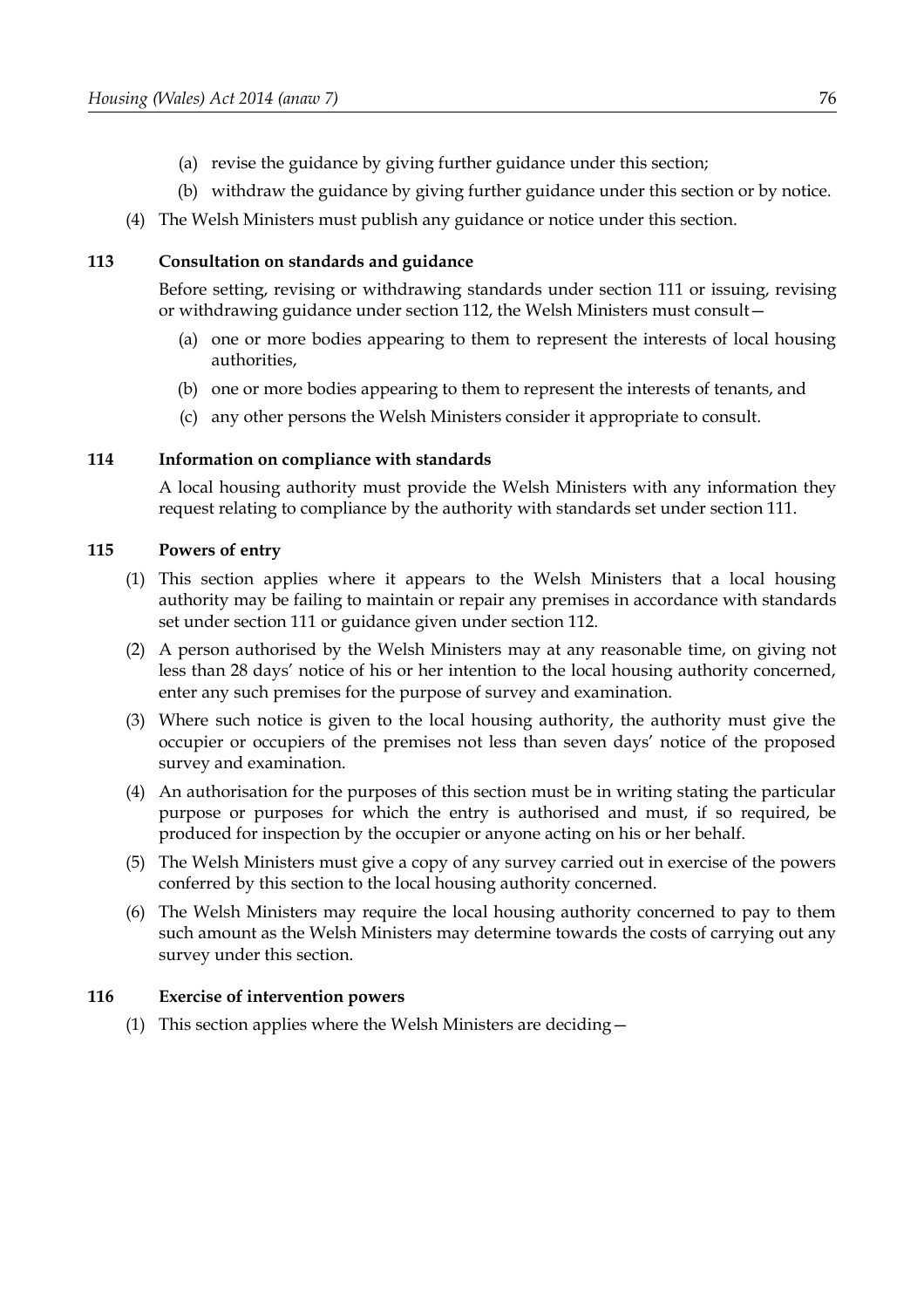- (a) whether to exercise an intervention power,
- (b) which intervention power to exercise, or
- (c) how to exercise an intervention power.
- (2) The Welsh Ministers must consider—
	- (a) whether the failure or likely failure to meet the standard is, or is likely to be, a recurrent or isolated incident;
	- (b) the speed with which the failure, or likely failure to meet the standard needs to be addressed.
- (3) In subsection [\(1\),](#page-81-0) an "intervention power" means a power exercisable under sections [117](#page-82-1) to [127.](#page-84-0)

### <span id="page-82-1"></span>**117 Grounds for intervention**

For the purposes of this Part, the grounds for intervention are that a local housing authority has failed, or is likely to fail, to meet a standard set under section [111](#page-80-0) which relates to the quality of accommodation.

### **118 Warning notice**

- (1) The Welsh Ministers may give a warning notice to a local housing authority if they are satisfied that the grounds for intervention exist in relation to the authority.
- (2) The Welsh Ministers must specify each of the following in the warning notice—
	- (a) the reasons why they are satisfied that the grounds exist;
	- (b) the action they require the authority to take in order to deal with the grounds for intervention;
	- (c) the period within which the action is to be taken by the authority ("the compliance period");
	- (d) the action they are minded to take if the authority fails to take the required action.

#### **119 Power of Welsh Ministers to intervene**

- (1) The Welsh Ministers have the power to intervene under this Part if  $-$ 
	- (a) the Welsh Ministers have given a warning notice, and
	- (b) the local housing authority has failed to comply, or secure compliance, with the notice to the Welsh Ministers' satisfaction within the compliance period.
- (2) Where the Welsh Ministers have the power to intervene, they must keep the circumstances giving rise to the power under review.
- <span id="page-82-0"></span>(3) If the Welsh Ministers conclude that the grounds for intervention have been dealt with to their satisfaction or that exercise of their powers under this Part would not be appropriate for any other reason, they must notify the local housing authority of their conclusion in writing.
- (4) The Welsh Ministers' power to intervene continues in effect until they give notice under subsection [\(3\).](#page-82-0)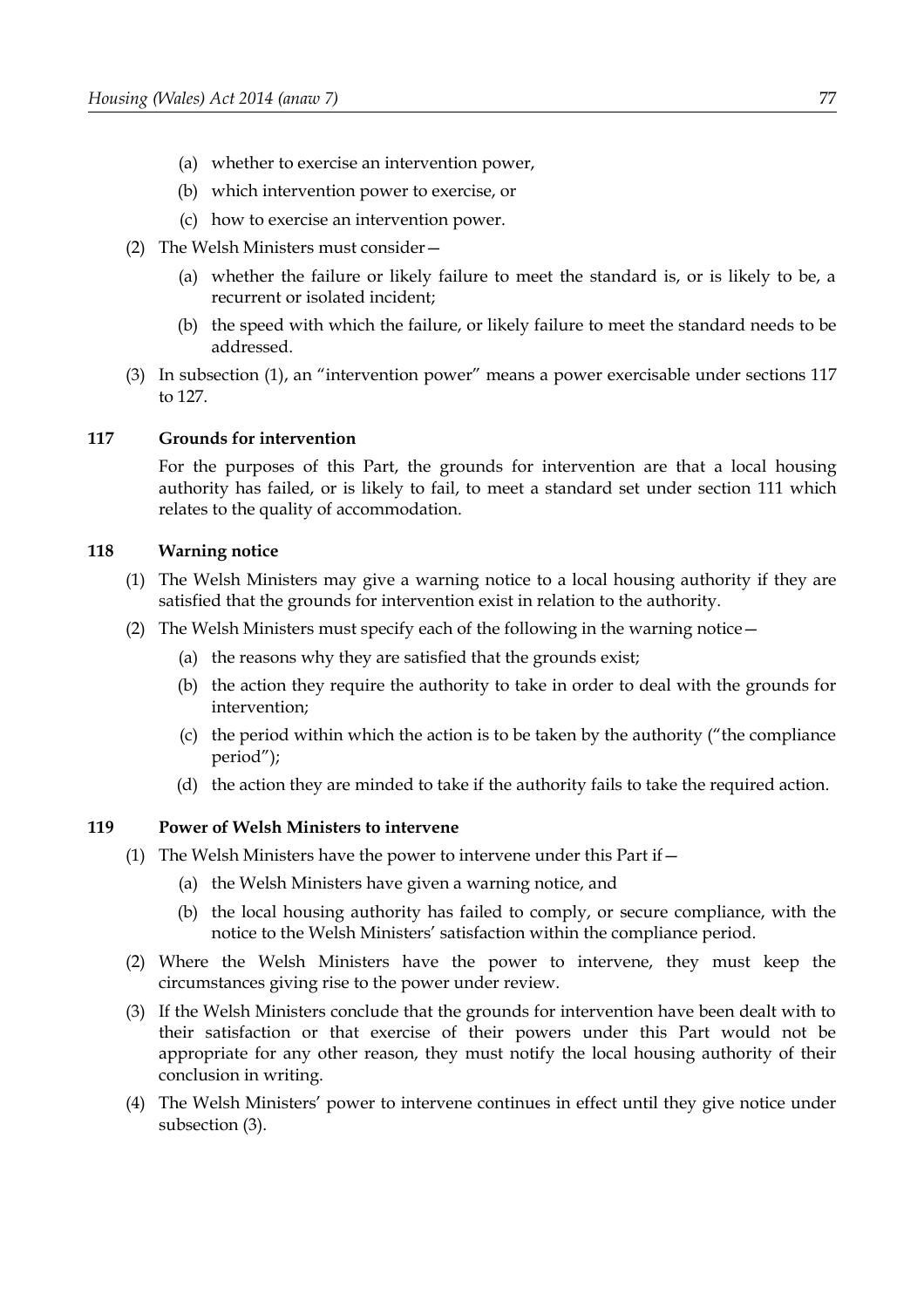(5) Where the Welsh Ministers have the power to intervene, they are not limited to taking the action they said they were minded to take in a warning notice.

### <span id="page-83-4"></span>**120 Power to require local housing authority to obtain advisory services**

- (1) This section applies if the Welsh Ministers have the power to intervene.
- (2) The Welsh Ministers may direct the local housing authority to enter into a contract or other arrangement with a specified person, or a person falling within a specified class, for the provision to the authority, of specified services of an advisory nature.
- (3) The direction may require the contract or other arrangement to contain specified terms and conditions.
- (4) In this section and section [121](#page-83-1) "specified" means specified in a direction.

### <span id="page-83-1"></span>**121 Power to require performance of functions by other persons on behalf of authority**

- (1) This section applies if the Welsh Ministers have the power to intervene.
- <span id="page-83-3"></span>(2) The Welsh Ministers may give such directions to the local housing authority or any of its officers as they think are appropriate for securing that the functions to which the grounds for intervention relate are performed on behalf of the authority by a person specified in the direction.
- (3) A direction under subsection [\(2\)](#page-83-3) may require that any contract or other arrangement made by the authority with the specified person contains terms and conditions specified in the direction.

### <span id="page-83-0"></span>**122 Power to require performance of functions by Welsh Ministers or nominee**

- (1) This section applies if the Welsh Ministers have the power to intervene.
- <span id="page-83-2"></span>(2) The Welsh Ministers may direct that the functions to which the grounds for intervention relate are to be exercised by the Welsh Ministers or a person nominated by them.
- (3) If a direction is made under subsection [\(2\),](#page-83-2) the local housing authority must comply with the instructions of the Welsh Ministers or their nominee in relation to the exercise of the functions.

### **123 Power to direct exercise of other local housing authority functions**

- (1) If the Welsh Ministers think it is expedient, a direction under section [121](#page-83-1) or [122](#page-83-0) may relate to the performance of functions of the local housing authority in addition to the functions to which the grounds for intervention relate.
- (2) The Welsh Ministers may have regard (among other things) to financial considerations in deciding whether it is expedient that a direction should relate to the functions of the local housing authority other than functions relating to the grounds for intervention.

### **124 General power to give directions and take steps**

(1) This section applies if the Welsh Ministers have the power to intervene.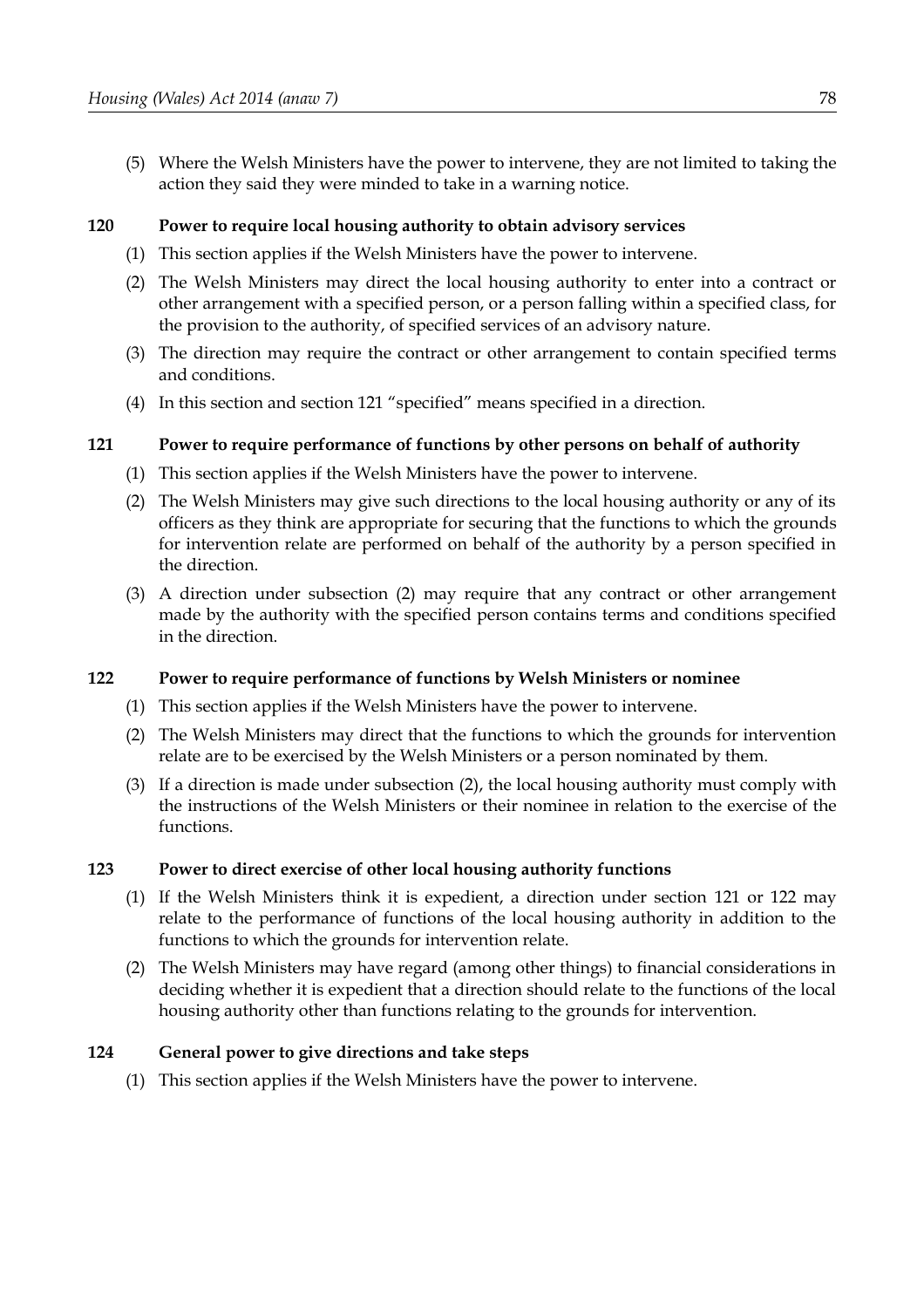- (2) If the Welsh Ministers think it is appropriate in order to deal with the grounds for intervention, the Welsh Ministers may—
	- (a) give directions to the local housing authority or any of its officers, or
	- (b) take any other steps.

### **125 Directions**

- (1) A local housing authority, or an officer of an authority, subject to a direction or instruction under this Part must comply with it.
- (2) This includes a direction or an instruction to exercise a power or duty that is contingent upon the opinion of the authority or an officer of the authority.
- (3) A direction under this Part—
	- (a) must be in writing;
	- (b) may be varied or revoked by a later direction;
	- (c) is enforceable by mandatory order on application by, or on behalf of, the Welsh Ministers.

### **126 Duty to co-operate**

- (1) A local housing authority must give the Welsh Ministers and any person mentioned in subsection [\(2\)](#page-84-4) as much assistance in connection with the exercise of functions under or by virtue of this Part as they are reasonably able to give.
- <span id="page-84-4"></span><span id="page-84-3"></span><span id="page-84-2"></span>(2) The persons are—
	- (a) any person authorised for the purposes of this section by the Welsh Ministers;
	- (b) any person acting under directions under this Part;
	- (c) any person assisting—
		- (i) the Welsh Ministers, or
		- (ii) a person mentioned in paragraph [\(a\)](#page-84-3) or [\(b\).](#page-84-2)

### <span id="page-84-0"></span>**127 Powers of entry and inspection**

- <span id="page-84-6"></span><span id="page-84-5"></span>(1) A person falling within subsection [\(2\)](#page-84-1) has at all reasonable times  $-$ 
	- (a) a right of entry to the premises of the local housing authority (other than a dwelling) in question;
	- (b) a right to inspect, and take copies of, any records or other documents kept by the authority, and any other documents containing information relating to the authority, which the person considers relevant to the exercise of his or her functions under or by virtue of this Part.
- <span id="page-84-1"></span>(2) The following persons fall within this subsection—
	- (a) a person specified in a direction under section [120](#page-83-4) or, where the direction specifies a class of persons, the person with whom the local housing authority enter into the contract or other arrangement required by the direction;
	- (b) a person specified in a direction under section [121;](#page-83-1)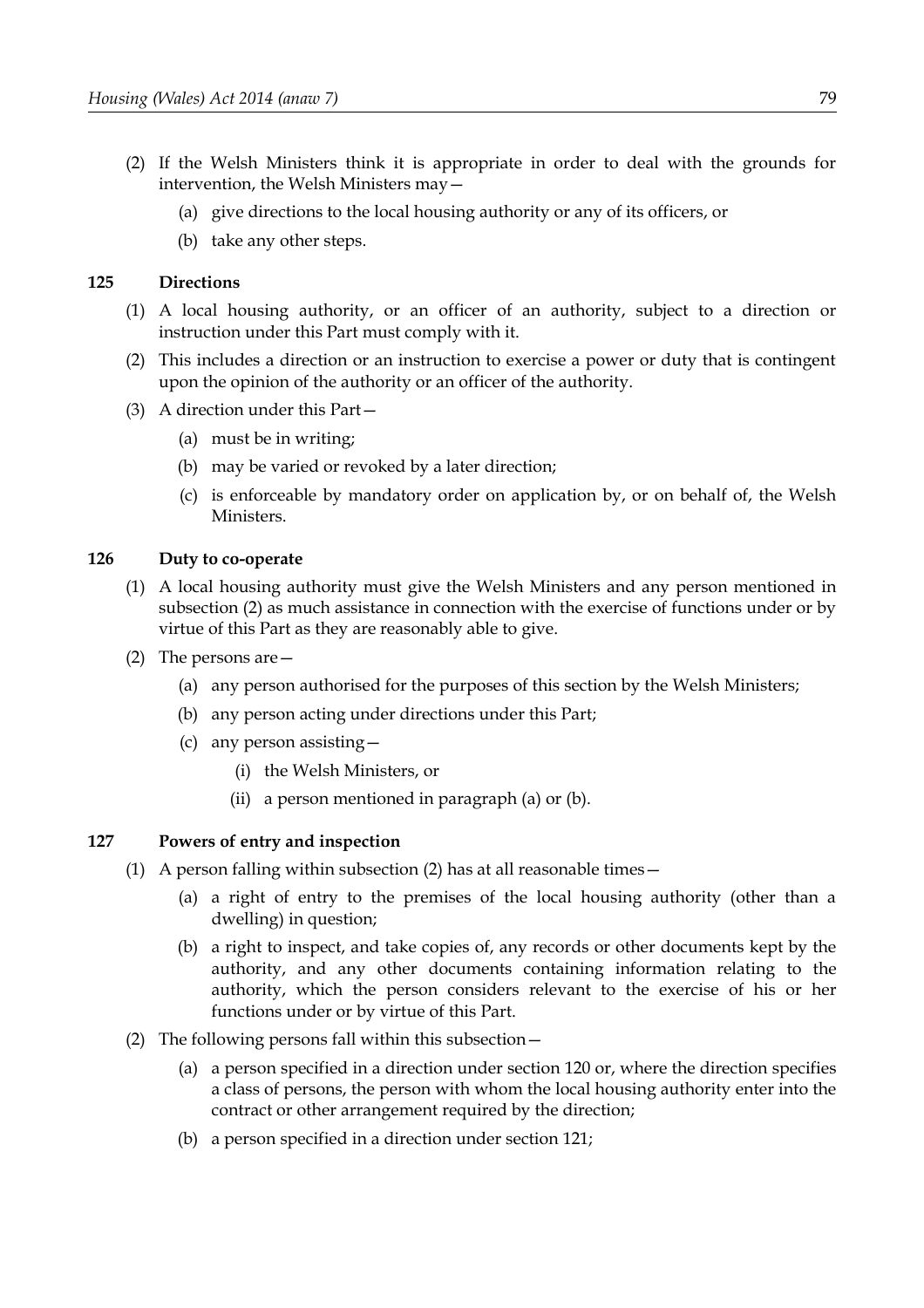- (c) the Welsh Ministers in pursuance of a direction under section [122;](#page-83-0)
- (d) a person nominated by direction under section [122.](#page-83-0)
- (3) In exercising the right under subsection [\(1\)](#page-84-6)[\(b\)](#page-84-5) to inspect records or other documents, a person  $(^{\prime\prime}P^{\prime\prime})$  –
	- (a) is entitled to have access to, and inspect and check the operation of, any computer and any associated apparatus or material which is or has been in use in connection with the records or other documents in question, and
	- (b) may require the following persons to provide any assistance P may reasonably require (including, among other things, the making of information available for inspection or copying in a legible form)—
		- (i) the person by whom or on whose behalf the computer is or has been so used;
		- (ii) any person having charge of, or otherwise concerned with the operation of, the computer, apparatus or material.
- (4) Any reference in this section to a person falling within subsection [\(2\)](#page-84-1) includes a reference to any person assisting that person.
- (5) In this section "document" and "records" each include information recorded in any form.

*Service charges for social housing*

### **128 Exemption from offences relating to service charges for social housing**

In section 25 of the Landlord and Tenant Act 1985, after subsection (2) insert—

- "(3) Subsection (1) does not apply where the person is  $-$ 
	- (a) a local authority for an area in Wales, or
	- (b) a registered social landlord."

# **129 Application of duties relating to service charges to local authority tenancies**

In section 26(1) of the Landlord and Tenant Act 1985, after "a local authority" insert "for an area in England".

*General*

### <span id="page-85-0"></span>**130 Consequential amendments**

Part [3](#page-106-0) of Schedule [3](#page-102-0) makes consequential amendments relating to this Part.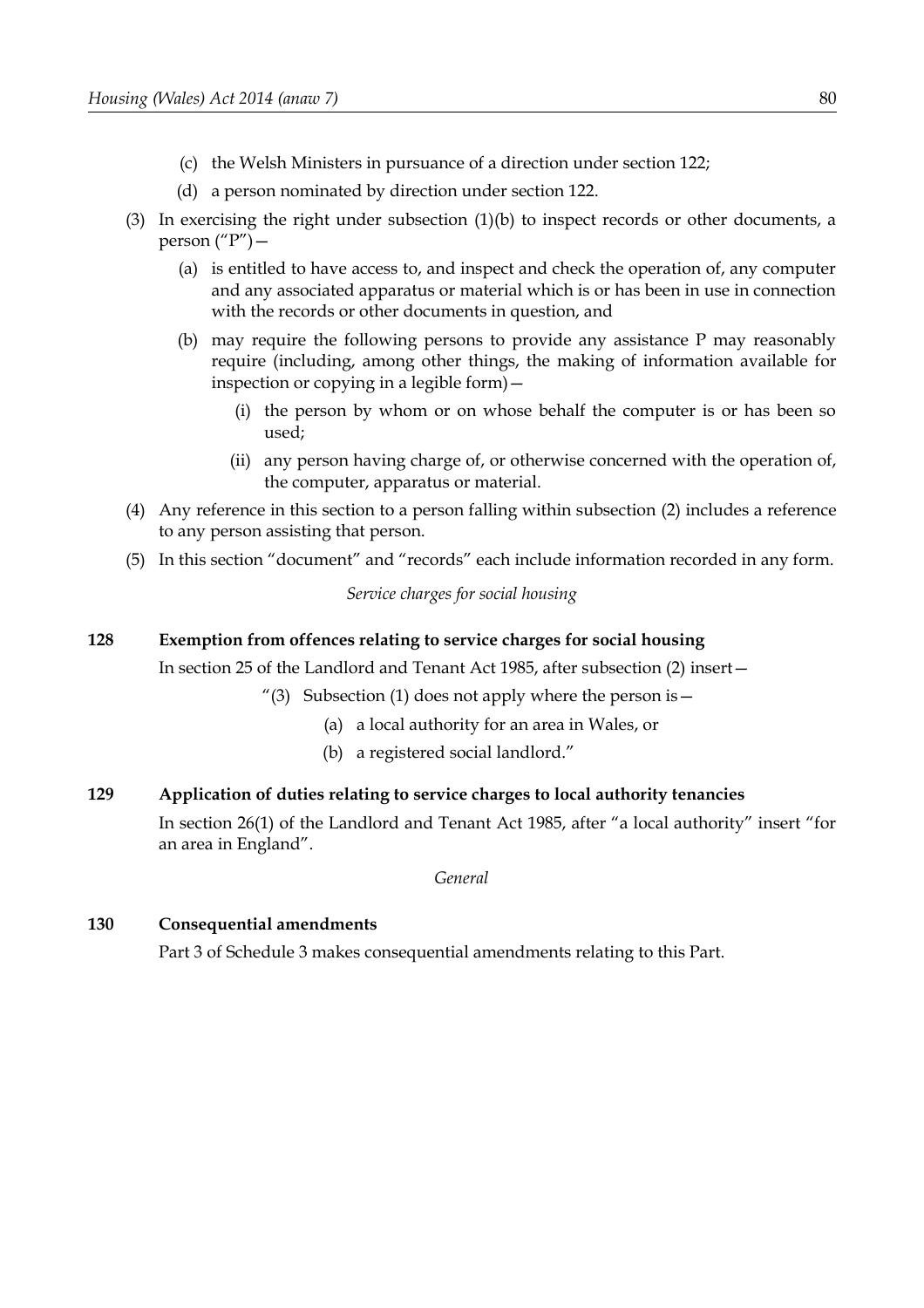### <span id="page-86-3"></span>**PART 5**

### HOUSING FINANCE

#### *Housing Revenue Account subsidy*

#### **131 Abolition of Housing Revenue Account subsidy**

- (1) This section provides for the abolition of the subsidy payable in relation to the Housing Revenue Accounts of local housing authorities under the Local Government and Housing Act 1989.
- (2) That Act is amended as follows.
- (3) In Part 6 (Housing Finance)—
	- (a) omit section 79 (Housing Revenue Account subsidy);
	- (b) omit section 80 (calculation of Housing Revenue Account subsidy);
	- (c) omit section 80ZA (negative amounts of subsidy payable to appropriate person);
	- (d) omit section 80A (final decision on amount of Housing Revenue Account subsidy);
	- (e) omit section 80B (agreements to exclude certain authorities or property);
	- (f) omit section 85 (power to obtain information);
	- (g) omit section 86 (recoupment of subsidy in certain cases).
- (4) In Schedule 4 (the keeping of the Housing Revenue Account)—
	- (a) in Part 1 (credits to the Account), omit Item 3 (Housing Revenue Account subsidy);
	- (b) in Part 2 (debits to the Account), omit Item 5 (sums payable under section 80ZA);
	- (c) in Part 3 (special cases), omit paragraph 2 (credit balance where no HRA subsidy payable) and the heading immediately before it.

*Payments in relation to Housing Revenue Accounts*

#### <span id="page-86-4"></span>**132 Settlement payments**

- <span id="page-86-0"></span>(1) The Welsh Ministers may make a determination providing for the calculation of the amount of a payment in relation to each local housing authority that keeps a Housing Revenue Account.
- (2) A payment of the type mentioned in subsection [\(1\)](#page-86-0) is referred to in this Part as a "settlement payment".
- <span id="page-86-2"></span>(3) A determination under this section may provide for all or part of the amount to be calculated in accordance with a formula or formulae.
- <span id="page-86-1"></span>(4) In determining a formula for this purpose, the Welsh Ministers may include variables framed by reference to such matters as they consider appropriate.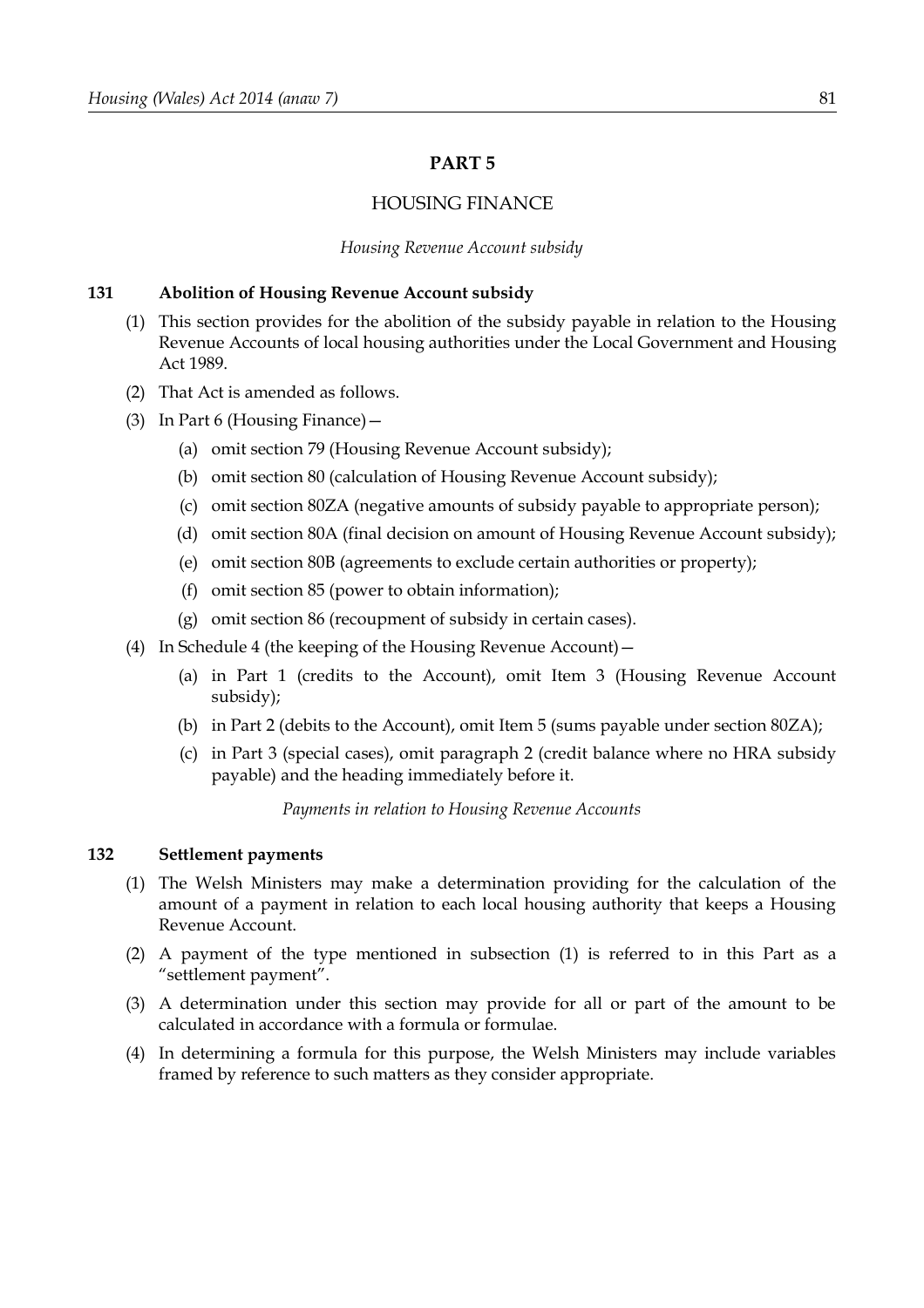- <span id="page-87-2"></span>(5) A determination under this section may provide that the effect of the calculation in relation to a local housing authority is that—
	- (a) a settlement payment must be made by the Welsh Ministers to the local housing authority,
	- (b) a settlement payment must be made by the local housing authority to the Welsh Ministers, or
	- (c) the amount of a settlement payment in relation to that authority is nil.
- (6) Subsections [\(3\),](#page-86-2) [\(4\)](#page-86-1) and [\(5\)](#page-87-2) do not limit the generality of the power conferred by subsection [\(1\).](#page-86-0)

### **133 Further payments**

- (1) If a settlement payment has been made in respect of a local housing authority, the Welsh Ministers may from time to time make a determination that a further payment calculated in accordance with the determination must be made—
	- (a) by the Welsh Ministers to the local housing authority, or
	- (b) by the local housing authority to the Welsh Ministers.
- (2) But the Welsh Ministers may only make a determination under this section if subsection  $(3)$  or  $(4)$  applies.
- <span id="page-87-0"></span>(3) This subsection applies if there has been a change in any matter that was taken into account in making—
	- (a) the determination relating to the settlement payment or a calculation under that determination, or
	- (b) a previous determination under this section relating to the local housing authority or a calculation under that determination.
- <span id="page-87-1"></span>(4) This subsection applies if the Welsh Ministers are satisfied that an error was taken into account in making any determination or calculation mentioned in subsection [\(3\).](#page-87-0)
- (5) A determination under this section may be varied or revoked by a subsequent determination.

### <span id="page-87-5"></span>**134 Additional provision about payments**

- (1) A payment under this Part must be made in such instalments, at such times and in accordance with such arrangements as the Welsh Ministers may determine.
- (2) A payment under this Part by a local housing authority must be accompanied by such information as the Welsh Ministers may require.
- <span id="page-87-4"></span>(3) The Welsh Ministers may charge a local housing authority interest, at such rates and for such periods as the Welsh Ministers may determine, on any sum payable by the local housing authority under this Part not being paid by a time determined under this section for its payment.
- <span id="page-87-3"></span>(4) The Welsh Ministers may charge a local housing authority an amount equal to any additional costs incurred by the Welsh Ministers as a result of any sum payable by the local housing authority under this Part not being paid by a time determined under this section for its payment.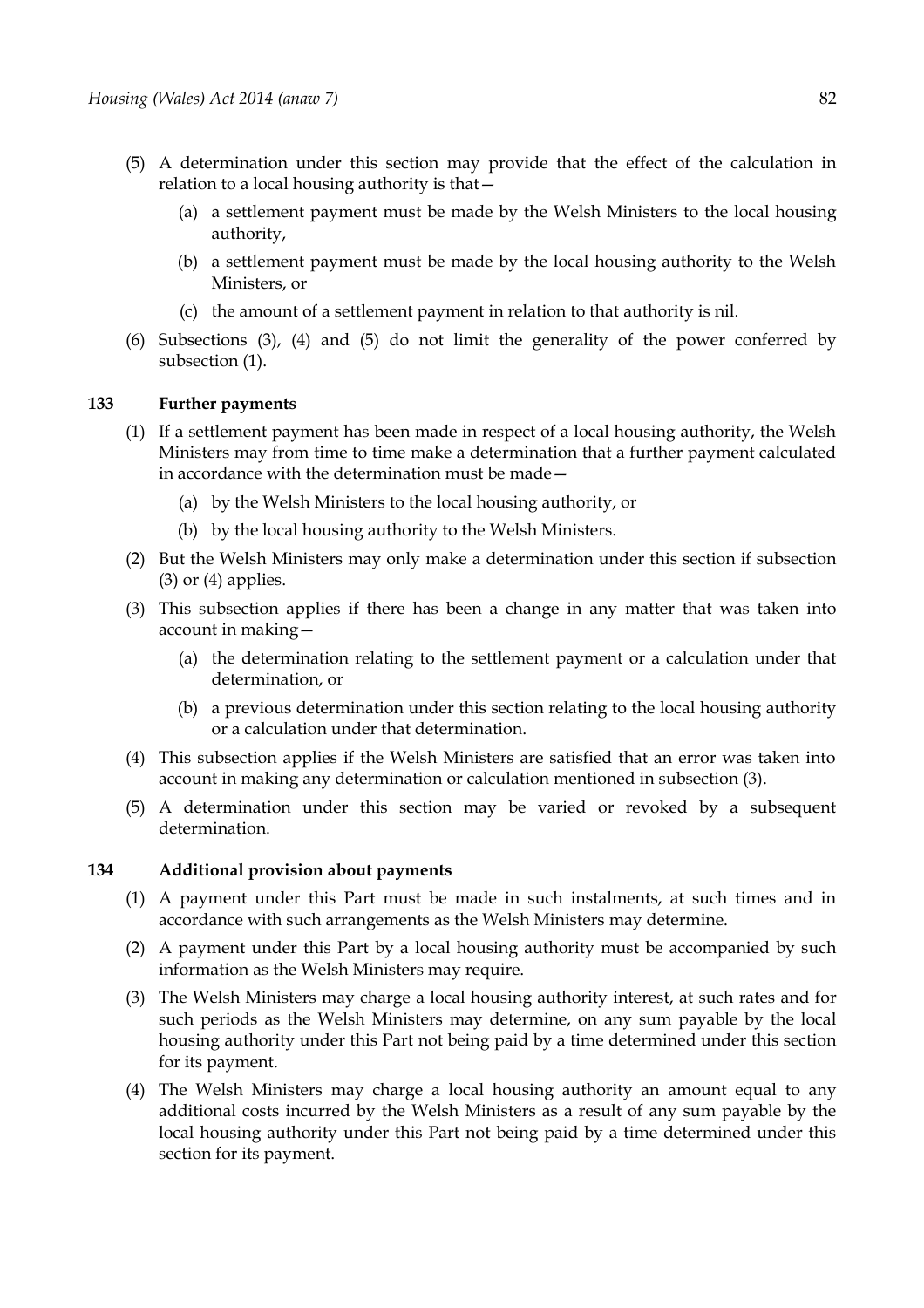- (5) A payment under this Part other than a payment under subsection [\(3\)](#page-87-4) or  $(4)$  -
	- (a) if made by a local housing authority, is to be treated by the authority as capital expenditure for the purposes of Chapter 1 of Part 1 of the Local Government Act 2003;
	- (b) if made to a local housing authority, is to be treated by the authority as a capital receipt for the purposes of that Chapter.
- (6) A determination under this Part may require a payment to a local housing authority made under this Part to be used by the authority for a purpose specified in the determination.
- (7) A local housing authority to which such a requirement applies must comply with it.
- (8) In Schedule 4 to the Local Government and Housing Act 1989 (the keeping of the Housing Revenue Account), in Part 2 (debits to the account) after Item 5A (sums payable under section 170 of the Localism Act 2011) insert—

"*Item 5B: sums payable under section [134](#page-87-5) of the Housing (Wales) Act 2014*

Sums payable for the year to the Welsh Ministers under section [134](#page-87-5)[\(3\)](#page-87-4) or [\(4\)](#page-87-3) of the Housing (Wales) Act 2014 (interest etc charged as a result of late payment of settlement payments etc)."

#### *General provision*

#### **135 Provision of information upon request**

- (1) A local housing authority must supply the Welsh Ministers with such information as the Welsh Ministers may specify for the purpose of enabling the Welsh Ministers to exercise functions under this Part.
- (2) The Welsh Ministers may exercise their powers under this section generally or in relation to a particular case.
- (3) If a local housing authority fails to comply with this section before the end of such period as the Welsh Ministers may specify, the Welsh Ministers may exercise functions under this Part on the basis of such assumptions and estimates as the Welsh Ministers think fit.

### <span id="page-88-0"></span>**136 Determinations under this Part**

- (1) A determination under this Part may make different provision for different cases or descriptions of case, including different provision—
	- (a) for different areas;
	- (b) for different local housing authorities;
	- (c) for different descriptions of local housing authority.
- (2) Before making a determination under this Part that relates to all local housing authorities or a description of local housing authority, the Welsh Ministers must consult such—
	- (a) representatives of local government in Wales, and
	- (b) other persons,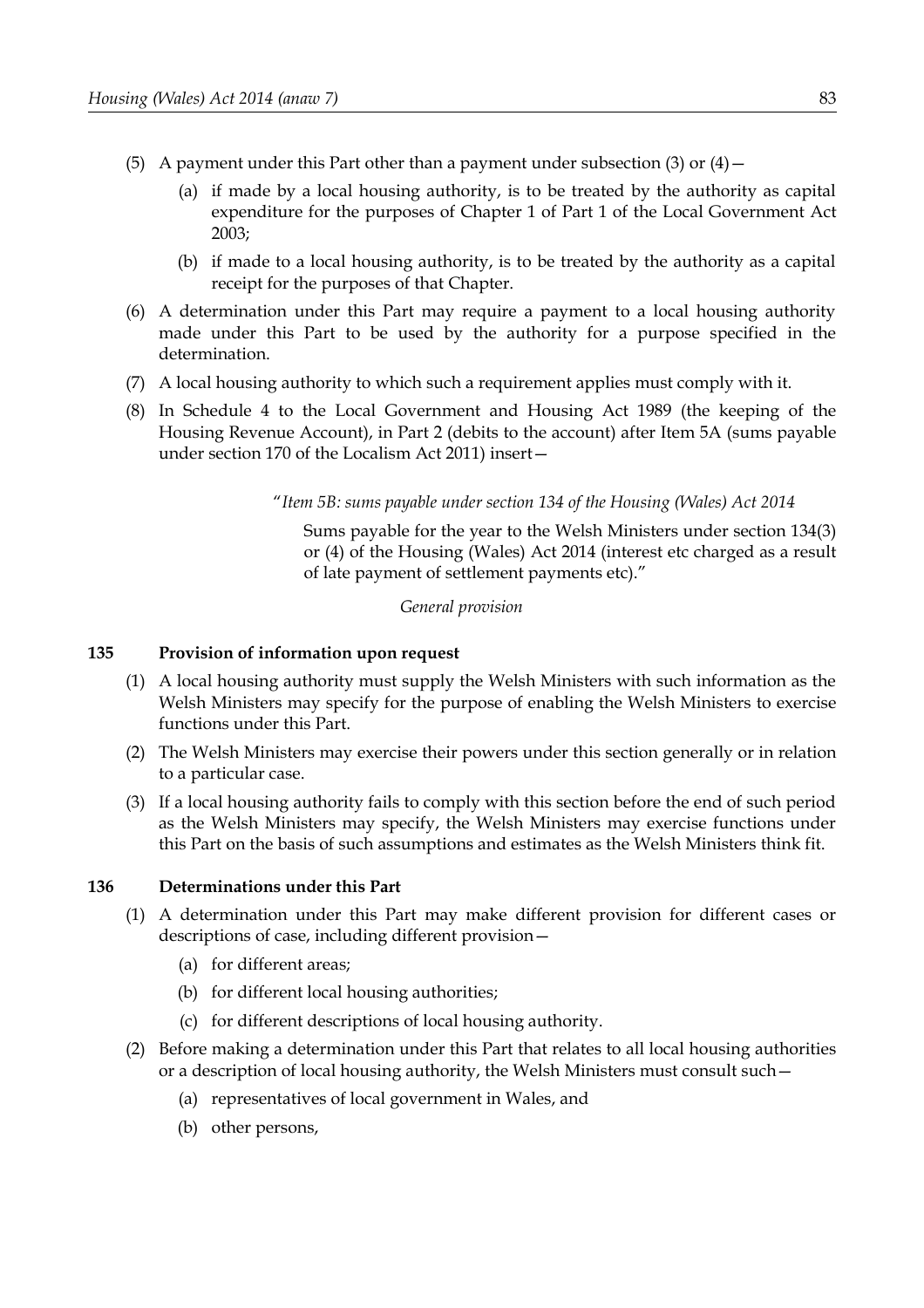as the Welsh Ministers consider appropriate.

- (3) Before making a determination under this Part relating to a particular local housing authority, the Welsh Ministers must consult that local housing authority.
- (4) As soon as is practicable after making a determination under this Part, the Welsh Ministers must send a copy of the determination to the local housing authority or authorities to which it relates.
- (5) Subsections (4) to (7) of section 87 of the Local Government and Housing Act 1989 (using electronic communications to send copies of determinations) apply to a determination under this Part as they apply to a determination made by the Welsh Ministers under Part 6 of that Act.

### **PART 6**

# ALLOWING FULLY MUTUAL HOUSING ASSOCIATIONS TO GRANT ASSURED **TENANCIES**

#### **137 Amendment of Schedule 1 to the Housing Act 1988**

- (1) Schedule 1 to the Housing Act 1988 (tenancies which cannot be assured tenancies) is amended as follows.
- (2) In paragraph 12(1)(h), after "association" insert ", unless the tenancy is one which is excluded from this sub-paragraph by sub-paragraph (3) below".
- (3) After paragraph 12(2) insert—
	- "(3) A tenancy is excluded from sub-paragraph (1) if all of the following requirements are met—
		- (a) the interest of the landlord belongs to a fully mutual housing association;
		- (b) the dwelling-house is in Wales;
		- (c) the tenancy is granted on or after the date on which this subparagraph comes into force;
		- (d) the tenancy is in writing;
		- (e) before the tenancy is granted, the landlord has served on the person who is to be the tenant a notice stating that the tenancy is to be excluded from sub-paragraph (1);
		- (f) the tenancy states that it is excluded from sub-paragraph (1)."

#### **138 Amendment of Schedule 2 to the Housing Act 1988**

In Part 1 of Schedule 2 to the Housing Act 1988 (grounds on which a court must order possession of dwelling-houses let on assured tenancies), after Ground 2 insert—

#### *"Ground 2A*

The dwelling-house is subject to a mortgage granted, at any time, by a fully mutual housing association and—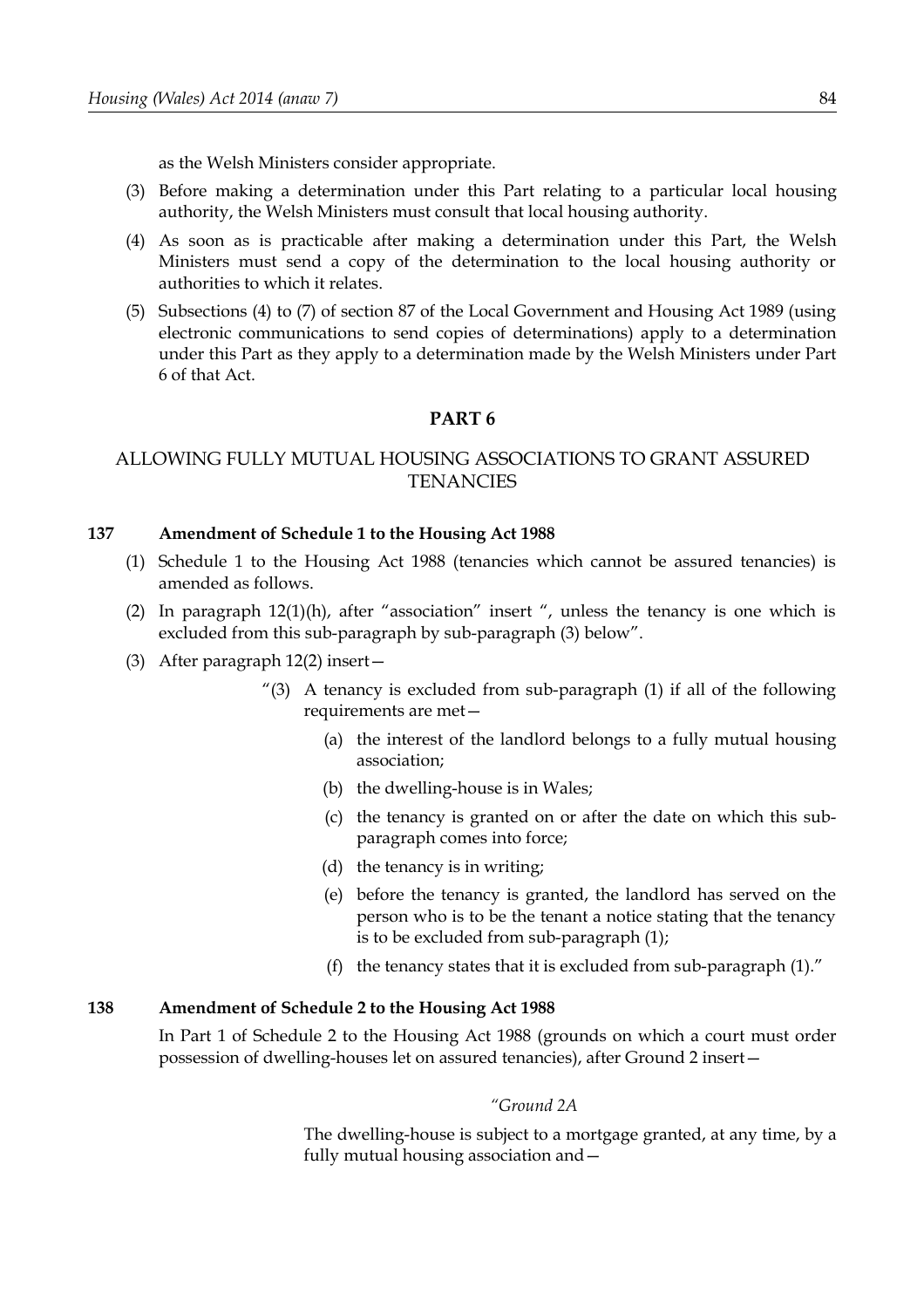- (a) the dwelling-house is in Wales;
- (b) the tenancy was granted by a fully mutual housing association;
- (c) the mortgagee is entitled to exercise a power of sale conferred on the mortgagee by the mortgage or by section 101 of the Law of Property Act 1925;
- (d) the mortgagee requires possession of the dwelling-house for the purpose of disposing of it with vacant possession in exercise of that power;
- (e) not later than the beginning of the tenancy the landlord gave notice in writing to the tenant that possession might be recovered on this ground;

and for the purposes of this ground "mortgage" includes a charge and "mortgagee" is to be construed accordingly."

#### **PART 7**

### COUNCIL TAX FOR CERTAIN TYPES OF DWELLING

#### <span id="page-90-0"></span>**139 Amount of tax payable for certain types of dwelling**

- (1) The Local Government Finance Act 1992 is amended as follows.
- (2) After section 12 (discounts: special provision for Wales), insert—

#### **"12A Higher amount for long-term empty dwellings: Wales**

- (1) For any financial year, a billing authority in Wales may by determination provide in relation to its area that if on any day a dwelling is a long-term empty dwelling—
	- (a) the discount under section  $11(2)(a)$  does not apply, and
	- (b) the amount of council tax payable in respect of that dwelling and that day is increased by such percentage of not more than 100 as it may specify in the determination.
- (2) A billing authority may specify different percentages for different dwellings based on the length of time for which they have been longterm empty dwellings.
- (3) In exercising its functions under this section a billing authority must have regard to any guidance issued by the Welsh Ministers.
- (4) The Welsh Ministers may, by regulations, prescribe one or more classes of dwelling in relation to which a billing authority may not make a determination under this section.
- (5) A class of dwellings may be prescribed under subsection (4) by reference to such factors as the Welsh Ministers think fit and may, amongst other factors, be prescribed by reference to—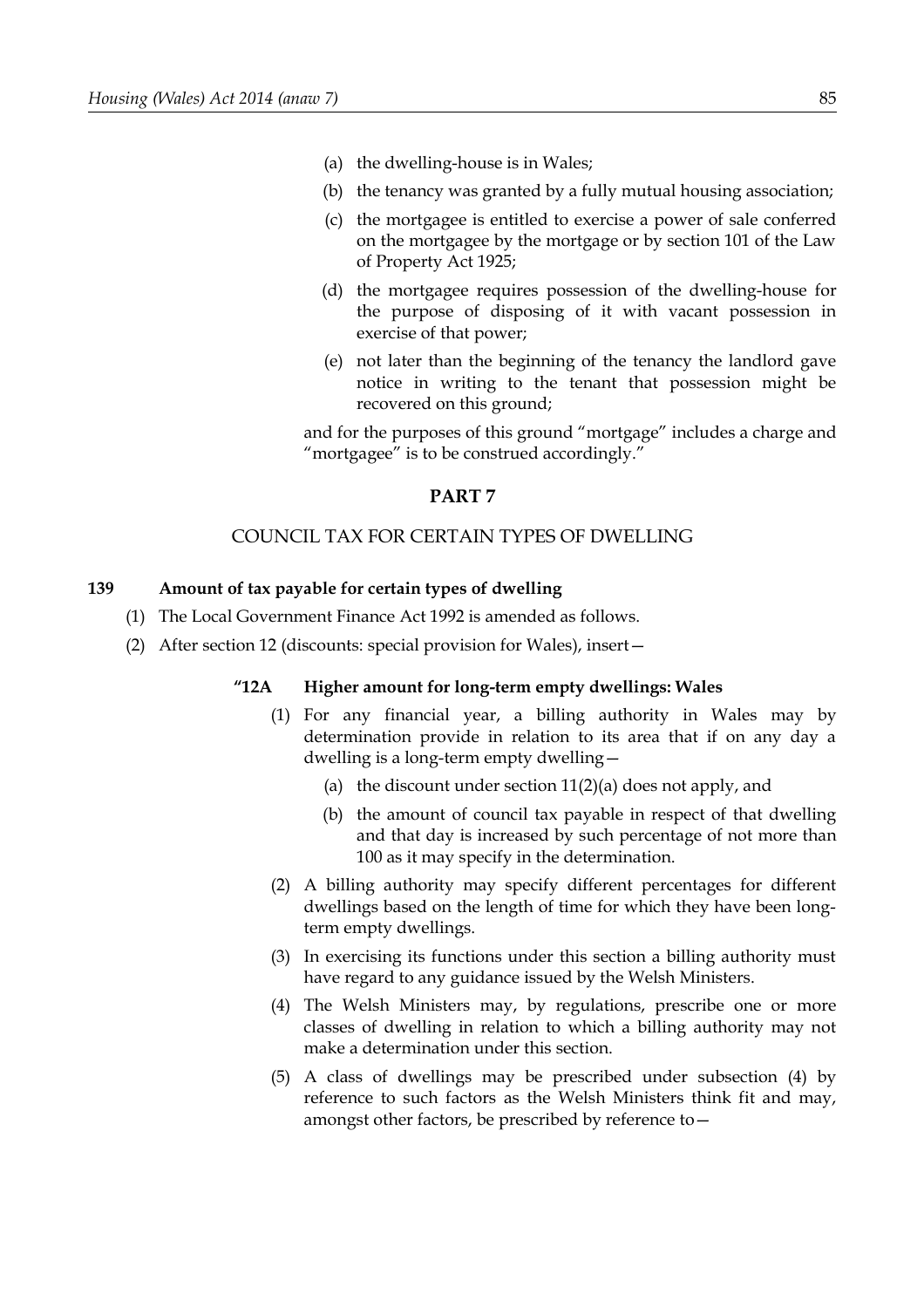- (a) the physical characteristics of, or other matters relating to, dwellings;
- (b) the circumstances of, or other matters relating to, any person who is liable to the amount of council tax concerned.
- (6) Where a determination under this section has effect in relation to a class of dwellings—
	- (a) the billing authority may not make a determination under section 12(3) or (4) in relation to that class, and
	- (b) any determination that has been made under section 12(3) or (4) ceases to have effect in relation to that class.
- (7) A billing authority may make a determination varying or revoking a determination under this section for a financial year, but only before the beginning of the year.
- (8) Where a billing authority makes a determination under this section it must publish a notice of the determination in at least one newspaper circulating in its area.
- (9) The notice must be published before the end of the period of 21 days beginning with the date of the determination.
- (10) The validity of a determination is not affected by a failure to comply with subsection (8) or (9).
- (11) For the purposes of this section, a dwelling is a "long-term empty dwelling" on any day if for a continuous period of at least 1 year ending with that day—
	- (a) it has been unoccupied, and
	- (b) it has been substantially unfurnished.
- (12) In determining whether a dwelling is a long-term empty dwelling, no account is to be taken of—
	- (a) any period which pre-dates the coming into force of this section;
	- (b) any one or more periods of not more than 6 weeks during which one or both of the conditions in subsection (11) are not met.
- (13) The Welsh Ministers may by regulations—
	- (a) substitute a different percentage limit for the limit which is for the time being specified in subsection (1)(b);
	- (b) substitute a different period, of not less than 1 year, for the period which is for the time being specified in subsection (11);
	- (c) substitute a different period, of not less than 6 weeks, for the period which is for the time being specified in subsection  $(12)(b)$ .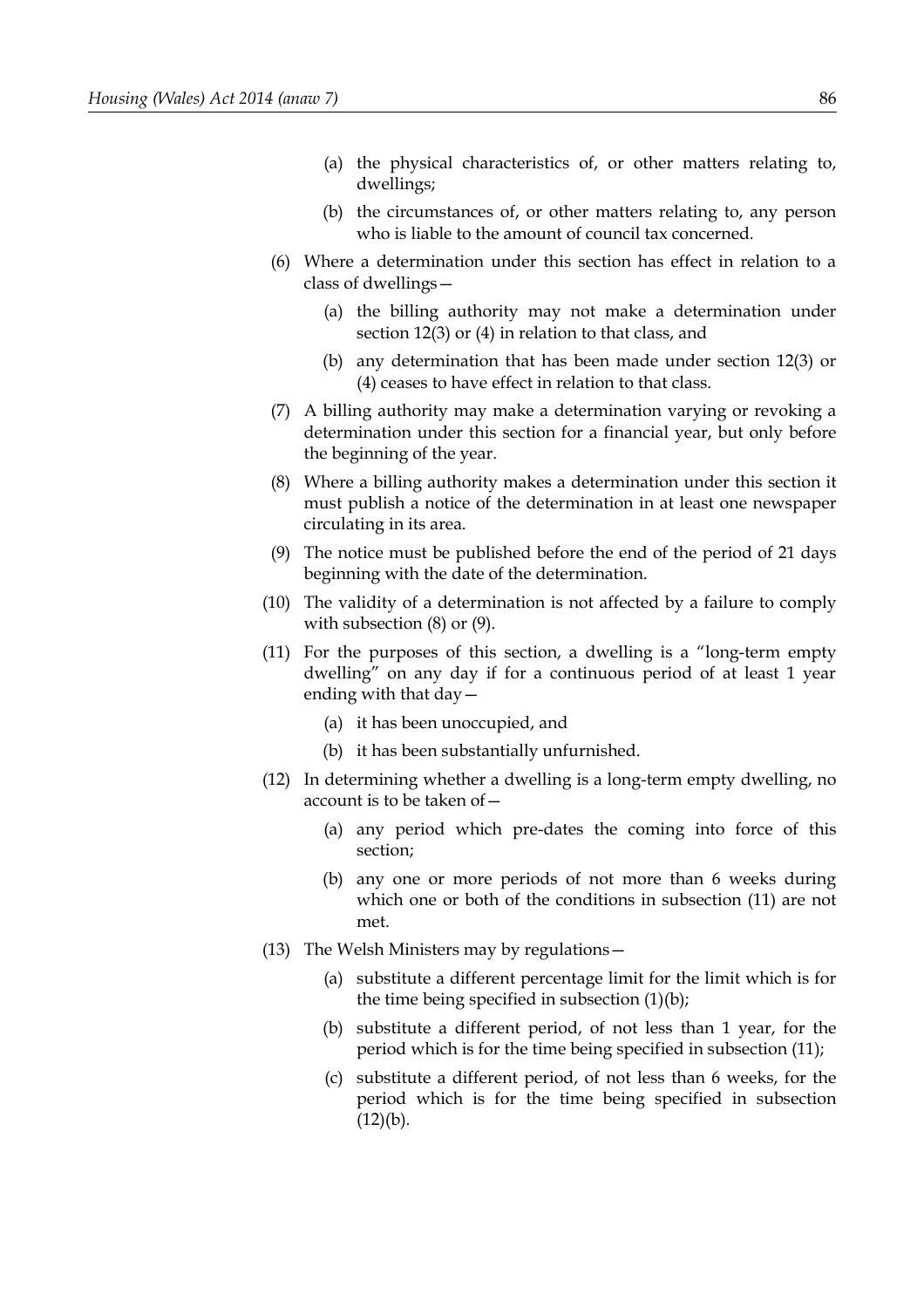- (14) A statutory instrument containing regulations made under subsection (13)(a) or (b) may not be made unless a draft of the instrument has been laid before, and approved by resolution of, the National Assembly for Wales.
- (15) Any other statutory instrument containing regulations made under this section is subject to annulment in pursuance of a resolution of the National Assembly for Wales.

#### **12B Higher amount for dwellings occupied periodically: Wales**

- (1) For any financial year, a billing authority in Wales may by determination provide in relation to its area that if on any day the conditions mentioned in subsection (2) are satisfied in respect of a dwelling—
	- (a) the discount under section 11(2)(a) does not apply, and
	- (b) the amount of council tax payable in respect of that dwelling and that day is increased by such percentage of not more than 100 as it may specify in the determination.
- (2) The conditions are—
	- (a) there is no resident of the dwelling, and
	- (b) the dwelling is substantially furnished.
- (3) But a billing authority's first determination under this section must be made at least one year before the beginning of the financial year to which it relates.
- (4) In exercising its functions under this section a billing authority must have regard to any guidance issued by the Welsh Ministers.
- (5) The Welsh Ministers may by regulations prescribe one or more classes of dwelling in relation to which a billing authority may not make a determination under this section.
- (6) A class of dwellings may be prescribed under subsection (5) by reference to such factors as the Welsh Ministers think fit and may, amongst other factors, be prescribed by reference to—
	- (a) the physical characteristics of, or other matters relating to, dwellings;
	- (b) the circumstances of, or other matters relating to, any person who is liable to the amount of council tax concerned.
- (7) Where a determination under this section has effect in relation to a class of dwellings—
	- (a) the billing authority may not make a determination under section 12(3) or (4) in relation to that class, and
	- (b) any determination that has been made under section 12(3) or (4) ceases to have effect in relation to that class.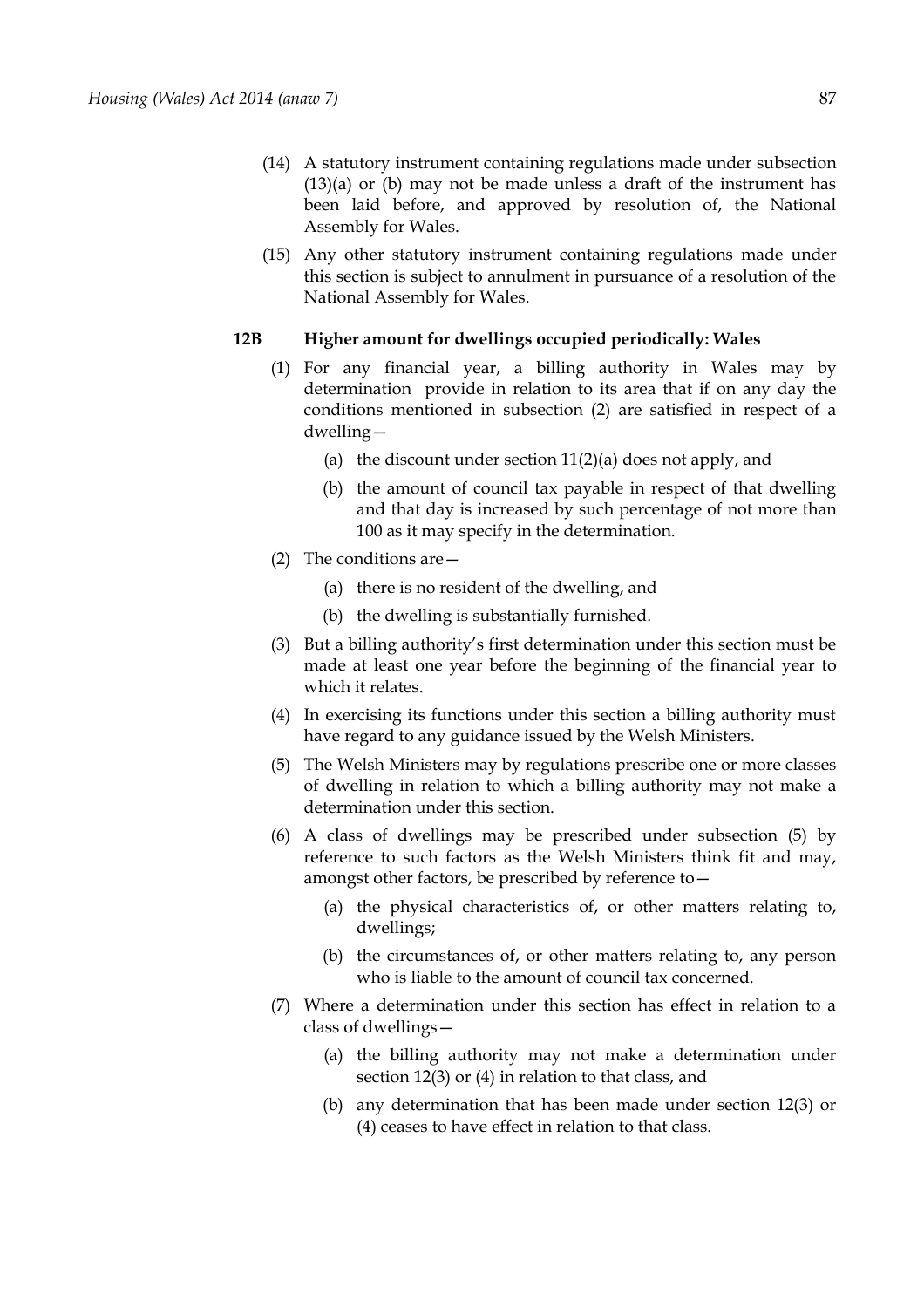- (8) A billing authority may make a determination varying or revoking a determination under this section for a financial year, but only before the beginning of the year.
- (9) Where a billing authority makes a determination under this section it must publish a notice of the determination in at least one newspaper circulating in its area.
- (10) The notice must be published before the end of the period of 21 days beginning with the date of the determination.
- (11) The validity of a determination is not affected by a failure to comply with subsection (9) or (10).
- (12) The Welsh Ministers may by regulations specify a different percentage limit for the limit which is for the time being specified in subsection  $(1)(b)$ .
- (13) A statutory instrument containing regulations made under subsection (12) may not be made unless a draft of the instrument has been laid before, and approved by resolution of, the National Assembly for Wales.
- (14) Any other statutory instrument containing regulations made under this section is subject to annulment in pursuance of a resolution of the National Assembly for Wales."
- (3) Part [4](#page-107-0) of Schedule [3](#page-102-0) makes consequential amendments relating to this Part.

# **PART 8**

# AMENDMENT OF THE LEASEHOLD REFORM, HOUSING AND URBAN DEVELOPMENT ACT 1993

### **140 Amendment of the Leasehold Reform, Housing and Urban Development Act 1993**

- (1) In section 99(5) of the Leasehold Reform, Housing and Urban Development Act 1993 (requirement for notices under Act to be signed by tenants or tenant personally) for paragraphs (a) and (b) substitute "be signed by or on behalf of each of the tenants, or (as the case may be) by or on behalf of the tenant, by whom it is given."
- (2) Accordingly, the Leasehold Reform (Amendment) Act 2014 is repealed.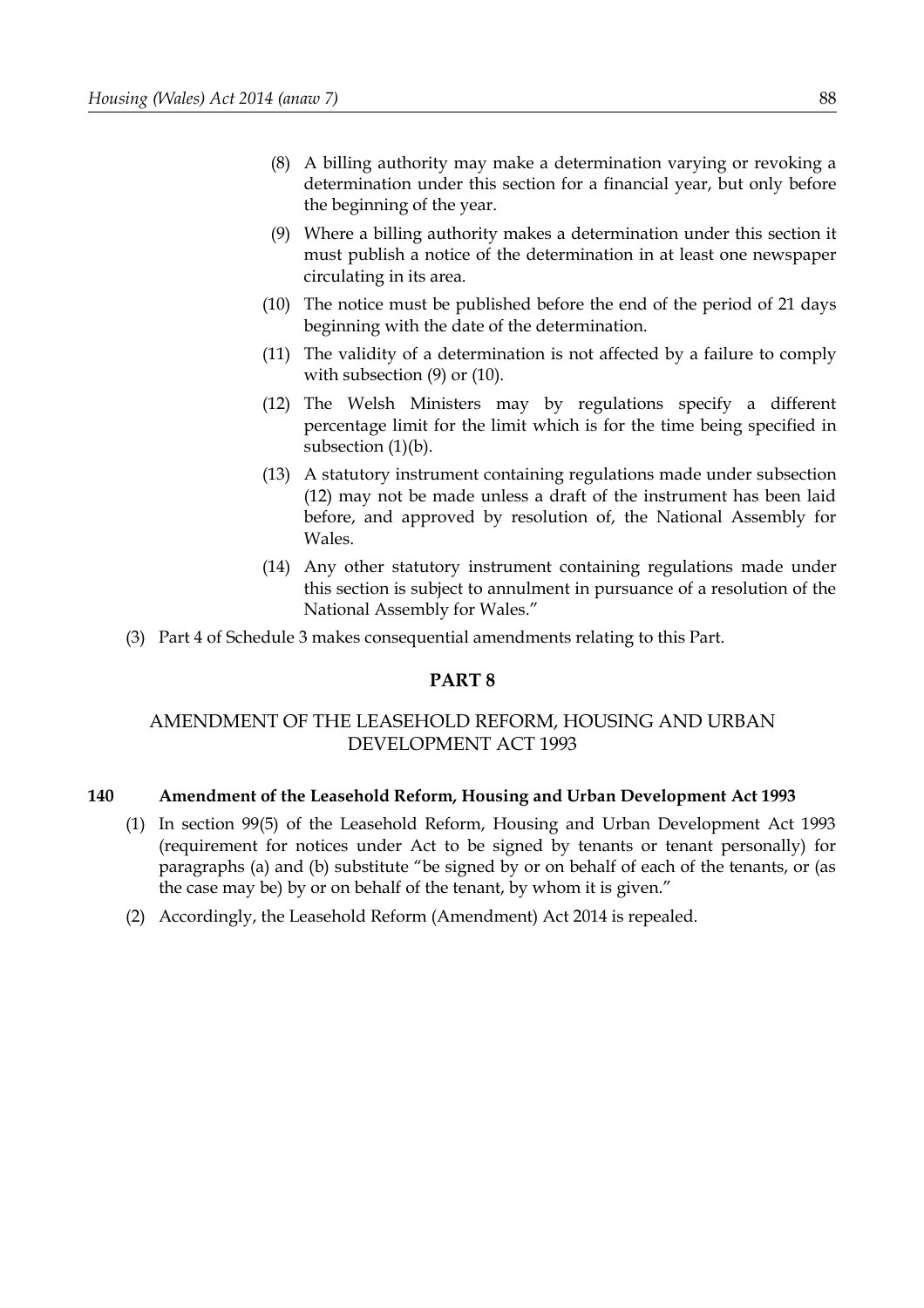## **PART 9**

### MISCELLANEOUS AND GENERAL

*Miscellaneous*

#### <span id="page-94-1"></span>**141 Minor amendments to the Mobile Homes (Wales) Act 2013**

Part [5](#page-108-0) of Schedule [3](#page-102-0) makes minor amendments to the Mobile Homes (Wales) Act 2013.

*General*

### <span id="page-94-0"></span>**142 Orders and regulations**

- (1) A power to make an order or regulations under this Act is to be exercised by statutory instrument.
- (2) A power to make an order or regulations under this Act includes power—
	- (a) to make different provision for different cases or classes of case, different areas or different purposes;
	- (b) to make different provision generally or subject to specified exemptions or exceptions or only in relation to specific cases or classes of case;
	- (c) to make such incidental, supplementary, consequential, transitory, transitional or saving provision as the person making the order or regulations considers appropriate.
- (3) A statutory instrument containing any of the following may not be made unless a draft of the instrument has been laid before, and approved by resolution of, the National Assembly for Wales—
	- (a) in Part  $1-$ 
		- (i) an order made under section [2](#page-8-3)[\(1\)](#page-8-2)[\(c\),](#page-8-1) [3,](#page-8-0) [5](#page-9-2)[\(f\),](#page-12-1) [6](#page-9-0)[\(3\),](#page-10-1) [7](#page-10-0)[\(4\),](#page-11-1) [8](#page-11-0)(f), [10](#page-12-0)[\(4\)](#page-13-1)[\(d\),](#page-14-0) [12](#page-14-2)[\(3\)](#page-14-1)(d), [14](#page-15-1)[\(3\),](#page-15-0) [20](#page-18-0)[\(7\)](#page-19-0) or [29](#page-24-0)[\(5\);](#page-25-0)
		- (ii) regulations made under section 19(2);
	- (b) in Part [2—](#page-41-0)
		- (i) an order made under section [57](#page-45-2)[\(4\),](#page-45-3) [59](#page-47-1)[\(3\),](#page-47-0) [72,](#page-57-1) [80](#page-62-0)[\(5\)](#page-62-3)[\(b\)](#page-62-2)[\(i\),](#page-62-1) [80](#page-62-0)[\(8\)](#page-63-2) or [81](#page-63-0)[\(4\);](#page-63-1)
		- (ii) regulations made under section [78](#page-61-1)[\(1\)](#page-61-0) or [86](#page-66-1)[\(1\)](#page-66-0) and regulations made by the Welsh Ministers under paragraph 2 of Schedule [2;](#page-100-0)
	- (c) in Part [3,](#page-77-7) an order made under section [101](#page-77-1) or [109;](#page-79-2)
	- (d) in this Part, regulations made under section [144](#page-95-0) which amend or repeal any provision of an Act of Parliament or a Measure or Act of the National Assembly for Wales.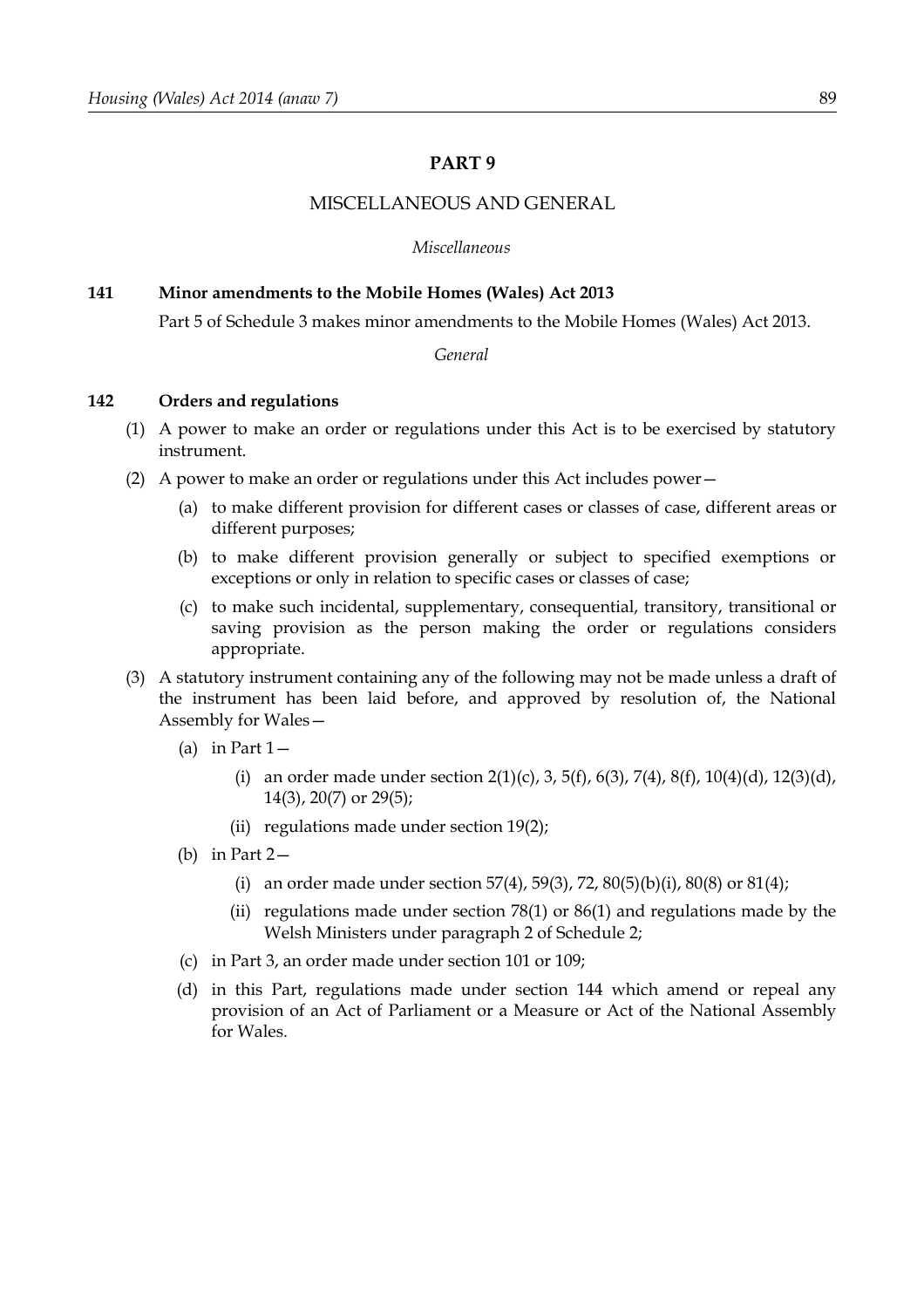- (4) Any other statutory instrument containing an order or regulations made by the Welsh Ministers under this Act other than an order made under section [40](#page-36-1)[\(7\)](#page-36-0) is subject to annulment in pursuance of a resolution of the National Assembly for Wales.
- [\(5\)](#page-62-3) A statutory instrument containing an order made under section  $80(5)(b)(ii)$  $80(5)(b)(ii)$  $80(5)(b)(ii)$  may not be made unless a draft of the instrument has been laid before, and approved by resolution of—
	- (a) each House of Parliament, and
	- (b) the National Assembly for Wales.
- (6) A statutory instrument containing regulations made by the Secretary of State under paragraph 2 of Schedule [2](#page-100-0) may not be made unless a draft of the instrument has been laid before, and approved by resolution of, each House of Parliament.
- (7) This section does not apply to an order made under section [145](#page-95-2) (commencement).

### <span id="page-95-1"></span>**143 Meaning of local housing authority**

In this Act "local housing authority" means the council of a county or county borough in Wales, and it has an extended meaning for the purposes of Part [2](#page-41-0) (see section [99\)](#page-74-2).

### <span id="page-95-0"></span>**144 Power to make consequential and transitional provision etc**

- (1) If the Welsh Ministers consider it necessary or expedient for the purpose of, or in consequence of, giving full effect to any provision of this Act, they may by regulations make—
	- (a) any supplementary, incidental or consequential provision, and
	- (b) any transitional or saving provision.
- (2) Regulations under this section may (among other things) amend, repeal or revoke any enactment.
- (3) In this section "enactment" means an enactment (whenever enacted or made) comprised in, or in an instrument made under—
	- (a) an Act of Parliament,
	- (b) a Measure or an Act of the National Assembly for Wales (including a provision of this Act).

### <span id="page-95-2"></span>**145 Commencement**

- (1) The following provisions come into force on the day on which this Act receives Royal Assent—
	- (a) section [142;](#page-94-0)
	- (b) section [143;](#page-95-1)
	- (c) this section;
	- (d) section [146.](#page-96-0)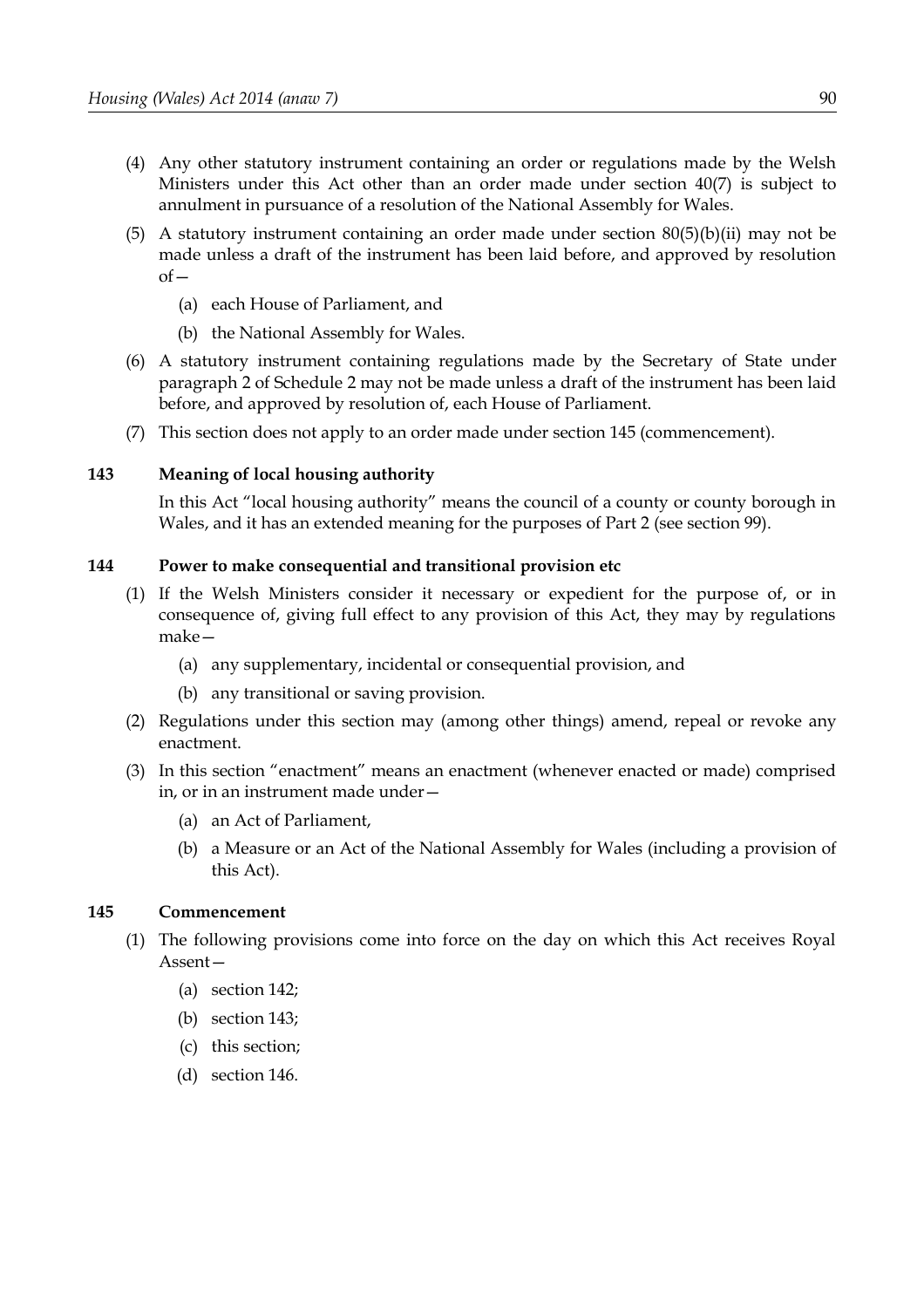- (2) Sections [132](#page-86-4) to [136](#page-88-0) in Part [5](#page-86-3) (Housing Finance) come into force after the end of the period of 2 months beginning with the day on which this Act receives Royal Assent.
- (3) The remaining provisions of this Act are to come into force on a day appointed by the Welsh Ministers in an order made by statutory instrument.
- (4) An order under this section may—
	- (a) appoint different days for different purposes;
	- (b) include such transitory, transitional or saving provision as the Welsh Ministers consider appropriate.

### <span id="page-96-0"></span>**146 Short title**

The short title of this Act is the Housing (Wales) Act 2014.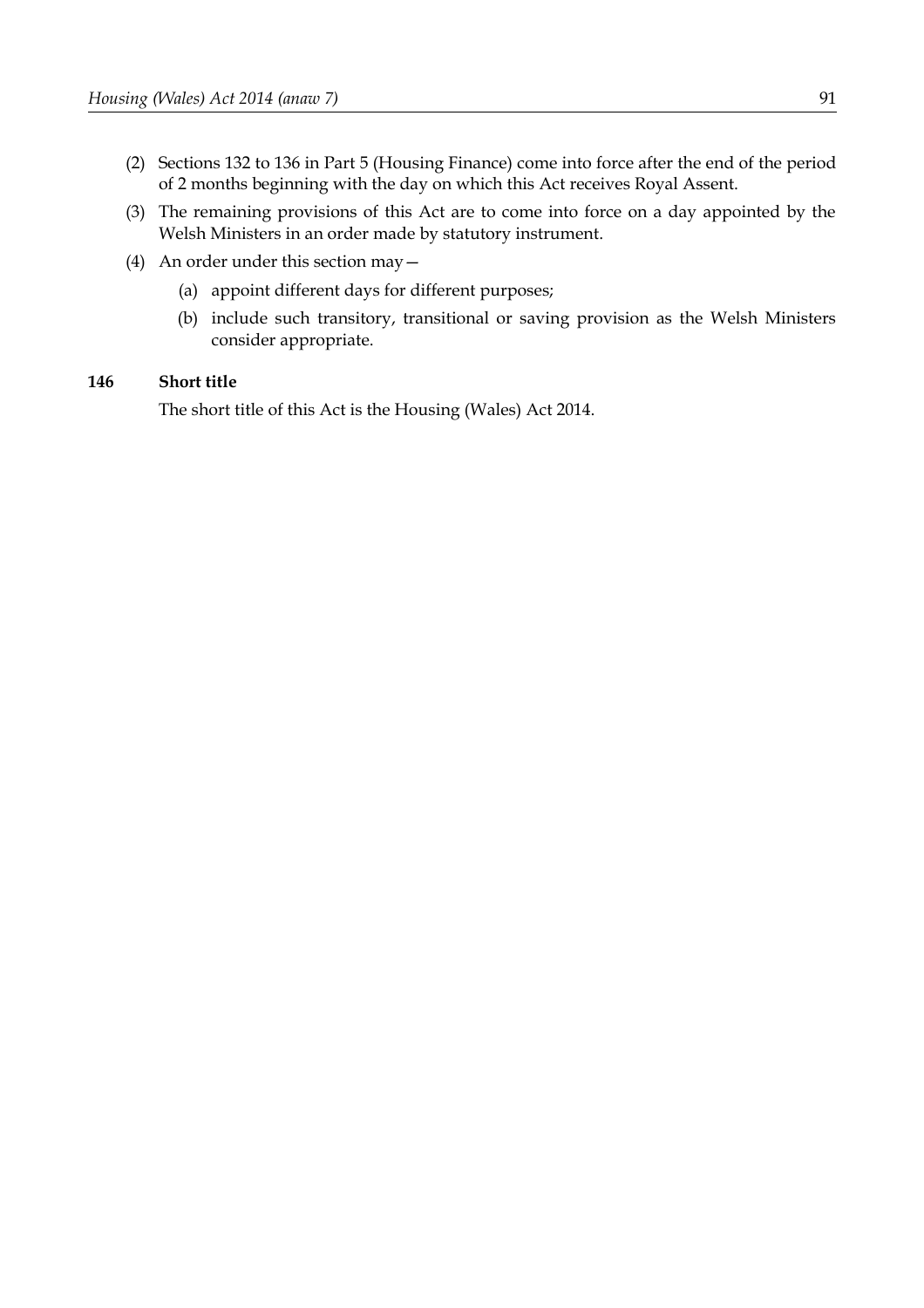#### SCHEDULE 1

*(introduced by section [14\)](#page-15-1)*

### REGISTER OF PRIVATE RENTED HOUSING

#### PART 1

#### CONTENT OF REGISTER

#### *Landlords*

- 1 An entry in the register relating to a landlord must record the following—
	- (a) the name of the landlord;
	- (b) if the landlord is a body corporate, the address of the landlord's registered or principal office;
	- (c) the address of each rental property in the licensing authority's area for which the landlord is the landlord;
	- (d) the name and licence number of any person appointed by the landlord to carry out lettings work or property management work on behalf of the landlord and the address of each rental property to which the appointment relates;
	- (e) the landlord's registration number;
	- (f) the date the landlord was registered;
	- (g) where a licence has been granted to the landlord—
		- (i) the date the licence was granted or is renewed;
		- (ii) the licence number;
		- (iii) whether the licence has been amended under section [24;](#page-20-0) and if it has the date the amendment took effect;
		- (iv) whether the licence has expired without being renewed, or has been revoked; and if it has the date of expiry or revocation;
	- (h) where an application by the landlord for a licence has been refused by the licensing authority—
		- (i) the date of the refusal;
		- (ii) whether the refusal was appealed under section [27;](#page-23-0)
	- (i) where the licensing authority's refusal of an application was appealed, if the tribunal or court confirmed the authority's decision, the date of that decision;
	- (j) where a residential property tribunal has made a rent stopping order (see section 30) in respect of a rental property for which the landlord is the landlord—
		- (i) that such an order has been made;
		- (ii) the date the order took effect;
		- (iii) the date on which the order ceased to have effect (see section 31).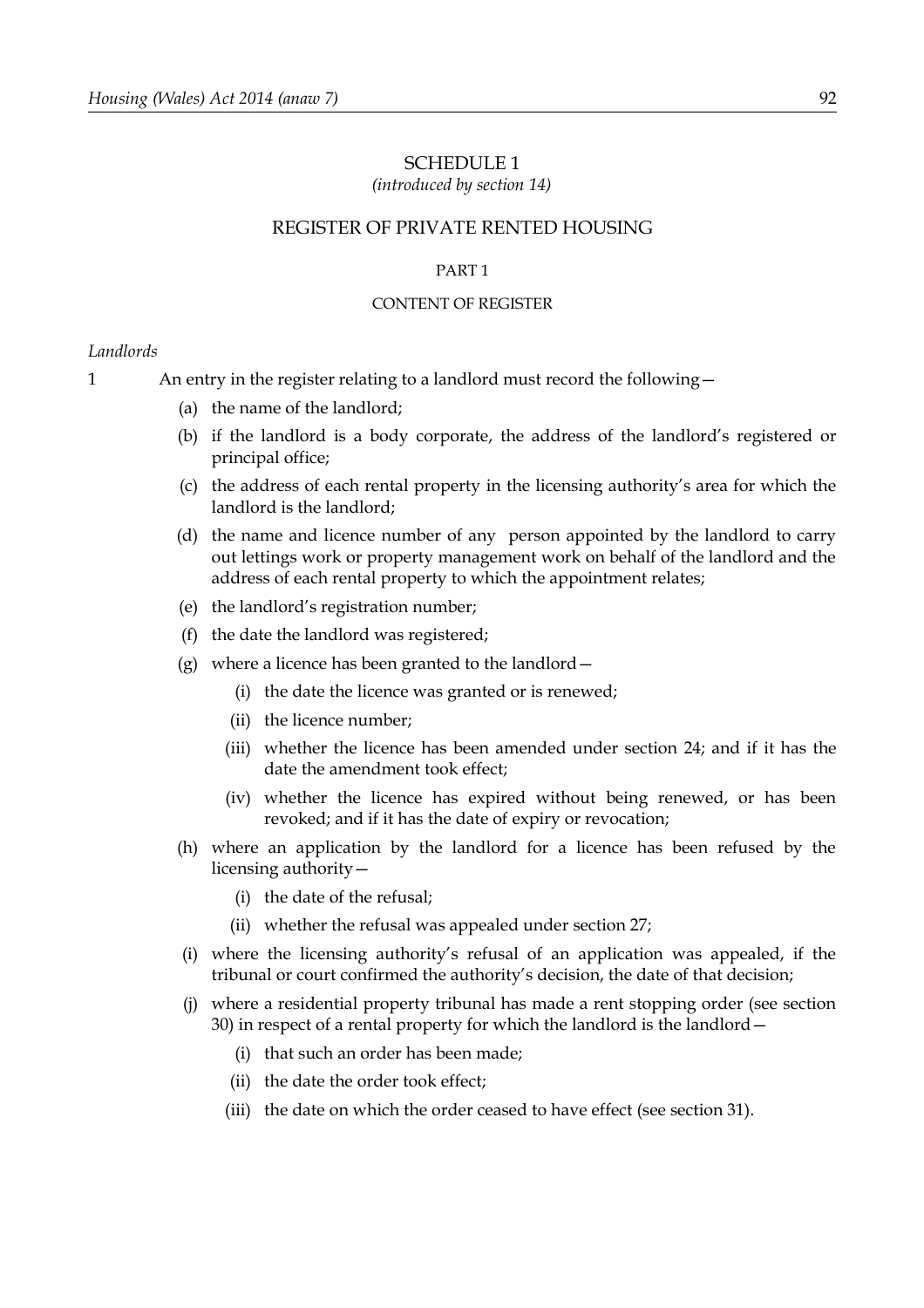#### *Agents*

2 An entry in the register for a person licensed to carry out lettings work and property management work on behalf of a landlord must record the following—

- (a) the name of the person;
- (b) the correspondence address of the person;
- (c) if the person is a body corporate, the address of the person's registered or principal office;
- (d) if the person is carrying out lettings work and property management work on behalf of a landlord in the course of a business, the address of any premises in the area of the licensing authority used for that purpose;
- (e) where a licence has been granted to the person by the licensing authority—
	- (i) the date the licence was granted;
	- (ii) the licence number;
	- (iii) whether the licence has been amended under section [24;](#page-20-0) and if so the date on which the amendment took effect;
- (f) where an application by the person for a licence has been refused by the licensing authority—
	- (i) the date of the refusal;
	- (ii) whether the refusal was appealed under section [27;](#page-23-0)
- (g) where the licensing authority's refusal of an application was appealed, if the tribunal or court confirmed the authority's decision, the date of that decision.

### PART 2

#### ACCESS TO REGISTER

- 3 (1) A licensing authority must notify a person of the information mentioned in subparagraph (2) if that person makes a request for the information and provides the authority with the address of a rental property which is on its register.
	- (2) The information is  $-$ 
		- (a) the name of the landlord of the property and the name of any person appointed to carry out lettings work and property management work on behalf of the landlord in relation to the property;
		- (b) whether the landlord or person appointed to carry out lettings work and property management work on behalf of the landlord (as applicable) is licensed;
		- (c) if a rent stopping order under section 30 is in effect in relation to the property, that such an order is in effect.
- 4 (1) A licensing authority must notify a person of the information mentioned in subparagraph (2) if that person makes a request for the information and provides the authority with—
	- (a) the name of a landlord of a rental property in an area for which the authority is the licensing authority, or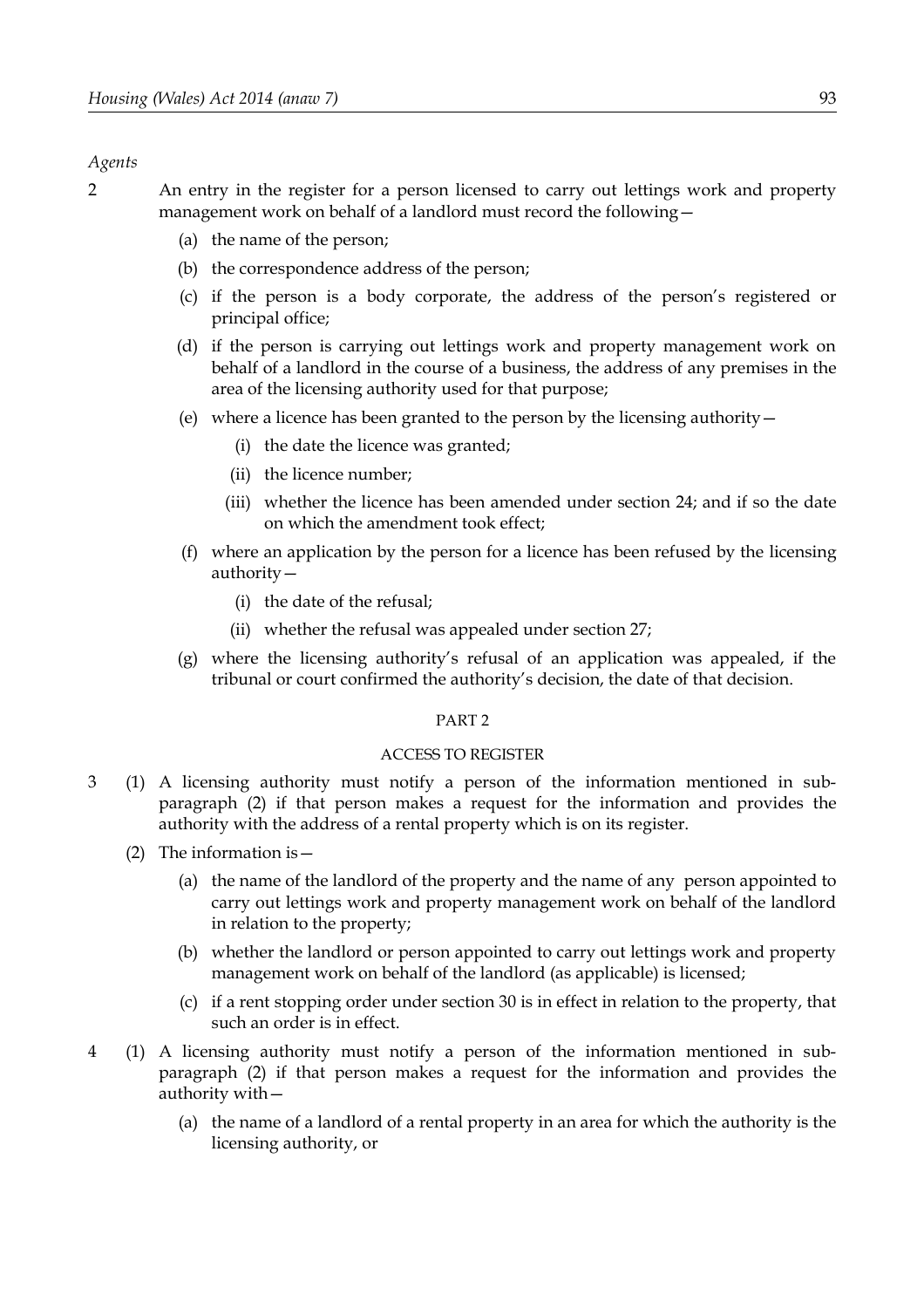- (b) the name of a person appointed to carry out lettings work and property management work on behalf of the landlord in relation to any such property.
- (2) The information is  $-$ 
	- (a) whether the landlord is registered;
	- (b) whether the landlord or person appointed to carry out lettings work and property management work on behalf of the landlord (as applicable) is licensed.
- 5 (1) A licensing authority must notify a person of the information mentioned in subparagraph (2) if that person requests the information and provides the authority with—
	- (a) the registration number or licence number of a landlord of a rental property in the area for which the authority is the licensing authority, or
	- (b) the licence number of a person appointed to carry out lettings work and property management work on behalf of a landlord in relation to any such property.
	- (2) The information is—
		- (a) the name of the landlord and any person appointed to carry out lettings work and property management work on behalf of the landlord (as applicable);
		- (b) whether the landlord is registered;
		- (c) whether the landlord or any person appointed to carry out lettings work and property management work on behalf of the landlord (as applicable) is licensed.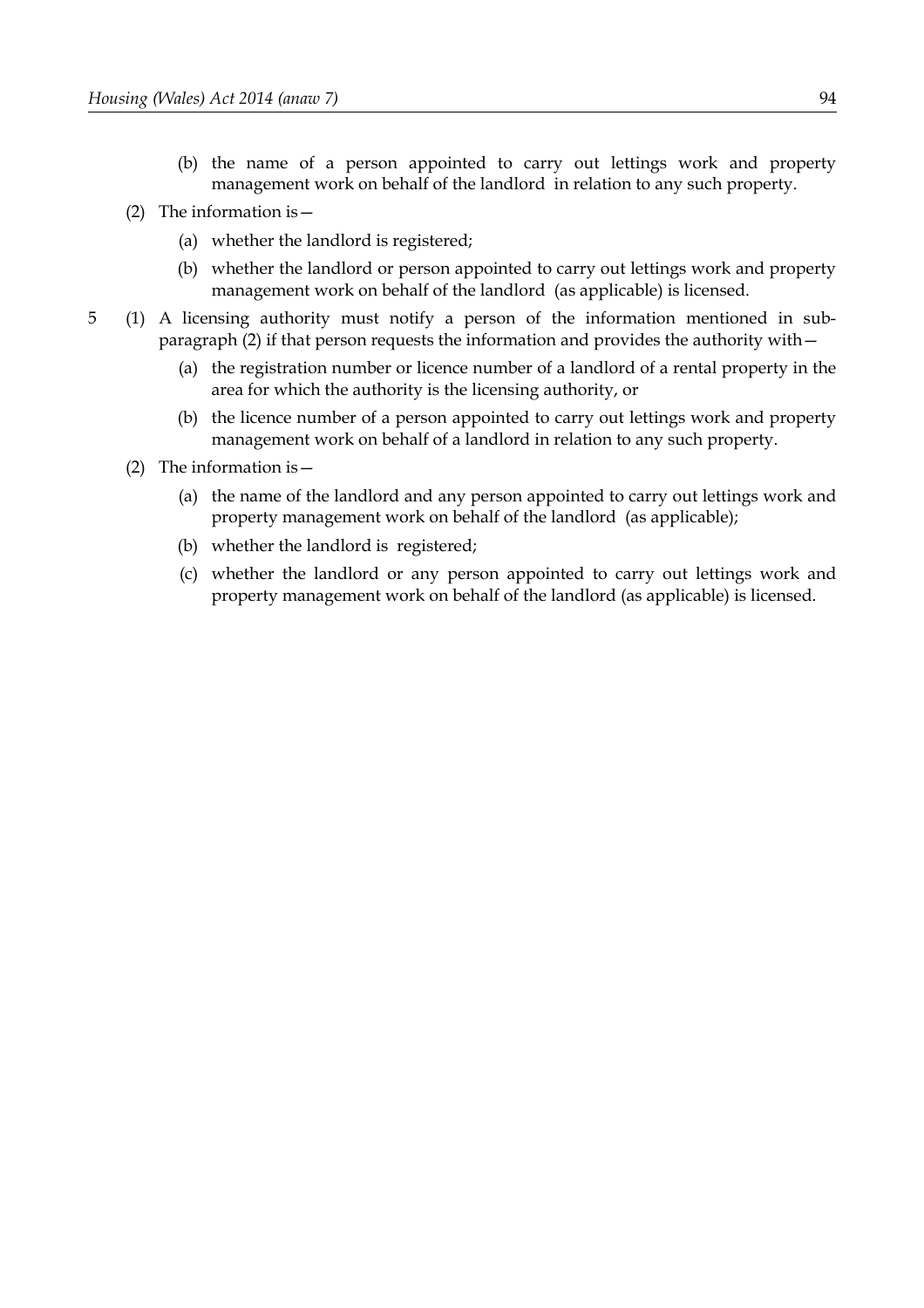# <span id="page-100-0"></span>SCHEDULE 2

*(introduced by section [61\)](#page-48-0)*

# ELIGIBILITY FOR HELP UNDER CHAPTER [2](#page-43-0) OF PART [2](#page-41-0)

## *Persons not eligible for help*

- <span id="page-100-2"></span><span id="page-100-1"></span>1 (1) A person is not eligible for help under section [66,](#page-52-0) [68,](#page-52-1) [73](#page-57-0) or [75](#page-58-0) if he or she is a person from abroad who is ineligible for housing assistance.
	- (2) A person who is subject to immigration control within the meaning of the Asylum and Immigration Act 1996 is not eligible for housing assistance unless the person falls within a class of persons prescribed by regulations made by the Welsh Ministers or the Secretary of State.
	- (3) No person who is excluded from entitlement to universal credit or housing benefit by section 115 of the Immigration and Asylum Act 1999 (exclusion from benefits) may be included in any class prescribed under sub-paragraph [\(2\).](#page-100-2)
	- (4) The Welsh Ministers or the Secretary of State may by regulations provide for other descriptions of persons who are to be treated for the purposes of Chapter [2](#page-43-0) of Part [2](#page-41-0) as persons from abroad who are ineligible for housing assistance.
	- (5) A person who is not eligible for housing assistance is to be disregarded in determining for the purposes of Chapter [2](#page-43-0) of Part [2](#page-41-0) whether a person falling within sub-paragraph  $(6)$  —
		- (a) is homeless or threatened with homelessness, or
		- (b) has a priority need for accommodation.
	- (6) A person falls within this subsection if the person—
		- (a) falls within a class prescribed by regulations made under sub-paragraph [\(2\),](#page-100-2) and
		- (b) is not a national of an EEA State or Switzerland.

<span id="page-100-3"></span>*Asylum-seekers and their dependants: transitional provision*

- 2 (1) Until the commencement of the repeal of section 186 of the Housing Act 1996 (asylumseekers and their dependants), that section applies to Chapter [2](#page-43-0) of Part [2](#page-41-0) of this Act as it applies to Part 7 of that Act.
	- (2) For this purpose, in section 186 of the Housing Act 1996—
		- (a) the reference to section 185 of that Act is to be interpreted as a reference to paragraph [1,](#page-100-1) and
		- (b) the reference to "this Part" is to be interpreted as a reference to Chapter [2](#page-43-0) of Part [2](#page-41-0) of this Act and not Part 7 of that Act.

# *Provision of information by Secretary of State*

3 (1) The Secretary of State must, at the request of a local housing authority, provide the authority with such information as it may require—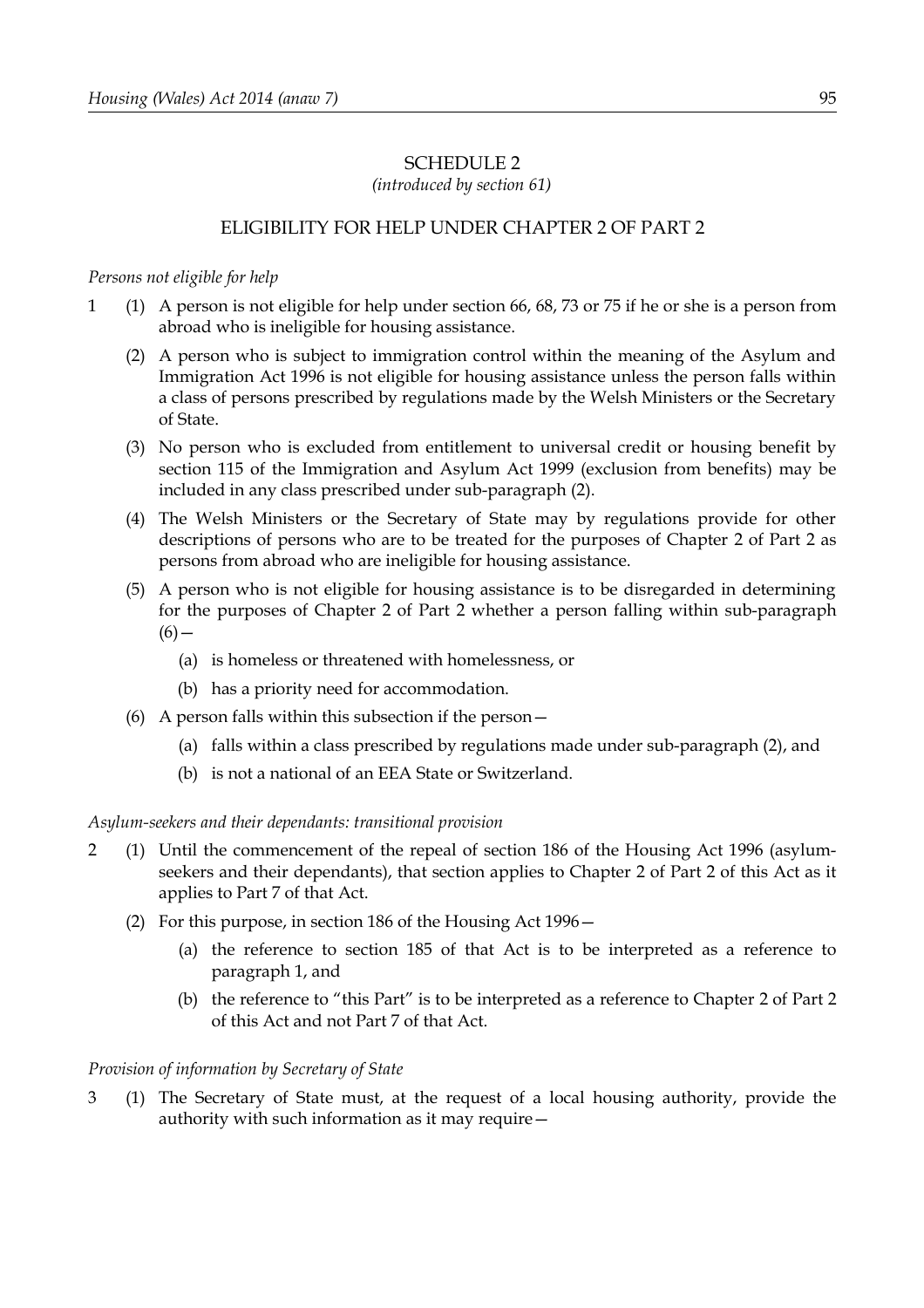- (a) as to whether a person is a person to whom section 115 of the Immigration and Asylum Act 1999 (exclusion from benefits) applies, and
- (b) to enable it to determine whether such a person is eligible for help under Chapter [2](#page-43-0) of Part [2.](#page-41-0)
- (2) Where that information is given otherwise than in writing, the Secretary of State must confirm it in writing if a written request is made to the Secretary of State by the authority.
- (3) If it appears to the Secretary of State that any application, decision or other change of circumstances has affected the status of a person about whom information was previously provided to a local housing authority under this paragraph, the Secretary of State must inform the authority in writing of that fact, the reason for it and the date on which the previous information became inaccurate.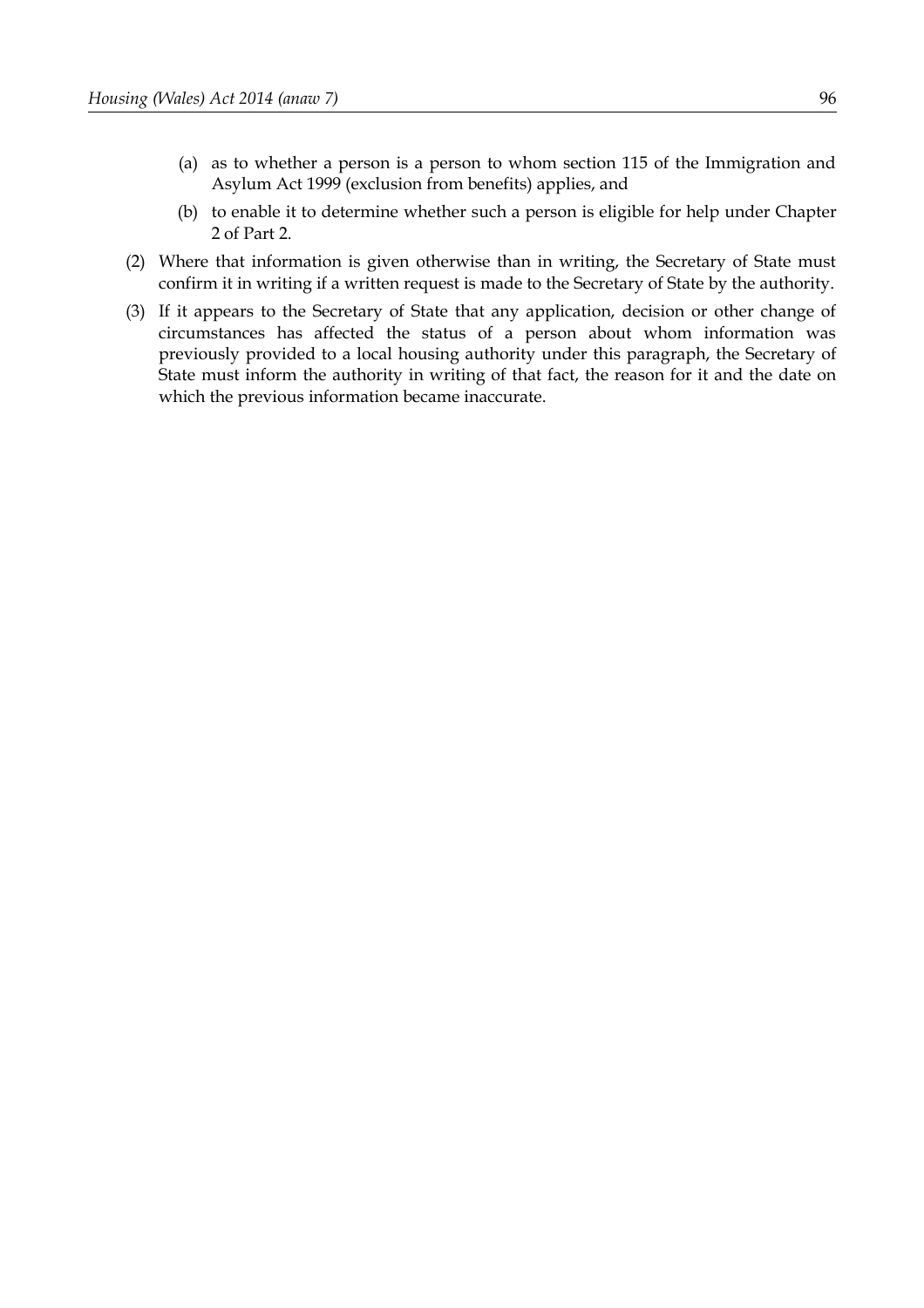### <span id="page-102-0"></span>SCHEDULE 3

*(as introduced by sections, [100,](#page-76-0) [110,](#page-80-3) [130,](#page-85-0) [139](#page-90-0) and [141\)](#page-94-1)*

### MINOR AND CONSEQUENTIAL AMENDMENTS

#### <span id="page-102-1"></span>PART 1

#### HOMELESSNESS

*Housing Act 1985*

1 In paragraph 4 of Schedule 1 to the Housing Act 1985 (tenancies which are not secure tenancies), after "(homelessness)" insert "or Part [2](#page-41-0) of the Housing (Wales) Act 2014 (homelessness)".

#### *Housing Act 1996*

- 2 The Housing Act 1996 is amended as follows.
- 3 In section 167 (allocation of housing accommodation in accordance with allocation scheme: Wales)—
	- (a) in subsection  $(2)$  -
		- (i) in paragraph (a), for "(within the meaning of Part  $7$ )" substitute "(within the meaning of Part [2](#page-41-0) of the Housing (Wales) Act 2014)";
		- (ii) for paragraph (b) substitute—
			- "(b) people who are owed any duty by a local housing authority under section [66,](#page-52-0) [73](#page-57-0) or [75](#page-58-0) of the Housing (Wales) Act 2014;"
	- (b) in subsection (2ZA), for "Part 7" substitute "Part [2](#page-41-0) of the Housing (Wales) Act 2014";
	- (c) in subsection (2A)(c), for "section 199" substitute "section [81](#page-63-0) of the Housing (Wales) Act 2014".
- 4 In the Part title of Part 7 (homelessness), after "Homelessness" insert ": England".
- 5 In subsection (1) of section 179 (duty of local housing authority to provide advisory services), after "local housing authority" insert "in England".
- 6 In subsection (1) of section 180 (assistance for voluntary organisations), after "local housing authority" insert "in England".
- 7 In subsection (1) of section 182 (guidance by the Secretary of State), after "social services authority" insert "in England".
- 8 In subsection (1) of section 183 (application for assistance), after "local housing authority" insert "in England".
- 9 In subsection (1) of section 187 (provision of information by Secretary of State), after "local housing authority" insert "in England".
- 10 In section 193 (duty to persons with priority need who are not homeless intentionally)
	- (a) in subsection (10), for "appropriate authority" substitute "Secretary of State";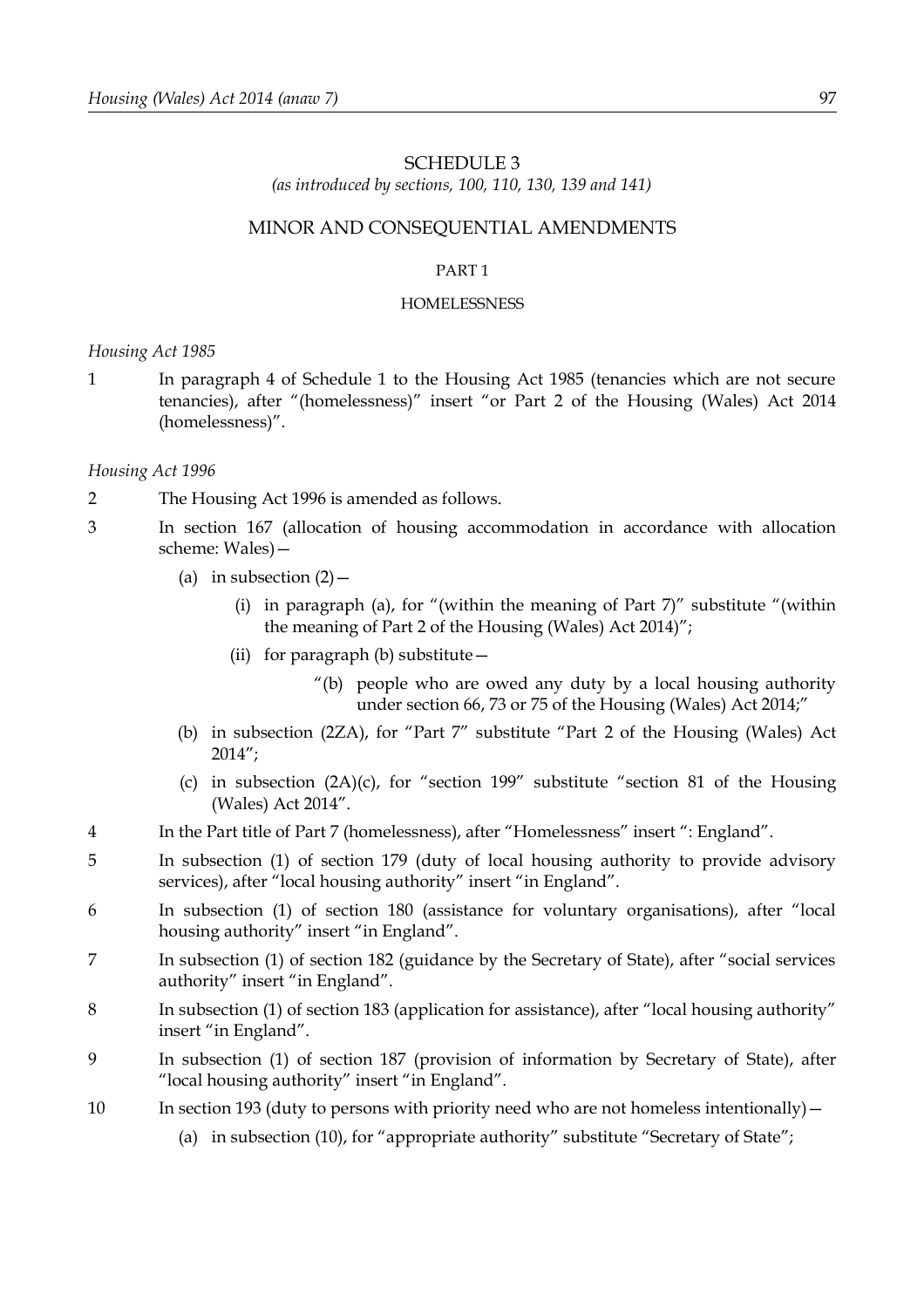- (b) omit subsection (12).
- 11 In section 198 (referral of case to another local housing authority)
	- (a) after subsection (4) insert—
		- "(4A) Subsection (4) is to be construed, in a case where the other authority is an authority in Wales, as if the reference to "this Part" were a reference to Part [2](#page-41-0) of the Housing (Wales) Act 2014."
	- (b) in subsection (5), after "case" insert "which does not involve a referral to a local housing authority in Wales";
	- (c) after that subsection, insert—
		- "(5A) The question whether the conditions for referral of a case involving a referral to a local housing authority in Wales shall be decided by agreement between the notifying authority and the notified authority or, in default of agreement, in accordance with such arrangements as the Secretary of State and the Welsh Ministers may jointly direct by order.";
	- (d) in subsection (6)(b), after "Secretary of State" insert "or, in the case of an order under subsection (5A), to the Secretary of State and the Welsh Ministers";
	- (e) in subsection  $(7)$  -
		- (i) for "No such order shall" substitute "An order under this section shall not"; and
		- (ii) at the end, insert "and, in the case of a joint order, a resolution of the National Assembly for Wales".
- 12 In subsection (4) of section 200 (duties to applicant whose case is considered for referral or referred)—
	- (a) after "met" insert "and the notified authority is not an authority in Wales", and
	- (b) at the end, insert "; for provision about cases where it is decided that those conditions are met and the notified authority is an authority in Wales, see section [83](#page-64-0) of the Housing (Wales) Act 2014 (cases referred from a local housing authority in England)".
- 13 After section 201 (application of referral provisions to cases arising in Scotland) insert—

#### **"201A Cases referred from a local housing authority in Wales**

(1) This section applies where an application has been referred by a local housing authority in Wales to a local housing authority in England under section [80](#page-62-0) of the Housing (Wales) Act 2014 (referral of case to another local housing authority).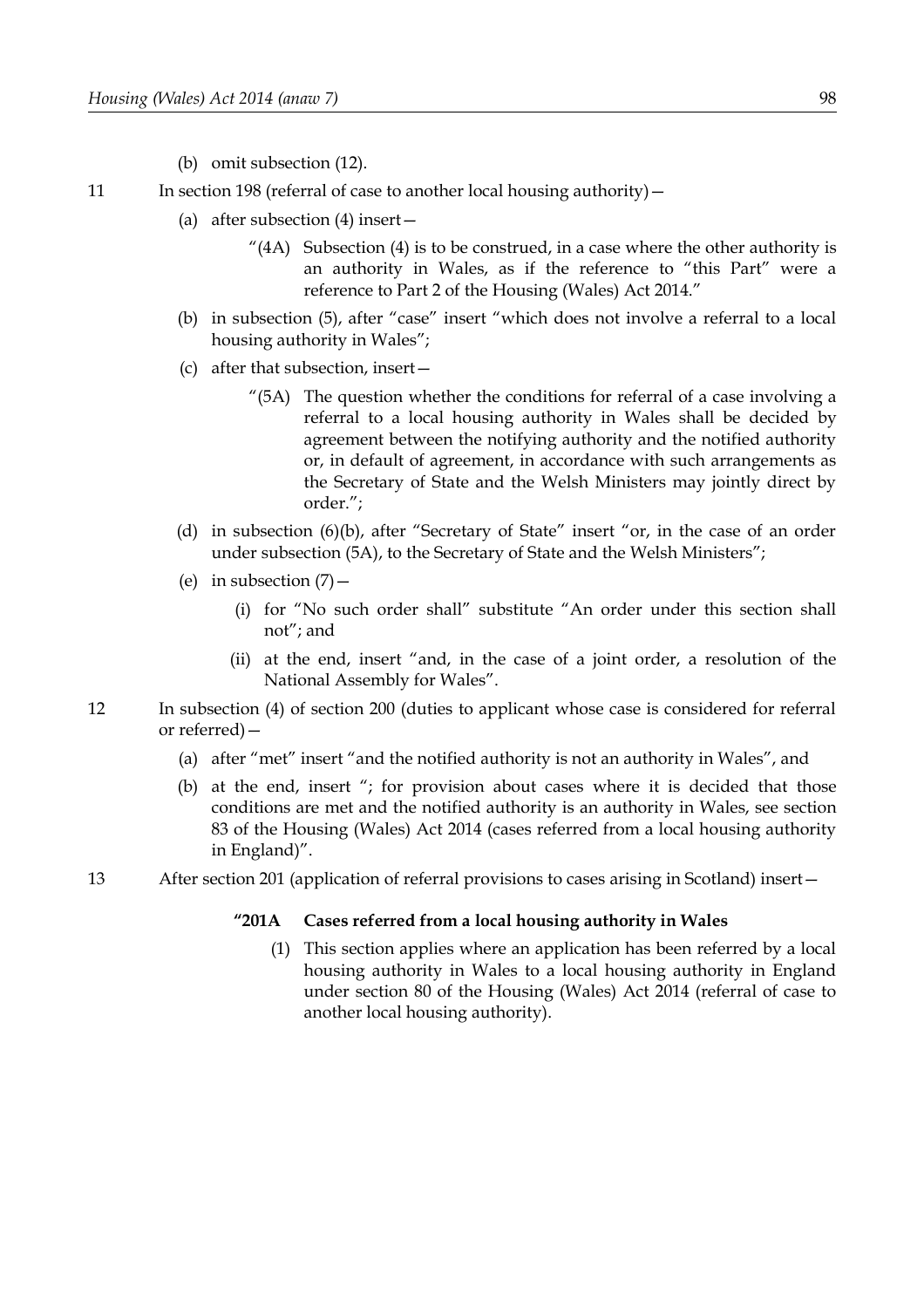- (2) If it is decided that the conditions in that section for referral of the case are met, the notified authority are subject to the duty under section 193 of this Act in respect of the person whose case is referred (the main housing duty); for provision about cases where it is decided that the conditions for referral are not met, see section [82](#page-64-1) of the Housing (Wales) Act 2014 (duties to applicant whose case is considered for referral or referred).
- (3) References in this Part to an applicant include a reference to a person to whom a duty is owed by virtue of subsection (2)."
- 14 In subsection (1) of section 213 (co-operation between relevant housing authorities and bodies), after "local housing authority" insert "in England".

### *Homelessness Act 2002*

- 15 The Homelessness Act 2002 is amended as follows.
- 16 In the cross-heading above section 1, after "strategies" insert ": England".
- 17 In section 1 (duty of local housing authority to formulate a homelessness strategy)
	- (a) in subsections (1) and (5), after "local housing authority" insert "in England";
	- (b) in the heading, after "local housing authority" insert "in England".
- 18 In subsection (7A) of section 3 (homelessness strategies), omit "in England".

### *Mental Health (Wales) Measure 2010*

19 In subsection (1)(a) of section 50 of the Mental Health (Wales) Measure 2010 (meaning of housing or well-being services), for "Part 7 of that Act" substitute "Part 2 of the Housing (Wales) Act 2014".

### *Legal Aid, Sentencing and Punishment of Offenders Act 2012*

- 20 (1) The Legal Aid, Sentencing and Punishment of Offenders Act 2012 is amended as follows.
	- (2) In paragraph 34 of Part 1 of Schedule 1 (homelessness)—
		- (a) in sub-paragraph  $(1)$ , after paragraph  $(b)$  insert  $-$ 
			- "(c) Part [2](#page-41-0) of the Housing (Wales) Act 2014 (homelessness).";
		- (b) in sub-paragraph (3) for "as in section 175 of the Housing Act 1996" substitute "—
			- (a) as in section 175 of the Housing Act 1996 in cases where subparagraph (1) applies in relation to the provision of accommodation and assistance under—
				- (i) Part 6 of that Act as it relates to England;
				- (ii) Part 7 of that Act;
			- (b) as in section [55](#page-44-0) of the Housing (Wales) Act 2014 in cases where sub-paragraph (1) applies in relation to the provision of accommodation and assistance under—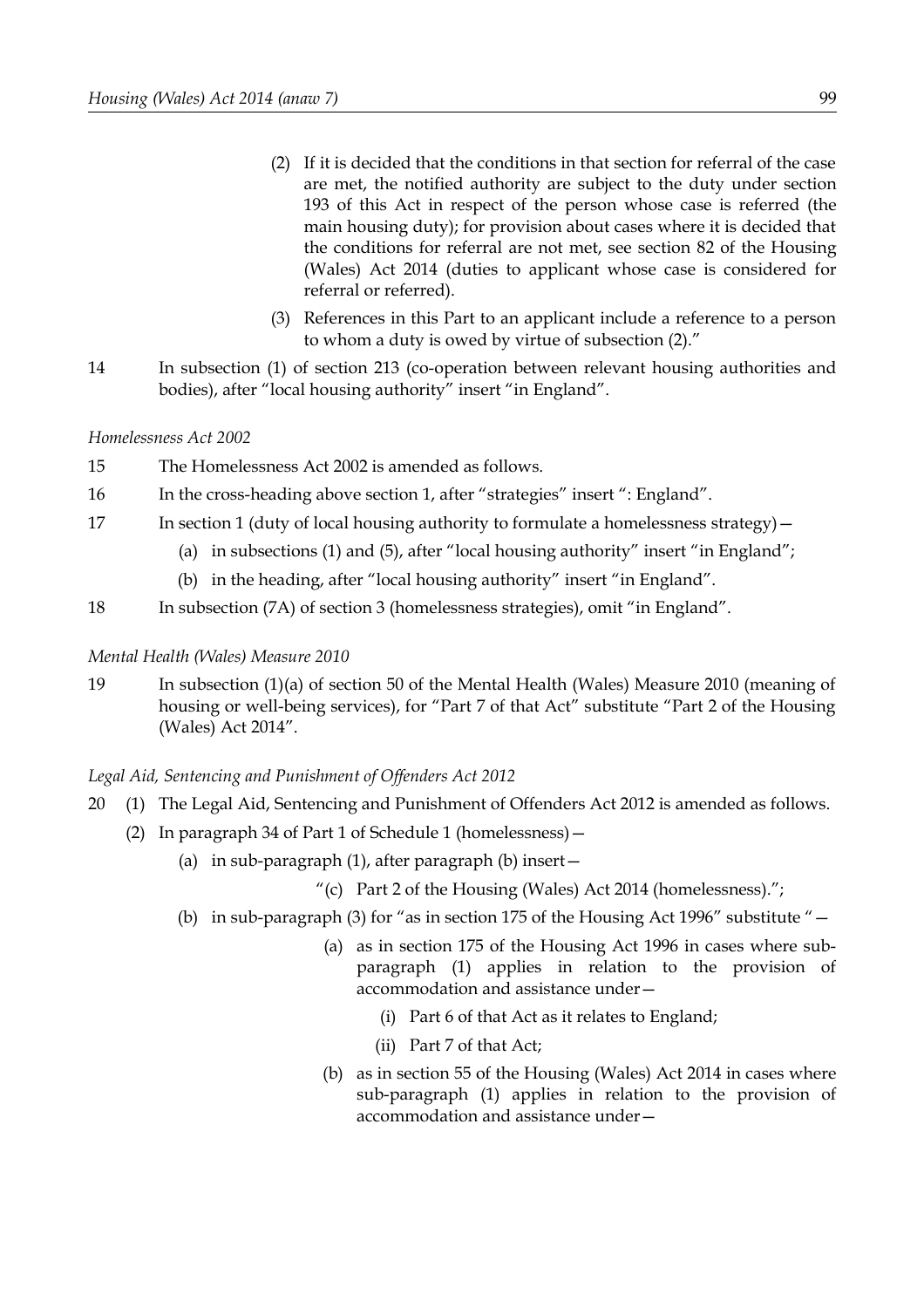- (i) Part 6 of the Housing Act 1996 as it relates to Wales;
- (ii) Part [2](#page-41-0) of the Housing (Wales) Act 2014."

### *Prevention of Social Housing Fraud Act 2013*

21 In subsection (7)(d) of section 7 of the Prevention of Social Housing Fraud Act 2013 (regulations about powers to require information), after "Housing Act 1996" insert "or under Part [2](#page-41-0) of the Housing (Wales) Act 2014".

*Social Services and Well-being (Wales) Act 2014*

- 22 (1) The Social Services and Well-being (Wales) Act 2014 is amended as follows.
	- (2) In paragraph (a) of section 48 (exception for provision of housing etc), for "Housing Act 1996" substitute "Housing (Wales) Act 2014".
	- (3) In the table in Schedule 2 (social services functions)—
		- (a) omit the entry for the Housing Act 1996;
		- (b) after the entry for the Care Act 2014 insert—

#### **"Housing (Wales) Act 2014** Section [95](#page-71-0)[\(2\),](#page-72-1) [\(3\)](#page-72-0) and [\(4\);](#page-72-4) but only where those Co-operation and information sharing in functions apply by virtue of subsection [\(5\)](#page-72-2)[\(b\)](#page-72-3) of relation to homeless persons and persons that section. threatened with homelessness."

### <span id="page-105-0"></span>PART 2

### GYPSIES AND TRAVELLERS

### *Local Government Act 2003*

- 23 (1) The definition of "housing" in subsection (4) of section 87 of the Local Government Act 2003 (housing strategies and statements) is amended as follows—
	- (a) omit the words "section 225 of the Housing Act 2004", and
	- (b) after "of" where it first occurs insert—
		- "(a) section 225 of the Housing Act 2004, in the case of a local housing authority in England;
		- (b) Part [3](#page-77-7) of the Housing (Wales) Act 2014, in the case of a local housing authority in Wales."

### *Housing Act 2004*

- 24 (1) The Housing Act 2004 is amended as follows.
	- (2) In section 225 (duties of local housing authorities: accommodation needs of Gypsies and Travellers)—
		- (a) in subsection (1), after "local housing authority" insert "in England",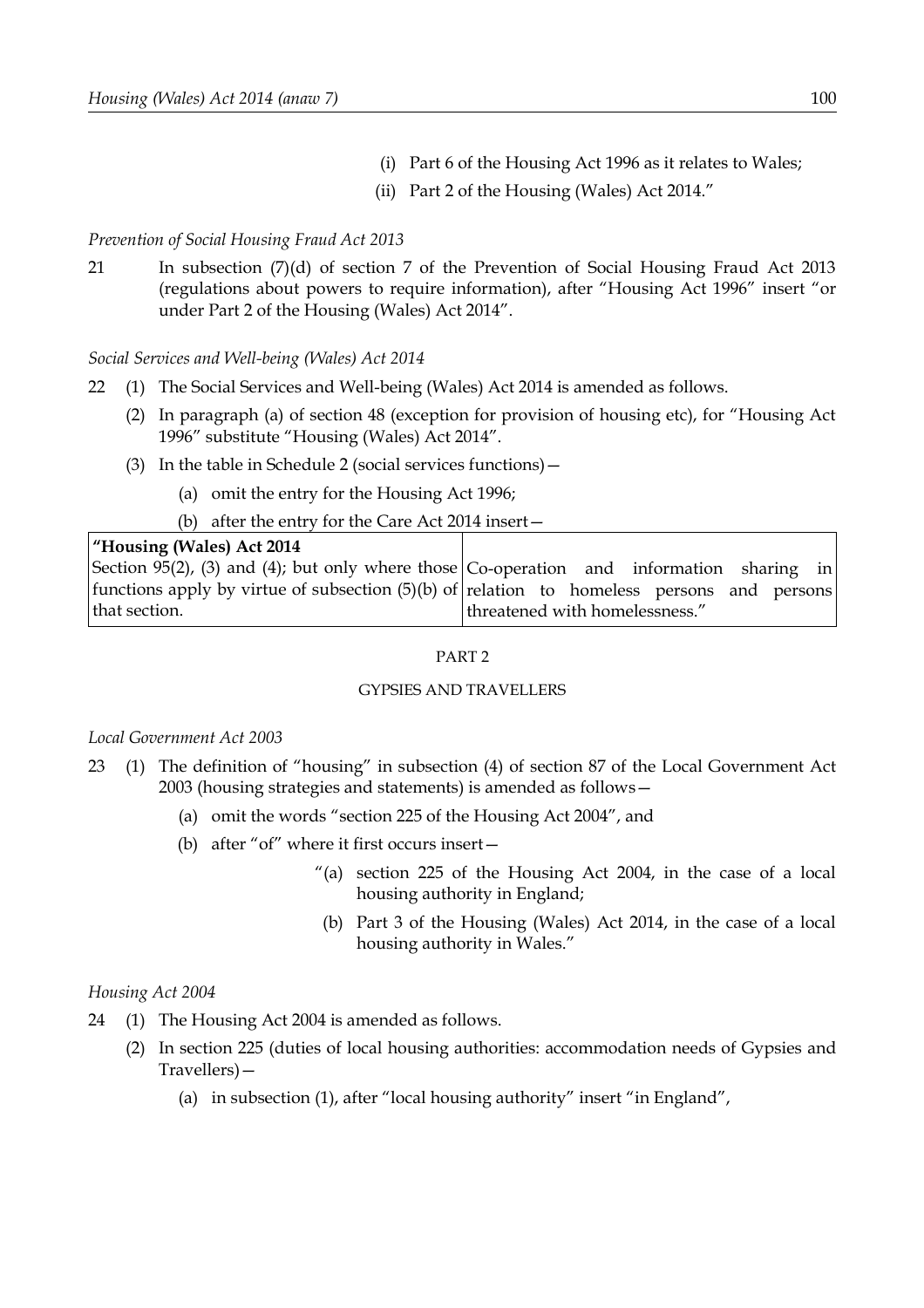- (b) in subsection (2), after "local housing authority" insert "in England",
- (c) in the definition of "gypsies and travellers" in subsection (5), for "appropriate national authority" substitute "Secretary of State", and
- (d) in the heading, after "local housing authorities" insert "in England".
- (3) In subsection (1) of section 226 (guidance in relation to section 225)—
	- (a) for "appropriate national authority" substitute "Secretary of State", and
	- (b) after "local housing authorities" where it first occurs insert "in England".

*Housing (Assessment of Accommodation Needs) (Meaning of Gypsies and Travellers) (Wales) Regulations 2007 (S.I. 2007/3235)*

25 The Housing (Assessment of Accommodation Needs) (Meaning of Gypsies and Travellers) (Wales) Regulations 2007 (S.I. 2007/3235) are revoked.

*Mobile Homes (Wales) Act 2013*

- 26 (1) The Mobile Homes (Wales) Act 2013 is amended as follows.
	- (2) In the definition of "Gypsies and Travellers" in section 62 (other interpretation), for the words from "persons" where it first occurs to the end substitute "—
		- (a) persons of a nomadic habit of life, whatever their race or origin, including—
			- (i) persons who, on grounds only of their own or their family's or dependant's educational needs or old age, have ceased to travel temporarily or permanently, and
			- (ii) members of an organised group of travelling show people or circus people (whether or not travelling together as such); and
		- (b) all other persons with a cultural tradition of nomadism or of living in a mobile home;".
	- (3) In sub-paragraph (1) of paragraph 10 of Schedule 1 (travelling showmen), after "a" where it first occurs insert "non-local authority owned".

#### <span id="page-106-0"></span>PART 3

#### STANDARDS FOR SOCIAL HOUSING

#### *Housing Act 1985*

- 27 In section 24 (rents for occupation of local housing authority houses) of the Housing Act 1985—
	- (a) omit subsections (3) and (4);
	- (b) after subsection (5), insert—
		- "(6) In exercising its functions under this section, a local housing authority in Wales must—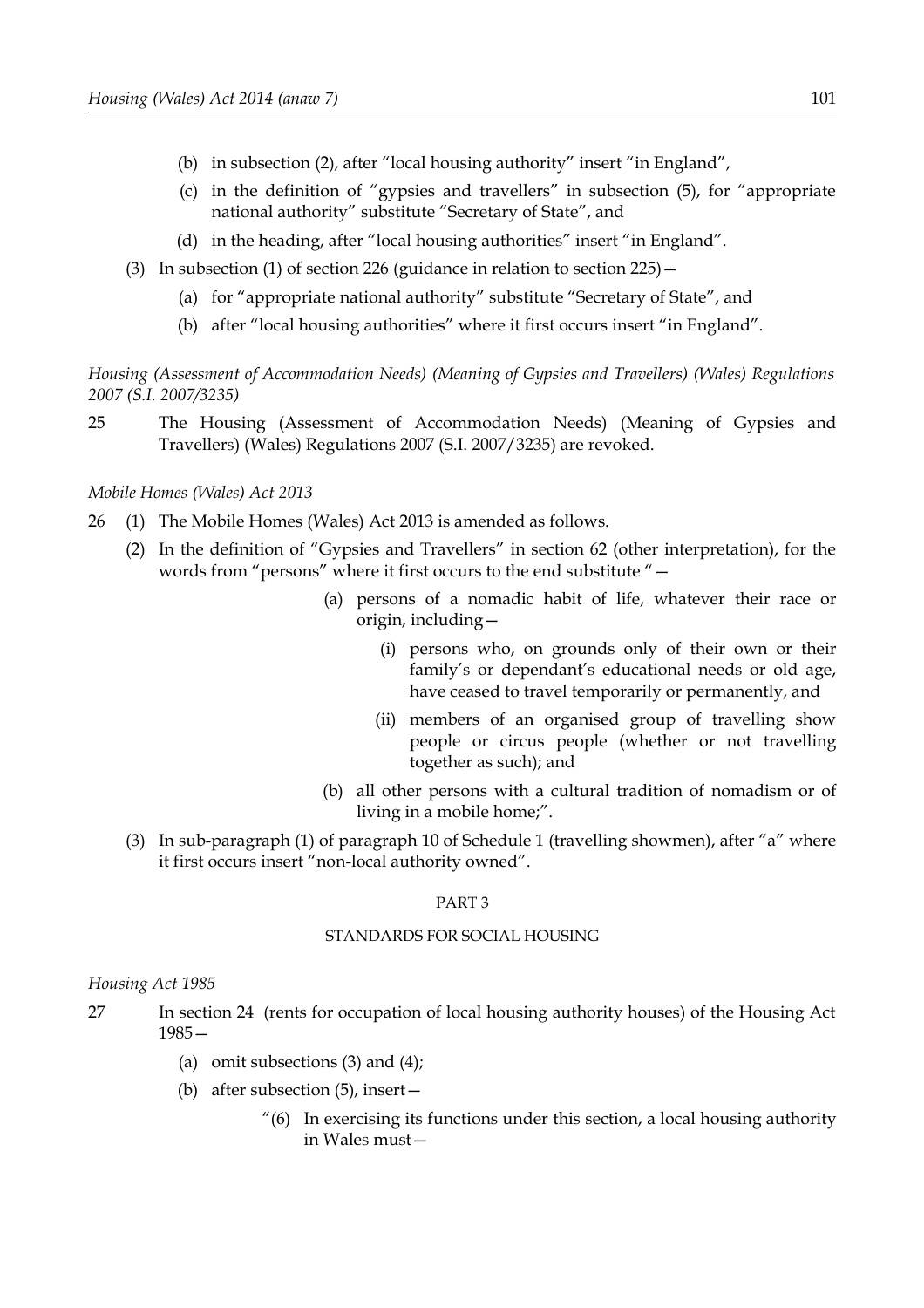- (a) comply with any standards relating to rent or service charges which are set for it under section [111](#page-80-0) of the Housing (Wales) Act 2014, and
- (b) have regard to any guidance relating to rent or service charges which is issued under section [112](#page-80-2) of that Act."

#### *Housing Act 1996*

- 28 (1) The Housing Act 1996 is amended as follows.
	- (2) In section 33A (standards of performance to be met by registered social landlords) after subsection (2), insert—
		- "(2A) Standards set under subsection (1) may require registered social landlords to comply with rules specified in the standards.
		- (2B) The Welsh Ministers may—
			- (a) revise the standards by issuing further standards under this section;
			- (b) withdraw the standards by issuing further standards under this section or by notice.
		- (2C) The Welsh Ministers must publish any standards or notice under this section."
	- (3) In section 33B (guidance from Welsh Ministers on standards for registered social landlords)—
		- (a) for subsection  $(3)$  substitute  $-$ 
			- "(3) The Welsh Ministers may  $-$ 
				- (a) revise the guidance by issuing further guidance under this section;
				- (b) withdraw the guidance by issuing further guidance under this section or by notice."
		- (b) for subsection (4) substitute—
			- "(4) The Welsh Ministers must publish any guidance or notice under this section."
	- (4) In section 33C (consultation before setting standards for registered social landlords or issuing guidance on standards), after "setting" insert ", revising or withdrawing".

#### <span id="page-107-0"></span>PART 4

#### COUNCIL TAX FOR CERTAIN TYPES OF DWELLING

*Local Government Finance Act 1992*

- 29 (1) The Local Government Finance Act 1992 is amended as follows**.**
	- (2) In section 11(2) (discounts), for "and 12" substitute ", 12, 12A and 12B".